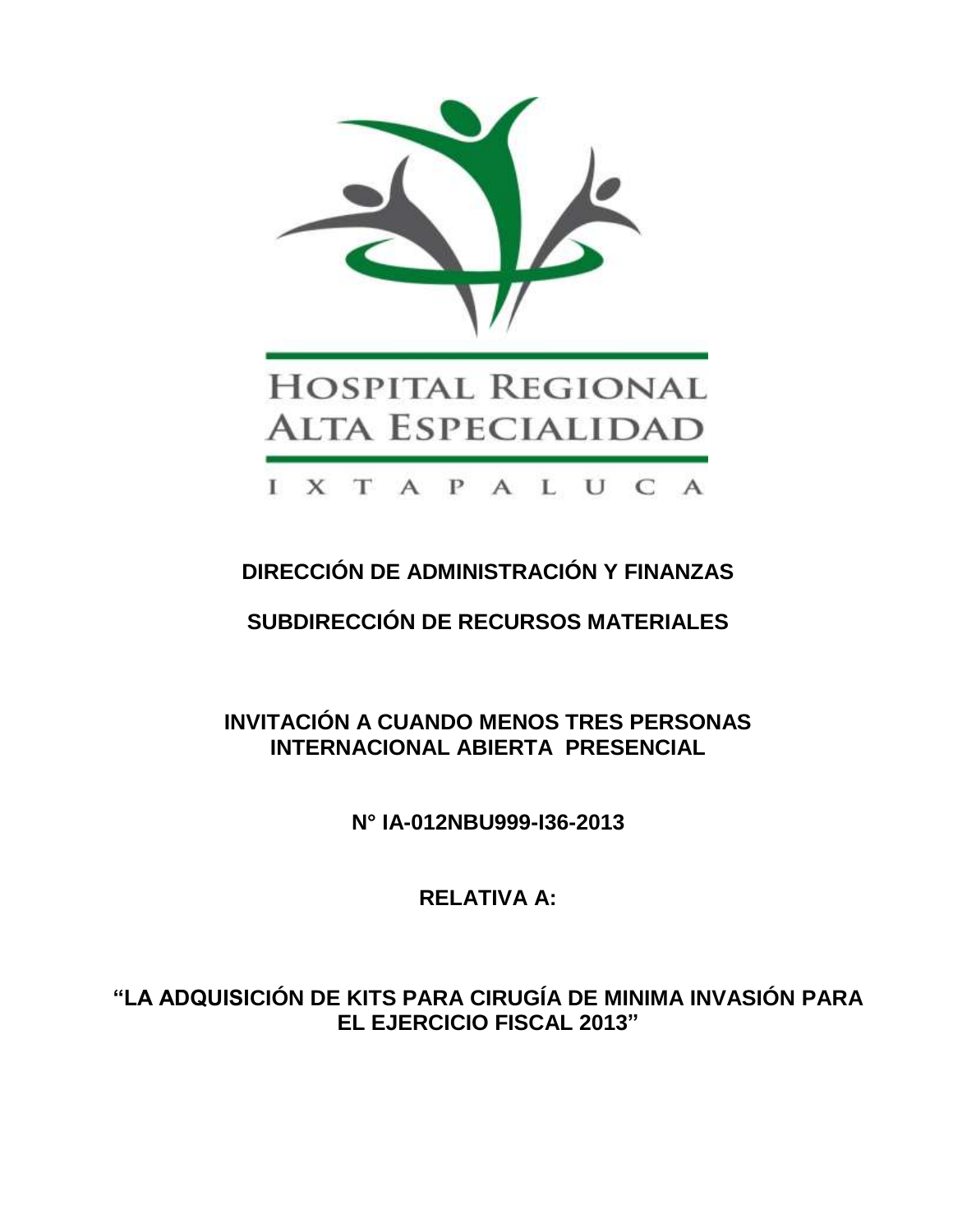

No IA--012NBU999-I36-2013



|        | <b>INDICE</b>                                                                                                                                                              | <b>PÁG</b>     |
|--------|----------------------------------------------------------------------------------------------------------------------------------------------------------------------------|----------------|
|        | <b>GLOSARIO</b>                                                                                                                                                            |                |
| I.     | DATOS GENERALES SOBRE LA INVITACIÓN.                                                                                                                                       | 6              |
| Ш.     | OBJETO Y ALCANCE DE LA INVITACIÓN.                                                                                                                                         | 6              |
| III.   | FORMA Y TÉRMINOS DE LOS ACTOS DE PROCEDIMIENTO DE LA PRESENTE<br>INVITACIÓN.                                                                                               | $\overline{7}$ |
| IV.    | REQUISITOS QUE LOS LICITANTES DEBEN CUMPLIR PARA LA EVALUACIÓN DE LA<br>PROPOSICIÓN.                                                                                       | 8              |
|        | IV.1.<br>PROPUESTA TÉCNICA Y ECONÓMICA.                                                                                                                                    | 8              |
|        | IV.1.1. DOCUMENTACIÓN DE LA PROPUESTA TÉCNICA.                                                                                                                             | 9              |
|        | IV.1.2. DOCUMENTACIÓN DE LA PROPUESTA ECONÓMICA.                                                                                                                           | 9              |
|        | IV.2.<br>CAUSAS DE DESECHAMIENTO.                                                                                                                                          | 10             |
| V.     | CRITERIOS ESPECÍFICOS CONFORME A LOS CUALES SE EVALUARÁN LAS<br>PROPOSICIONES Y SE ADJUDICARÁ EL PEDIDO RESPECTIVO.                                                        | 11             |
|        | V.1. CRITERIOS DE EVALUACIÓN QUE SE APLICARÁN A LAS PROPOSICIONES                                                                                                          | 11             |
|        | V.2. CRITERIOS DE ADJUDICACIÓN.                                                                                                                                            | 11             |
| VI.    | DOCUMENTOS ADICIONALES Y DATOS QUE DEBERÁN PRESENTAR LOS<br>LICITANTES.                                                                                                    | 12             |
| VII.   | <b>DOMICILIO</b><br>EL.<br><b>CUAL</b><br><b>LOS</b><br><b>LICITANTES</b><br><b>PODRÁN</b><br>EN<br><b>PRESENTAR</b><br>INCONFORMIDADES CONTRA LOS ACTOS DE LA INVITACIÓN. | 13             |
| VIII.  | CONDICIONES DE LA INVITACIÓN.                                                                                                                                              | 13             |
| IX.    | PLAZO, LUGAR Y CONDICIONES DE ENTREGA DE LOS BIENES.                                                                                                                       | 14             |
| Х.     | CONDICIONES PARA LA VERIFICACIÓN Y ACEPTACIÓN DE LOS BIENES.                                                                                                               | 14             |
| XI.    | ANTICIPOS.                                                                                                                                                                 | 14             |
| XII.   | PAGO.                                                                                                                                                                      | 14             |
| XIII.  | <b>IMPUESTOS Y DERECHOS.</b>                                                                                                                                               | 15             |
| XIV.   | GARANTÍAS DE LOS BIENES.                                                                                                                                                   | 16             |
| XV.    | GARANTÍA DE CUMPLIMIENTO DEL PEDIDO.                                                                                                                                       | 16             |
| XVI.   | <b>GARANTÍA DE ANTICIPO.</b>                                                                                                                                               | 17             |
| XVII.  | PENA CONVENCIONAL.                                                                                                                                                         | 17             |
| XVIII. | DEDUCCIONES.                                                                                                                                                               | 17             |
| XIX.   | DECLARACIÓN DE INVITACIÓN DESIERTA, SUSPENSIÓN Y CANCELACIÓN.                                                                                                              | 17             |
|        | DECLARACIÓN DE INVITACIÓN DESIERTA<br>XIX.1.                                                                                                                               | 17             |
|        | SUSPENSIÓN DE LA INVITACIÓN.<br>XIX.2.                                                                                                                                     | 17             |
|        | CANCELACIÓN DE LA INVITACIÓN, PARTIDA O CONCEPTOS INCLUIDOS<br>XIX.3.<br>ÉSTA.<br>EN                                                                                       | 18             |
| XX.    | DOCUMENTACIÓN PARA FORMALIZAR EL PEDIDO.                                                                                                                                   | 18             |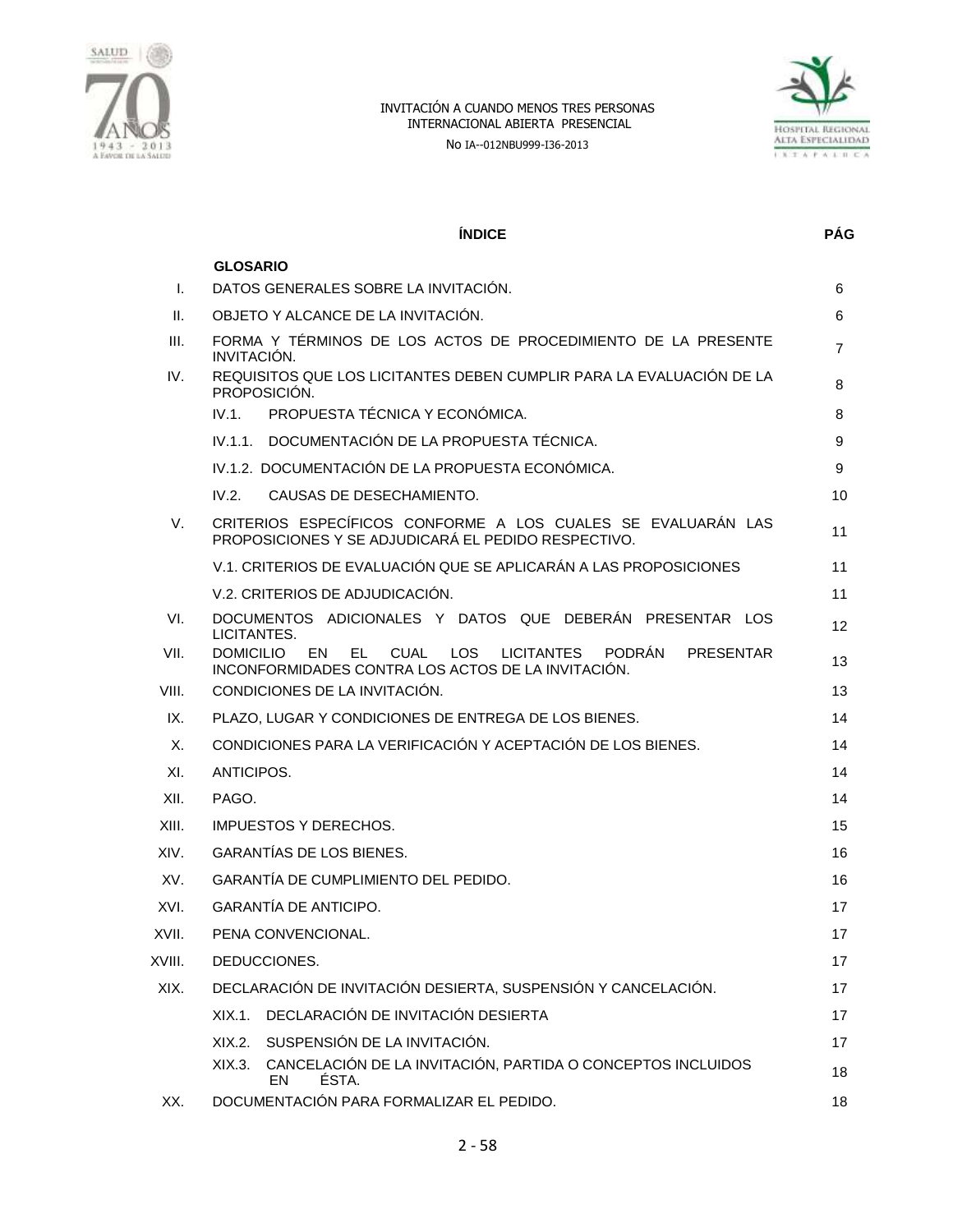



No IA--012NBU999-I36-2013

|         | <b>ÍNDICE</b>                                                    | <b>PÁG</b> |
|---------|------------------------------------------------------------------|------------|
| XXI.    | ASPECTOS ADMINISTRATIVOS QUE SE CONSIDERAN EN LOS PEDIDOS.       | 19         |
|         | MODIFICACIÓN AL PEDIDO<br>XXL1                                   | 19         |
|         | XXI.2. SANCIÓN POR INCUMPLIMIENTO EN LA FORMALIZACIÓN DEL PEDIDO | 19         |
|         | XXI.3. RESCISIÓN DEL PEDIDO                                      | 19         |
|         | XXI.4. RESTRICCIÓN DE CESIÓN DE DERECHOS Y OBLIGACIONES          | 19         |
|         | XXI.5. TERMINACIÓN ANTICIPADA DEL PEDIDO                         | 20         |
|         | XXL6. SUSPENSIÓN TEMPORAL DE LA ENTREGA DE LOS BIENES            | 20         |
| XXII.   | NULIDAD DE LOS ACTOS, PEDIDOS Y CONVENIOS                        | 20         |
| XXIII.  | <b>CONTROVERSIAS</b>                                             | 20         |
| XXIV.   | ACTOS DE LA INVITACIÓN                                           | 20         |
| XXV.    | VISITA A LAS INSTALACIONES DE LA CONVOCANTE                      | 20         |
| XXVI.   | VISITA A LAS INSTALACIONES DEL LICITANTE                         | 21         |
| XXVII.  | JUNTA DE ACLARACIONES DE LA INVITACIÓN                           | 21         |
| XXVIII. | ACTO DE PRESENTACIÓN Y APERTURA DE PROPOSICIONES                 | 22         |
| XXIX.   | <b>FALLO</b>                                                     | 23         |
| XXX.    | ACTAS DE LOS ACTOS Y SU NOTIFICACIÓN                             | 23         |
| XXXI.   | <b>FORMATOS</b>                                                  | 23         |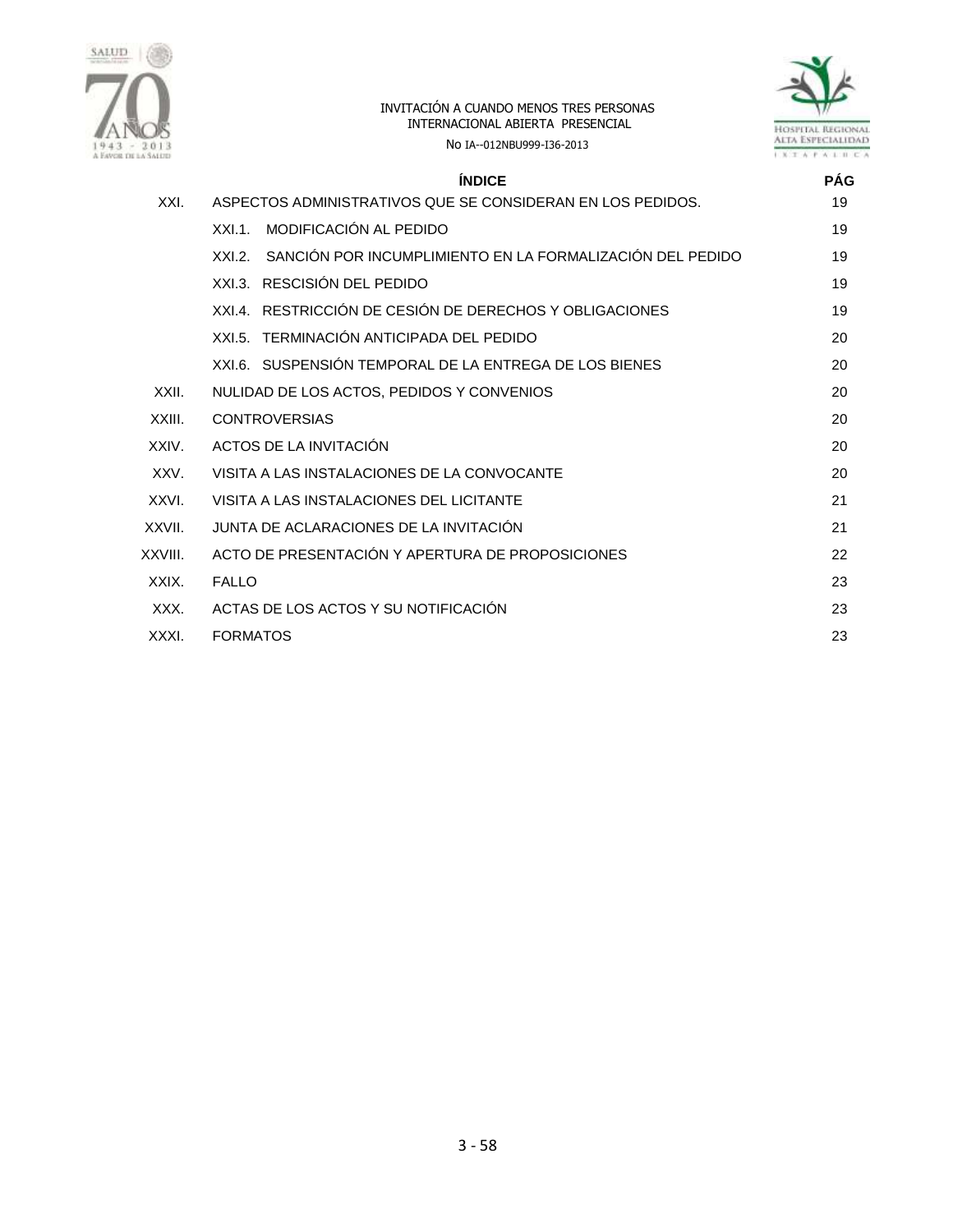

No IA--012NBU999-I36-2013



## **GLOSARIO**

# **ADMINISTRADOR**

**ÁREA** 

**DEL PEDIDO:** EL ÁREA REQUIRENTE QUE VIGILARÁ EL CUMPLIMIENTO DEL PEDIDO

#### **DIRECCIÓN MÉDICA**

**ÁREA<br>CONTRATANTE:** LA FACULTADA EN EL HOSPITAL REGIONAL DE ALTA ESPECIALIDAD DE IXTAPALUCA PARA REALIZAR PROCEDIMIENTOS DE CONTRATACIÓN A EFECTO DE ADQUIRIR BIENES O SERVICIOS QUE SE REQUIERAN.

#### **SUBDIRECCIÓN DE RECURSOS MATERIALES**

**REQUIRENTE :** LA QUE SOLICITE O REQUIERA FORMALMENTE LA ADQUISICIÓN DE BIENES O LA CONTRATACIÓN SERVICIOS.

#### **DIRECCIÓN DE MÉDICA**

**ÁREA TÉCNICA:** LA QUE ELABORA LAS ESPECIFICACIONES TÉCNICAS DE LOS BIENES EN EL ANEXO RESPECTIVO, EVALÚA LA PROPUESTA TÉCNICA DE LAS PROPOSICIONES Y ES RESPONSABLE DE RESPONDER EN LA JUNTA DE ACLARACIONES, LAS PREGUNTAS QUE SOBRE ESTOS ASPECTOS REALICEN LOS LICITANTES; EL ÁREA TÉCNICA, PODRÁ TENER TAMBIÉN EL CARÁCTER DE ÁREA REQUIRENTE.

#### **COORDINACCIÓN DE ESPECIALIDADES QUIRURGICAS**

- **BIENES O SERVICIOS:** LOS QUE SE SOLICITAN CON MOTIVO DE LA PRESENTE INVITACIÓN Y SE ESPECIFICAN EN EL ANEXO TÉCNICO DE LA PRESENTE INVITACIÓN.
- **COMPRANET:** SISTEMA ELECTRÓNICO DE INFORMACIÓN PÚBLICO GUBERNAMENTAL SOBRE ADQUISICIONES, ARRENDAMIENTOS, BIENES, OBRAS PÚBLICAS Y SERVICIOS RELACIONADOS CON LAS MISMAS.
- **CONVOCATORIA:** DOCUMENTO QUE CONTIENE LOS CONCEPTOS Y CRITERIOS QUE REGIRÁN Y SERÁN APLICADOS PARA LOS BIENES OBJETO DE ESTA INVITACIÓN.

**CONTRATO Y/ O PEDIDO:** EL DOCUMENTO QUE ESTABLECE LOS DERECHOS Y OBLIGACIONES ENTRE LA CONVOCANTE Y EL PROVEEDOR.

- **CONVOCANTE:** EL HOSPITAL REGIONAL DE ALTA ESPECIALIDAD DE IXTAPALUCA A TRAVÉS DE LA DIRECCIÓN DE ADMINISTRACIÓN Y FINANZAS POR CONDUCTO DE LA SUBDIRECCIÓN DE RECURSOS MATERIALES.
	- **HRAEI:** HOSPITAL REGIONAL DE ALTA ESPECIALIDAD DE IXTAPALUCA
- **INVITACIÓN:** INVITACIÓN A CUANDO MENOS TRES PERSONAS.
	- **LEY:** LEY DE ADQUISICIONES, ARRENDAMIENTOS Y SERVICIOS DEL SECTOR PÚBLICO.
- **LICITANTE:** PERSONA FÍSICA O MORAL QUE PARTICIPE EN EL PROCEDIMIENTO DE INVITACIÓN A CUANDO MENOS TRES PERSONAS.
- **MIPYMES:** LAS MICRO, PEQUEÑAS Y MEDIANAS EMPRESAS DE NACIONALIDAD MEXICANA A QUE HACE REFERENCIA LA LEY PARA EL DESARROLLO DE LA COMPETITIVIDAD DE LA MICRO, PEQUEÑA Y MEDIANA EMPRESA.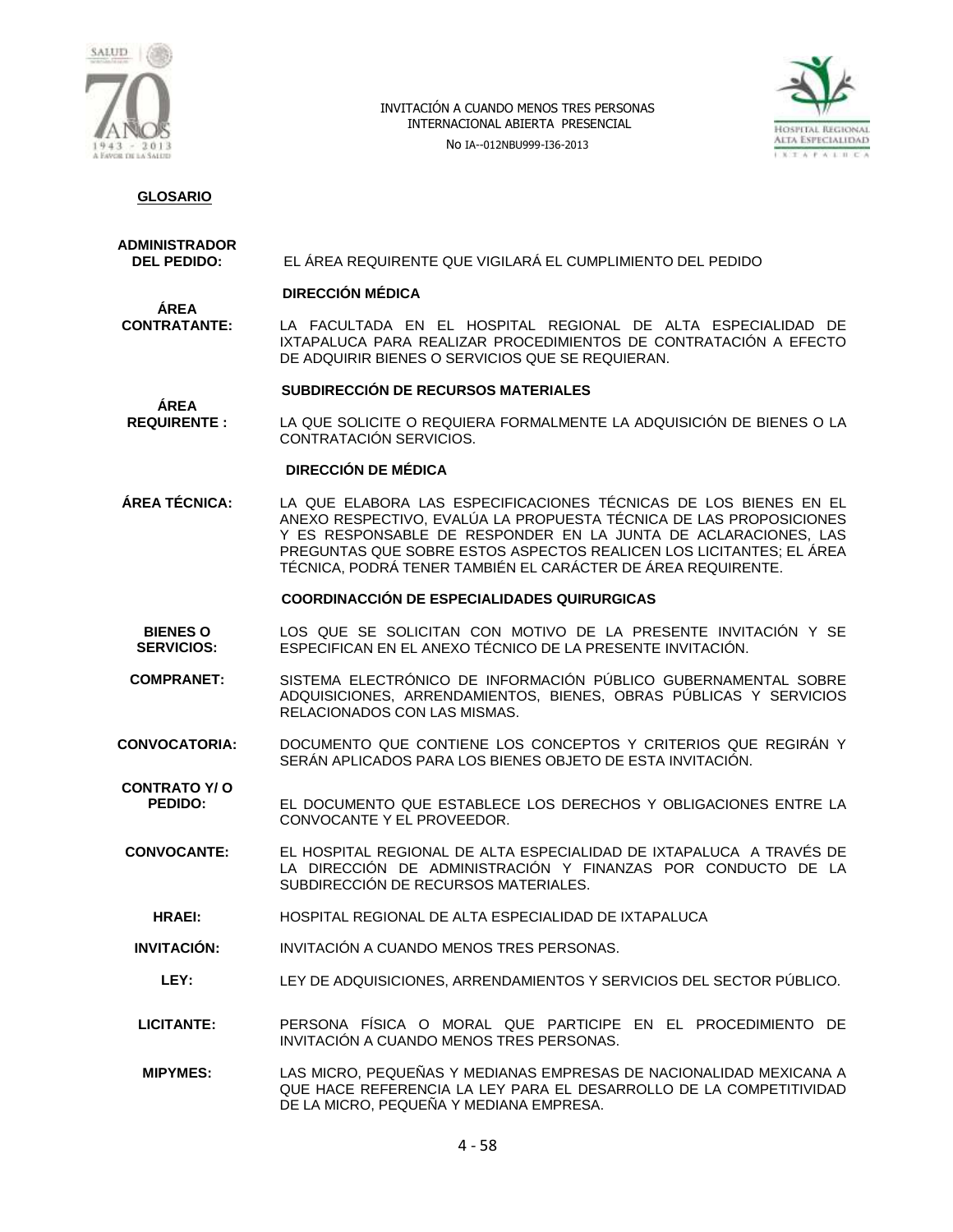

No IA--012NBU999-I36-2013



| <b>PARTIDA O</b><br><b>CONCEPTO:</b> | LA DIVISIÓN O DESGLOSE DE LOS BIENES A ADQUIRIR, CONTENIDOS EN UN<br>PROCEDIMIENTO DE CONTRATACIÓN O EN UN PEDIDO, PARA DIFERENCIARLOS<br>UNOS DE OTROS, CLASIFICARLOS O AGRUPARLOS. |
|--------------------------------------|--------------------------------------------------------------------------------------------------------------------------------------------------------------------------------------|
| <b>PROPOSICIONES:</b>                | OFERTA TÉCNICA Y ECONÓMICA QUE PRESENTEN LOS LICITANTES EN SOBRE<br>CERRADO.                                                                                                         |
| <b>PROVEEDOR:</b>                    | LA PERSONA CON LA QUE CELEBREN LOS CONTRATOS O PEDIDOS DE<br>ADQUISICIONES DE BIENES O SERVICIOS.                                                                                    |
| <b>REGLAMENTO:</b>                   | REGLAMENTO DE LA LEY DE ADQUISICIONES, ARRENDAMIENTOS Y SERVICIOS.                                                                                                                   |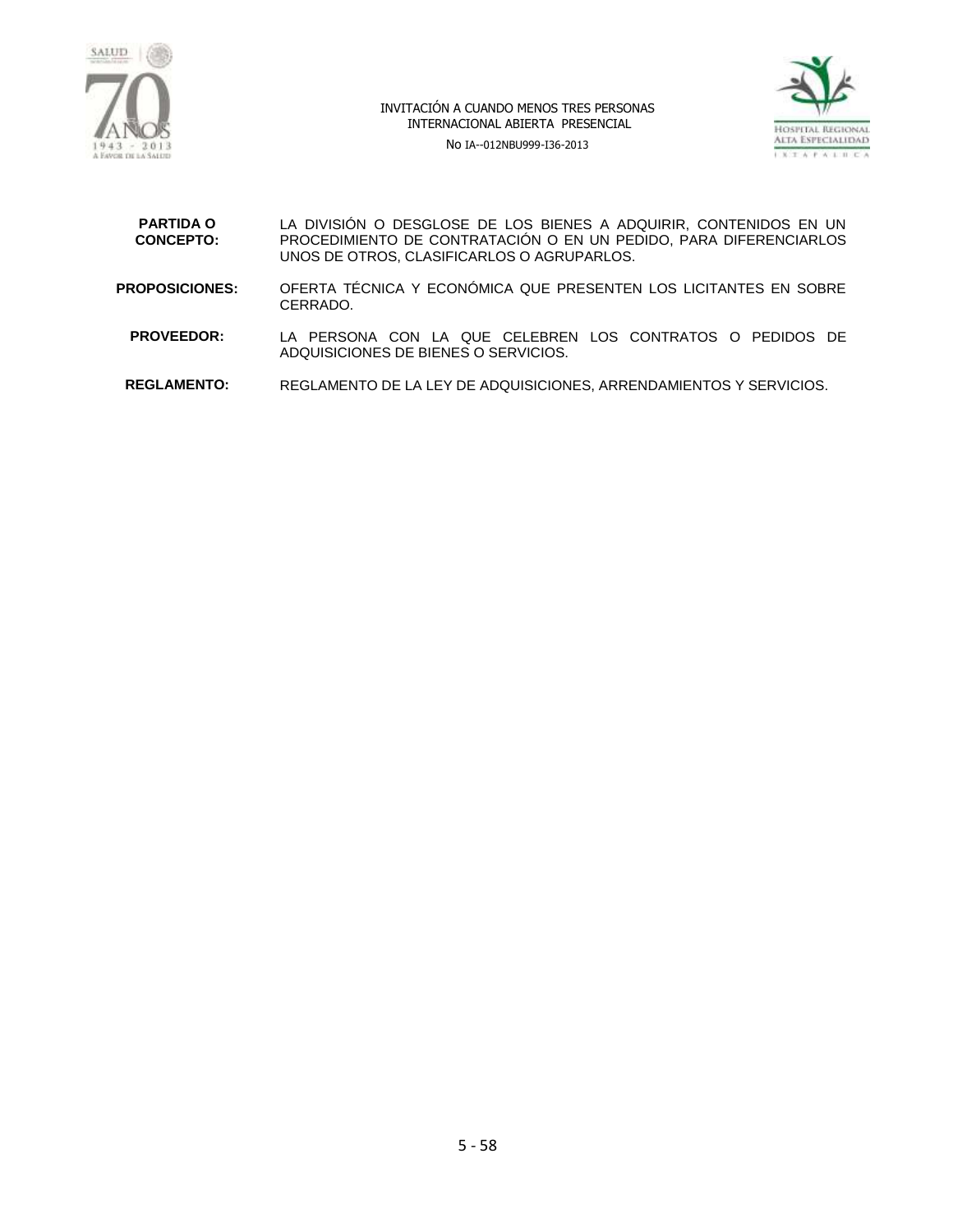



No IA--012NBU999-I36-2013

EL **HOSPITAL REGIONAL DE ALTA ESPECILIDAD DE IXTAPALUCA**, ORGANISMO PUBLICO DESCENTRALIZADO DE LA ADMINISTRACION PUBLICA FEDERAL, SECTORIZADO A LA SECRETARIA DE SALUD, EN ADELANTE "LA CONVOCANTE", POR CONDUCTO DE LA DIRECCIÓN DE ADMINISTRACIÓN Y FINANZAS A TRAVÉS DE LA SUBDIRECCIÓN DE RECURSOS MATERIALES, EN CUMPLIMIENTO A LO DISPUESTO EN LOS ARTÍCULOS 134 DE LA CONSTITUCIÓN POLÍTICA DE LOS ESTADOS UNIDOS MEXICANOS; 25 PRIMER PÁRRAFO, 26 FRACCIÓN II, 26 BIS FRACCIÓN I, 28 FRACCIÓN III, 29, 40, 42, 43 Y 45 DE LA LEY, ASÍ COMO, 39 Y 77 DE SU REGLAMENTO, Y DEMÁS NORMATIVIDAD APLICABLE EN LA MATERIA; CONVOCA A PERSONAS FÍSICAS Y MORALES QUE NO SE ENCUENTREN EN LOS SUPUESTOS SEÑALADOS EN LOS ARTÍCULOS 50 Y 60 DE LA LEY, A PARTICIPAR EN **LA INVITACIÓN A CUANDO MENOS TRES PERSONAS INTERNACIONAL ABIERTA PRESENCIAL, N° IA-012NBU999-I36- 2013 PARA LA ADQUISICIÓN DE KITS PARA CIRUGÍA DE MINIMA INVASIÓN PARA EL EJERCICIO FISCAL 2013,** CONFORME A LAS SIGUIENTES BASES:

- **I. DATOS GENERALES SOBRE LA INVITACIÓN.**
- **I.1. NOMBRE DE LA ENTIDAD CONVOCANTE:** "HOSPITAL REGIONAL DE ALTA ESPECIALIDAD DE IXTAPALUCA", A TRAVÉS DE LA SUBDIRECCIÓN DE RECURSOS MATERIALES, CON DOMICILIO EN CARRETERA FEDERAL MÉXICO PUEBLA KM 34.5, COLONIA ZOQUIAPAN, IXTAPALUCA, C.P. 56530, ESTADO DE MÉXICO. TEL. 5972 9800 EXT. 1112 Y 1278.
- **I.2. MEDIO QUE SE UTILIZARÁ EN LA PRESENTE INVITACIÓN:** ÚNICAMENTE SE UTILIZARÁ EL MEDIO PRESENCIAL, ASIMISMO, NO RESULTA APLICABLE EL ENVÍO DE PROPOSICIONES A TRAVÉS DE SERVICIO POSTAL O MENSAJERÍA.
- **I.3. NÚMERO DE IDENTIFICACIÓN DE LA INVITACIÓN:** No **IA-012NBU999-I36-2013**
- **I.4. EJERCICIO FISCAL QUE ABARCARÁ LA CONTRATACIÓN:** 2013.
- **I.5. IDIOMA:** TODOS Y CADA UNO DE LOS DOCUMENTOS, QUE INTEGRAN LAS PROPOSICIONES DE LOS BIENES OFERTADOS, DEBERÁN ESTAR EN EL IDIOMA ESPAÑOL O EN EL IDIOMA DE ORIGEN, ACOMPAÑADOS DE UNA TRADUCCIÓN SIMPLE AL ESPAÑOL.
- **I.6. DISPONIBILIDAD PRESUPUESTARIA:** SE CUENTA CON LA DISPONIBILIDAD PRESUPUESTARIA CONFORME A LA PARTIDA PRESUPUESTAL 25401 "MATERIALES, ACCESORIOS Y SUMINISTROS DE MÉDICOS", DEL CLASIFICADOR POR OBJETO DEL GASTO PARA LA ADMINISTRACIÓN PÚBLICA FEDERAL.
- **I.7. CANTIDADES:** SE ESPECIFICA POR KITS, LA CANTIDAD DE LOS BIENES Y SERÁ CONFORME A LO SOLICITADO EN EL **ANEXO TÉCNICO**.
- **I.8. CARÁCTER DE LA INVITACIÓN:** LA PRESENTE INVITACIÓN ES DE CARÁCTER INTERNACIONAL Y PODRÁN PARTICIPAR PERSONAS FÍSICAS Y/O MORALES DE NACIONALIDAD MEXICANA Y EXTRANJERA.
- **I.9. FINANCIAMIENTO:** EL PRESENTE PROCEDIMIENTO NO SE SUJETARÁ A CONTRATACIONES FINANCIADAS CON FONDOS PROVENIENTES DE CRÉDITOS EXTERNOS OTORGADOS AL GOBIERNO FEDERAL O CON SU GARANTÍA POR ORGANISMOS FINANCIEROS REGIONALES O MULTILATERALES.

#### **II. OBJETO Y ALCANCE DE LA INVITACIÓN.**

- **II.1. OBJETO DE LA COMPRA:** ADQUISICIÓN DE KITS PARA CIRUGÍA DE MINIMA INVASIÓN PARA EL EJERCICIO FISCAL 2013.
- **II.2. ESPECIFICACIONES Y CARACTERÍSTICAS TÉCNICAS DE LOS BIENES A ADQUIRIR:** LA RELACIÓN DE LOS BIENES, DESCRIPCIONES, CARACTERÍSTICAS Y KITS POR ADQUIRIR EN ESTA INVITACIÓN, SE PRESENTAN EN EL **ANEXO TÉCNICO** DE ESTA INVITACIÓN, ESTABLECIENDO QUE LA ADQUISICIÓN DE LOS MISMOS SE FORMALIZARÁ A TRAVÉS DE PEDIDOS, EN LOS CUALES SE ESPECIFICARÁN LOS KITS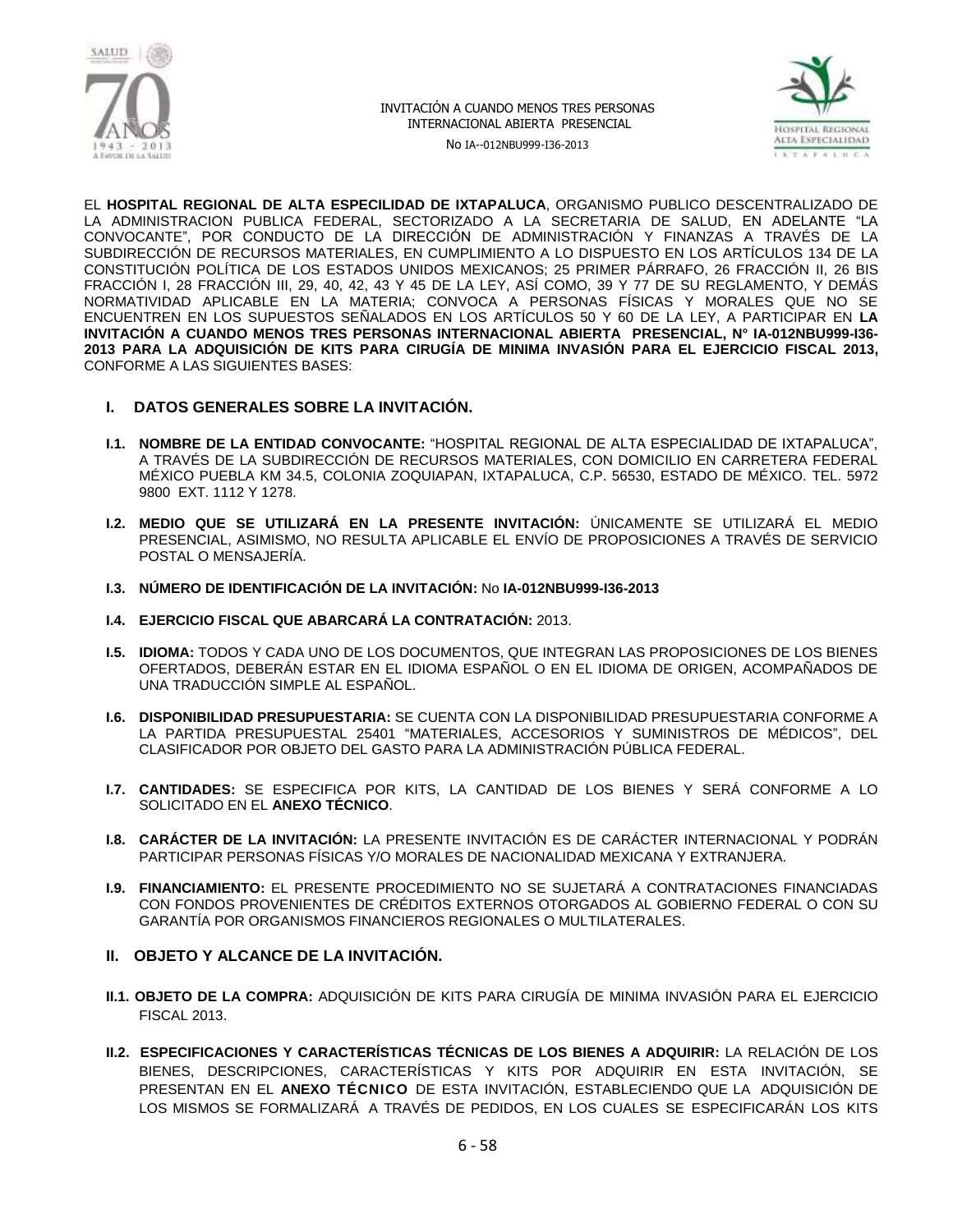



No IA--012NBU999-I36-2013

POR CADA PARTIDA. LA VIGENCIA DEL PEDIDO ABARCARA ÚNICAMENTE EL PRESENTE EJERCICIO FISCAL Y HASTA LA TOTAL ENTREGA DE LOS BIENES A ENTERA SATISTACCIÓN DEL ÁREA REQUIRENTE.

LOS LICITANTES DEBERÁN AJUSTARSE EXACTA Y CABALMENTE A LOS REQUISITOS Y ESPECIFICACIONES DESCRITAS EN EL **ANEXO TÉCNICO**, CON EXCEPCIÓN DE LOS CAMBIOS (QUE NO DEBERÁN CONSISTIR EN VARIACIONES SUSTANCIALES EN LOS KITS Y DESCRIPCIÓN DE LOS BIENES) QUE LA CONVOCANTE ACEPTE EN LA JUNTA DE ACLARACIONES. EL ACTA DE LA CITADA JUNTA, FORMARA PARTE INTEGRAL DE LA INVITACIÓN.

LAS PROPUESTAS ECONÓMICAS PRESENTADAS, DEBERÁN SER SOBRE LOS KITS DE LAS PARTIDAS QUE LOS INVITADOS OFERTEN CONFORME AL **ANEXO TÉCNICO** DE LA PRESENTE INVITACIÓN, EN EL ENTENDIDO QUE DE NO OFERTAR EL 100% DE LO SOLICITADO POR CADA PARTIDA, SERÁ MOTIVO DE DESCALIFICACIÓN DE LA PARTIDA CORRESPONDENTE.

- **II.3. NORMAS APLICABLES:** PARA EL PRESENTE PROCEDIMIENTO, LOS LICITANTES DEBERÁN CUMPLIR CON LAS NORMAS SEÑALADAS EN EL **ANEXO TÉCNICO**, EN TÉRMINOS DEL ARTÍCULO 31 DEL REGLAMENTO DE LA LEY.
- **II.4. MUESTRAS:** NO APLICA.
- **II.5. PARTICIPACIÓN:** SOLO PODRÁN PARTICIPAR AQUELLAS EMPRESAS A LAS QUE SE LES HAYA INVITADO POR MEDIO DE OFICIO, DEBIENDO EL REPRESENTANTE FIRMAR EL ACUSE DEL MISMO.
- **II.6. MODELO DE PEDIDO:** EL PEDIDO QUE SE DERIVE DEL PRESENTE PROCEDIMIENTO, SE ELABORARÁ CONFORME A LO SEÑALADO EN EL ARTÍCULO 45 DE LA LEY Y 81 DEL REGLAMENTO, LA PRESENTE INVITACIÓN, Y LAS DEMÁS DISPOSICIONES LEGALES APLICABLES, CUYO MODELO SE ANEXA A LA PRESENTE INVITACIÓN **(ANEXO 2).**
- **III. FORMA Y TÉRMINOS DE LOS ACTOS DE PROCEDIMIENTO DE LA PRESENTE INVITACIÓN.**
- **III.1. ACTOS DE LA INVITACIÓN:** LA FECHA, HORA Y LUGAR PARA LOS ACTOS DE JUNTA DE ACLARACIONES, ACTO DE PRESENTACIÓN Y APERTURA DE PROPOSICIONES Y ACTO DE FALLO SE REALIZARÁN CONFORME A LO SIGUIENTE:

| <b>ACTO</b>                                         | <b>FECHA</b>            | <b>HORA</b> |
|-----------------------------------------------------|-------------------------|-------------|
| JUNTA DE ACLARACIONES                               | 05 DE NOVIEMBRE DE 2013 | 11:00 HORAS |
| PRESENTACION Y APERTURA DEI<br><b>PROPOSICIONES</b> | 07 DE NOVIEMBRE DE 2013 | 11:00 HORAS |
| <b>FALLO</b>                                        | 11 DE NOVIEMBRE DE 2013 | 17:00 HORAS |

**III.2. PRESENTACIÓN Y APERTURA DE PROPOSICIONES:** UNA VEZ INICIADO EL ACTO DE PRESENTACIÓN Y APERTURA DE PROPOSICIONES, LAS PROPOSICIONES PRESENTADAS NO PODRÁN SER RETIRADAS O DEJARSE SIN EFECTO POR LOS LICITANTES, POR LO QUE DEBERÁN CONSIDERARSE VIGENTES DENTRO DEL PROCEDIMIENTO DE INVITACIÓN HASTA SU CONCLUSIÓN, DE CONFORMIDAD AL ARTÍCULO 26, ANTEPENÚLTIMO PÁRRAFO DE LA LEY.

EL REGISTRO DE LOS LICITANTES EN TODOS LOS ACTOS DEL PROCEDIMIENTO SE LLEVARÁ A CABO EN LA RECEPCIÓN DE LA ENTRADA PRINCIPAL DE LA **CONVOCANTE**, MEDIA HORA PREVIA A LA SEÑALADA; PARA EL ACTO DE PRESENTACIÓN Y APERTURA DE PROPOSICIONES. DESPUÉS DE LA HORA DE INICIO ESTABLECIDA, LA CONVOCANTE NO PERMITIRÁ EL ACCESO A NINGÚN LICITANTE NI OBSERVADOR, O SERVIDOR PÚBLICO AJENO AL ACTO, REGISTRANDO A LOS ASISTENTES QUE NO SE HUBIERAN REGISTRADO PREVIAMENTE, PROCEDIENDO AL PASE DE LISTA DE LOS MISMOS, ELLO DE CONFORMIDAD CON LO ESTABLECIDO EN EL ARTÍCULO 47, PÁRRAFO CUARTO DEL REGLAMENTO.

LOS LICITANTES SÓLO PODRÁN PRESENTAR UNA PROPOSICIÓN, PARA LA PRESENTE INVITACIÓN.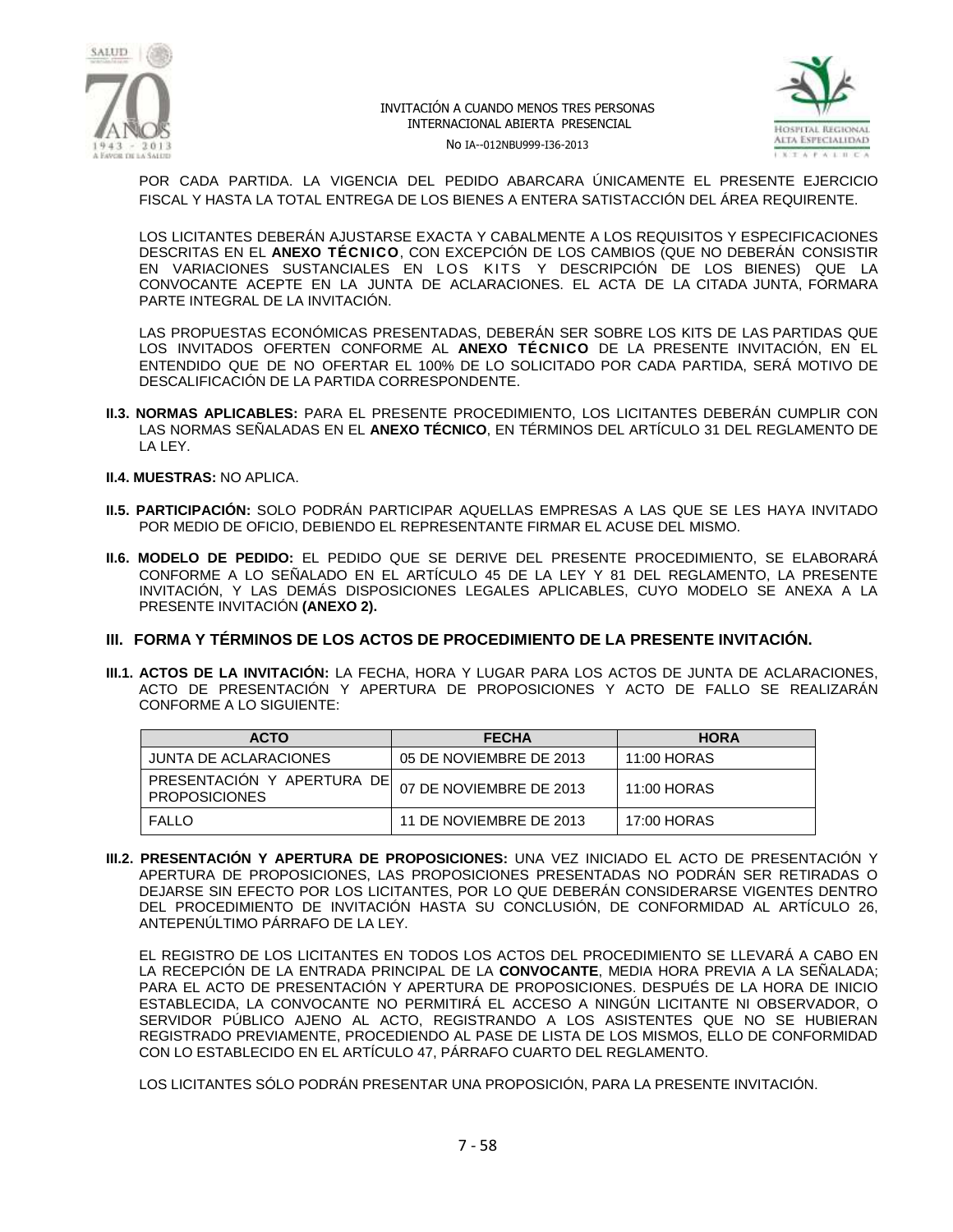



No IA--012NBU999-I36-2013

EL LICITANTE PODRÁ PRESENTAR A SU ELECCIÓN, DENTRO O FUERA DEL SOBRE CERRADO, LA DOCUMENTACIÓN DISTINTA A LA QUE CONFORMA LA PROPUESTA TÉCNICA Y ECONÓMICA MISMA QUE FORMA PARTE DE SU PROPOSICIÓN, CONFORME A LO ESTABLECIDO EN EL ARTÍCULO 34 DE LA LEY, SIN EMBARGO PARA LA MEJOR CONDUCCIÓN DEL ACTO, SE SUGIERE A LOS LICITANTES QUE LA DOCUMENTACIÓN SE PRESENTE POR SEPARADO FUERA DEL SOBRE QUE CONTENGA LAS PROPOSICIONES.

EL LICITANTE PODRÁ ACREDITAR SU EXISTENCIA LEGAL Y EN SU CASO, LA PERSONALIDAD JURÍDICA DE SU REPRESENTANTE, EN EL ACTO DE PRESENTACIÓN Y APERTURA DE PROPOSICIONES, MEDIANTE EL DOCUMENTO PREVISTO EN LA FRACCIÓN V DEL ARTÍCULO 48, DEL REGLAMENTO.(**FORMATO 8**)

EL REPRESENTANTE DEL ÁREA REQUIRENTE Y/O TÉCNICA ASÍ COMO EL LICITANTE ELEGIDO, EN LOS TÉRMINOS DE LA FRACCIÓN II, DEL ARTÍCULO 35, DE LA LEY, Y 39, FRACCIÓN III INCISO J), DEL REGLAMENTO, DEBERÁN RUBRICAR EN EL ACTO DE PRESENTACIÓN Y APERTURA, LA TOTALIDAD DE LA DOCUMENTACIÓN DE LAS PROPOSICIONES PRESENTADAS POR LOS LICITANTES.

EL FALLO DE LA INVITACIÓN SE LLEVARÁ A CABO CONFORME A LO SEÑALADO EN EL **NUMERAL XXIX** DE LA PRESENTE INVITACIÓN. ASÍ MISMO, EL LICITANTE ADJUDICADO DEBERÁ CONSIDERAR LOS ASPECTOS CONTENIDOS EN EL **NUMERAL XX** RELATIVOS A LA FIRMA DEL PEDIDO.

## **IV. REQUISITOS QUE LOS LICITANTES DEBEN CUMPLIR PARA LA EVALUACIÓN DE LA PROPOSICIÓN.**

LOS INVITADOS DEBERÁN CUBRIR LOS SIGUIENTES REQUISITOS:

- A) QUE CUENTAN CON PLENA CAPACIDAD JURÍDICA Y NO SE ENCUENTREN IMPEDIDOS CIVIL, MERCANTIL O ADMINISTRATIVAMENTE, PARA EJERCER SUS DERECHOS Y CUMPLIR SUS OBLIGACIONES.
- B) CONTAR CON EL OFICIO ORIGINAL DE INVITACIÓN PARA PARTICIPAR EN EL PRESENTE PROCEDIMIENTO.
- C) PRESENTAR EN SOBRE CERRADO SU PROPUESTA TÉCNICA Y ECONÓMICA.
- D) NO ENCONTRARSE EN LOS SUPUESTOS QUE ESTABLECEN LOS ARTÍCULOS 50 Y 60 DE LA LEY.
- E) ENCONTRARSE REGISTRADOS EN LA PLATAFORMA DE COMPRANET VERSIÓN 5.0.

#### **IV.1. PROPUESTA TÉCNICA Y ECONÓMICA (SOBRE ÚNICO CERRADO).**

- A) LA PROPOSICIÓN DEBERÁ PRESENTARSE EN PAPEL MEMBRETADO DEL LICITANTE DIRIGIDA A LA CONVOCANTE, EN FORMA IMPRESA Y EN MEDIO MAGNÉTICO DENTRO DEL SOBRE CERRADO, EN ORIGINAL, EN IDIOMA ESPAÑOL, SIN TACHADURAS NI ENMENDADURAS INDICANDO EL NÚMERO DE LA PRESENTE INVITACIÓN, (EL NO PRESENTAR LA PROPUESTA EN MEDIO MAGNÉTICO, NO SERÁ CAUSA DE DESECHAMIENTO).
- B) NINGUNO DE LOS DOCUMENTOS PRESENTADOS POR LOS LICITANTES DEBERÁ CONTENER EL ESCUDO NACIONAL, NI EL LOGOTIPO DE LA CONVOCANTE.
- C) LA PROPOSICIÓN DEBERÁ SER FIRMADA AUTÓGRAFAMENTE POR LA PERSONA FACULTADA PARA ELLO, EN LA ÚLTIMA HOJA DE CADA UNO DE LOS DOCUMENTOS QUE FORMAN PARTE DE LA MISMA Y RUBRICADA EN TODAS Y CADA UNA DE LAS HOJAS.
- D) CADA UNO DE LOS DOCUMENTOS QUE INTEGREN LA PROPOSICIÓN Y AQUÉLLOS DISTINTOS A ÉSTA, DEBERÁN ESTAR FOLIADOS EN TODAS Y CADA UNA DE LAS HOJAS QUE LOS INTEGREN. AL EFECTO, SE DEBERÁN NUMERAR DE **MANERA INDIVIDUAL** LAS PROPUESTAS TÉCNICA Y ECONÓMICA, ASÍ COMO LA DOCUMENTACIÓN ADICIONAL QUE ENTREGUE EL LICITANTE.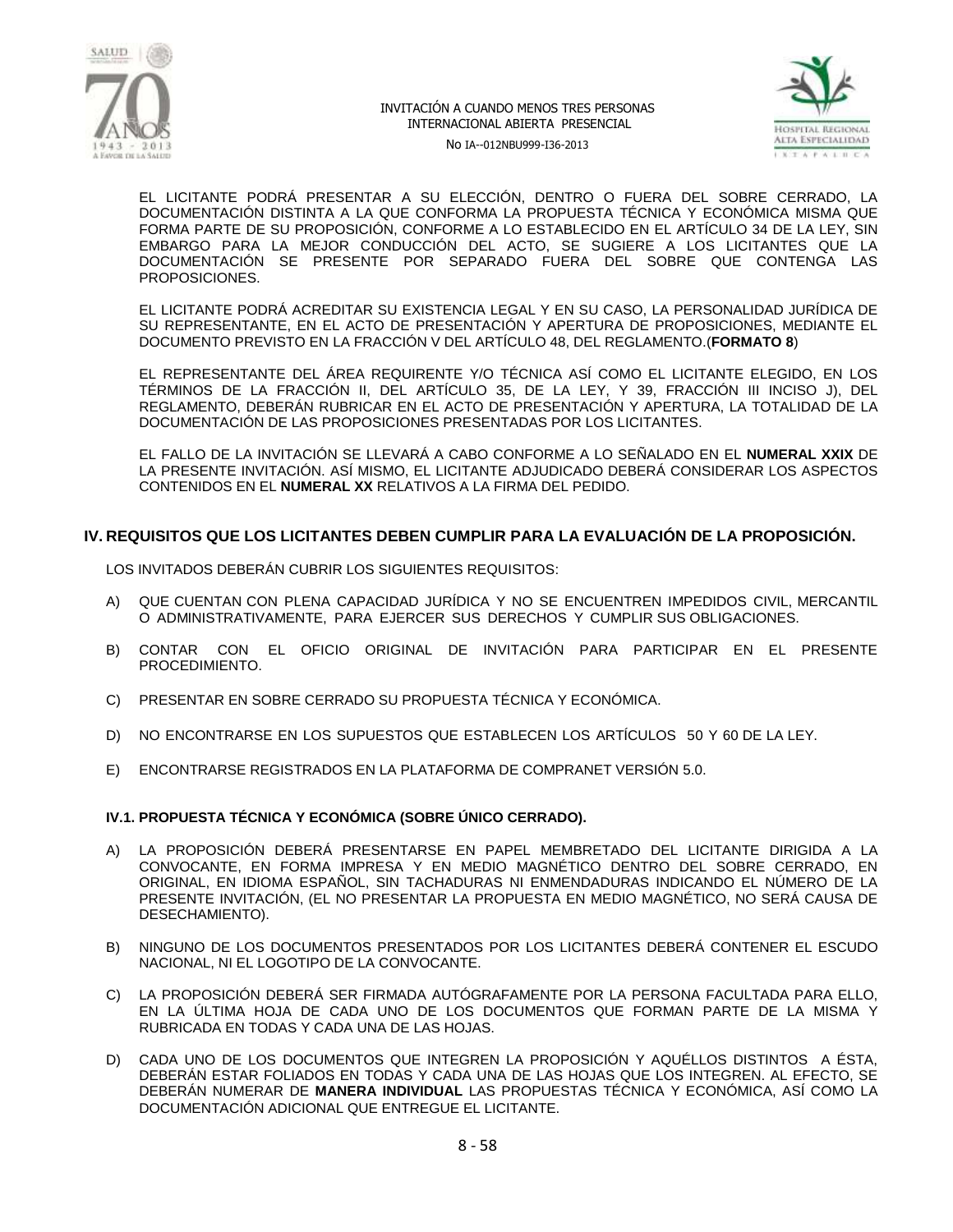



No IA--012NBU999-I36-2013

EN EL CASO DE QUE ALGUNA O ALGUNAS HOJAS DE LOS DOCUMENTOS MENCIONADOS EN EL PÁRRAFO ANTERIOR CAREZCAN DE FOLIO Y SE CONSTATE QUE LA O LAS HOJAS NO FOLIADAS MANTIENEN CONTINUIDAD, NO SE DESECHARÁ LA PROPOSICIÓN. EN EL SUPUESTO DE QUE FALTE ALGUNA HOJA Y LA OMISIÓN PUEDA SER CUBIERTA CON INFORMACIÓN CONTENIDA EN LA PROPIA PROPOSICIÓN O CON LOS DOCUMENTOS ADICIONALES DISTINTOS A LA MISMA. DE CONFORMIDAD CON LO DISPUESTO EN EL ARTÍCULO 50 DEL REGLAMENTO DE LA LEY.

- E) EL INCUMPLIMIENTO DE ALGUNO DE LOS REQUISITOS DE LA PROPOSICIÓN QUE AFECTE LA SOLVENCIA SERÁ CAUSA DE DESECHAMIENTO DE LA MISMA, SALVO PARA AQUELLOS QUE EXPRESAMENTE SE INDIQUE LO CONTRARIO, ASÍ MISMO SERÁ CAUSA DE DESECHAMIENTO SI SE COMPRUEBA QUE ALGÚN LICITANTE HA ACORDADO CON OTRO U OTROS ELEVAR EL COSTO DE LOS BIENES O CUALQUIER OTRO ACUERDO QUE TENGA COMO FIN OBTENER UNA VENTAJA SOBRE LOS DEMÁS LICITANTES.
- **F)** PARA MEJOR CONDUCCIÓN DEL ACTO DE PRESENTACIÓN Y APERTURA DE PROPOSICIONES, SE SOLICITA A LOS LICITANTES **SEÑALAR EN CADA DOCUMENTO DE LA PROPOSICIÓN, EL NUMERAL E INCISO CORRESPONDIENTE.**

#### **IV.1.1 DOCUMENTACIÓN DE LA PROPUESTA TÉCNICA. (FORMATO 1).**

- **A)** ORIGINAL Y COPIA DEL OFICIO DE INVITACIÓN PARA PARTICIPAR EN EL PRESENTE PROCEDIMIENTO, PARA SU COTEJO.
- **B)** DESCRIPCIÓN DETALLADA DE LOS BIENES A OFERTAR CUBRIENDO LAS ESPECIFICACIONES Y REQUISITOS QUE SE INDICAN EN EL ANEXO TÉCNICO.
- **C)** ESCRITO DEL LICITANTE, EN EL QUE MANIFIESTE **"BAJO PROTESTA DE DECIR VERDAD"** *EL ORIGEN DE LOS BIENES.*
- **D)** ESCRITO DEL LICITANTE EN EL QUE MANIFIESTE QUE ASUMIRÁ LA RESPONSABILIDAD TOTAL EN CASO DE QUE LOS BIENES **INFRINJAN PATENTES, MARCAS O DERECHOS DE AUTOR**, EXIMIENDO A LA CONVOCANTE DE CUALQUIER RESPONSABILIDAD. **(FORMATO 5).**
- **E)** ESCRITO DEL LICITANTE EN EL QUE MANIFIESTE **"BAJO PROTESTA DE DECIR VERDAD"** QUE OTORGARÁ COMO MÍNIMO, LA GARANTÍA DE LOS BIENES CONFORME A LO SOLICITADO EN EL **NUMERAL XIV Y ANEXO TÉCNICO** DE LA INVITACIÓN.
- **F)** ESCRITO DEL LICITANTE EN EL QUE MANIFIESTE QUE EN CASO DE RESULTAR ADUJIDICADO DEBERÁ GARANTIZAR EL CUMPLIMIENTO DEL PEDIDO MEDIANTE PÓLIZA DE FIANZA CONFORME A LO ESTIPULADO EN EL **NUMERAL XV** DE LA PRESENTE INVITACIÓN.
- **G)** ESCRITO DEL LICITANTE EN EL QUE MANIFIESTE QUE **LOS BIENES SE ENTREGRÁN EN LOS TÉRMINOS Y CONDICIONES** ESTABLECIDOS EN EL **NUMERAL X Y ANEXO TÉCNICO** (PLAZO, LUGAR Y CONDICIONES PARA LA ENTREGA DE LOS BIENES) DE LA PRESENTE INVITACIÓN.
- **H)** ESCRITO DEL LICITANTE EN EL QUE MANIFIESTE **QUE ACEPTA LAS CONDICIONES PARA LA VERIFICACIÓN Y ACEPTACIÓN DE LOS BIENES** CONFORME A LO SEÑALADO EN EL **NUMERAL X** DE LA PRESENTE INVITACIÓN.
- **I)** ESCRITO DEL LICITANTE, EN EL QUE MANIFIESTE **BAJO PROTESTA DE DECIR VERDAD** QUE LOS BIENES QUE OFERTA CUMPLEN CON LA **NORMAS APLICABLES**, SOLICITADAS EN EL ANEXO TÉCNICO DE LA PRESENTE INVITACIÓN.
- **J)** ESCRITO DEL LICITANTE EN CUAL MANIFIESTE EL CUMPLIMIENTO A LAS **REGLAS PARA LA APLICACIÓN DEL MARGEN DE PREFERENCIA** EN EL PRECIO DE LOS BIENES DE ORIGEN NACIONAL, RESPECTO DEL PRECIO DE LOS BIENES DE IMPORTACIÓN, EN LOS PROCEDIMIENTOS DE CONTRATACIÓN INTERNACIONALES.(**FORMATO 10**)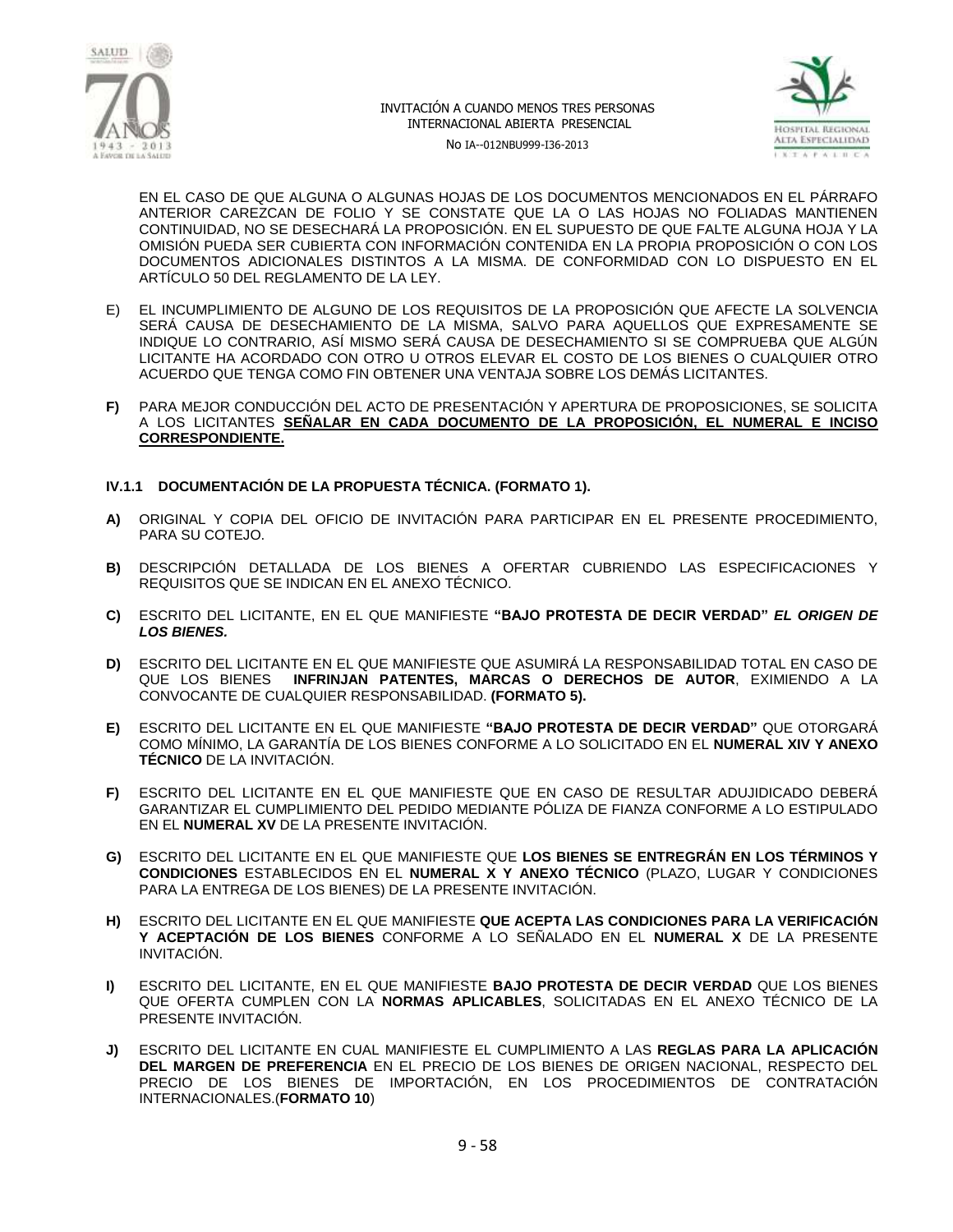



No IA--012NBU999-I36-2013

## **IV.1.2 DOCUMENTACIÓN DE LA PROPUESTA ECONÓMICA.**

LOS LICITANTES PRESENTARAN SU PROPUESTA ECONÓMICA CONFORME AL **FORMATO 2,** LA CUAL DE DEBERÁ CONTENER LO SIGUIENTE:

- 1) INDICAR, EL NÚMERO DE PARTIDA, RENGLÓN Y DESCRIPCIÓN DE CADA UNO DE LOS BIENES SOLICITADOS, UNIDAD DE MEDIDA, CANTIDAD, PRECIO UNITARIO EN MONEDA NACIONAL, ORIGEN DEL BIEN, CONFORME AL **ANEXO TÉCNICO** DE LA PRESENTE INVITACIÓN.
- 2) SUBTOTAL DE LA PROPUESTA
- 3) IMPUESTO AL VALOR AGREGADO (I.V.A.)
- 4) IMPORTE TOTAL DE LA PROPUESTA CON NÚMERO Y LETRA.
- 5) LA INDICACIÓN DE QUE LOS PRECIOS SERÁN FIJOS DURANTE LA VIGENCIA DEL PEDIDO QUE SE SUSCRIBA.

#### **IV.2.- CAUSAS DE DESECHAMIENTO.**

CONFORME A LO ESTABLECIDO EN EL ARTÍCULO 29, FRACCIÓN XV DE LA LEY, SERÁ CAUSA DE DESECHAMIENTO EL INCUMPLIMIENTO DE LOS REQUISITOS SEÑALADOS EN LOS NUMERALES **IV.1.1, IV.1.2, Y VI**, QUE AFECTEN LA SOLVENCIA DE LAS PROPOSICIONES PRESENTADAS POR LOS LICITANTES; SIN PERJUICIO DE LO ANTERIOR, LAS CAUSALES ESPECÍFICAS PARA DESECHAR LAS PROPOSICIONES DE LOS LICITANTES SON LAS SIGUIENTES:

- a) LA COMPROBACIÓN DE QUE ALGÚN LICITANTE HA ACORDADO CON OTRO U OTROS ELEVAR EL COSTO DE LOS BIENES OBJETO DE LA PRESENTE INVITACIÓN. O CUALQUIER OTRO ACUERDO QUE TENGAN COMO FIN OBTENER UNA VENTAJA SOBRE LOS DEMÁS LICITANTES.
- b) QUE LAS PROPOSICIONES NO CUMPLAN CON LOS REQUISITOS O CARACTERÍSTICAS ESTABLECIDAS EN ESTA INVITACIÓN O SU ANEXO TÉCNICO, ASÍ COMO AQUELLOS QUE SE DERIVEN DEL ACTO DE JUNTA DE ACLARACIONES Y QUE CON MOTIVO DE DICHO INCUMPLIMIENTO, AFECTEN LA SOLVENCIA DE LAS PROPOSICIONES, CONFORME A LO ESTABLECIDO EN EL ÚLTIMO PÁRRAFO DEL ARTÍCULO 36, DE LA LEY.
- c) QUE EL LICITANTE INCURRA EN CUALQUIER VIOLACIÓN A LAS DISPOSICIONES DE LA LEY, EL REGLAMENTO O CUALQUIER OTRO ORDENAMIENTO LEGAL O NORMATIVO VINCULADO CON ESTE PROCEDIMIENTO.
- d) QUE EL LICITANTE NO PRESENTE LOS ESCRITOS O MANIFESTACIONES SOLICITADAS CON CARÁCTER DE **"BAJO PROTESTA DE DECIR VERDAD"**, CUANDO ASÍ SE SOLICITE EN LA PRESENTE INVITACIÓN U OMITA LA LEYENDA REQUERIDA.
- e) QUE EL LICITANTE NO OFERTE LOS BIENES EN LOS TÉRMINOS Y CONDICIONES SOLICITADOS EN LA PRESENTE INVITACIÓN Y ANEXO TÉCNICO.
- f) QUE EL LICITANTE SE ENCUENTRE EN ALGUNO DE LOS SUPUESTOS ESTABLECIDOS EN ARTÍCULO 8 FRACCIÓN XX DE LA LEY FEDERAL DE RESPONSABILIDADES ADMINISTRATIVAS DE LOS SERVIDORES PÚBLICOS.
- g) QUE EL LICITANTE SE ENCUENTRE EN ALGUNO DE LOS SUPUESTOS DE LOS ARTÍCULOS 50 Y 60 DE LA LEY.
- h) CUANDO SE PRESENTE MÁS DE UNA PROPUESTA TÉCNICA O ECONÓMICA, POR UN MISMO LICITANTE.
- i) QUE LA DOCUMENTACIÓN REQUERIDA EN LOS NUMERALES **IV.1.1, IV.1.2, Y VI,** NO LA PRESENTE CON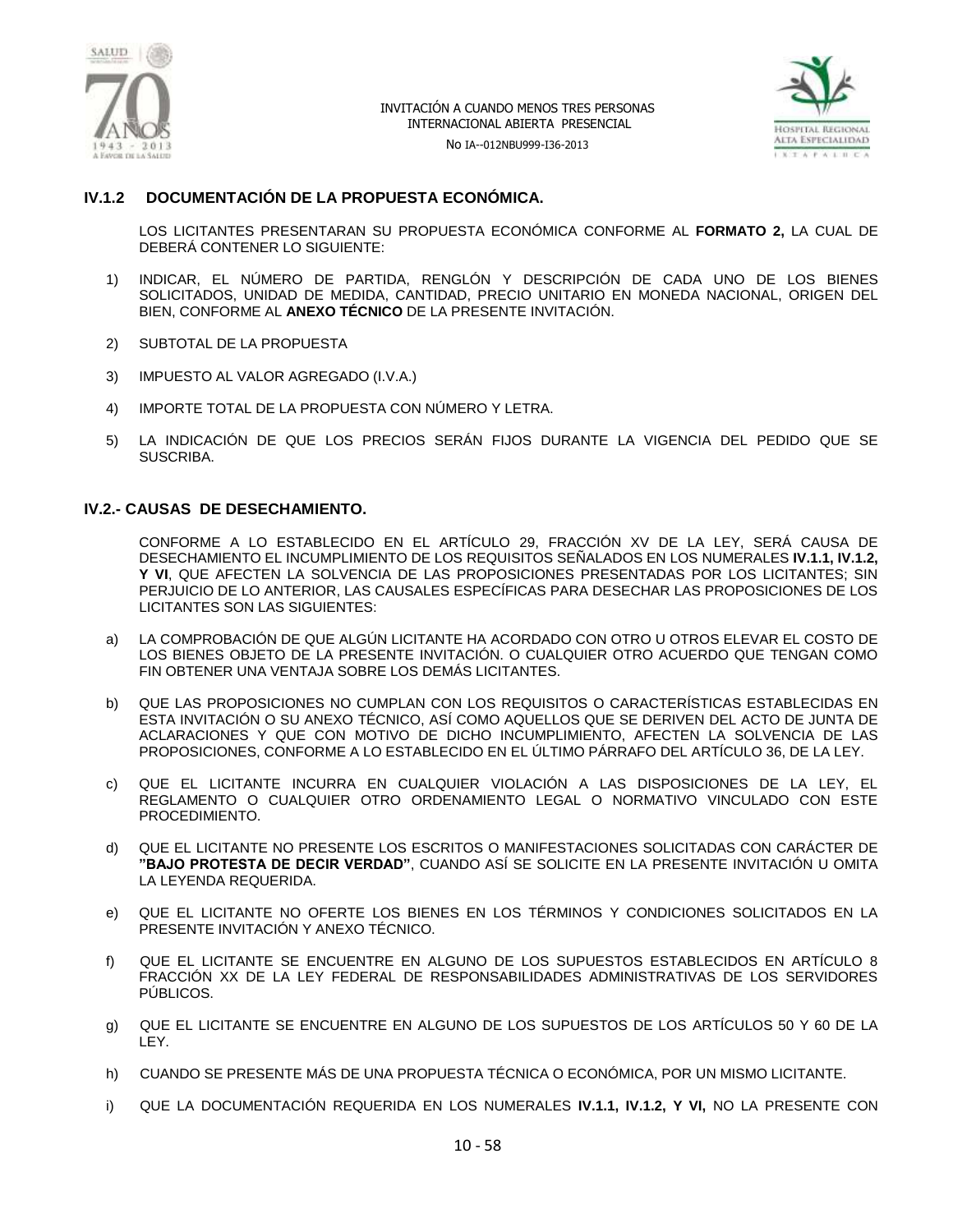



No IA--012NBU999-I36-2013

FIRMA AUTÓGRAFA DEL REPRESENTANTE LEGAL Y QUE LO MANIFESTADO NO SE APEGUE A LO SOLICITADO.

j) EL INCUMPLIMIENTO U OMISIÓN DE ALGUNO DE LOS DOCUMENTOS SOLICITADOS EN LA PRESENTE INVITACIÓN Y EN LAS CONDICIONES LEGALES, TÉCNICAS Y ECONÓMICAS REQUERIDOS POR LA CONVOCANTE QUE AFECTEN LA SOLVENCIA DE LA PROPUESTA SERÁN CAUSA DE DESECHAMIENTO DE LA MISMA.

## **V. CRITERIOS ESPECÍFICOS CONFORME A LOS CUALES SE EVALUARÁN LAS PROPOSICIONES Y SE ADJUDICARÁ EL PEDIDO RESPECTIVO:**

## **V.1.- CRITERIOS DE EVALUACIÓN QUE SE APLICARÁN A LAS PROPOSICIONES.**

- A. SE ANALIZARÁN Y EVALUARÁN LAS PROPOSICIONES, UTILIZANDO UN CRITERIO DE EVALUACIÓN BINARIO, VERIFICANDO QUE LOS LICITANTES CUMPLAN CON TODAS LAS CONDICIONES Y REQUERIMIENTOS DE ESTA INVITACIÓN Y EL ANEXO TÉCNICO.
- B. SE TOMARÁ COMO CRITERIO DE EVALUACIÓN, LA PROPOSICIÓN ECONÓMICA SOLVENTE MÁS BAJA.
- C. LA CONVOCANTE SE RESERVA EL DERECHO DE VERIFICAR LA VERACIDAD DE LA INFORMACIÓN PRESENTADA POR EL LICITANTE, EN CASO DE QUE EL LICITANTE HAYA PROPORCIONADO INFORMACIÓN O DECLARACIÓN FALSA, O QUE ACTÚE CON DOLO O MALA FE, EN SU CASO, PROCEDERÁ A LA NOTIFICACIÓN AL ÓRGANO INTERNO DE CONTROL O SECRETARÍA DE LA FUNCIÓN PÚBLICA PARA QUE EN SU CASO APLIQUE LAS SANCIONES QUE INDICA EL ARTÍCULO 60, DE LA LEY.
- D. SE EVALUARÁN LAS CONDICIONES ECONÓMICAS OFERTADAS, CONSIDERANDO PARA ELLO ÚNICAMENTE LAS PROPUESTAS TÉCNICAS QUE NO HUBIESEN SIDO DESECHADAS EN EL ANÁLISIS DETALLADO DE LAS MISMAS. PARA LO ANTERIOR, LA CONVOCANTE PODRÁ HACER USO DE LOS MECANISMOS SEÑALADOS EN EL ARTÍCULO 51, DEL REGLAMENTO DE LA LEY.
- E. CUANDO LA CONVOCANTE DETECTE UN ERROR DE CÁLCULO EN ALGUNA PROPOSICIÓN PODRÁ LLEVAR A CABO SU RECTIFICACIÓN CUANDO LA CORRECCIÓN NO IMPLIQUE LA MODIFICACIÓN DEL PRECIO UNITARIO. EN CASO DE DISCREPANCIA ENTRE LAS CANTIDADES ESCRITAS CON LETRA Y NÚMERO PREVALECERÁ LA PRIMERA, POR LO QUE DE PRESENTARSE ERRORES EN LAS CANTIDADES O VOLÚMENES SOLICITADOS, ÉSTOS PODRÁN CORREGIRSE.

EN LOS CASOS PREVISTOS EN EL PÁRRAFO ANTERIOR, LA CONVOCANTE NO DEBERÁ DESECHAR LA PROPUESTA ECONÓMICA Y DEJARÁ CONSTANCIA DE LA CORRECCIÓN EFECTUADA CONFORME AL PÁRRAFO INDICADO EN LA DOCUMENTACIÓN SOPORTE UTILIZADA PARA EMITIR EL FALLO QUE SE INTEGRARÁ AL EXPEDIENTE DE CONTRATACIÓN RESPECTIVO, ASENTANDO LOS DATOS QUE PARA EL EFECTO PROPORCIONE EL O LOS SERVIDORES PÚBLICOS RESPONSABLES DE LA EVALUACIÓN.

LAS CORRECCIONES SE HARÁN CONSTAR EN EL FALLO A QUE SE REFIEREN LOS ARTÍCULOS 37 DE LA LEY Y 55 DEL REGLAMENTO. SI LA PROPUESTA ECONÓMICA DEL LICITANTE A QUIEN SE LE ADJUDIQUE EL PEDIDO FUE OBJETO DE CORRECCIONES Y ÉSTE NO ACEPTA LAS MISMAS, SE APLICARÁ LO DISPUESTO EN EL SEGUNDO PÁRRAFO DEL ARTÍCULO 46 DE LA LEY RESPECTO DEL PEDIDO O, EN SU CASO, SÓLO POR LO QUE HACE A LA PARTIDA ÚNICA AFECTADA POR EL ERROR, SIN QUE POR ELLO SEA PROCEDENTE IMPONER LA SANCIÓN A QUE SE REFIERE LA FRACCIÓN I DEL ARTÍCULO 60 DE LA LEY.

F. UNA VEZ HECHA LA EVALUACIÓN DE LAS PROPOSICIONES, SE DETERMINARÁN SOLVENTES AQUÉLLAS QUE REÚNAN TODOS LOS REQUISITOS ESTABLECIDOS EN ESTA INVITACIÓN Y CUMPLAN CON LAS CONDICIONES LEGALES-ADMINISTRATIVAS, TÉCNICAS Y ECONÓMICAS REQUERIDAS POR LA **CONVOCANTE**.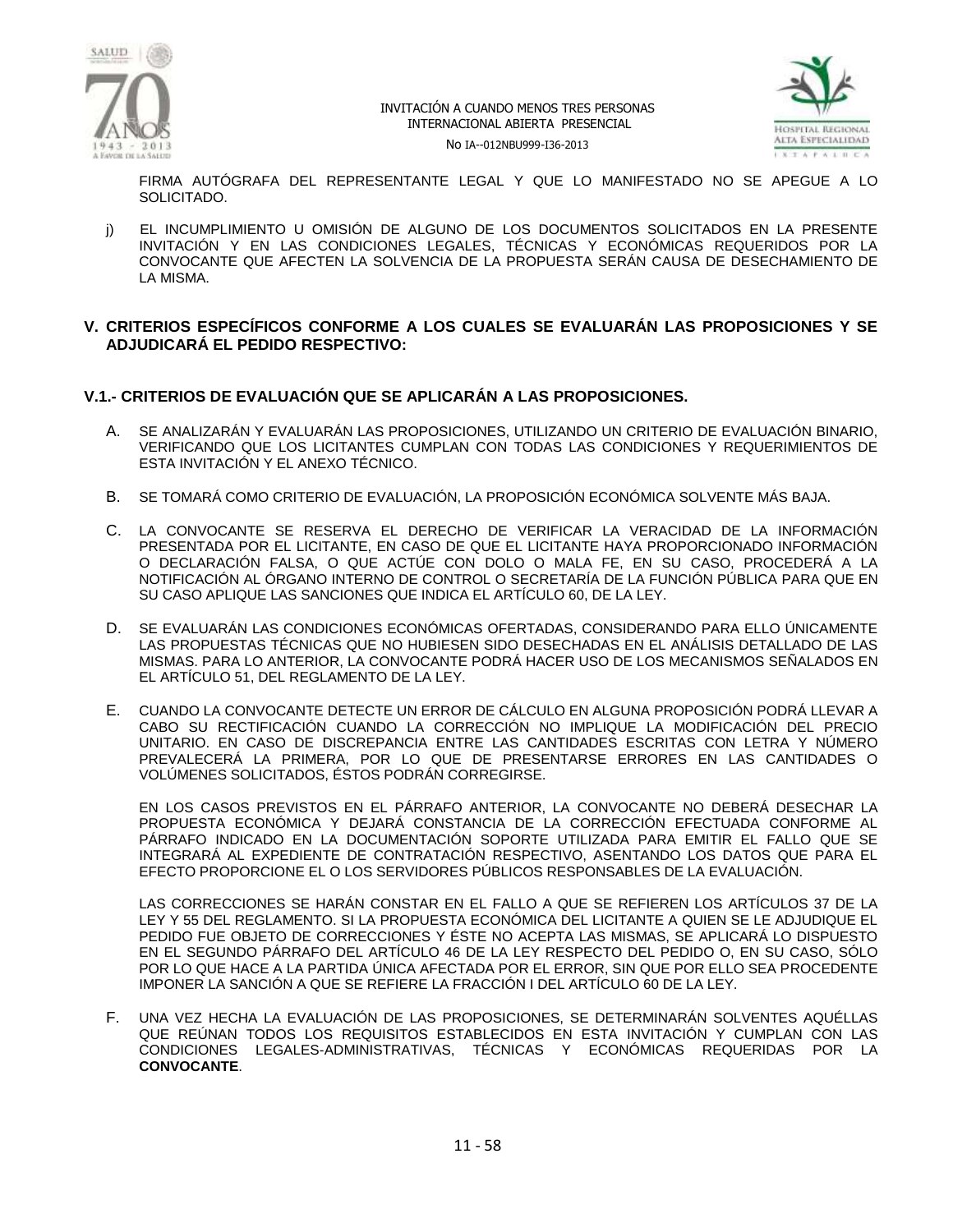

No IA--012NBU999-I36-2013



## **V.2.- CRITERIOS DE ADJUDICACIÓN.**

LOS BIENES OBJETO DE LA PRESENTE INVITACIÓN SERÁN ADJUDICADOS POR PARTIDA, AL LICITANTE QUE HABIENDO CUMPLIDO CON TODAS LAS CONDICIONES LEGALES-ADMINISTRATIVAS, TÉCNICAS Y ECONÓMICAS REQUERIDAS POR LA **CONVOCANTE** Y SU PROPUESTA ECONÓMICA SEA LA MÁS BAJA.

SI DERIVADO DE LA EVALUACIÓN DE LAS PROPOSICIONES SE OBTUVIERA UN EMPATE ENTRE DOS O MÁS PROVEEDORES EN UNA MISMA O MÁS PARTIDAS, DE CONFORMIDAD CON EL CRITERIO DE DESEMPATE PREVISTO EN EL PÁRRAFO SEGUNDO DEL ARTÍCULO 36 BIS DE LA LEY Y 54 DEL REGLAMENTO, SE DEBERÁ ADJUDICAR EL PEDIDO EN PRIMER TÉRMINO A LAS MICRO EMPRESAS, A CONTINUACIÓN SE CONSIDERARÁ A LAS PEQUEÑAS EMPRESAS Y EN CASO DE NO CONTARSE CON ALGUNA DE LAS ANTERIORES, SE ADJUDICARÁ A LA QUE TENGA EL CARÁCTER DE MEDIANA EMPRESA.

EN CASO DE SUBSISTIR EL EMPATE ENTRE EMPRESAS DE LA MISMA ESTRATIFICACIÓN, SE ESTARÁ A LO SEÑALADO EN LOS ARTÍCULOS MENCIONADOS EN EL PÁRRAFO ANTERIOR.

## **VI. DOCUMENTOS ADICIONALES Y DATOS QUE DEBERÁN PRESENTAR LOS LICITANTES:**

 LA DOCUMENTACIÓN DISTINTA A SU PROPUESTA TÉCNICA Y ECONÓMICA, QUE DEBERÁ PRESENTARSE EN EL ACTO DE PRESENTACIÓN Y APERTURA DE PROPOSICIONES CON FIRMA AUTÓGRAFA Y DE PREFERENCIA EN PAPEL CON MEMBRETE, DENTRO O FUERA DEL SOBRE.

- **A. ACREDITAMIENTO DE EXISTENCIA LEGAL Y PERSONALIDAD JURÍDICA.** LOS LICITANTES QUE PARTICIPEN POR SI MISMOS O A TRAVÉS DE UN REPRESENTANTE LEGAL, DEBERÁN ACREDITAR SU PERSONALIDAD MANIFESTANDO EN UN ESCRITO **"BAJO PROTESTA DE DECIR VERDAD".** QUE CUENTAN CON FACULTADES SUFICIENTES PARA COMPROMETERSE POR SÍ O POR SU REPRESENTADA, MISMO QUE DEBERÁ CONTENER LO SIGUIENTE:
- A.I) DEL LICITANTE: REGISTRO FEDERAL DE CONTRIBUYENTES, NOMBRE Y DOMICILIO, ASÍ COMO, EN SU CASO, DE SU APODERADO O REPRESENTANTE LEGAL. TRATÁNDOSE DE PERSONAS MORALES, ADEMÁS SE SEÑALARÁ LA DESCRIPCIÓN DEL OBJETO SOCIAL DE LA EMPRESA, IDENTIFICANDO LOS DATOS DE LAS ESCRITURAS PÚBLICAS Y, DE HABERLAS, SUS REFORMAS Y MODIFICACIONES, CON LAS QUE SE ACREDITA LA EXISTENCIA LEGAL DE LAS PERSONAS MORALES ASÍ COMO EL NOMBRE DE LOS SOCIOS, Y
- A.II) DEL REPRESENTANTE LEGAL DEL LICITANTE: DATOS DE LAS ESCRITURAS PÚBLICAS EN LAS QUE LE FUERON OTORGADAS LAS FACULTADES PARA SUSCRIBIR LAS PROPUESTAS.

LOS LICITANTES PUEDEN PRESENTAR EL ESCRITO ANTES REFERIDO O REQUISITAR EL **FORMATO 8**, SEGÚN CORRESPONDA, A PERSONA FÍSICA O MORAL, E INVARIABLEMENTE SE DEBERÁ INSERTAR LA LEYENDA **"BAJO PROTESTA DE DECIR VERDAD",** LO ANTERIOR CONFORME A LO SEÑALADO EN EL ARTICULO 48 FRACCIÓN V DEL REGLAMENTO.

EL DOMICILIO QUE SE MENCIONE EN LOS DOCUMENTOS ANTES CITADOS, SERÁ EL CONSIDERADO POR LA CONVOCANTE COMO EL INDICADO PARA RECIBIR TODA CLASE DE NOTIFICACIONES QUE RESULTEN DE LOS ACTOS, PEDIDOS Y CONVENIOS DERIVADOS DE ESTE PROCEDIMIENTO.

SERÁ NECESARIO QUE EN CASO DE NO CONTAR CON DOMICILIO DENTRO DEL DISTRITO FEDERAL Y ZONA METROPOLITANA, SE INDIQUE UNO DENTRO DE ESTE PARA RECIBIR NOTIFICACIONES Y NOMBRAR UN APODERADO LEGAL CON FACULTADES SUFICIENTES PARA QUE LOS REPRESENTE; LO ANTERIOR, EN LOS TÉRMINOS ESTABLECIDOS EN EL ARTÍCULO 305, DEL CÓDIGO FEDERAL DE PROCEDIMIENTOS CIVILES.

- **B.** EL LICITANTE DEBERÁ PROPORCIONAR POR ESCRITO SU CORREO ELECTRÓNICO, EN CASO DE CONTAR CON EL MISMO.
- **C. MANIFIESTO DE NO EXISTIR IMPEDIMENTO PARA PARTICIPAR.** DECLARACIÓN ESCRITA DEL LICITANTE EN EL QUE MANIFIESTE "**BAJO PROTESTA DE DECIR VERDAD"**, QUE NO SE ENCUENTRA EN ALGUNO DE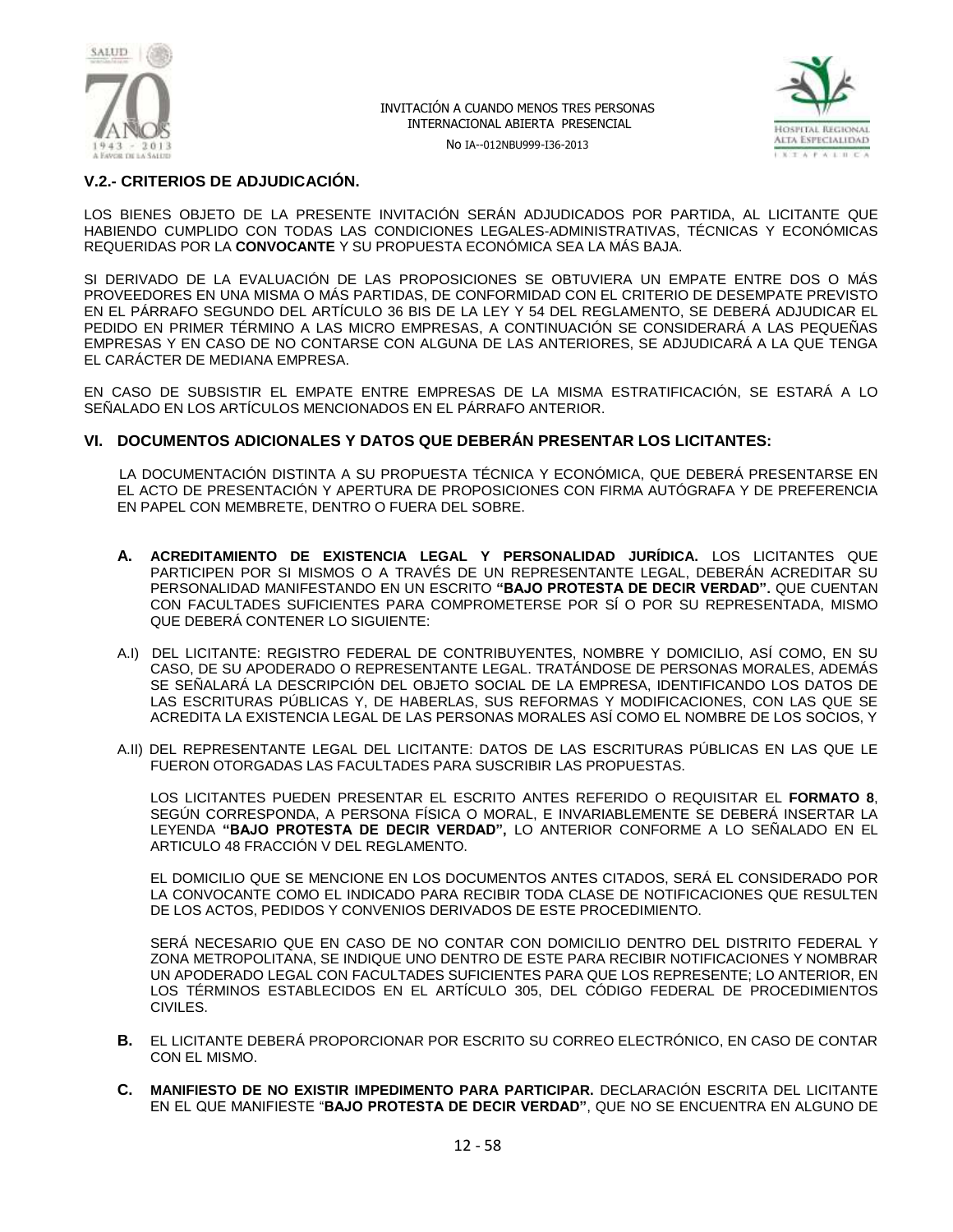



No IA--012NBU999-I36-2013

LOS SUPUESTOS DE LOS ARTÍCULOS 50 Y 60, ANTEPENÚLTIMO PÁRRAFO DE LA LEY. **(FORMATO 4).**

- **D. MANIFIESTO DE NO EXISTIR IMPEDIMENTO PARA PARTICIPAR.** DECLARACIÓN ESCRITA DEL LICITANTE EN EL QUE MANIFIESTE "**BAJO PROTESTA DE DECIR VERDAD"**, QUE NO SE ENCUENTRA EN ALGUNO DE LOS SUPUESTOS DEL ARTICULO 8 FRACCIÓN XX DE LA LEY FEDERAL DE RESPONSABILIDADES ADMINISTRATIVAS DE LOS SERVIDORES PÚBLICOS. **(FORMATO 7).**
- **E. DECLARACIÓN DE INTEGRIDAD.** ESCRITO DEL LICITANTE, EN DONDE MANIFIESTE "**BAJO PROTESTA DE DECIR VERDAD"**, LA DECLARACIÓN DE INTEGRIDAD, DE ACUERDO A LO SEÑALADO EN EL ARTÍCULO 29, FRACCIÓN IX, DE LA LEY Y 39, FRACCIÓN VI, INCISO F), DEL REGLAMENTO (**FORMATO 6).**
- **F.** EN SU CASO, EL LICITANTE DEBERÁ PRESENTAR: COPIA DEL DOCUMENTO EXPEDIDO POR AUTORIDAD COMPETENTE QUE DETERMINE SU ESTRATIFICACIÓN COMO MICRO, PEQUEÑA O MEDIANA EMPRESA, O BIEN, UN ESCRITO EN EL CUAL MANIFIESTE "**BAJO PROTESTA DE DECIR VERDAD"**, QUE CUENTA CON ESE CARÁCTER, DE CONFORMIDAD CON EL ARTÍCULO 34 DEL REGLAMENTO. PUEDE PRESENTARSE EN ANEXO LIBRE O CONFORME AL **FORMATO 9.**
- **G.** ORIGINAL Y COPIA SIMPLE (PARA COTEJO) POR AMBOS LADOS DE SU IDENTIFICACIÓN OFICIAL VIGENTE CON FOTOGRAFÍA DEL LICITANTE, TRATÁNDOSE DE PERSONAS FÍSICAS Y, EN EL CASO DE PERSONAS MORALES, DE LA PERSONA QUE FIRME LA PROPOSICIÓN. LA FIRMA DE LA IDENTIFICACIÓN DEBERÁ COINCIDIR CON LA FIRMA DELA PROPOSICIÓN.
- **H.** ESCRITO EN EL QUE MANIFIESTE QUE DE RESULTAR ADJUDICADO, QUE PREVIO A LA FIRMA DEL PEDIDO, EL LICITANTE DEBERÁ PRESENTAR ORIGINAL O COPIA CERTIFICADA PARA SU COTEJO DE LOS DOCUMENTOS CON LOS QUE SE ACREDITE SU EXISTENCIA LEGAL Y LAS FACULTADES DE SU REPRESENTANTE PARA SUSCRIBIR EL PEDIDO CORRESPONDIENTE. EN EL CASO DE QUE EL LICITANTE SE ENCUENTRE INSCRITO EN EL REGISTRO ÚNICO DE PROVEEDORES, BASTARÁ ÚNICAMENTE EXHIBIR LA CONSTANCIA DE SU INSCRIPCIÓN EN EL COMPRANET Y QUE EN EL CITADO REGISTRO LA INFORMACIÓN SE ENCUENTRE COMPLETA Y ACTUALIZADA.
- **I.** ESCRITO EN EL QUE EXPRESEN SU INTERÉS EN PARTICIPAR EN LA PRESENTE INVITACIÓN, POR SÍ O EN REPRESENTACIÓN DE UN TERCERO, MANIFESTANDO EN TODOS LOS CASOS LOS DATOS GENERALES DEL INTERESADO Y, EN SU CASO, DEL REPRESENTANTE, DE CONFORMIDAD CON LO ESTABLECIDO EN EL ARTÍCULO 45, TERCER PÁRRAFO DEL REGLAMENTO DE LA LEY. **(FORMATO N° 11)**

## **VII. DOMICILIO EN EL CUAL LOS LICITANTES PODRÁN PRESENTAR INCONFORMIDADES CONTRA LOS ACTOS DE LA INVITACIÓN.**

CON FUNDAMENTO EN EL ARTÍCULO 65 Y 66 DE LA LEY, LAS PERSONAS INTERESADAS PODRÁN PRESENTAR SU INCONFORMIDAD POR ESCRITO, ANTE LA SECRETARÍA DE LA FUNCIÓN PÚBLICA, UBICADA EN INSURGENTES SUR 1735, COLONIA GUADALUPE INN, DELEGACIÓN ÁLVARO OBREGÓN, EN MÉXICO, DISTRITO FEDERAL, POR CUALQUIER ACTO DEL PROCEDIMIENTO DE CONTRATACIÓN QUE CONTRAVENGAN LAS DISPOSICIONES DE LA LEY Y SU REGLAMENTO.

## **VIII. CONDICIONES DE LA INVITACIÓN.**

LAS CONDICIONES CONTENIDAS EN ESTA INVITACIÓN, ASÍ COMO LAS PROPOSICIONES PRESENTADAS POR LOS LICITANTES NO PODRÁN SER NEGOCIADAS.

POR EL HECHO DE PRESENTAR PROPOSICIONES, EL LICITANTE ACEPTA Y SE OBLIGA A CUMPLIR CON LAS CONDICIONES ESTABLECIDAS EN ESTA INVITACIÓN Y EN EL O LAS ACTA(S) DE LA(S) JUNTA(S) DE ACLARACIONES, NO PUDIENDO RENUNCIAR A SU CONTENIDO Y ALCANCE.

A LOS ACTOS DEL PROCEDIMIENTO PODRÁ ASISTIR CUALQUIER PERSONA EN CALIDAD DE OBSERVADOR BAJO LA CONDICIÓN DE REGISTRAR SU ASISTENCIA Y ABSTENERSE DE INTERVENIR EN CUALQUIER FORMA EN LOS MISMOS.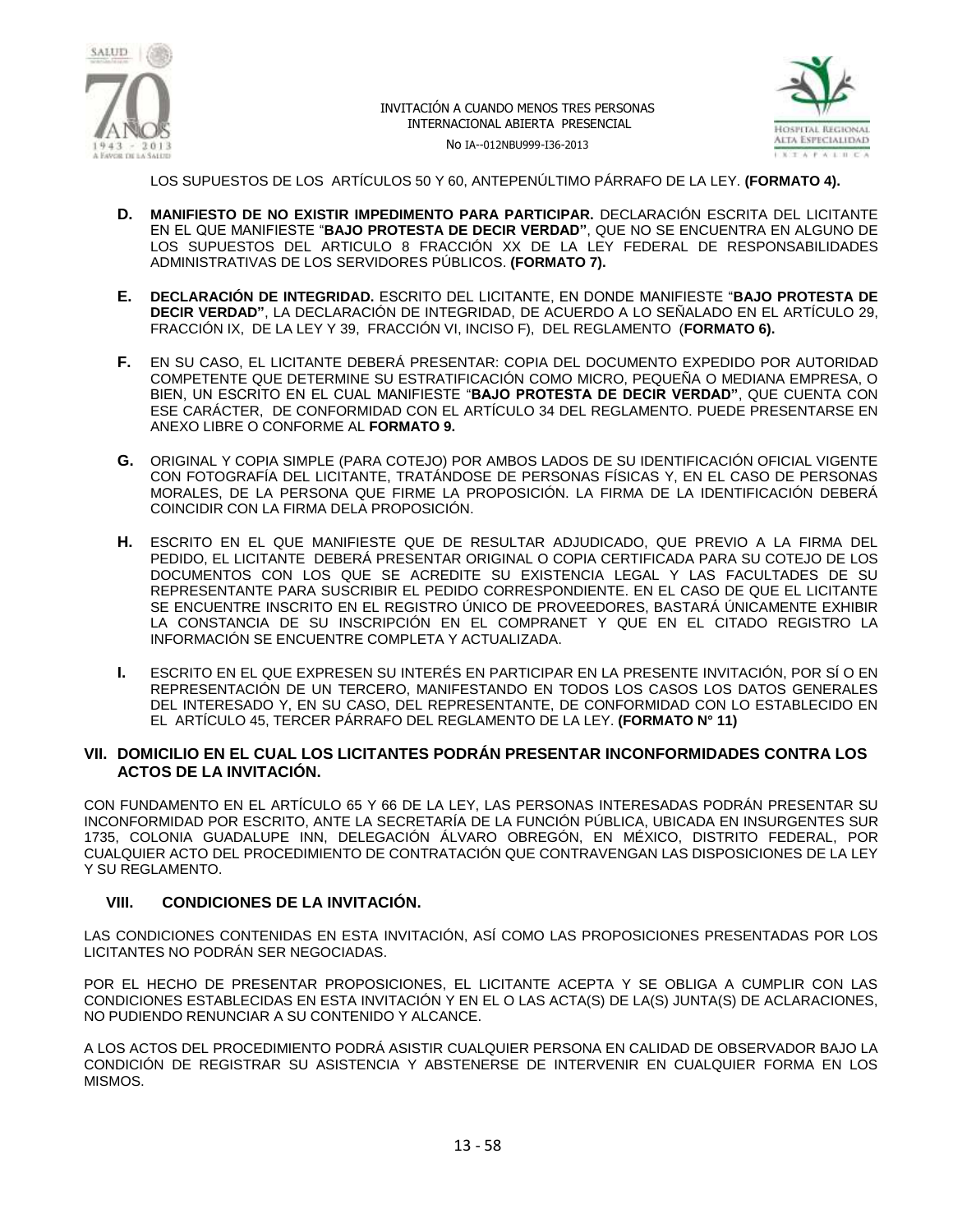



No IA--012NBU999-I36-2013

ASIMISMO, CON FUNDAMENTO EN EL ARTÍCULO 43 FRACCIÓN I DE LA LEY, LA PRESENTE INVITACIÓN SE DIFUNDIRÁ EN LA PAGINA DEL SISTEMA ELECTRÓNICO DE INFORMACIÓN PÚBLICO GUBERNAMENTAL SOBRE ADQUISICIONES, ARRENDAMIENTOS, BIENES, OBRAS PÚBLICAS Y BIENES RELACIONADOS CON LAS MISMAS. (COMPRANET), [HTTP://COMPRANET.FUNCIONPUBLICA.GOB.MX;](http://compranet.funcionpublica.gob.mx/) ASÍ COMO EN LA PÁGINA DE INTERNET DEL HRAEI: [HTTP://HRAEI.GOB.MX/](http://hraei.gob.mx/)

Y DE CONFORMIDAD CON LO ESTABLECIDO EN EL ARTÍCULO 77 DE SU REGLAMENTO, SOLAMENTE PODRÁN PARTICIPAR EN EL PROCEDIMIENTO DE CONTRATACIÓN AQUELLAS PERSONAS QUE HAYAN SIDO INVITADAS POR LA CONVOCANTE.

## **IX. PLAZO, LUGAR Y CONDICIONES DE LA ENTREGA DE LOS BIENES.**

LA ENTREGA DE LOS BIENES, DEBERÁ RELIZARSE EN LOS PLAZOS ESTABLECIDOS EN EL ANEXO TÉCNICO.

EN CASO DE QUE SE LLEGARA A CAMBIAR LA UBICACIÓN PARA LA ENTREGA DE LOS BIENES DENTRO DE LA ZONA METROPOLITANA, BASTARÁ CON QUE EL ADMINISTRADOR DEL PEDIDO NOTIFIQUE POR ESCRITO AL LICITANTE ADJUDICADO, CON 5 (CINCO) DÍAS HÁBILES DE ANTICIPACIÓN A LA FECHA DEL CAMBIO DE DOMICILIO, POR LO QUE DICHO CAMBIO NO GENERARÁ COSTOS ADICIONALES PARA LA CONVOCANTE.

LOS BIENES ENTREGADOS EN EL ALMACÉN DE LA CONVOCANTE, DEBERÁN SER NUEVOS, ORIGINALES Y EN SU EMPAQUE ORIGINAL DEBIDAMENTE SELLADO.

EL LICITANTE DEBERÁ APEGARSE A LO SEÑALADO EN EL ANEXO TÉCNICO RESPECTO DE LAS CONDICIONES DE TRANSPORTE Y ENTREGA.

## **X. CONDICIONES PARA LA VERIFICACIÓN Y ACEPTACIÓN DE LOS BIENES**

CON BASE EN LO PREVISTO EN EL ARTÍCULO 84, ÚLTIMO PÁRRAFO, DEL REGLAMENTO DE LA LEY, LA VERIFICACIÓN Y ACEPTACIÓN DE LOS BIENES SE REALIZARÁ A TRAVÉS DEL PERSONAL QUE DESIGNE EL ADMINISTRADOR DEL PEDIDO, CONFORME A LO SIGUIENTE:

- LOS BIENES QUE SE ENTREGUEN, SE VERIFICARÁ QUE CONTENGAN LAS CARACTERÍSTICAS TÉCNICAS, ESTIPULADAS EN EL ANEXO TÉCNICO DE ESTA INVITACIÓN, ASÍ COMO EN LO ESTIPULADO EN LA(S) JUNTA (S) DE ACLARACIÓN (ES), LO OFERTADO EN LA PROPUESTA DEL LICITANTE ADJUDICADO; EN CASO DE QUE NO SE ENTREGUEN LOS BIENES CON LAS CARACTERÍSTICAS SOLICITADAS, SE DEVOLVERÁN AL LICITANTE PARA QUE SEAN SUSTITUIDOS.
- EL ADMINISTRADOR DEL PEDIDO, EN CONJUNTO CON EL REPRESENTANTE LEGAL DEL LICITANTE ADJUDICADO, SUSCRIBIRÁN UN ACTA ENTREGA-RECEPCIÓN EN LA QUE SE ASENTARÁ EL RESULTADO DE LA VERIFICACIÓN, EN CASO DE INCUMPLIMIENTO DURANTE LA REALIZACIÓN DE LA MISMA, SE ASENTARÁ EL MOTIVO DE LA DEVOLUCIÓN.
- EN CASO DE QUE LOS BIENES CUMPLAN CON LOS REQUISITOS SOLICITADOS, ÉSTOS SE DARÁN POR ACEPTADOS POR PARTE DEL ADMINISTRADOR DEL PEDIDO, EN CASO CONTRARIO SERÁN SUSTITUIDOS EN UN PLAZO NO MAYOR A TRES DÍAS NATURALES.

#### **XI. ANTICIPOS.**

NO SE OTORGARÁN ANTICIPOS*.*

#### **XII. PAGO.**

CON FUNDAMENTO EN EL ARTÍCULO 51 DE LA LEY, EL PAGO QUE SE GENERE CON MOTIVO DE LA ENTREGA DE LOS BIENES OBJETO DE ESTA INVITACIÓN, SE REALIZARÁ EN MONEDA NACIONAL, UNA VEZ ACEPTADOS A ENTERA SATISFACCIÓN DEL ADMINISTRADOR DEL PEDIDO, DENTRO DE LOS VEINTE (20) DÍAS NATURALES POSTERIORES A LA ENTREGA DE LA(S) FACTURA(S) PREVIA ENTREGA Y ACEPTACIÓN DE LOS BIENES.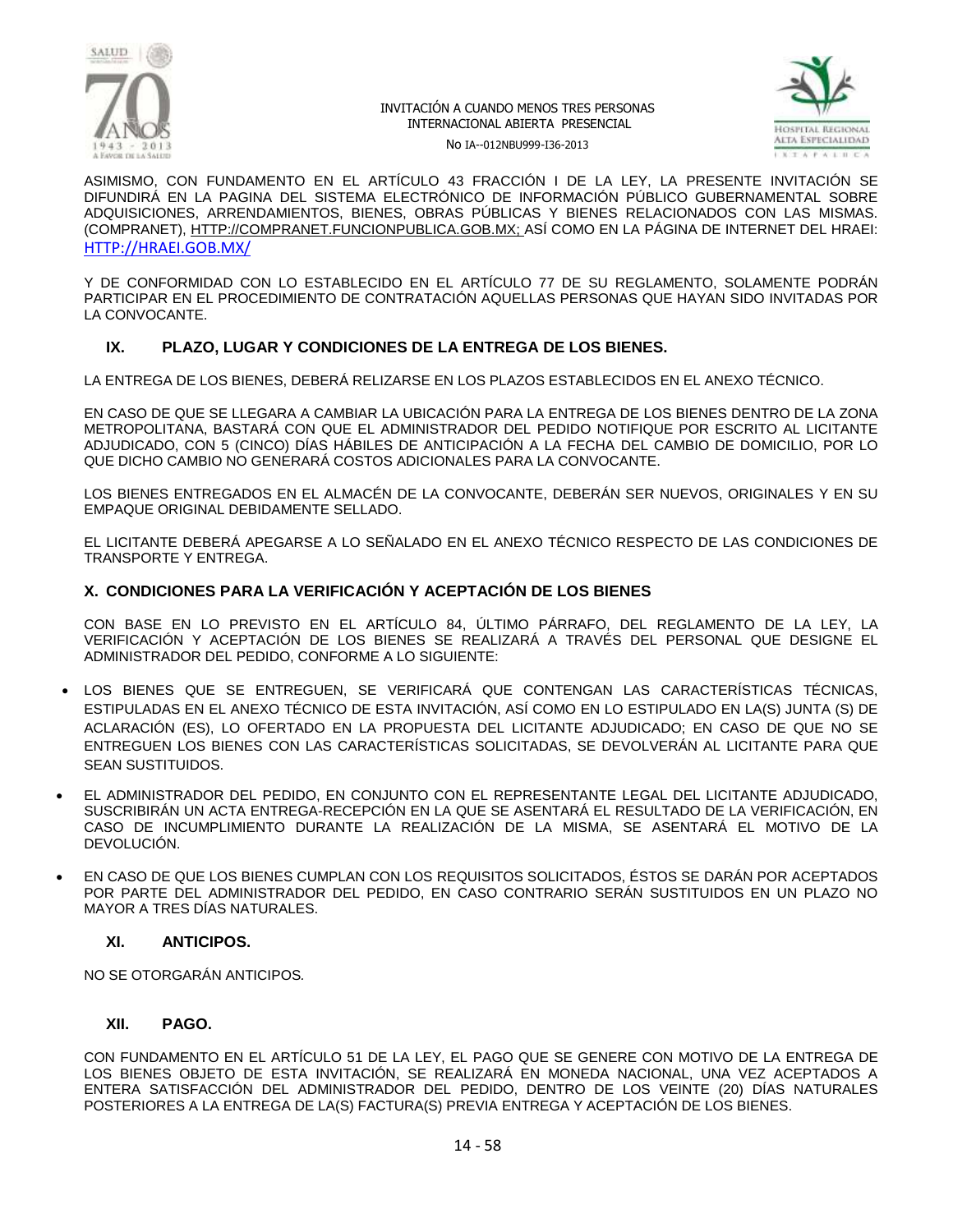



No IA--012NBU999-I36-2013

EL PAGO SE EFECTUARÁ A TRAVÉS DE LA SUBDIRECCIÓN DE RECURSOS FINANCIEROS, MEDIANTE TRANSFERENCIA ELECTRÓNICA, PARA LO CUAL SERÁ NECESARIO QUE EL LICITANTE ADJUDICADO, PRESENTE AL DÍA SIGUIENTE DE LA FECHA DE EMISIÓN DEL FALLO, ANTE LA COORDINACIÓN DE CONTRATOS DE LA SUBDIRECCIÓN DE RECURSOS MATERIALES, CARTA O DOCUMENTO AUTORIZADO POR INSTITUCIÓN BANCARIA EN PAPEL MEMBRETADO EN LA QUE SE CERTIFIQUE QUE EXISTE UNA CUENTA A NOMBRE DEL LICITANTE ADJUDICADO EN LA CUAL SE HAGA EL DEPOSITO, ASÍ COMO QUE CUENTE CON LA "CLABE" CORRESPONDIENTE.

LAS FACTURAS DEBERÁN ENTREGARSE EN:

| <b>ENTIDAD</b> | <b>AREA</b>                                                                             | <b>DOMICILIO</b>                                                                                                                        | <b>TELEFONO</b>                           |
|----------------|-----------------------------------------------------------------------------------------|-----------------------------------------------------------------------------------------------------------------------------------------|-------------------------------------------|
| <b>HRAFI</b>   | COORDINACIÓN DE<br>ADQUISICIONES DE LA<br>SUBDIRECCIÓN DE RECURSOS<br><b>MATERIALES</b> | CARRETERA FEDERAL MÉXICO<br>PUEBLA KM 34.5. EDIFICIO "B"<br>3ER PISO, COLONIA<br>ZOQUIAPAN, IXTAPALUCA.<br>ESTADO DE MÉXICO, C.P. 56530 | TELÉFONO:<br>5972 9800 EXT<br>1112 Y 1278 |

LAS FACTURAS DEBERÁN CONTENER, LOS SIGUIENTES REQUISITOS:

#### **A) HOSPITAL REGIONAL DE ALTA ESPECIALIDAD DE IXTAPALUCA**

- **B) DOMICILIO FISCAL:** CARRETERA FEDERAL MÉXICO PUEBLA KM 34.5, COLONIA ZOQUIAPAN, IXTAPALUCA, ESTADO DE MÉXICO, C.P. 56530
- **C) R.F.C.** HRA120609DQ4

 LAS FACTURAS EMITIDAS POR EL PROVEEDOR DEBERÁN CONTENER: FIRMA AUTÓGRAFA Y SELLO CORRESPONDIENTE DEL ADMINISTRADOR DE PEDIDO, PARA EFECTO DE PAGO; ASÍ MISMO DEBERÁN ADJUNTAR EL ACTA ENTREGA-RECEPCIÓN DE LOS BIENES, DONDE SE CONSTATE LA VERIFICACIÓN Y ENTREGA DE LOS MISMOS.

 EN CASO DE QUE LAS FACTURAS ENTREGADAS POR EL LICITANTE ADJUDICADO, PRESENTEN ERRORES O DEFICIENCIAS, LA COORDINACIÓN DE ADQUISCIONES DE LA SUBDIRECCIÓN DE RECURSOS MATERIALES, DENTRO DE LOS TRES DÍAS HÁBILES SIGUIENTES AL DE SU RECEPCIÓN, INDICARÁ POR ESCRITO AL PROVEEDOR LAS DEFICIENCIAS QUE DEBERÁ CORREGIR, EL PERIODO QUE TRANSCURRE A PARTIR DE LA ENTREGA DEL CITADO ESCRITO Y HASTA QUE EL PROVEEDOR PRESENTE LAS CORRECCIONES, NO SE COMPUTARA PARA EFECTOS DE LO ESTABLECIDO EN EL ARTÍCULO 51 DE LA LEY, CON FUNDAMENTO EN EL ARTÍCULO 90, DEL REGLAMENTO.

 EL PERÍODO PARA QUE EL LICITANTE ADJUDICADO REMITA LA(S) FACTURA(S) YA CORREGIDA(S) DE ACUERDO A LAS OBSERVACIONES QUE LE FUERON SEÑALADAS POR LA COORDINACIÓN DE ADQUISCIONES DE LA SUBDIRECCIÓN DE RECURSOS MATERIALES, NO DEBERÁ EXCEDER DE 10 DÍAS NATURALES CONTADOS A PARTIR DE LA FECHA DE LA DEVOLUCIÓN.

 EL PAGO QUEDARÁ CONDICIONADO, PROPORCIONALMENTE, AL PAGO QUE EL LICITANTE ADJUDICADO DEBA EFECTUAR POR CONCEPTO DE PENA CONVENCIONAL. EN EL SUPUESTO DE QUE SEA RESCINDIDO EL PEDIDO, NO PROCEDERÁ EL COBRO DE DICHA PENA, NI LA CONTABILIZACIÓN DE LA MISMA PARA HACER EFECTIVA LA GARANTÍA DE CUMPLIMIENTO, DE ACUERDO A LO ESTABLECIDO EN EL ARTÍCULO 95, DEL REGLAMENTO.

#### **XIII. IMPUESTOS Y DERECHOS.**

LOS IMPUESTOS Y DERECHOS LOCALES Y FEDERALES QUE SE GENEREN CON MOTIVO DE LOS BIENES OBJETO DE LA PRESENTE INVITACIÓN, SERÁ(N) CUBIERTO(S) POR EL(LOS) LICITANTE(S) ADJUDICADO(S). LA CONVOCANTE ÚNICAMENTE PAGARÁ EL IMPUESTO AL VALOR AGREGADO.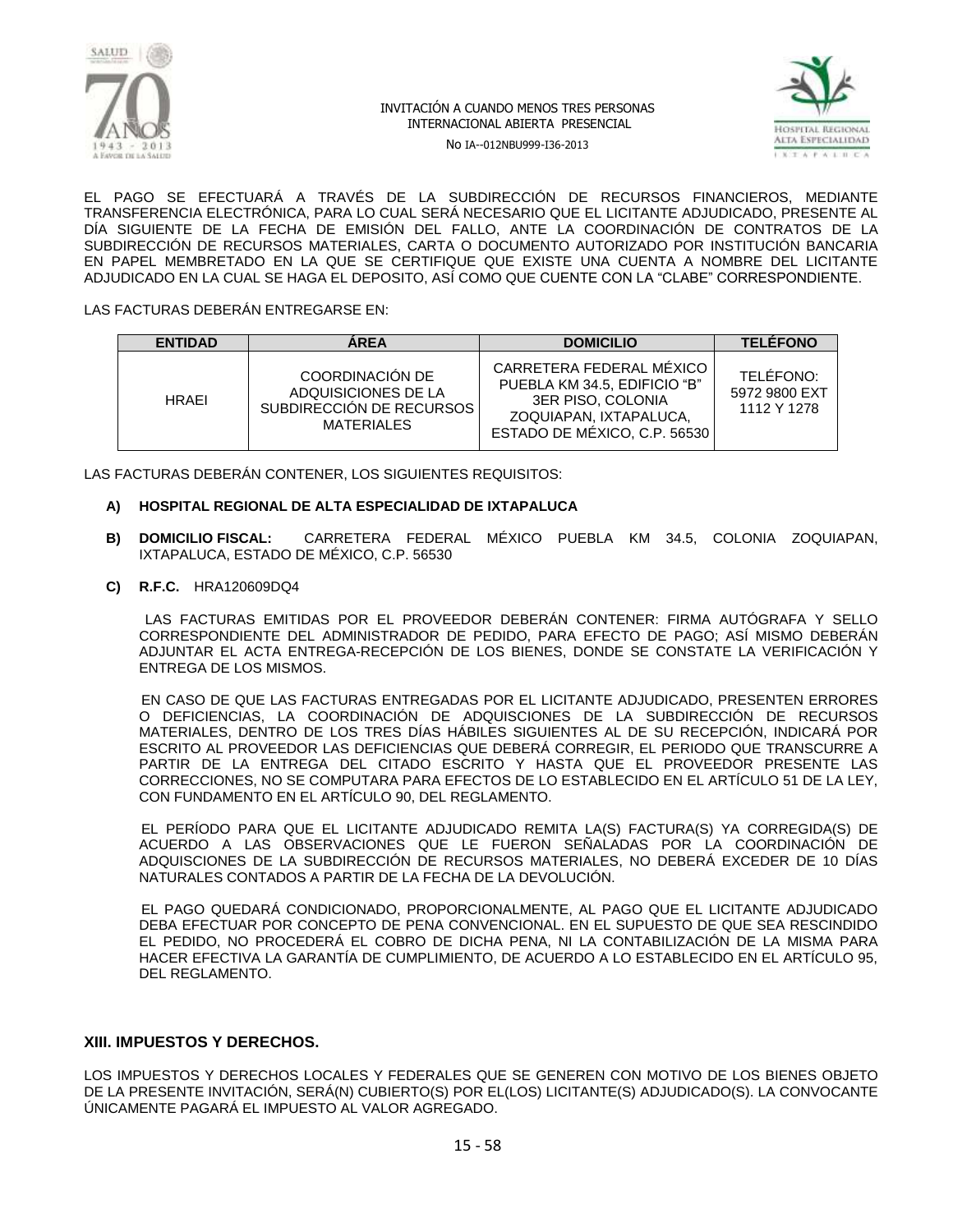

No IA--012NBU999-I36-2013



## **XIV. GARANTÍA DE LOS BIENES.**

EL LICITANTE ADJUDICADO, SE OBLIGA A GARANTIZAR "LOS BIENES OBJETO DE LA PRESENTE INVITACIÓN" MEDIANTE ESCRITO **"BAJO PROTESTA DE DECIR VERDAD"** QUE GARANTIZE LOS BIENES POR EL PERÍODO SEÑALADO EN EL ANEXO TÉCNICO, A PARTIR DE LA ENTREGA Y A ENTERA SATISFACCIÓN DEL ADMINISTRADOR DEL PEDIDO, CONTRA DEFECTOS DE FABRICACIÓN Y/O VICIOS OCULTOS ASÍ COMO DE FUNCIONAMIENTO.

## **XV. GARANTÍA DE CUMPLIMIENTO DEL PEDIDO.**

CON FUNDAMENTO EN LOS ARTÍCULOS 48, 49 FRACCIÓN II DE LA LEY Y 103 DEL REGLAMENTO, EL LICITANTE QUE RESULTE ADJUDICADO DEBERÁ GARANTIZAR EL CUMPLIMIENTO DEL PEDIDO, MEDIANTE PÓLIZA DE FIANZA EXPEDIDA POR INSTITUCIÓN AUTORIZADA LEGALMENTE PARA ELLO, POR EL IMPORTE DEL 10% (DIEZ POR CIENTO) DEL MONTO TOTAL DEL PEDIDO QUE SE DERIVE, SIN CONSIDERAR EL IMPUESTO AL VALOR AGREGADO, A NOMBRE Y A FAVOR DE LA CONVOCANTE, LA CUAL DEBERÁ ENTREGARSE EN LA COORDINACIÓN DE CONTRATOS DE LA SUBDIRECCIÓN DE RECURSOS MATERIALES, DENTRO DE LOS DIEZ DÍAS NATURALES POSTERIORES A LA FIRMA DEL PEDIDO, CONFORME AL SIGUIENTE DOMICILIO:

| <b>ENTIDAD</b> | <b>AREA</b>                                                                                | <b>DOMICILIO</b>                                                                                                                         | <b>TELÉFONO</b>                           |
|----------------|--------------------------------------------------------------------------------------------|------------------------------------------------------------------------------------------------------------------------------------------|-------------------------------------------|
| <b>HRAEI</b>   | COORDINACIÓN DE<br><b>CONTRATOS DE LA</b><br>SUBDIRECCIÓN DE RECURSOS<br><b>MATERIALES</b> | CARRETERA FEDERAL MÉXICO<br>PUEBLA KM 34.5. EDIFICIO "B"<br>3ER PISO, COLONIA<br>ZOQUIAPAN, IXTAPALUCA.<br>ESTADO DE MÉXICO, C.P. 56530, | TELÉFONO:<br>5972 9800 EXT<br>1190 Y 1591 |

LA FIANZA DEBERÁ CONTENER LOS REQUISITOS EN LA FORMA Y TÉRMINOS ESTABLECIDOS EN EL ARTÍCULO 103, FRACCIÓN I, DEL REGLAMENTO, **(FORMATO 14)** DE ESTA INVITACIÓN, CONFORME A LO SIGUIENTE:

- a) QUE LA FIANZA SE OTORGA ATENDIENDO A TODAS LAS ESTIPULACIONES CONTENIDAS EN EL CONTRATO;
- b) QUE PARA CANCELAR LA FIANZA, SERÁ REQUISITO EN CONTAR CON LA CONSTANCIA DE CUMPLIMIENTO TOTAL DE LAS OBLIGACIONES CONTRACTUALES;
- c) QUE LA FIANZA PERMANECERÁ VIGENTE DURANTE EL CUMPLIMIENTO DE LA OBLIGACIÓN QUE GARANTICE Y CONTINUARÁ VIGENTE EN CASO DE QUE SE OTORGUE PRÓRROGA AL CUMPLIMIENTO DEL CONTRATO, ASÍ COMO DURANTE LA SUBSTANCIACIÓN DE TODOS LOS RECURSOS LEGALES O DE LOS JUICIOS QUE SE INTERPONGAN Y HASTA QUE SE DICTE RESOLUCIÓN DEFINITIVA QUE QUEDE FIRME, Y
- d) QUE LA AFIANZADORA ACEPTA EXPRESAMENTE SOMETERSE A LOS PROCEDIMIENTOS DE EJECUCIÓN PREVISTOS EN LOS ARTICULOS 93, 94, 118 Y 128 LA LEY FEDERAL DE INSTITUCIONES DE FIANZAS PARA LA EFECTIVIDAD DE LA GARANTÍA, PROCEDIMIENTO AL QUE TAMBIEN SE SUJETARÁ PARA EL CASO DE COBRO DE INTERESES QUE PREVEE EL ARTÍCULO 95 BIS DEL MISMO ORDENAMIENTO LEGAL, POR PAGO EXTEMPORÁNEO DEL IMPORTE DE LA PÓLIZA DE FIANZA REQUERIDA. ASIMISMO, OTORGA SU CONSENTIMIENTO EN LO REFERENTE AL ARTÍCULO 119 DE CITADA LEY;

LA VIGENCIA DE LA FIANZA DEBERÁ QUEDAR ABIERTA PARA PERMITIR QUE CUMPLA SU OBJETIVO, DE TAL FORMA QUE NO PODRÁ ESTABLECERSE O ESTIPULARSE PLAZO ALGUNO QUE LÍMITE SU VIGENCIA, LO CUAL NO DEBE CONFUNDIRSE CON EL PLAZO PARA EL CUMPLIMIENTO DE LAS OBLIGACIONES PREVISTAS EN EL PEDIDO Y ACTOS ADMINISTRATIVOS GARANTIZADOS.

EN CASO DE MODIFICACIONES AL PEDIDO, EL LICITANTE ADJUDICADO DEBERÁ ENTREGAR LA MODIFICACIÓN A LA FIANZA DE CUMPLIMIENTO DEL PEDIDO, DE CONFORMIDAD CON LO DISPUESTO EN EL ARTÍCULO 91 ÚLTIMO PÁRRAFO Y 103, FRACCIÓN II, DEL REGLAMENTO.

## **XVI.- GARANTÍA DEL ANTICIPO.**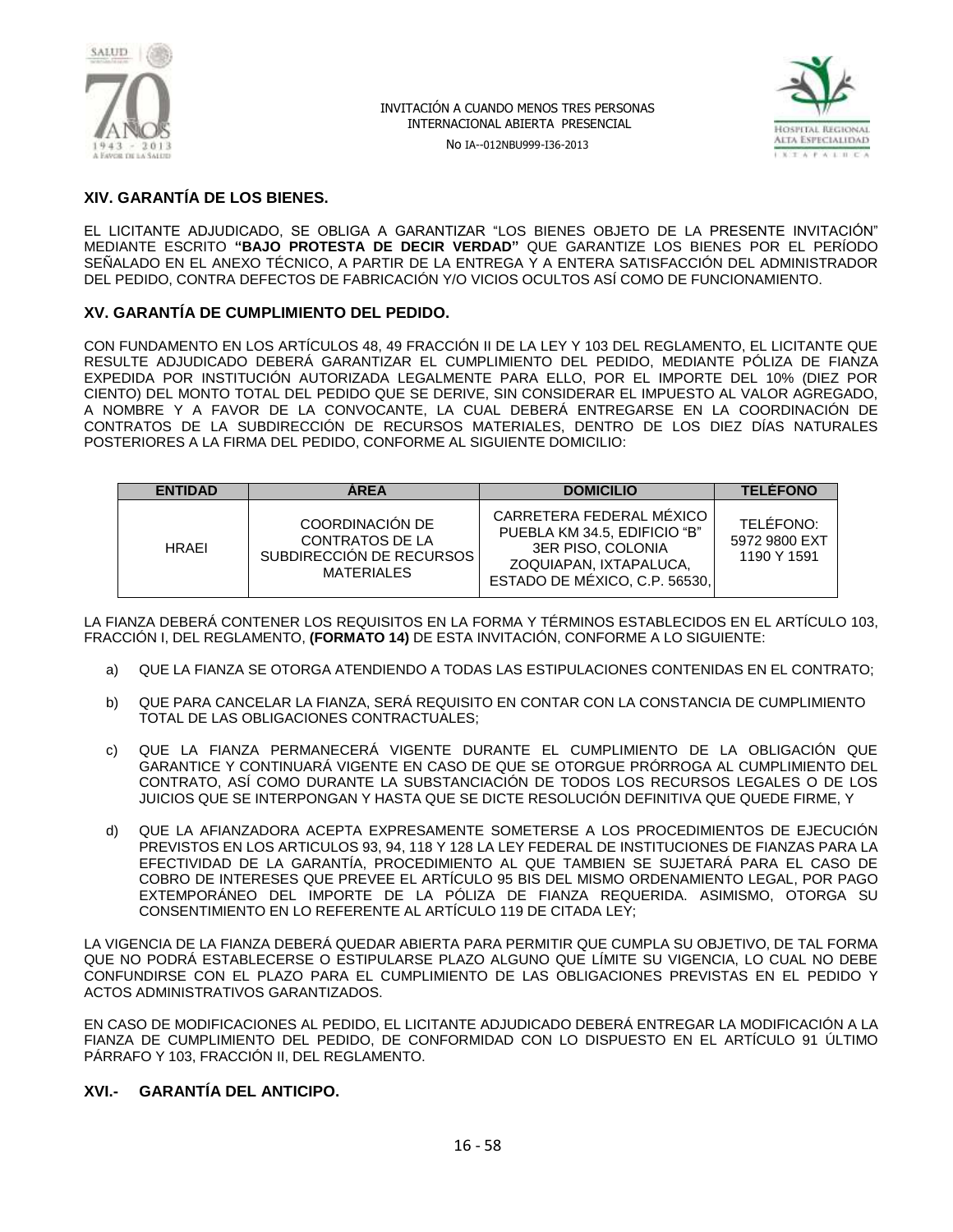

No IA--012NBU999-I36-2013



NO APLICA

## **XVII. PENA CONVENCIONAL.**

SE APLICARÁ PENA CONVENCIONAL DEL 1% (UNO POR CIENTO) POR CADA DÍA NATURAL DE ATRASO EN LA ENTREGA DE LOS BIENES, SOBRE EL IMPORTE DE LOS BIENES NO ENTREGADOS OPORTUNAMENTE, CONFORME A LOS PLAZOS SEÑALADOS EN LA PRESENTE INVITACIÓN Y SU ANEXO TÉCNICO.

LA ACUMULACIÓN DE DICHA PENA NO DEBERÁ EXCEDER EL MONTO DE LA GARANTÍA DE CUMPLIMIENTO DEL PEDIDO ANTES DE I.V.A. LO ANTERIOR SIN PERJUICIO DEL DERECHO DE QUE EL ADMINISTRADOR DEL PEDIDO PUEDA OPTAR ENTRE EXIGIR EL CUMPLIMIENTO DEL PEDIDO O RESCINDIRLO. ELLO DE CONFORMIDAD CON LO ESTABLECIDO EN LOS ARTÍCULOS 53 Y 54 DE LA LEY.

EL PAGO DE LAS PENAS CONVENCIONALES SE RELIZARÁ MEDIANTE NOTA DE CRÉDITO.

EN EL SUPUESTO DE QUE SEA RESCINDIDO EL PEDIDO NO PROCEDERÁ EL COBRO DE DICHA PENA, NI LA CONTABILIZACIÓN DE LA MISMA PARA HACER EFECTIVA LA GARANTÍA DE CUMPLIMIENTO.

#### **XVIII. DEDUCCIONES.**

NO APLICA.

#### **XIX.- DECLARACIÓN DE INVITACIÓN DESIERTA, SUSPENSIÓN Y CANCELACIÓN.**

#### **XIX.1.- DECLARACIÓN DE INVITACIÓN DESIERTA.**

 LA INVITACIÓN SE DECLARARÁ DESIERTA DE CONFORMIDAD CON LO ESTABLECIDO EN LOS ARTÍCULOS 38 PRIMER PÁRRAFO Y 43, FRACCIÓN III, DE LA LEY, CUANDO:

- A. NO SE PRESENTEN PROPOSICIONES EN EL ACTO DE PRESENTACIÓN Y APERTURA DE PROPOSICIONES.
- B. LA TOTALIDAD DE LAS PROPOSICIONES PRESENTADAS NO REÚNAN LOS REQUISITOS SOLICITADOS EN LA INVITACIÓN, O
- C. QUE LOS PRECIOS DE LOS BIENES OFERTADOS NO RESULTEN ACEPTABLES.

 EN CASO DE QUE NO SE PRESENTEN EL MÍNIMO DE PROPOSICIONES SEÑALADO EN EL ARTÍCULO 43 DE LA LEY, LA CONVOCANTE PODRÁ OPTAR POR DECLARAR DESIERTA LA INVITACIÓN, O BIEN, CONTINUAR CON EL PROCEDIMIENTO Y EVALUAR LAS PROPOSICIONES PRESENTADAS. EN CASO DE QUE SÓLO SE HAYA PRESENTADO UNA PROPUESTA, LA CONVOCANTE PODRÁ ADJUDICARLE EL PEDIDO SI CONSIDERA QUE REÚNE LAS CONDICIONES REQUERIDAS, O BIEN PROCEDER A LA ADJUDICACIÓN DIRECTA CONFORME AL ÚLTIMO PÁRRAFO DEL ARTÍCULO CITADO.

#### **XIX.2. SUSPENSIÓN DE LA INVITACIÓN**

EL PROCEDIMIENTO DE INVITACIÓN SE PODRÁ SUSPENDER TEMPORALMENTE POR ACUERDO DE LA SFP, CONFORME A LO ESTABLECIDO EN EL ARTÍCULO 70, DE LA LEY; EN ESTOS CASOS SE NOTIFICARÁ POR ESCRITO A TODOS LOS INVOLUCRADOS.

UNA VEZ QUE SE EMITA LA RESOLUCIÓN, LA CONVOCANTE NOTIFICARÁ POR ESCRITO A TODOS LOS LICITANTES LA RESOLUCIÓN Y LA CONTINUACIÓN DEL PROCEDIMIENTO.

#### **XIX.3.- CANCELACIÓN DE LA INVITACIÓN, PARTIDA O CONCEPTOS INCLUIDOS EN ÉSTA.**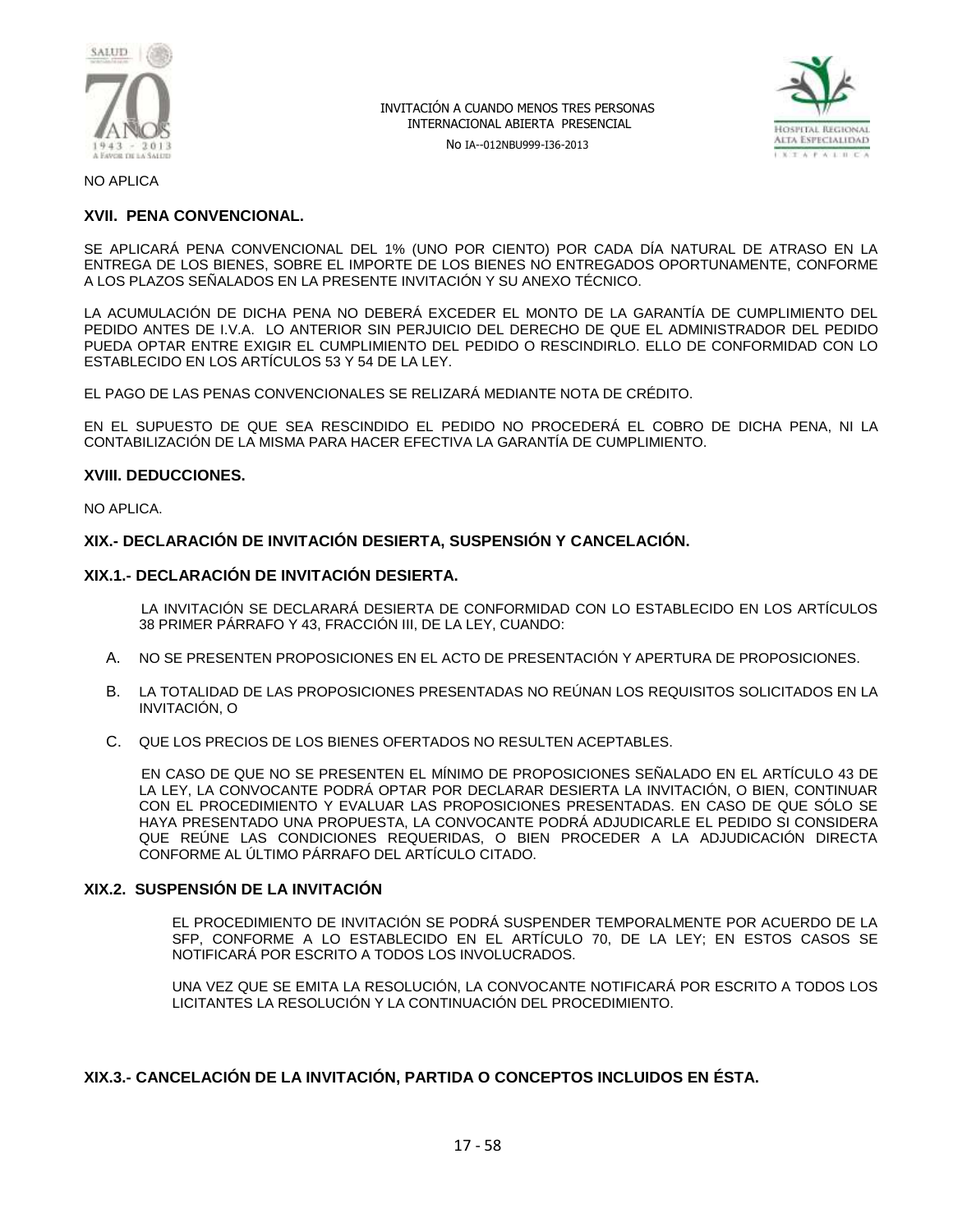



No IA--012NBU999-I36-2013

SE PODRÁ CANCELAR LA PRESENTE INVITACIÓN, PARTIDA O CONCEPTOS INCLUIDOS EN ÉSTA, DE CONFORMIDAD CON LO ESTABLECIDO EN EL ARTÍCULO 38, PÁRRAFO CUARTO DE LA LEY, CUANDO:

A. EXISTAN CIRCUNSTANCIAS JUSTIFICADAS, QUE EXTINGAN LA NECESIDAD PARA CONTRATAR LOS BIENES O QUE DE CONTINUARSE CON EL PROCEDIMIENTO, SE PUDIERA OCASIONAR UN DAÑO O PERJUICIO A LA CONVOCANTE.

B. POR CASO FORTUITO O FUERZA MAYOR.

## **XX. DOCUMENTACIÓN PARA FORMALIZAR EL PEDIDO.**

LA FIRMA DEL PEDIDO QUE SE DERIVE DE ESTA INVITACIÓN SE LLEVARÁ A CABO EN:

| <b>ENTIDAD</b> | <b>AREA</b>                                                                                | <b>DOMICILIO</b>                                                                                                                         | <b>TELÉFONO</b>              |
|----------------|--------------------------------------------------------------------------------------------|------------------------------------------------------------------------------------------------------------------------------------------|------------------------------|
| <b>HRAFI</b>   | COORDINACIÓN DE<br><b>CONTRATOS DE LA</b><br>SUBDIRECCIÓN DE RECURSOS<br><b>MATERIALES</b> | CARRETERA FEDERAL MÉXICO<br>PUEBLA KM 34.5, EDIFICIO "B",<br>3ER PISO, COLONIA<br>ZOQUIAPAN, IXTAPALUCA,<br>ESTADO DE MÉXICO, C.P. 56530 | 5972 9800<br>EXT 1190 Y 1591 |

DENTRO DE LOS 15 DÍAS NATURALES POSTERIORES A LA EMISIÓN DEL FALLO. CONFORME A LO ESTABLECIDO EN EL ARTÍCULO 46, DE LA LEY.

DE CONFORMIDAD CON EL ARTÍCULO 35, DEL REGLAMENTO, PREVIO A LA FIRMA DEL PEDIDO, EL LICITANTE ADJUDICADO PRESENTARÁ ORIGINAL Y COPIA SIMPLE PARA SU COTEJO DE LA SIGUIENTE DOCUMENTACIÓN:

- A. CÉDULA DE IDENTIFICACIÓN FISCAL (REGISTRO FEDERAL DE CONTRIBUYENTES).
- B. ACTA CONSTITUTIVA Y EN SU CASO, MODIFICACIONES, OTORGADAS ANTE NOTARIO O FEDATARIO PÚBLICO, AMBAS INSCRITAS EN EL REGISTRO PÚBLICO DE LA PROPIEDAD Y DE COMERCIO.
- C. PODER OTORGADO ANTE NOTARIO O FEDATARIO PÚBLICO EN EL QUE SE FACULTE AL REPRESENTANTE LEGAL PARA SUSCRIBIR PEDIDOS.
- D. COMPROBANTE DE DOMICILIO A NOMBRE DE LA EMPRESA.
- E. IDENTIFICACIÓN OFICIAL VIGENTE DEL REPRESENTANTE LEGAL.
- F. PARA LOS EFECTOS DEL ARTÍCULO 32-D, PRIMERO, SEGUNDO, TERCERO Y CUARTO PÁRRAFOS DEL CFF, EL LICITANTE QUE RESULTE ADJUDICADO DEBERÁ PRESENTAR LA OPINIÓN POSITIVA DEL CUMPLIMIENTO DE OBLIGACIONES FISCALES EMITIDA POR EL SAT, VIGENTE A LA FECHA DE LA FORMALIZACIÓN DEL PEDIDO, EN TÉRMINOS DE LO DISPUESTO EN LA REGLA 1.2.1.15 DE LA RESOLUCIÓN MISCELÁNEA FISCAL PARA 2013, PUBLICADA EN EL DIARIO OFICIAL DE LA FEDERACIÓN EL 28 DE DICIEMBRE DE 2012.
- G. Y LOS DEMÁS DOCUMENTOS QUE SEÑALEN EN LA PRESENTE INVITACIÓN.

 CONFORME A LO SEÑALADO EN EL ARTÍCULO 107 DEL REGLAMENTO, EL LICITANTE QUE RESULTE ADJUDICADO SE OBLIGA, CON MOTIVO DE LAS AUDITORIAS, VISITAS O INSPECCIONES QUE PRACTIQUE EL ÓRGANO INTERNO DE CONTROL, A PROPORCIONAR INFORMACIÓN Y/O DOCUMENTACIÓN RELACIONADA CON EL PEDIDO QUE SE DERIVE DE ESTE PROCEDIMIENTO

#### **XXI. ASPECTOS ADMINISTRATIVOS QUE SE CONSIDERAN EN LOS PEDIDOS.**

## **XXI.1.- MODIFICACIÓN AL PEDIDO.**

EL PEDIDO QUE SE DERIVE DE ESTA INVITACIÓN, ESTANDO VIGENTE, SÓLO SE PODRÁ MODIFICAR CONFORME A LO DISPUESTO EN EL ARTÍCULO 52, DE LA LEY.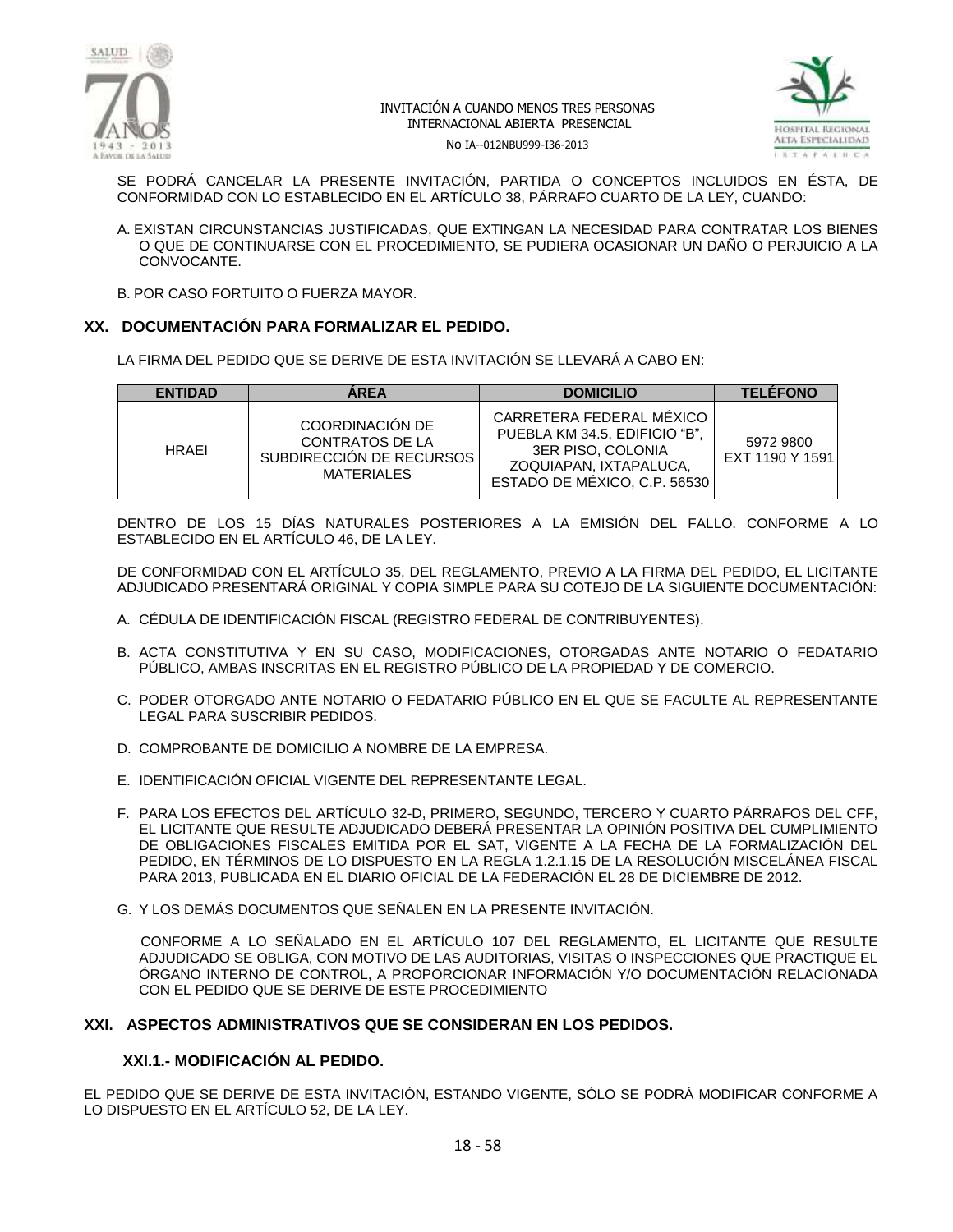



No IA--012NBU999-I36-2013

CUANDO SE CONVENGA EL INCREMENTO EN LA CANTIDAD DE LOS BIENES, EL LICITANTE ADJUDICADO DEBERÁ ENTREGAR LA MODIFICACIÓN RESPECTIVA DE LA GARANTÍA DE CUMPLIMIENTO DE PEDIDO, CONFORME A LO SEÑALADO EN EL ARTÍCULO 91, DEL REGLAMENTO DE LA LEY.

## **XXI.2.- SANCIÓN POR INCUMPLIMIENTO EN LA FORMALIZACIÓN DEL PEDIDO.**

EL LICITANTE QUE RESULTE ADJUDICADO QUE NO SE PRESENTE A FIRMAR EL PEDIDO, POR CAUSAS IMPUTABLES AL MISMO, SERÁ SANCIONADO POR LA SECRETARÍA DE LA FUNCIÓN PÚBLICA, EN TÉRMINOS DE LA FRACCIÓN I, ARTÍCULO 59 Y 60 DE LA LEY. EN ESTE CASO, LA CONVOCANTE, SIN NECESIDAD DE UN NUEVO PROCEDIMIENTO, PODRÁ ADJUDICAR EL PEDIDO AL LICITANTE QUE HAYA PRESENTADO LA SIGUIENTE PROPOSICIÓN SOLVENTE MÁS BAJA, SIEMPRE QUE LA DIFERENCIA EN PRECIO CON RESPECTO A LA PROPOSICIÓN QUE INICIALMENTE HUBIERE RESULTADO GANADORA, NO SEA SUPERIOR AL 10% (DIEZ POR CIENTO), CONFORME A LO SEÑALADO EN EL ARTÍCULO 46, DE LA LEY.

## **XXI.3.- RESCISIÓN DEL PEDIDO.**

DE ACUERDO A LO SEÑALADO EN LOS ARTÍCULOS 54 DE LA LEY Y 98, DEL REGLAMENTO, LA CONVOCANTE PODRÁ RESCINDIR ADMINISTRATIVAMENTE EL PEDIDO QUE SE DERIVE DE ESTA INVITACIÓN POR LAS SIGUIENTES CAUSAS:

- EN CASO DE INCUMPLIMIENTO DE ALGUNA DE LAS OBLIGACIONES A CARGO DEL LICITANTE, PACTADAS EN EL PEDIDO.
- POR NO ENTREGAR LA GARANTÍA DE CUMPLIMIENTO DEL PEDIDO DENTRO DE LOS DIEZ DÍAS NATURALES SIGUIENTES A LA FIRMA DEL MISMO.
- CUANDO SE ALCANCE EL LÍMITE MÁXIMO POR CONCEPTO DE PENAS CONVENCIONALES EN EL PEDIDO RESPECTIVO.

EN EL SUPUESTO DE QUE SEA RESCINDIDO EL PEDIDO NO PROCEDERÁ EL COBRO DE PENALIZACIONES, NI LA CONTABILIZACIÓN DE LAS MISMAS PARA HACER EFECTIVA LA GARANTÍA DE CUMPLIMIENTO, CUANDO ESTAS CAUSAS SEAN EL MOTIVO DE LA RESCISIÓN.

EN CASO DE RESCISIÓN, LA APLICACIÓN DE GARANTÍA DE CUMPLIMIENTO SERÁ PROPORCIONAL AL MONTO DE LAS OBLIGACIONES INCUMPLIDAS.

## **XXI. 4.- RESTRICCIÓN DE CESIÓN DE DERECHOS Y OBLIGACIONES.**

DE CONFORMIDAD CON LO ESTABLECIDO EN EL ARTÍCULO 46, ÚLTIMO PÁRRAFO DE LA LEY, LOS DERECHOS Y OBLIGACIONES QUE SE DERIVEN DE LOS PEDIDOS NO PODRÁN CEDERSE EN FORMA PARCIAL NI TOTAL A FAVOR DE CUALQUIER OTRA PERSONA, CON EXCEPCIÓN DE LOS DERECHOS DE COBRO, EN CUYO CASO EL LICITANTE ADJUDICADO DEBERÁ CONTAR CON EL CONSENTIMIENTO DE LA CONVOCANTE.

PARA EL CASO DE QUE EL LICITANTE ADJUDICADO OPTE POR LA CESIÓN DE DERECHOS DE COBRO A TRAVÉS DEL PROGRAMA DE CADENAS PRODUCTIVAS DE NACIONAL FINANCIERA, S.N.C, INSTITUCIÓN DE BANCA DE DESARROLLO, PUBLICADO EN EL DIARIO OFICIAL DE LA FEDERACIÓN EL 28 DE FEBRERO DE 2007, LA CONVOCANTE MANIFIESTA SU CONSENTIMIENTO AL LICITANTE PARA QUE CEDA SUS DERECHOS DE COBRO A FAVOR DE UN INTERMEDIARIO FINANCIERO MEDIANTE OPERACIONES DE FACTORAJE O DESCUENTO ELECTRÓNICO EN CADENAS PRODUCTIVAS, EN TÉRMINOS DEL NUMERAL 10, DE LAS DISPOSICIONES GENERALES A LAS QUE DEBERÁN SUJETARSE LAS DEPENDENCIAS Y ENTIDADES DE LA ADMINISTRACIÓN PÚBLICA FEDERAL PARA SU INCORPORACIÓN AL PROGRAMA DE CADENAS PRODUCTIVAS DE NACIONAL FINANCIERA S.N.C. (LA INFORMACIÓN RELATIVA AL PROGRAMA DE CADENAS PRODUCTIVAS Y PODRÁ APEGARSE AL (**ANEXO 3)** RELATIVO A LA SOLICITUD DE AFILIACIÓN A CADENAS PRODUCTIVAS).

#### **XXI.5.- TERMINACIÓN ANTICIPADA DEL PEDIDO.**

SE PODRÁ DAR POR TERMINADO ANTICIPADAMENTE EL PEDIDO, CONFORME A LO DISPUESTO POR EL ARTÍCULO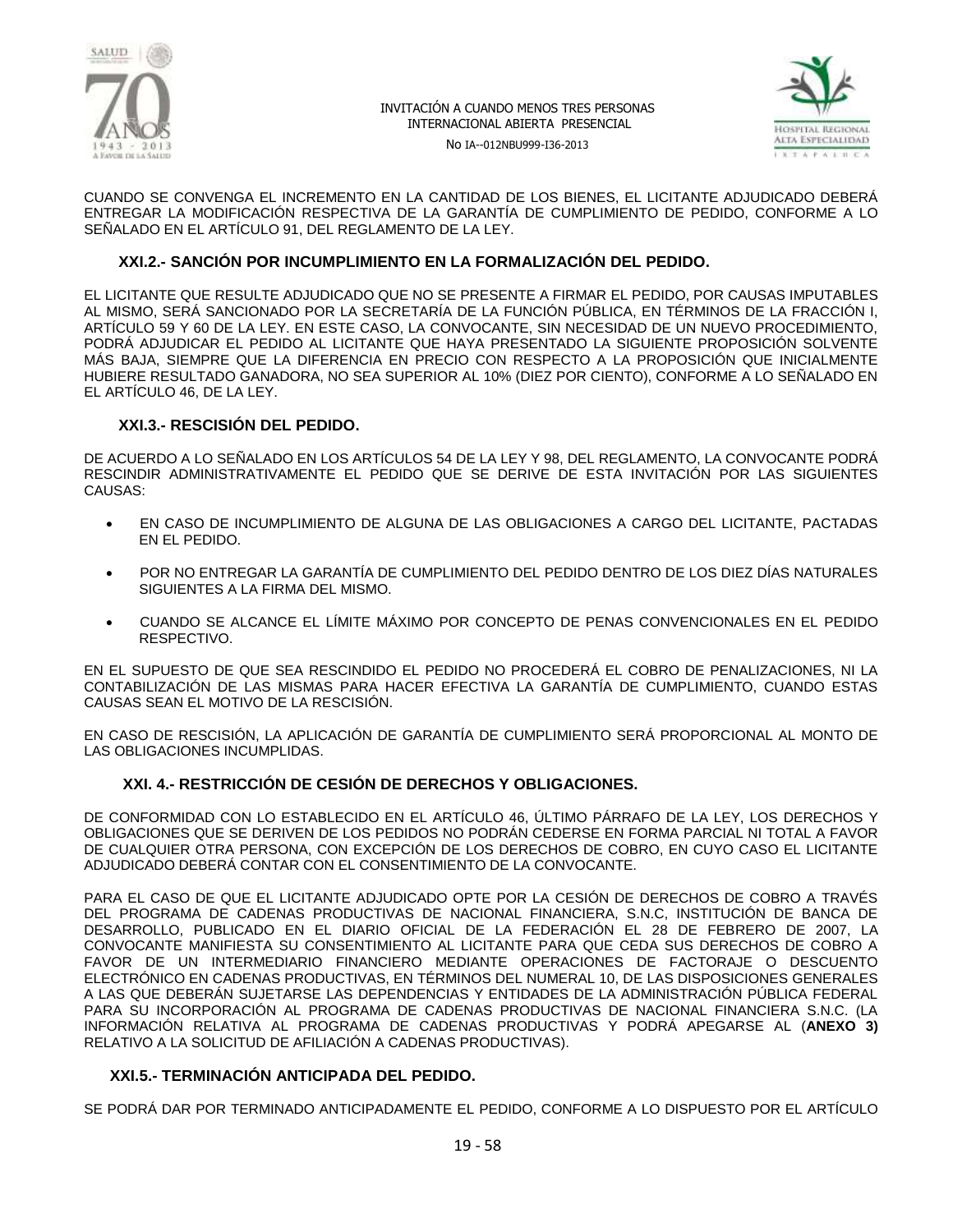

No IA--012NBU999-I36-2013



54 BIS, DE LA LEY EN CUALQUIERA DE LOS SIGUIENTES CASOS:

- I. CUANDO CONCURRAN RAZONES DE INTERÉS GENERAL.
- II. CUANDO POR CAUSAS JUSTIFICADAS SE EXTINGA LA NECESIDAD DE REQUERIR LOS BIENES ORIGINALMENTE CONTRATADO Y SE DEMUESTRE QUE DE CONTINUAR CON EL CUMPLIMIENTO DE LAS OBLIGACIONES PACTADAS, SE OCASIONE ALGÚN DAÑO O PERJUICIO A LA CONVOCANTE. O
- III. SE DETERMINE LA NULIDAD TOTAL O PARCIAL DE LOS ACTOS QUE DIERON ORIGEN AL PEDIDO, CON MOTIVO DE LA RESOLUCIÓN DE UNA INCONFORMIDAD O INTERVENCIÓN DE OFICIO EMITIDA POR LA SFP.

EN CASO DE LA TERMINACIÓN ANTICIPADA SE APLICARÁ LO DISPUESTO EN EL ARTÍCULO 102, DEL REGLAMENTO.

#### **XXI.6.- SUSPENSIÓN TEMPORAL DE LA ENTREGA DE LOS BIENES**

DE ACUERDO A LO SEÑALADO EN EL ARTÍCULO 55 BIS, CUANDO EN LA ENTREGA DE LOS BIENES SE PRESENTE CASO FORTUITO O FUERZA MAYOR, LA CONVOCANTE PODRÁ SUSPENDER LA ENTREGA DE LOS BIENES, EN CUYO CASO ÚNICAMENTE SE PAGARÁN AQUELLOS QUE HUBIEREN SIDO EFECTIVAMENTE ENTREGADOS.

## **XXII. NULIDAD DE LOS ACTOS, PEDIDOS Y CONVENIOS.**

LOS ACTOS, PEDIDOS Y CONVENIOS QUE LA CONVOCANTE REALICE O CELEBRE EN CONTRAVENCIÓN A LO DISPUESTO POR ESTA LEY, SERÁN NULOS PREVIA DETERMINACIÓN DE LA AUTORIDAD COMPETENTE, DE CONFORMIDAD A LO SEÑALADO EN EL ARTÍCULO 15, DE LA LEY.

#### **XXIII. CONTROVERSIAS.**

CONFORME A LO SEÑALADO EN EL ARTÍCULO 85, DE LA LEY, LAS CONTROVERSIAS QUE SE SUSCITEN CON MOTIVO DE LA INTERPRETACIÓN, CUMPLIMIENTO O APLICACIÓN DE LA LEY, SU REGLAMENTO Y DEL PEDIDO QUE SE DERIVE DE LA PRESENTE INVITACIÓN, SERÁN RESUELTAS POR LOS TRIBUNALES FEDERALES CON RESIDENCIA EN EL DISTRITO FEDERAL, EN TÉRMINOS DE LAS LEYES Y CÓDIGOS APLICABLES EN LA MATERIA.

#### **XXIV. ACTOS DE LA INVITACIÓN**

LOS ACTOS DE LA PRESENTE INVITACIÓN, SE DESARROLLARÁN EN LAS INSTALACIONES DE LA CONVOCANTE, EN LA SALA DE USOS MULTIPLES DEL EDIFICIO "A-1" TERCER PISO, UBICADO EN LA CARRETERA FEDERAL MÉXICO PUEBLA KM 34.5, COLONIA ZOQUIAPAN, IXTAPALUCA, C.P. 56530, ESTADO DE MÉXICO, TEL. 5972 9800 EXT. 1112 y 1278.

PODRÁN ASISTIR A LOS ACTOS DE LA PRESENTE INVITACIÓN, CUALQUIER PERSONA FÍSICA O MORAL, ASÍ COMO LOS REPRESENTANTES DE LAS CÁMARAS, COLEGIOS O ASOCIACIONES PROFESIONALES U OTRAS ORGANIZACIONES NO GUBERNAMENTALES, BAJO LA CONDICIÓN DE REGISTRAR ANTICIPADAMENTE SU ASISTENCIA AL ACTO Y FUNGIR ÚNICAMENTE COMO OBSERVADORES Y ABSTENERSE DE INTERVENIR EN CUALQUIER FORMA EN LOS MISMOS DE ACUERDO AL ARTÍCULO 26, PENÚLTIMO PÁRRAFO DE LA LEY.

#### **XXV.- VISITA A LAS INSTALACIONES DE LA CONVOCANTE.**

NO APLICA

## **XXVI.- VISITA A LAS INSTALACIONES DEL LICITANTE.**

NO APLICA.

#### **XXVII.- JUNTA DE ACLARACIONES DE LA INVITACIÓN.**

CONFORME A LO SEÑALADO EN LOS ARTÍCULOS 33, 33 BIS, DE LA LEY, 45 Y 46 DEL REGLAMENTO LA JUNTA DE ACLARACIONES SE LLEVARÁ A CABO DE LA SIGUIENTE FORMA: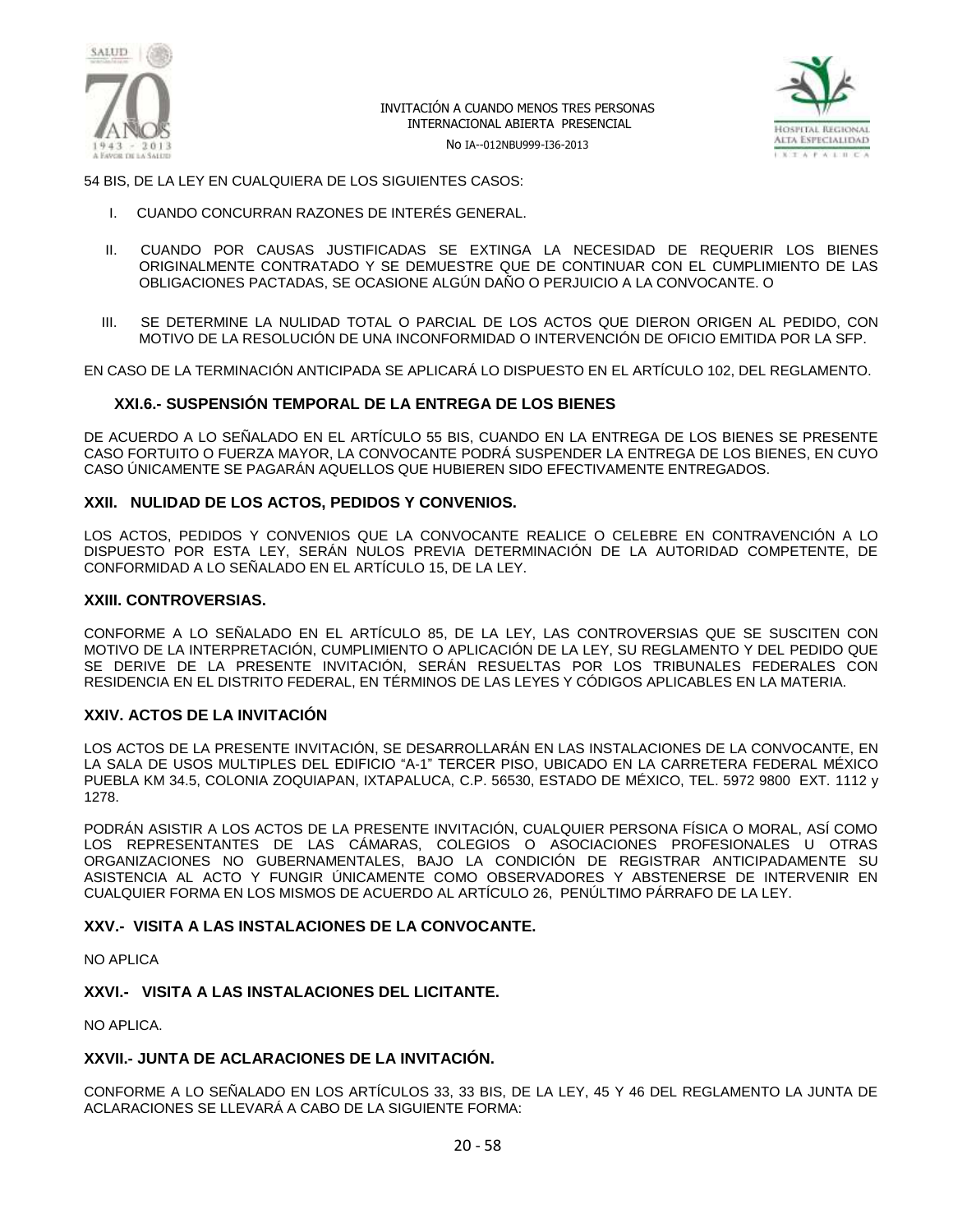

No IA--012NBU999-I36-2013



LA ASISTENCIA A LA JUNTA DE ACLARACIONES ES OPTATIVA.

LAS PERSONAS QUE PRETENDAN FORMULAR SOLICITUDES DE ACLARACIÓN A LOS ASPECTOS CONTENIDOS EN LA INVITACIÓN, DEBERÁN PRESENTAR JUNTO CON SUS CUESTIONAMIENTOS, UN ESCRITO, EN EL QUE EXPRESEN SU INTERÉS EN PARTICIPAR EN LA INVITACIÓN, POR SI O EN REPRESENTACIÓN DE UN TERCERO, MANIFESTANDO EN TODOS LOS CASOS LOS DATOS GENERALES DEL INTERESADO Y, EN SU CASO, DEL REPRESENTANTE, CONFORME AL ARTICULO 45 Y 48 FRACCIÓN V DEL REGLAMENTO. CUANDO EL ESCRITO SE PRESENTE FUERA DEL PLAZO PREVISTO EN EL ARTÍCULO 33 BIS, DE LA LEY O AL INICIO DE LA JUNTA DE ACLARACIONES, EL LICITANTE SÓLO TENDRÁ DERECHO A FORMULAR PREGUNTAS SOBRE LAS RESPUESTAS QUE DÉ LA CONVOCANTE EN LA MENCIONADA JUNTA.

SI EL ESCRITO SEÑALADO NO SE PRESENTA, SE PERMITIRÁ EL ACCESO A LA JUNTA DE ACLARACIONES A LA PERSONA QUE LO SOLICITE, EN CALIDAD DE OBSERVADOR EN TÉRMINOS DEL PENÚLTIMO PÁRRAFO DEL ARTÍCULO 26, DE LA LEY.

LAS SOLICITUDES DE ACLARACIÓN DEBERÁN PLANTEARSE DE MANERA CONCISA Y ESTAR DIRECTAMENTE VINCULADAS CON LOS PUNTOS CONTENIDOS EN LA INVITACIÓN, INDICANDO EL NUMERAL O PUNTO ESPECÍFICO CON EL CUAL SE RELACIONA. LAS SOLICITUDES QUE NO CUMPLAN CON LOS REQUISITOS SEÑALADOS, PODRÁN SER DESECHADAS POR LA CONVOCANTE.

**LAS SOLICITUDES DE ACLARACIÓN, DEBERÁN ENTREGARSE POR ESCRITO, EN EL DOMICILIO DE LA CONVOCANTE, A MÁS TARDAR 24 HORAS ANTES DE LA FECHA Y HORA EN QUE TENGA VERIFICATIVO LA JUNTA DE ACLARACIONES**. SI LA CONVOCANTE NO RECIBE LAS PREGUNTAS O SOLICITUDES DE ACLARACIÓN A LA INVITACIÓN EN EL TIEMPO ESTABLECIDO, NO SE DARÁ RESPUESTA A LAS MISMAS. **(FORMATO 13)**

LA SOLICITUD DE ACLARACIÓN SE ACOMPAÑARA DE UNA VERSIÓN ELECTRÓNICA DE LA MISMA QUE PERMITA A LA CONVOCANTE SU CLASIFICACIÓN E INTEGRACIÓN POR TEMAS PARA FACILITAR SU RESPUESTA EN LA JUNTA DE ACLARACIONES RESPECTIVA. CUANDO LA VERSIÓN ELECTRÓNICA ESTÉ CONTENIDA EN UN MEDIO FÍSICO, ÉSTE LE SERÁ DEVUELTO AL LICITANTE EN LA JUNTA DE ACLARACIONES RESPECTIVA.

LA CONVOCANTE TOMARÁ COMO HORA DE RECEPCIÓN DE LAS SOLICITUDES DE ACLARACIÓN DEL LICITANTE, LA QUE INDIQUE EL SELLO DE RECEPCIÓN DEL ÁREA.

**EL ACTO DE JUNTA DE ACLARACIONES, SE LLEVARÁ A CABO EL DÍA 05 DE NOVIEMBRE DE 2013, A LAS 11:00 HORAS**, EN LAS INSTALACIONES DE LA CONVOCANTE, EN LA SALA DE USOS MÚLTIPLES DEL EDIFICIO "A-1" TERCER PISO, UBICADO EN LA CARRETERA FEDERAL MÉXICO-PUEBLA KM 34.5, COLONIA ZOQUIAPAN, IXTAPALUCA, C.P. 56530, ESTADO DE MÉXICO, EL ACTO SERÁ PRESIDIDO POR EL SERVIDOR PÚBLICO DESIGNADO POR LA CONVOCANTE, QUIÉN DEBERÁ SER ASISTIDO POR UN REPRESENTANTE DEL ÁREA TÉCNICA Y/O REQUIRENTE DE LOS BIENES OBJETO DE LA PRESENTE CONTRATACIÓN, A FIN DE QUE SE RESUELVAN EN FORMA CLARA Y PRECISA LAS DUDAS Y PLANTEAMIENTOS DE LOS LICITANTES RELACIONADOS CON LOS ASPECTOS CONTENIDOS EN LA INVITACIÓN.

UNA VEZ QUE LA CONVOCANTE TERMINE DE DAR RESPUESTA A LAS SOLICITUDES DE ACLARACIÓN, LOS LICITANTES PODRÁN FORMULAR LAS PREGUNTAS QUE ESTIMEN PERTINENTES EN RELACIÓN CON LAS RESPUESTAS RECIBIDAS, EN UN PLAZO QUE NO PODRÁ SER INFERIOR A SEIS NI SUPERIOR A CUARENTA Y OCHO HORAS.

DE CADA JUNTA DE ACLARACIONES SE LEVANTARÁ ACTA EN LA QUE SE HARÁN CONSTAR LOS CUESTIONAMIENTOS FORMULADOS POR LOS INTERESADOS Y LAS RESPUESTAS DE LA CONVOCANTE. EN EL ACTA CORRESPONDIENTE A LA ÚLTIMA JUNTA DE ACLARACIONES SE INDICARÁ EXPRESAMENTE ESTA CIRCUNSTANCIA.

LAS SOLICITUDES DE ACLARACIÓN QUE SEAN RECIBIDAS CON POSTERIORIDAD AL PLAZO PREVISTO EN EL ARTÍCULO 33 BIS DE LA LEY, NO SERÁN CONTESTADAS POR LA CONVOCANTE POR RESULTAR EXTEMPORÁNEAS, SALVO LO PREVISTO EN EL ARTÍCULO 46, FRACCIÓN VI DEL REGLAMENTO.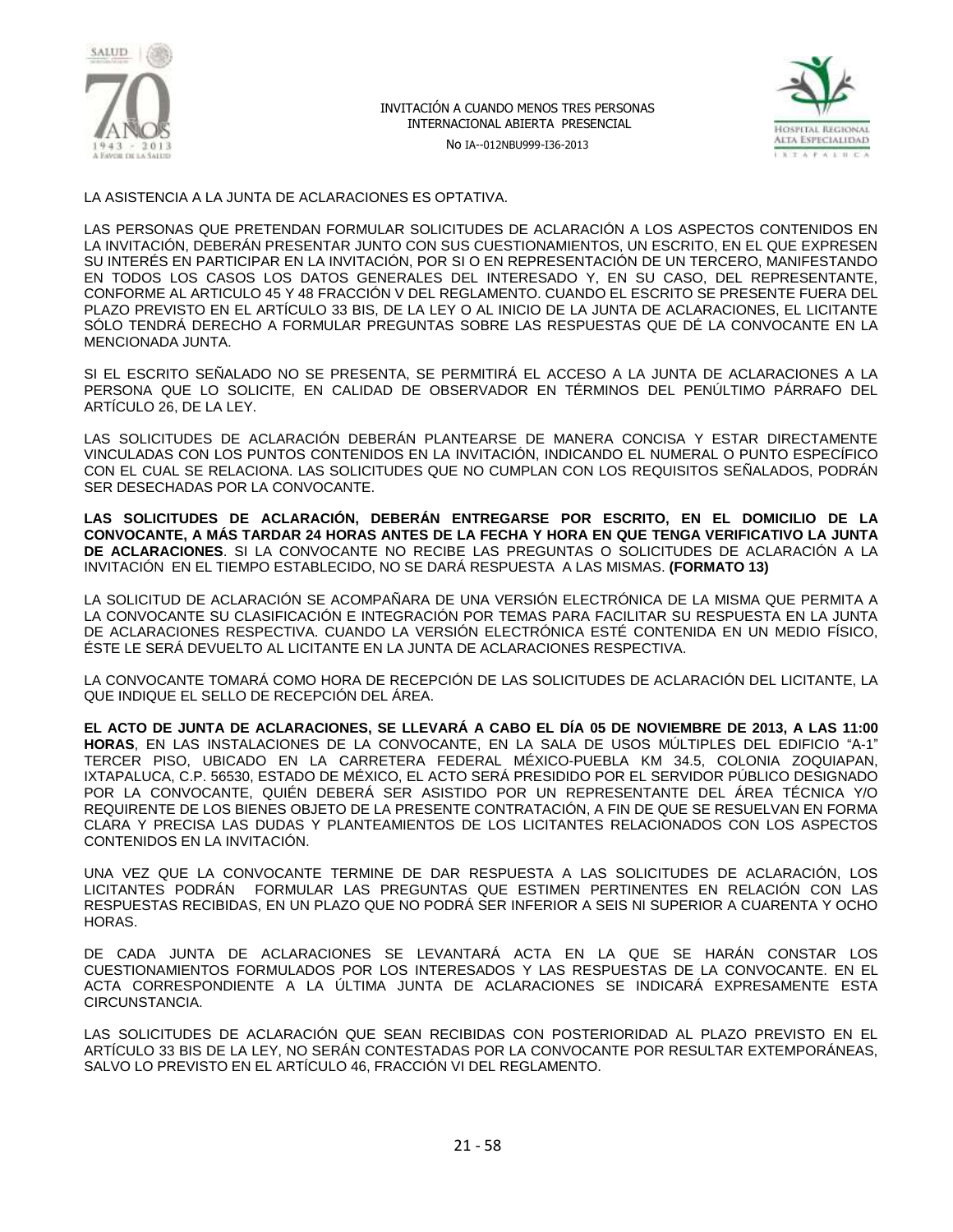



No IA--012NBU999-I36-2013

CUALQUIER MODIFICACIÓN A L**AS BASES DE LA INVITACIÓN**, **INCLUYENDO LAS QUE RESULTEN** DE LA O LAS JUNTAS DE ACLARACIONES, **FORMARÁ PARTE** DE LA INVITACIÓN Y DEBERÁ SER CONSIDERADA POR LOS LICITANTES EN LA ELABORACIÓN DE SU PROPOSICIÓN.

## **XXVIII.- ACTO DE PRESENTACIÓN Y APERTURA DE PROPOSICIONES.**

CONFORME A LO SEÑALADO EN EL ARTÍCULO 35, DE LA LEY, 47 Y 48, DEL REGLAMENTO AL ACTO DE PRESENTACIÓN Y APERTURA DE PROPOSICIONES SE LLEVARA A CABO DE LA SIGUIENTE FORMA**:**

ESTE ACTO SE LLEVARÁ A CABO EL **DÍA 07 DE NOVIEMBRE DE 2013, A LAS 11:00 HORAS**, EN LAS INSTALACIONES DE LA CONVOCANTE, EN LA SALA DE USOS MÚLTIPLES DEL EDIFICIO "A-1" TERCER PISO, UBICADO EN LA CARRETERA FEDERAL MÉXICO-PUEBLA KM 34.5, COLONIA ZOQUIAPAN, IXTAPALUCA, C.P. 56530, ESTADO DE MÉXICO, EL QUE SE INICIARÁ CON LA PARTICIPACIÓN DE LOS LICITANTES PRESENTES, A PARTIR DE LA HORA SEÑALADA PARA EL INICIO DEL ACTO DE PRESENTACIÓN Y APERTURA DE PROPOSICIONES FUERA DE LA HORA ESTABLECIDA LA CONVOCANTE NO PERMITIRÁ EL ACCESO A NINGÚN LICITANTE NI OBSERVADOR O SERVIDOR PÚBLICO AJENO AL ACTO, REGISTRANDO A LOS ASISTENTES, ELLO DE CONFORMIDAD CON LO ESTABLECIDO EN EL ARTÍCULO 47, DEL REGLAMENTO.

LOS LICITANTES SOLO PODRÁN PRESENTAR UNA PROPOSICIÓN PARA ESTA INVITACIÓN.

LAS PROPOSICIONES PRESENTADAS EN LA FECHA, HORA Y LUGAR ESTABLECIDOS, NO PODRÁN SER RETIRADAS O DEJARSE SIN EFECTO POR LOS LICITANTES, DE CONFORMIDAD CON LOS ARTÍCULOS 26, ANTEPENÚLTIMO PÁRRAFO DE LA LEY Y 39, FRACCIÓN III, INCISO D, DEL REGLAMENTO.

LOS LICITANTES ENTREGARÁN EN SOBRE CERRADO SUS PROPOSICIONES JUNTO CON LA DOCUMENTACIÓN DISTINTA A LAS PROPUESTAS, CON LOS **FORMATOS 1 Y 2** QUE SERVIRÁ COMO CONSTANCIA DE RECEPCIÓN DE LA DOCUMENTACIÓN PRESENTADA A QUIEN PRESIDA EL ACTO, POSTERIORMENTE SE INICIARÁ LA APERTURA DE LAS PROPOSICIONES.

NO SERÁ MOTIVO DE DESECHAMIENTO LA FALTA DE IDENTIFICACIÓN O DE ACREDITACIÓN DE LA REPRESENTACIÓN DE LA PERSONA QUE SOLAMENTE ENTREGUE LA PROPOSICIÓN, PERO ÉSTA SÓLO PODRÁ PARTICIPAR DURANTE EL DESARROLLO DEL ACTO CON EL CARÁCTER DE OBSERVADOR.

SE PROCEDERÁ A LA APERTURA DEL SOBRE QUE CONTENGA LAS PROPOSICIONES DE LOS LICITANTES, HACIÉNDOSE CONSTAR LA DOCUMENTACIÓN PRESENTADA, SIN QUE ELLO IMPLIQUE EL ANÁLISIS DE SU CONTENIDO. PARA EL EFECTO SE ENTREGARÁ AL LICITANTE EL (LOS) ACUSE(S) DE LA DOCUMENTACIÓN QUE ENTREGUE EN DICHO ACTO.

SE LEVANTARÁ ACTA QUE SERVIRÁ DE CONSTANCIA DE LA CELEBRACIÓN DEL ACTO DE PRESENTACIÓN Y APERTURA DE LAS PROPOSICIONES, EN LA QUE SE HARÁ CONSTAR EL IMPORTE DE CADA UNA DE ELLAS. SE SEÑALARÁ LUGAR, FECHA Y HORA EN QUE SE DARÁ A CONOCER EL FALLO DE LA INVITACIÓN.

DE CONFORMIDAD A LO ESTABLECIDO EN EL ARTÍCULO 56 PÁRRAFO QUINTO DE LA LEY, LA CONVOCANTE CONSERVARÁ TODA LA DOCUMENTACIÓN E INFORMACIÓN ELECTRÓNICA COMPROBATORIA DE LOS ACTOS CUANDO MENOS POR UN LAPSO DE TRES AÑOS, CONTADOS A PARTIR DE LA FECHA DE SU RECEPCIÓN.

LAS PROPOSICIONES DESECHADAS PODRÁN SER DEVUELTAS A LOS LICITANTES QUE LO SOLICITEN, CONFORME AL ÚLTIMO PÁRRAFO DEL ARTÍCULO 56, DE LA LEY Y 104, DEL REGLAMENTO.

## **XXIX.- FALLO.**

CONFORME A LO SEÑALADO EN EL ARTÍCULO 37 DE LA LEY, EL ACTO DE FALLO SE LLEVARA A CABO DE LA SIGUIENTE FORMA:

EL FALLO DE LA PRESENTE INVITACIÓN SE DARÁ A CONOCER EN JUNTA PÚBLICA, QUE SE LLEVARÁ A CABO **EL DÍA 11 DE NOVIEMBRE DE 2013, A LAS 17:00 HORAS,** EN LAS INSTALACIONES DE LA CONVOCANTE, EN LA SALA DE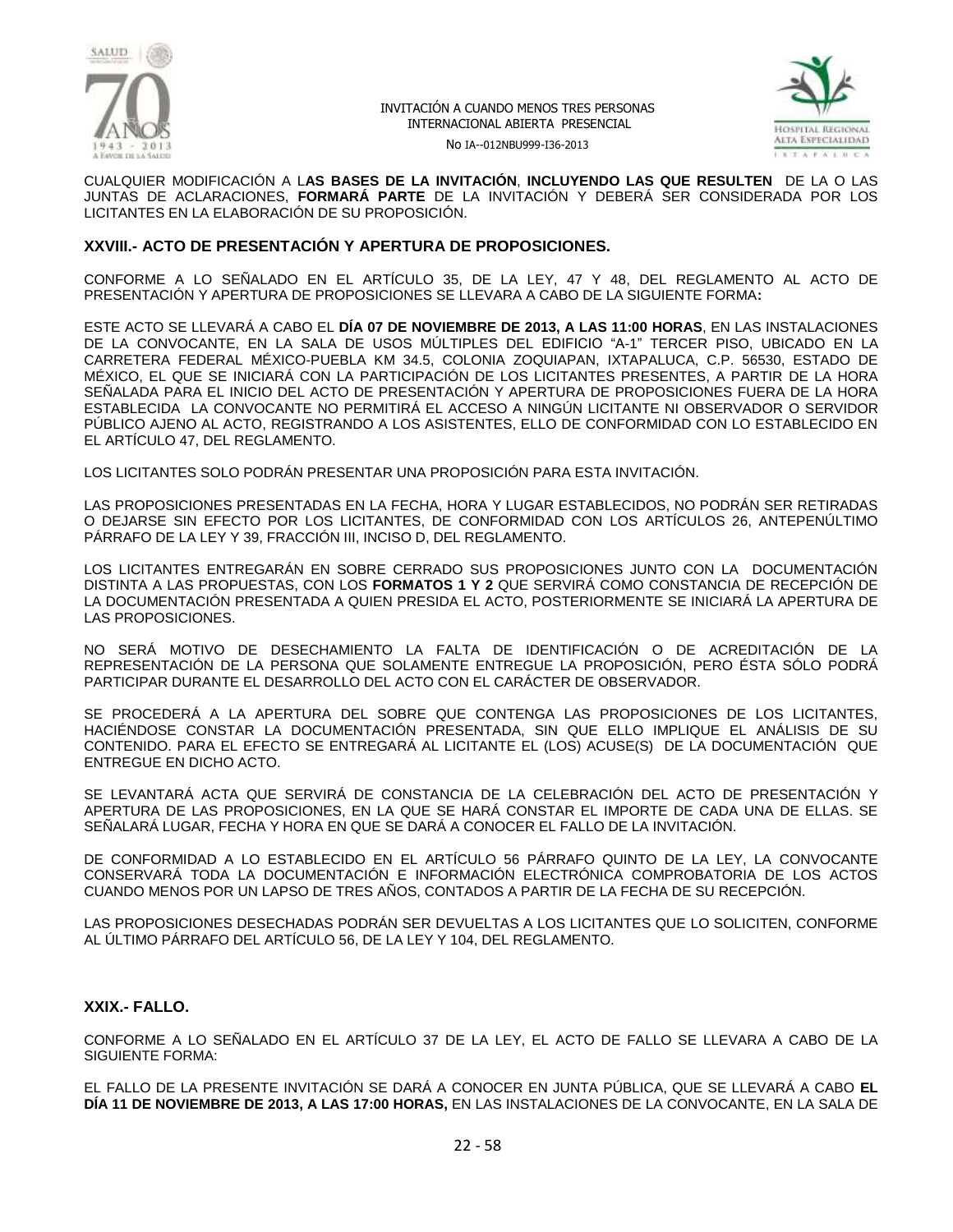



No IA--012NBU999-I36-2013

USOS MÚLTIPLES DEL EDIFICIO "A-1" TERCER PISO, UBICADO EN LA CARRETERA FEDERAL MÉXICO-PUEBLA KM 34.5, COLONIA ZOQUIAPAN, IXTAPALUCA, C.P. 56530, ESTADO DE MÉXICO, SE LEVANTARÁ ACTA DEL MISMO, EN LA QUE SE HARÁ CONSTAR EL ANÁLISIS DE LAS PROPOSICIONES ADMITIDAS, EL LICITANTE A QUIEN SE ADJUDIQUE EL PEDIDO Y LAS PROPOSICIONES QUE FUERON DESECHADAS.

EL PLAZO PARA LA EMISIÓN DEL FALLO PODRÁ DIFERIRSE, SIEMPRE Y CUANDO NO EXCEDA DE 20 DÍAS NATURALES CONTADOS A PARTIR DEL PLAZO ESTABLECIDO ORIGINALMENTE DE CONFORMIDAD CON EL ARTÍCULO 35, FRACCIÓN III, DE LA LEY.

## **XXX.- ACTAS DE LOS ACTOS Y SU NOTIFICACIÓN.**

LAS ACTAS DE LA(S) JUNTA(S) DE ACLARACIONES, DE PRESENTACIÓN Y APERTURA DE PROPOSICIONES, Y DEL FALLO DEL PROCEDIMIENTO DE INVITACIÓN, SERÁN RUBRICADAS Y FIRMADAS POR LOS SERVIDORES PÚBLICOS QUE ASISTIERON EN LOS ACTOS, ASÍ COMO POR LOS LICITANTES ASISTENTES, A QUIENES SE ENTREGARÁ LA COPIA CORRESPONDIENTE. LA FALTA DE FIRMA DE ALGÚN LICITANTE NO INVALIDARÁ SU CONTENIDO Y EFECTOS. DE LAS CUALES SE PODRÁ ENTREGAR UNA COPIA A DICHOS ASISTENTES, Y AL FINALIZAR CADA ACTO SE FIJARÁ UN EJEMPLAR DEL ACTA CORRESPONDIENTE EN UN LUGAR VISIBLE, AL QUE TENGA ACCESO EL PÚBLICO, EN EL DOMICILIO DEL ÁREA RESPONSABLE DEL PROCEDIMIENTO DE CONTRATACIÓN, POR UN TÉRMINO NO MENOR DE CINCO DÍAS HÁBILES. EL TITULAR DE LA CITADA ÁREA DEJARÁ CONSTANCIA EN EL EXPEDIENTE DE LA INVITACIÓN, DE LA FECHA, HORA Y LUGAR EN QUE SE HAYAN FIJADO LAS ACTAS O EL AVISO DE REFERENCIA, DE CONFORMIDAD CON EL ARTÍCULO 37 BIS, DE LA LEY.

## **XXXI.- FORMATOS**

| <b>FORMATO</b> | <b>DESCRIPCIÓN</b>                                                                                                                                                                                                                                             |
|----------------|----------------------------------------------------------------------------------------------------------------------------------------------------------------------------------------------------------------------------------------------------------------|
| 1)             | FORMATO PARA PRESENTAR PROPOSICIONES TÉCNICAS.                                                                                                                                                                                                                 |
| 2)             | FORMATO PARA PRESENTAR PROPOSICIONES ECONÓMICAS.                                                                                                                                                                                                               |
| 3)             | FORMATO DE CARTA PODER.                                                                                                                                                                                                                                        |
| 4)             | FORMATO DE DECLARACIÓN DE NO ESTAR IMPOSIBILITADO PARA PARTICIPAR<br>EN LA INVITACIÓN (ART. 50 Y 60 DE LA LEY)                                                                                                                                                 |
| 5)             | FORMATO DE PATENTES, MARCAS Y DERECHOS DE AUTOR.                                                                                                                                                                                                               |
| 6)             | FORMATO DE DECLARACIÓN DE INTEGRIDAD                                                                                                                                                                                                                           |
| 7)             | FORMATO ARTÍCULO 8 FRACCIÓN XX<br>DE.<br>LA LEY<br>DF<br>FFDFRAL<br>RESPONSABILIDADES ADMINISTRATIVAS DE LOS SERVIDORES PÚBLICOS.                                                                                                                              |
| 8)             | FORMATO PARA ACREDITAR LA EXISTENCIA LEGAL Y PERSONALIDAD JURÍDICA<br>DE PERSONA FÍSICA O MORAL.                                                                                                                                                               |
| 9)             | FORMATO DE MANIFESTACIÓN PARA LAS MYPIMES.                                                                                                                                                                                                                     |
| 10)            | FORMATO PARA LA MANIFESTACIÓN QUE DEBERÁN PRESENTAR LOS<br>LICITANTES EN CUMPLIMIENTO A LAS "REGLAS PARA LA APLICACIÓN DEL<br>MARGEN DE PREFERENCIA EN EL PRECIO DE LOS BIENES DE ORIGEN<br>NACIONAL, RESPECTO DEL PRECIO DE LOS BIENES DE IMPORTACIÓN, EN LOS |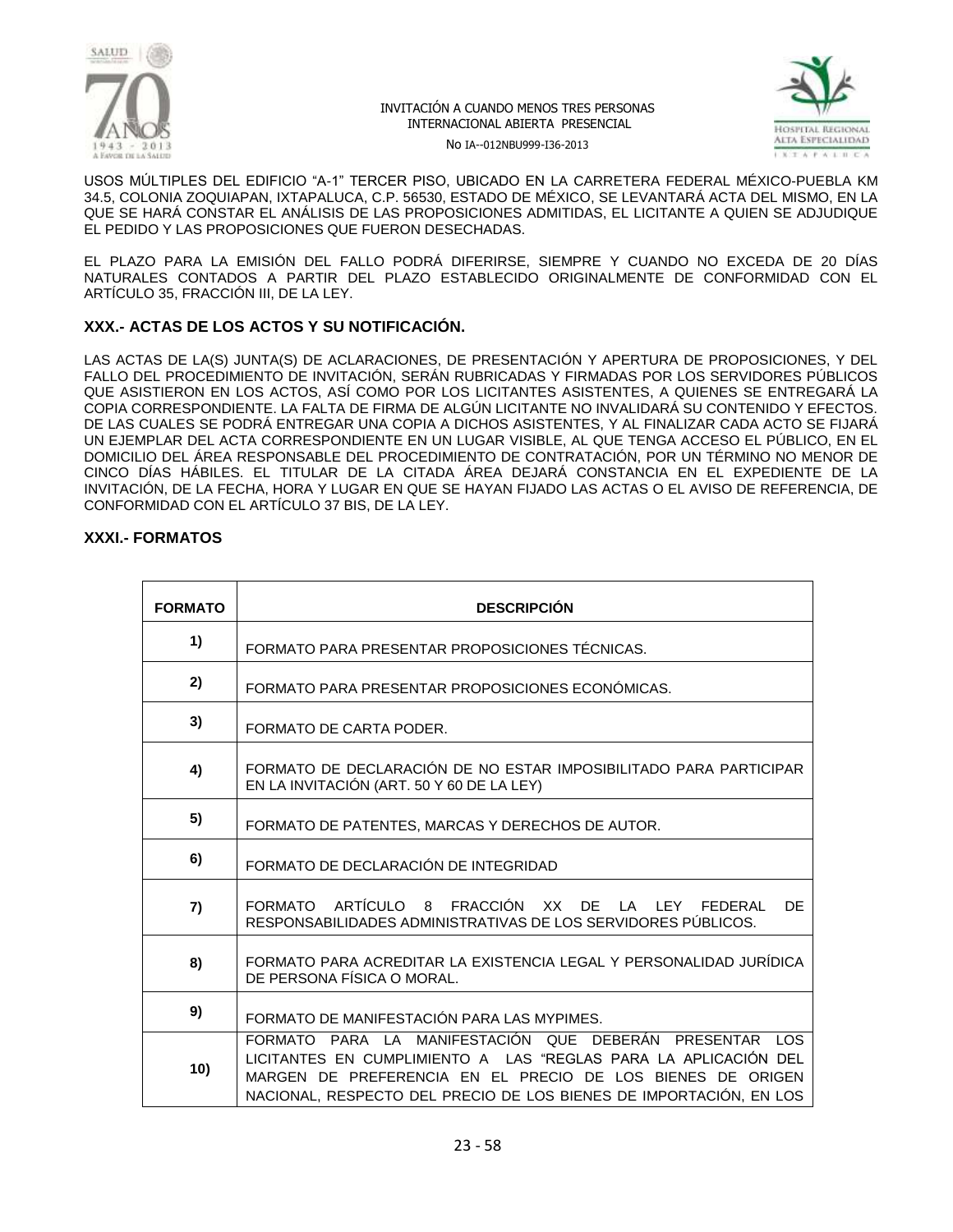



No IA--012NBU999-I36-2013

| <b>FORMATO</b> | <b>DESCRIPCIÓN</b>                                                                                                                                                                                                                      |
|----------------|-----------------------------------------------------------------------------------------------------------------------------------------------------------------------------------------------------------------------------------------|
|                | PROCEDIMIENTOS DE CONTRATACIÓN DE CARÁCTER INTERNACIONAL ABIERTO<br>QUE REALIZAN LAS DEPENDENCIAS Y ENTIDADES DE LA ADMINISTRACIÓN<br>PÚBLICA FEDERAL", PUBLICADAS EN EL DIARIO OFICIAL DE LA FEDERACIÓN EL<br>28 DE DICIEMBRE DE 2010. |
| 11)            | SOLICITUD DE REGISTRO                                                                                                                                                                                                                   |
| 12)            | FORMATO DE CONSTANCIA DE RECEPCIÓN DE DOCUMENTOS.                                                                                                                                                                                       |
| 13)            | PRESENTACIÓN DE PREGUNTAS PARA LA JUNTA DE ACLARACIONES                                                                                                                                                                                 |
| 14)            | FORMATO DE FIANZA PARA CUMPLIMIENTO DE CONTRATOS Y CALIDAD DE LOS<br>BIENES.                                                                                                                                                            |
| <b>ANEXO</b>   | <b>DESCRIPCIÓN</b>                                                                                                                                                                                                                      |
| 1              | ANEXO No. 1 (ESPECIFICACIONES TÉCNICAS)                                                                                                                                                                                                 |
| $\overline{2}$ | ANEXO No. 2 (MODELO DE CONTRATO)                                                                                                                                                                                                        |
| 3              | ANEXO No. 3 (CADENAS PRODUCTIVAS)                                                                                                                                                                                                       |
| 4              | NOTA INFORMATIVA DE LA (OCDE)                                                                                                                                                                                                           |

LOS FORMATOS LISTADOS SON ÚNICAMENTE ENUNCIATIVOS POR LO QUE DEBERÁ APEGARSE A LOS REQUISITOS SOLICITADOS EN LOS NUMERALES IV.1.1, IV.1.2, Y VI, DE LA PRESENTE INVITACIÓN.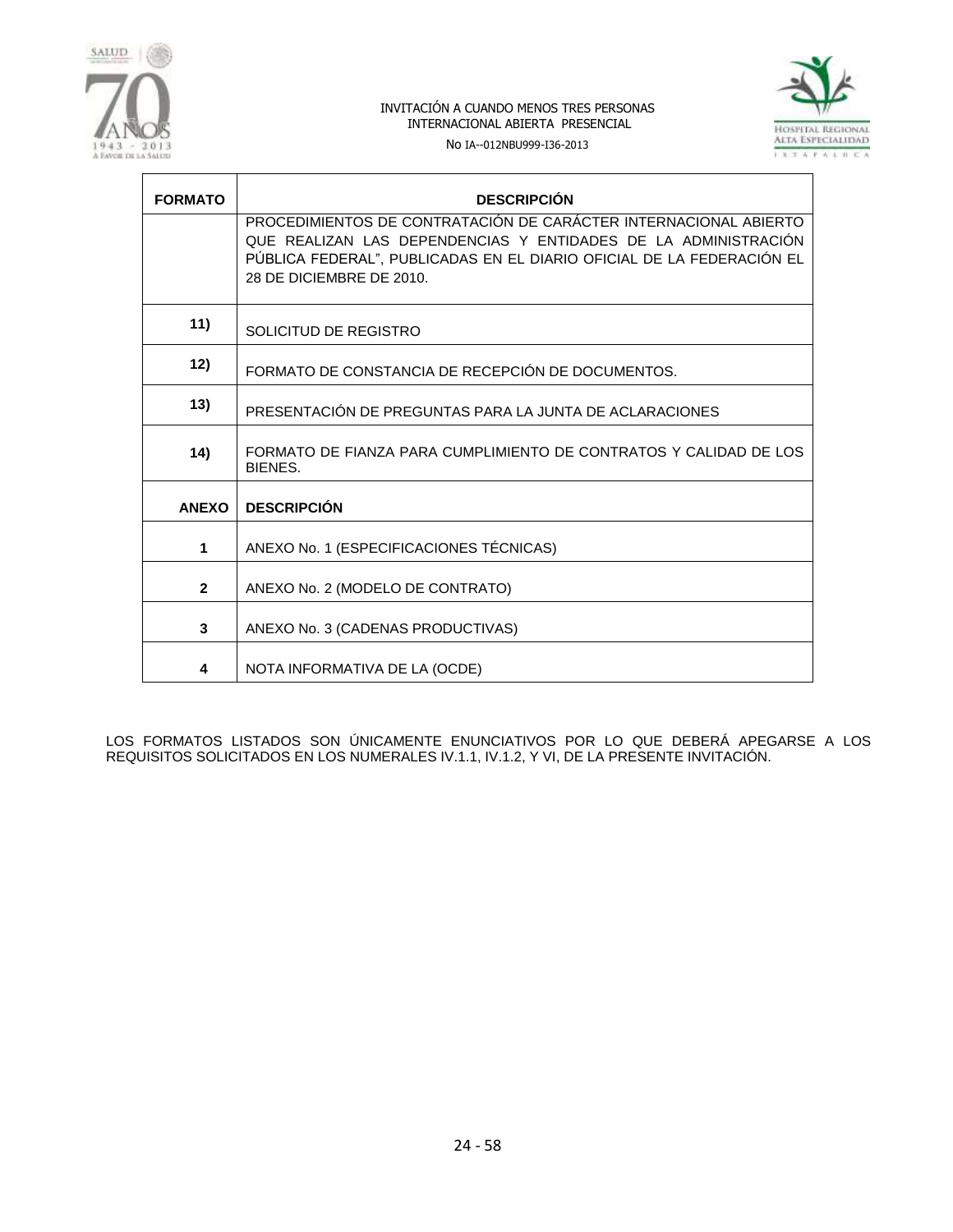

No IA--012NBU999-I36-2013



## **FORMATO No. 1 PROPOSICIÓN TÉCNICA**

(PAPEL MEMBRETADO DEL LICITANTE)

#### **HOSPITAL REGIONAL DE ALTA ESPECIALIDAD DE IXTAPALUCA** PRESENTE

INVITACIÓN A CUANDO MENOS TRES PERSONAS INTERNACIONAL ABIERTA PRESENCIAL No. \_\_\_\_\_\_\_\_\_\_ PARA LA ADQUISICIÓN DE: \_\_\_\_\_\_\_\_\_\_\_\_\_\_\_\_\_\_\_\_\_\_\_\_\_\_\_\_\_\_\_\_\_\_\_\_\_\_\_\_\_\_\_\_\_\_\_\_\_\_\_\_\_\_\_\_\_

PROPOSICIÓN TÉCNICA PRESENTADA POR: (NOMBRE O RAZÓN SOCIAL DEL LICITANTE).

| <b>PARTIDA</b> | <b>CLAVE</b><br><b>HRAEI</b> | <b>CUCOP</b> | <b>CLAVE</b><br><b>CUADRO</b><br><b>BASICO</b> | <b>DESCRIPCIÓN</b><br><b>COMPLETA DEL</b><br><b>BIEN</b><br><b>OFERTADO</b> | <b>UNIDAD DE</b><br><b>MEDIDA</b> | <b>CANTIDAD</b> | <b>NOMBRE</b><br><b>COMERCIAL Y/O</b><br><b>MARCA</b> | <b>PAIS DE ORIGEN</b><br><b>DEL BIEN</b> |
|----------------|------------------------------|--------------|------------------------------------------------|-----------------------------------------------------------------------------|-----------------------------------|-----------------|-------------------------------------------------------|------------------------------------------|
|                |                              |              |                                                |                                                                             |                                   |                 |                                                       |                                          |
|                |                              |              |                                                |                                                                             |                                   |                 |                                                       |                                          |
| ື              |                              |              |                                                |                                                                             |                                   |                 |                                                       |                                          |

MÉXICO, D.F. A \_\_\_\_ DE \_\_\_\_\_\_\_\_\_\_\_\_\_\_\_\_DE 20\_\_

DATOS DEL REPRESENTANTE

DENOMINACIÓN DEL LICITANTE \_\_\_\_\_\_\_\_\_\_\_\_\_\_\_\_\_\_\_\_\_\_\_\_\_\_\_\_\_\_

NOMBRE DEL REPRESENTANTE LEGAL\_\_\_\_\_\_\_\_\_\_\_\_\_\_\_\_\_\_\_\_\_\_\_\_\_\_\_\_\_\_\_

FIRMA DEL REPRESENTANTE LEGAL \_\_\_\_\_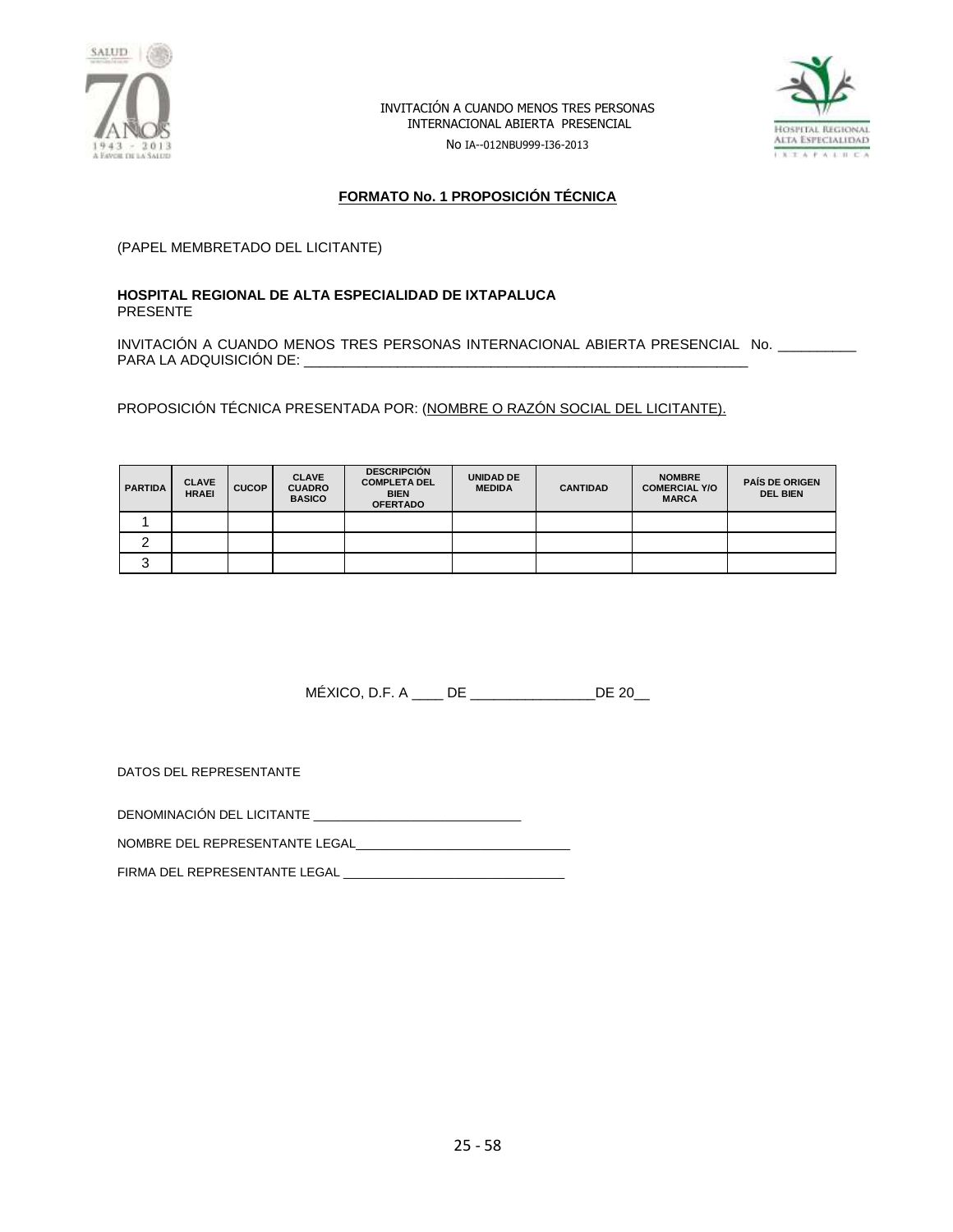

No IA--012NBU999-I36-2013



#### **FORMATO No. 2 PROPOSICIÓN ECONÓMICA**

(PAPEL MEMBRETADO DEL LICITANTE)

#### **HOSPITAL REGIONAL DE ALTA ESPECIALIDAD DE IXTAPALUCA** PRESENTE

INVITACIÓN A CUANDO MENOS TRES PERSONAS INTERNACIONAL ABIERTA PRESENCIAL No.\_\_\_\_\_\_\_\_\_\_\_ PARA LA ADQUISICIÓN DE:

PROPOSICIÓN ECONÓMICA PRESENTADA POR: NOMBRE O RAZÓN SOCIAL, DOMICILIO Y R.F.C. DEL LICITANTE.

| <b>PARTIDA</b> | <b>RENGLÓN</b> | <b>CLAVE</b><br><b>HRAEI</b> | <b>CUCOP</b> | <b>DESCRIPCIÓN COMPLETA DEL BIEN</b><br><b>OFERTADO</b> | <b>UNIDAD DE</b><br><b>MEDIDA</b> | <b>CANTIDAD</b> | <b>ORIGEN DEL</b><br><b>BIEN</b> | <b>PRECIO</b><br><b>UNITARIO</b> | <b>MONTO TOTAL</b> |
|----------------|----------------|------------------------------|--------------|---------------------------------------------------------|-----------------------------------|-----------------|----------------------------------|----------------------------------|--------------------|
|                |                |                              |              |                                                         |                                   |                 |                                  | $($ \$)                          | $($ \$)            |
| $\overline{2}$ |                |                              |              |                                                         |                                   |                 |                                  | $($ \$)                          | $($ \$)            |
| $\cdots$       |                |                              |              |                                                         |                                   |                 |                                  | $($ \$)                          | (\$)               |
| $\cdots$       |                |                              |              |                                                         |                                   |                 |                                  | $($ \$)                          | (\$)               |
|                |                |                              |              |                                                         |                                   |                 |                                  | <b>SUBTOTAL</b>                  | $($ \$)            |
|                |                |                              |              |                                                         |                                   |                 |                                  | <u>IVA</u>                       | (\$)               |
|                |                |                              |              |                                                         |                                   |                 |                                  | <b>TOTAL</b>                     | (\$)               |

**IMPORTE TOTAL CON NÚMERO Y LETRA (\_\_\_\_\_\_\_\_\_\_\_\_\_\_\_PESOS 00/100 M.N.)**

LOS PRECIOS SEÑALADOS EN ESTA PROPOSICIÓN ECONÓMICA SERÁN EN MONEDA NACIONAL, A DOS DECIMALES, FIJOS, Y ESTARÁN VIGENTES POR EL EJERCICIO FISCAL 2013, HASTA EL TOTAL CUMPLIMIENTO DEL PEDIDO QUE DERIVE DE ESTA INVITACIÓN PÚBLICA INTERNACIONAL ABIERTA

MÉXICO, D.F. A \_\_\_\_ DE \_\_\_\_\_DE 20\_\_

| DATOS DEL REPRESENTANTE |
|-------------------------|
|-------------------------|

DENOMINACIÓN DEL LICITANTE \_\_\_\_\_\_\_\_\_\_\_\_\_\_\_\_\_\_\_\_\_\_\_\_\_\_\_\_\_\_

NOMBRE DEL REPRESENTANTE LEGAL

FIRMA DEL REPRESENTANTE LEGAL \_\_\_\_\_\_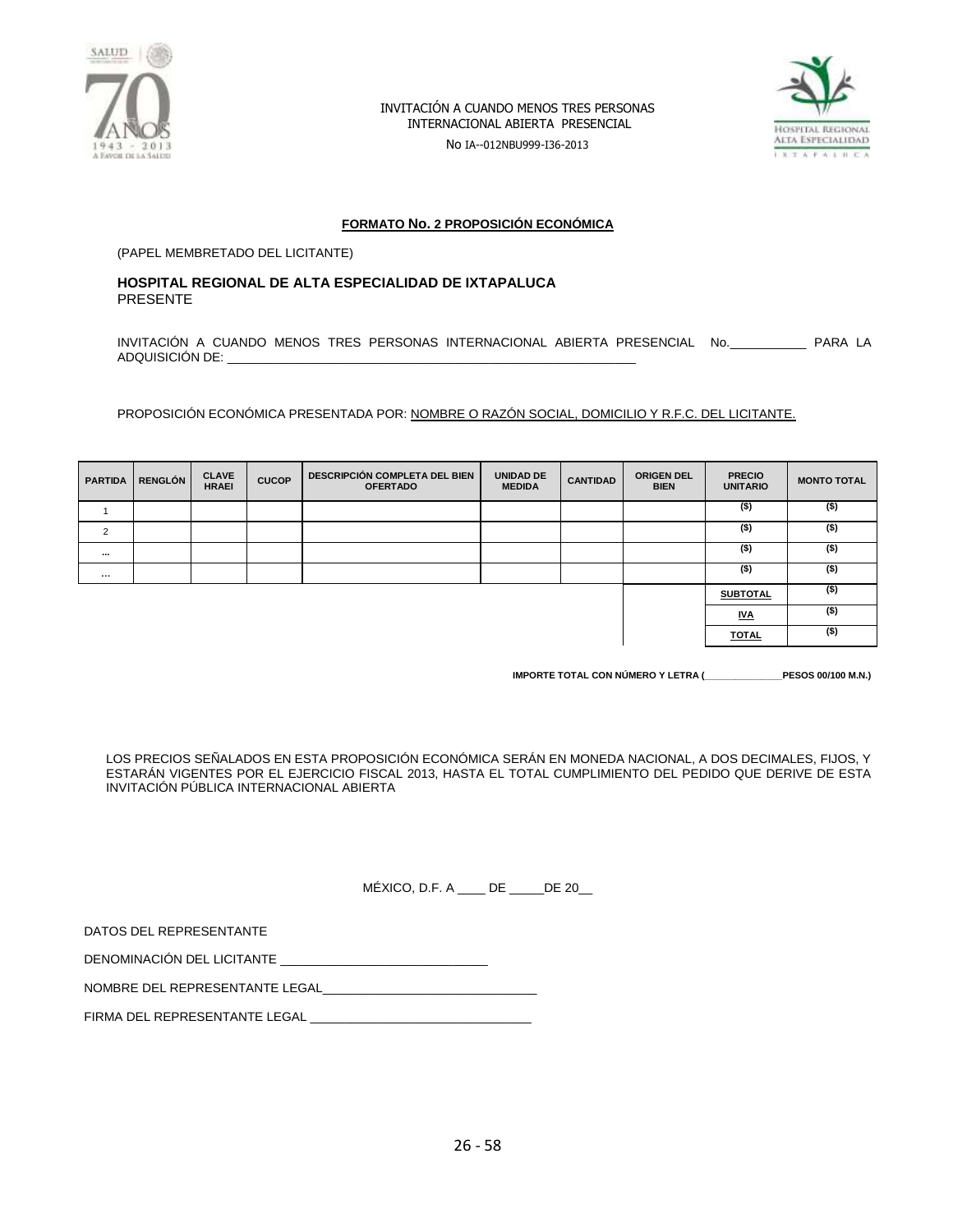

INVITACIÓN A CUANDO MENOS TRES PERSONAS INTERNACIONAL ABIERTA PRESENCIAL No IA--012NBU999-I36-2013



## **FORMATO Nº 3 CARTA PODER**

MÉXICO, D.F. A \_\_\_\_ DE \_\_\_\_\_DE 20\_\_

#### **HOSPITAL REGIONAL DE ALTA ESPECIALIDAD DE IXTAPALUCA**

(NOMBRE DE QUIEN OTORGA EL PODER) BAJO PROTESTA DE DECIR VERDAD, EN MI CARÁCTER DE REPRESENTANTE LEGAL DE LA EMPRESA DENOMINADA (NOMBRE DE LA PERSONA MORAL), SEGÚN CONSTA EN EL TESTIMONIO NOTARIAL DE FECHA (FECHA DEL TESTIMONIO NOTARIAL) OTORGADO ANTE LA FE DEL NOTARIO PÚBLICO NO. (NÚMERO DEL NOTARIO PÚBLICO), LIC. (NOMBRE DEL NOTARIO PÚBLICO) DE LA CIUDAD DE (CIUDAD EN QUE SE OTORGÓ EL TESTIMONIO REFERIDO) Y QUE SE ENCUENTRA REGISTRADO BAJO EL NUMERO (NÚMERO DE TESTIMONIO REFERIDO) DEL REGISTRO PÚBLICO DE LA PROPIEDAD Y DEL COMERCIO DE (LUGAR EN QUE SE EFECTUÓ EL REGISTRO), POR ESTE CONDUCTO AUTORIZO A: (NOMBRE DE QUIEN RECIBE EL PODER) PARA QUE A NOMBRE DE MI REPRESENTADA SE ENCARGUE DE LAS SIGUIENTES GESTIONES:

ENTREGAR Y RECIBIR DOCUMENTACIÓN EN LA INVITACIÓN A CUANDO MENOS TRES PERSONAS INTERNACIONAL ABIERTA PRESENCIAL Nº.\_\_\_\_\_\_\_\_\_\_\_\_\_\_\_\_\_, ASÍ COMO ASISTIR A TODOS SUS ACTOS.

\_\_\_\_\_\_\_\_\_\_\_\_\_\_\_\_\_\_\_\_\_\_\_\_\_\_\_\_\_\_\_\_\_\_\_\_\_ (NOMBRE, DOMICILIO Y FIRMA DE QUIEN OTORGA EL PODER

\_\_\_\_\_\_\_\_\_\_\_\_\_\_\_\_\_\_\_\_\_\_\_\_\_\_\_\_\_\_\_\_\_\_\_\_\_ (NOMBRE, DOMICILIO Y FIRMA DE QUIEN RECIBE)

**TESTIGOS**

\_\_\_\_\_\_\_\_\_\_\_\_\_\_\_\_\_\_\_\_\_\_\_\_\_\_\_\_\_\_\_\_\_\_\_\_\_\_\_ (NOMBRE, DOMICILIO Y FIRMA)

\_\_\_\_\_\_\_\_\_\_\_\_\_\_\_\_\_\_\_\_\_\_\_\_\_\_\_\_\_\_\_\_\_\_\_\_\_\_\_\_ (NOMBRE, DOMICILIO Y FIRMA)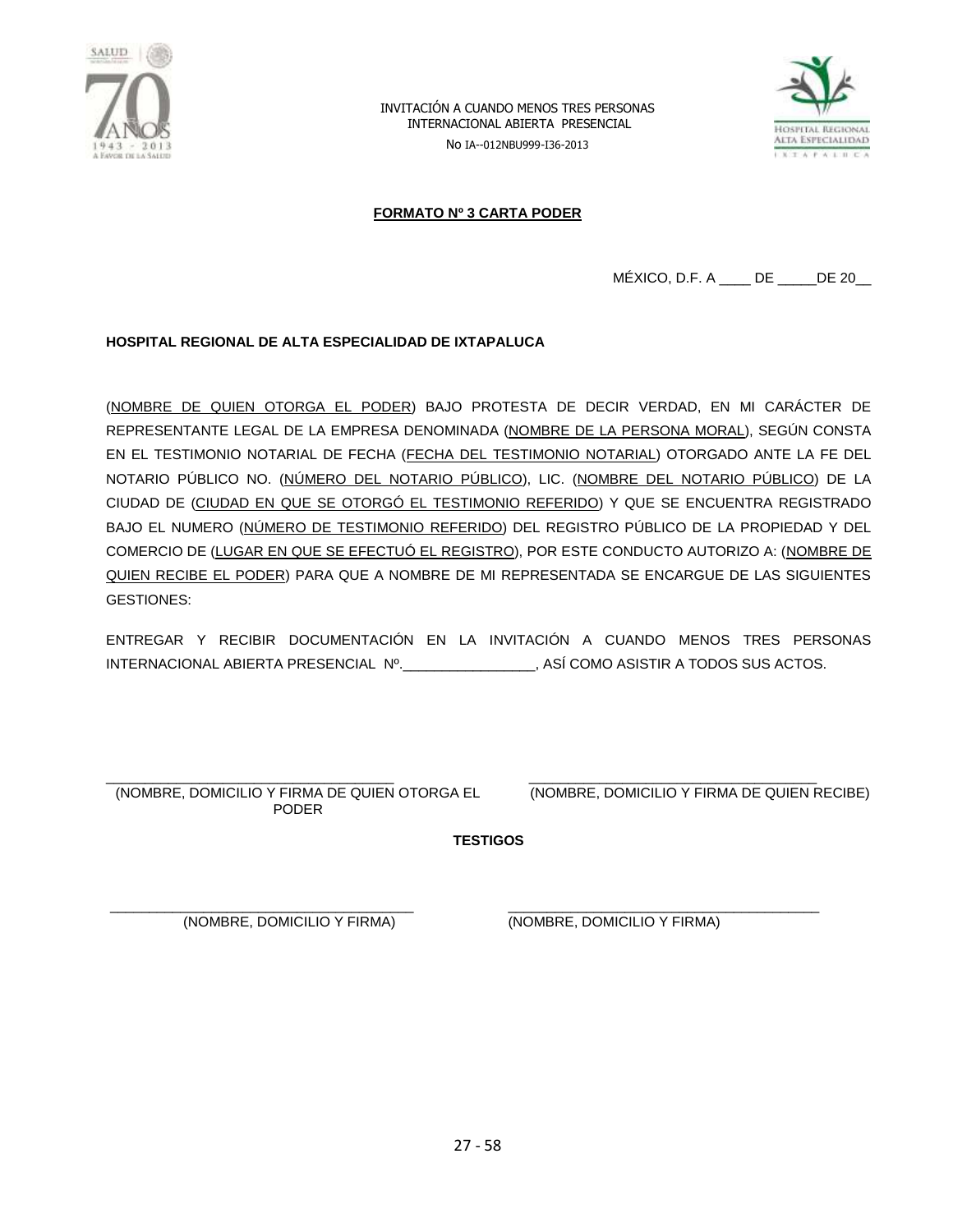

No IA--012NBU999-I36-2013



#### **FORMATO Nº 4 ESCRITO RELATIVO AL ARTÍCULO 50 Y 60 DE LA LEY DE ADQUISICIONES, ARRENDAMIENTOS Y SERVICIOS DEL SECTOR PÚBLICO**

**F E C H A**

#### **HOSPITAL REGIONAL DE ALTA ESPECIALIDAD DE IXTAPALUCA P R E S E N T E.**

EN RELACIÓN A LA INVITACIÓN A CUANDO MENOS TRES PERSONAS INTERNACIONAL ABIERTA PRESENCIAL (NÚMERO DE LA LICITACIÓN) PARA LA ADQUISICIÓN DE (BIENES A ADQUIRIR), EL SUSCRITO (NOMBRE DEL REPRESENTANTE LEGAL DE LA EMPRESA LICITANTE), EN MI CALIDAD DE REPRESENTANTE LEGAL DE LA (NOMBRE DE LA EMPRESA), COMPAREZCO ANTE USTED, PARA **DECLARAR BAJO PROTESTA DE DECIR VERDAD**:

QUE NINGUNO DE LOS INTEGRANTES DE MI REPRESENTADA SE ENCUENTRA BAJO LOS SUPUESTOS QUE ESTABLECE EL ARTÍCULO **50** O DE NO HABER SIDO INHABILITADO POR ALGUNO DE LOS SUPUESTOS SEÑALADOS POR EL ARTÍCULO **60** DE LA LEY DE ADQUISICIONES, ARRENDAMIENTOS Y SERVICIOS DEL SECTOR PÚBLICO.

MI REPRESENTADA SE DA POR ENTERADA QUE EN CASO DE LA INFORMACIÓN AQUÍ PROPORCIONADA RESULTASE FALSA, SERÁ CAUSA DE SANCIONES CONFORME A LA LEY DE ADQUISICIONES, ARRENDAMIENTOS Y SERVICIOS DEL SECTOR PÚBLICO.

#### **A T E N T A M E N T E (NOMBRE O RAZÓN SOCIAL DEL LICITANTE)**

#### **\_\_\_\_\_\_\_\_\_\_\_\_\_\_\_\_\_\_\_\_\_\_\_\_\_\_\_\_\_\_\_\_\_\_\_\_\_\_\_\_\_\_\_\_\_\_\_\_ (NOMBRE Y FIRMA DEL REPRESENTANTE LEGAL)**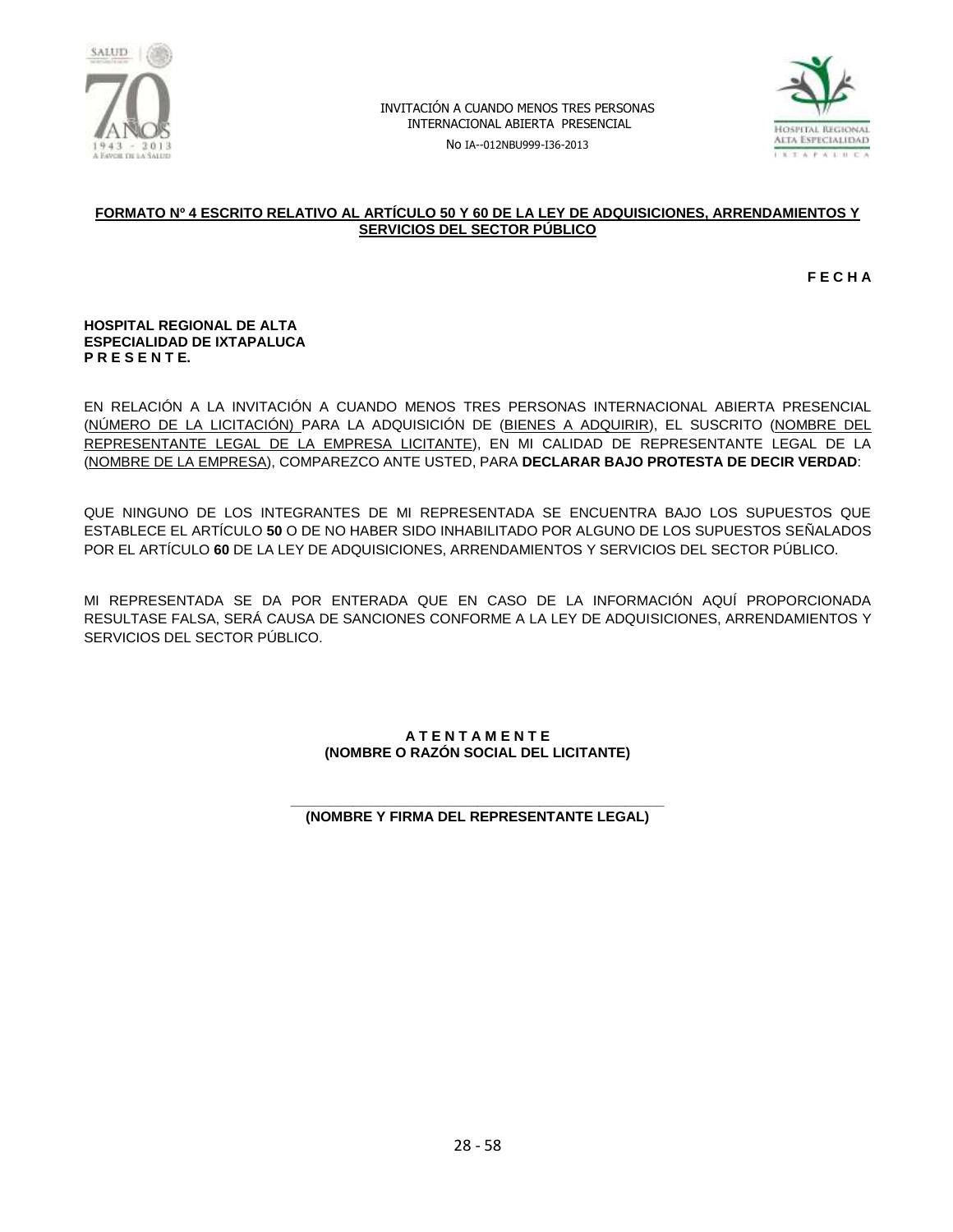



No IA--012NBU999-I36-2013

#### **FORMATO Nº 5 PATENTES, MARCAS Y DERECHOS DE AUTOR**

**FECHA** 

**HOSPITAL REGIONAL DE ALTA ESPECIALIDAD DE IXTAPALUCA** CARRETERA MÉXICO PUEBLA KM 34.5, COLONIA ZOQUIAPAN, IXTAPALUCA, C.P. 56530, ESTADO DE MÉXICO. **PRESENTE**.

C. \_\_\_\_\_\_\_\_\_\_\_\_\_\_\_\_\_\_\_\_\_\_\_\_\_\_\_\_\_\_\_\_\_\_\_\_\_\_\_\_\_\_\_, MANIFIESTO, QUE ASUMIRÉ LA RESPONSABILIDAD TOTAL EN CASO DE QUE AL PROPORCIONAR LOS BIENES **OBJETO DE LA PRESENTE LICITACIÓN**, **SE INFRINJAN PATENTES, MARCAS O DERECHOS DE AUTOR**, EXIMIENDO A LA CONVOCANTE DE CUALQUIER RESPONSABILIDAD. .

A T E N T A M E N T E

\_\_\_\_\_\_\_\_\_\_\_\_\_\_\_\_\_\_\_\_\_\_\_\_\_\_\_\_\_\_\_\_\_\_\_\_\_\_\_\_\_\_\_\_\_\_\_\_\_\_\_\_\_\_\_\_ (NOMBRE, CARGO Y FIRMA DEL REPRESENTANTE LEGAL)

(EN HOJA MEMBRETADA DE LA EMPRESA)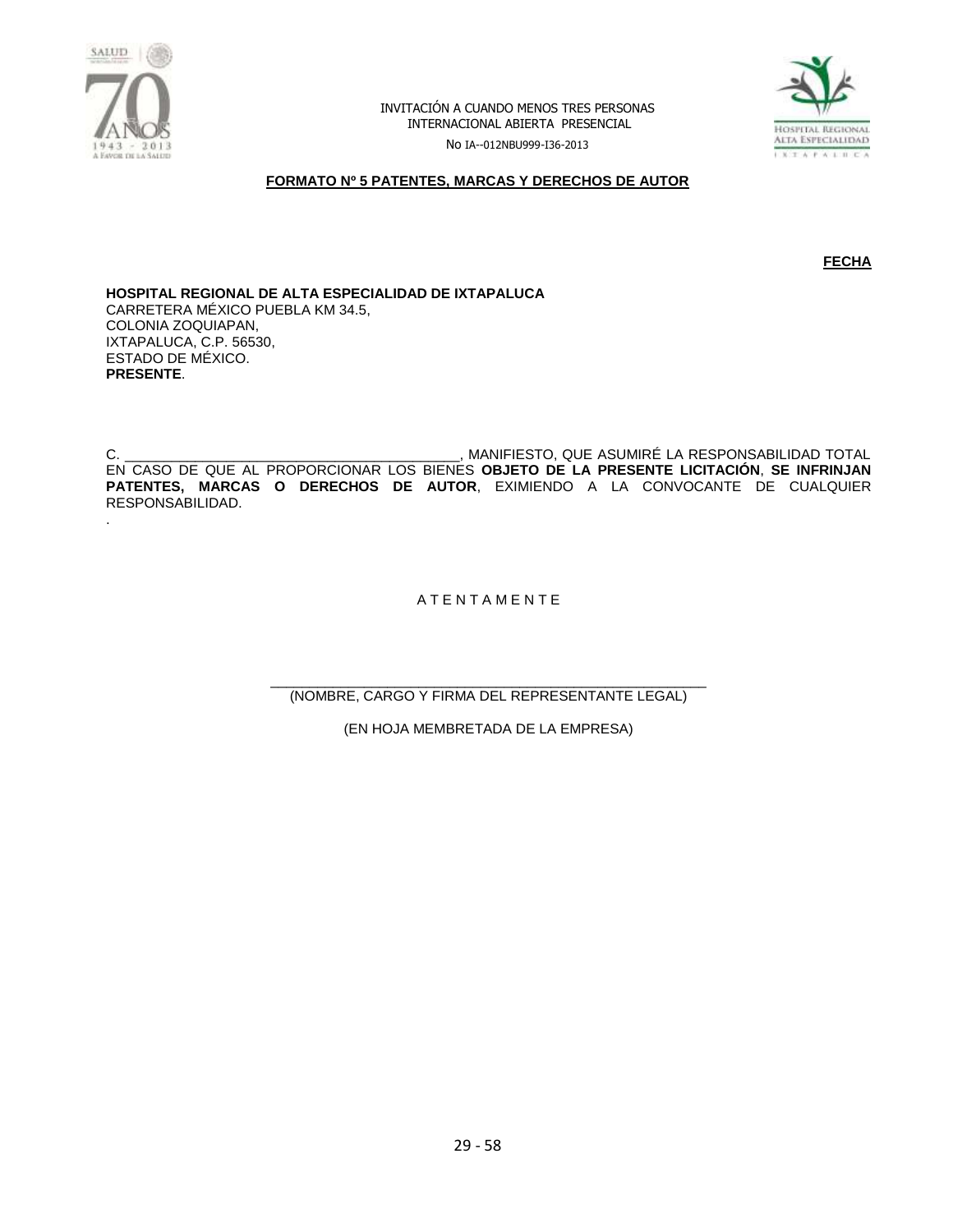

No IA--012NBU999-I36-2013



## **FORMATO Nº 6 DECLARACIÓN DE INTEGRIDAD**

 $\hbox{DE}$   $\hbox{DE}$   $\hbox{DE}$   $\hbox{DE}$   $\hbox{DE}$   $\hbox{DE}$   $\hbox{DE}$   $\hbox{DE}$   $\hbox{DE}$   $\hbox{DE}$   $\hbox{DE}$   $\hbox{DE}$   $\hbox{DE}$   $\hbox{DE}$   $\hbox{DE}$   $\hbox{DE}$   $\hbox{DE}$   $\hbox{DE}$   $\hbox{DE}$   $\hbox{DE}$   $\hbox{DE}$   $\hbox{DE}$   $\hbox{DE}$   $\hbox{DE}$   $\hbox{$ 

**HOSPITAL REGIONAL DE ALTA ESPECIALIDAD DE IXTAPALUCA** CARRETERA MÉXICO PUEBLA KM 34.5, COLONIA ZOQUIAPAN, IXTAPALUCA, C.P. 56530 ESTADO DE MÉXICO. **PRESENTE**.

C.\_\_\_\_\_\_\_\_\_\_\_\_\_\_\_\_\_, REPRESENTANTE LEGAL DE LICITANTE \_\_\_\_\_\_\_\_\_\_\_\_\_\_\_\_\_\_\_\_\_\_\_\_\_\_\_, QUIÉN PARTICIPA EN EL PROCEDIMIENTO DE LICITACIÓN PÚBLICA NACIONAL NO. \_\_\_\_\_\_\_\_\_\_\_\_\_\_\_\_\_\_, **MANIFIESTO BAJO PROTESTA DE DECIR VERDAD**, QUE POR MÍ O POR INTERPÓSITA PERSONA, NOS ABSTENDREMOS DE ADOPTAR CONDUCTAS, PARA QUE LOS SERVIDORES PÚBLICOS DE LA HOSPITAL REGIONAL DE ALTA ESPECIALIDAD DE IXTAPALUCA, INDUZCAN O ALTEREN LAS EVALUACIONES DE LAS PROPOSICIONES, EL RESULTADO DEL PROCEDIMIENTO, U OTROS ASPECTOS QUE OTORGUEN CONDICIONES MÁS VENTAJOSAS CON RELACIÓN A LOS DEMÁS PARTICIPANTES.

**ATENTAMENTE**

\_\_\_\_\_\_\_\_\_\_\_\_\_\_\_\_\_\_\_\_\_\_\_\_\_\_\_ NOMBRE, CARGO Y FIRMA DEL REPRESENTANTE LEGAL

**NOTA:** ESTE ESCRITO DEBERÁ SER PRESENTADO, PREFERENTEMENTE, EN PAPEL MEMBRETADO DE LICITANTE.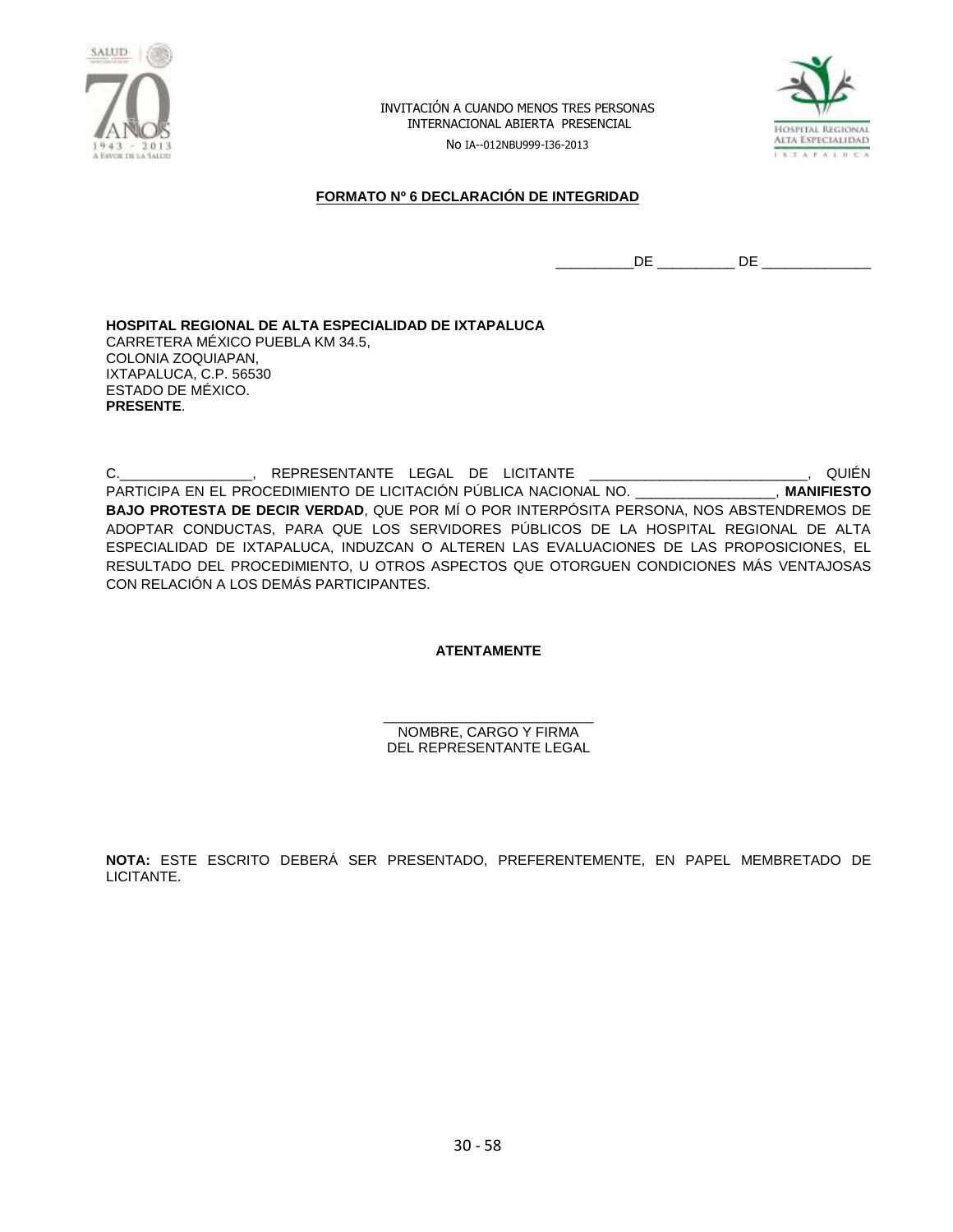



No IA--012NBU999-I36-2013

## **FORMATO Nº 7 RESPONSABILIDADES ADMINISTRATIVAS**

México, D.F. a - - - - de - - - - - 2013

#### **HOSPITAL REGIONAL DE ALTA ESPECIALIDAD DE IXTAPALUCA. P R E S E N T E.**

C. - - - - - - - EN MI CARÁCTER DE REPRESENTANTE LEGAL DE - - - - - -, **DECLARO BAJO PROTESTA DE DECIR VERDAD**, QUE EN LA EMPRESA QUE REPRESENTO, NINGUNO DE LOS SOCIOS O DIRECTIVOS NI EL SUSCRITO, DESEMPEÑAMOS UN EMPLEO, CARGO O COMISIÓN EN EL SERVICIO PÚBLICO, NI ESTAMOS INHABILITADOS PARA ELLO. LO ANTERIOR, EN TÉRMINOS DE LO DISPUESTO POR LA FRACCIÓN XX DEL ARTÍCULO 8 DE LA LEY FEDERAL DE RESPONSABILIDADES ADMINISTRATIVAS DE LOS SERVIDORES PÚBLICOS.

A T E N T A M E N T E

**REPRESENTANTE LEGAL DE LA EMPRESA**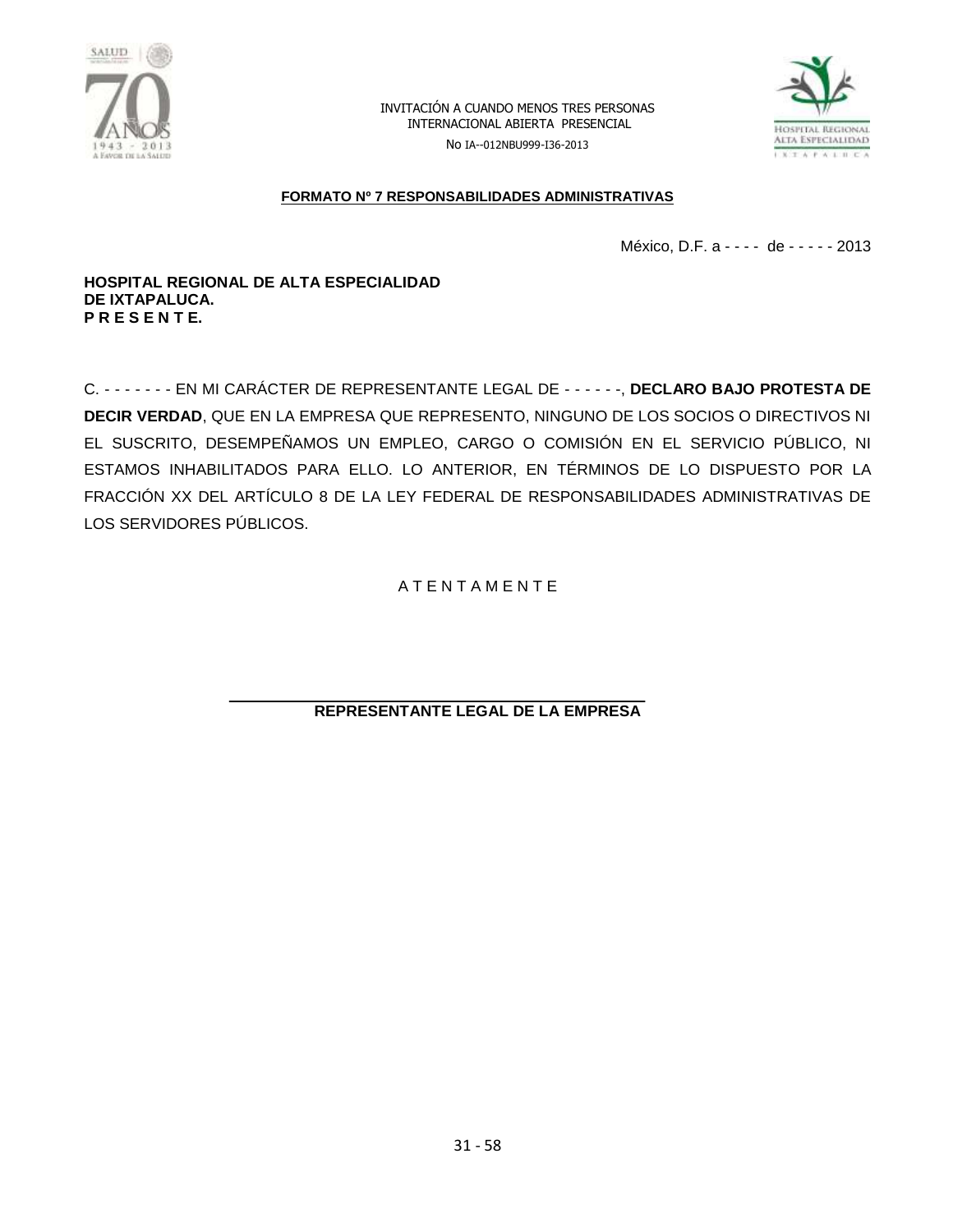



No IA--012NBU999-I36-2013

#### **FORMATO No. 8 PARA ACREDITAR LA EXISTENCIA LEGAL Y PERSONALIDAD JURÍDICA DE PERSONA FÍSICA O MORAL**

 (NOMBRE) , **MANIFIESTO BAJO PROTESTA DE DECIR** VERDAD QUE LOS DATOS AQUÍ ASENTADOS, SON CIERTOS Y HAN SIDO DEBIDAMENTE VERIFICADOS, ASÍ COMO QUE CUENTO CON FACULTADES SUFICIENTES PARA SUSCRIBIR LA PROPOSICIÓN A NOMBRE Y REPRESENTACIÓN DE: (PERSONA FÍSICA O MORAL).

## **NO. DE INVITACIÓN:**

| NOMBRE O RAZÓN SOCIAL DE LA EMPRESA:                                                                                                                                                                                                            |
|-------------------------------------------------------------------------------------------------------------------------------------------------------------------------------------------------------------------------------------------------|
| REGISTRO FEDERAL DE CONTRIBUYENTES: ____________________                                                                                                                                                                                        |
| REGISTRO PATRONAL DEL IMSS:                                                                                                                                                                                                                     |
| NACIONALIDAD: NACIONALIDAD:                                                                                                                                                                                                                     |
| DOMICILIO: (EL CASO DE QUE EL DOMICILIO PRINCIPAL DE SU EMPRESA SE ENCUENTRE FUERA DEL ÁREA<br>METROPOLITANA, SE SOLICITA TAMBIÉN OTRO DOMICILIO DE SUCURSAL, OFICINA, BODEGA, ETC. UBICADO                                                     |
| CALLE Y NÚMERO: ___________                                                                                                                                                                                                                     |
| COLONIA: _____________                                                                                                                                                                                                                          |
| DELEGACIÓN: __________________                                                                                                                                                                                                                  |
| CÓDIGO POSTAL:                                                                                                                                                                                                                                  |
| ENTIDAD FEDERATIVA:                                                                                                                                                                                                                             |
| TELÉFONO Y FAX: (EN CASO DE QUE EL TELÉFONO PRINCIPAL DE SU EMPRESA SE ENCUENTRE FUERA DEL<br>ÁREA METROPOLITANA, SE SOLICITA TAMBIÉN OTRO TELÉFONO DE SUCURSAL, OFICINA, BODEGA, ETC.<br>UBICADO EN EL D.F.) _________________________________ |
| CORREO ELECTRÓNICO:                                                                                                                                                                                                                             |
| NO. DE ESCRITURA PÚBLICA EN LA QUE CONSTA SU ACTA CONSTITUTIVA: ________________                                                                                                                                                                |
| FECHA: The Contract of the Contract of the Contract of the Contract of the Contract of the Contract of the Contract of the Contract of the Contract of the Contract of the Contract of the Contract of the Contract of the Con                  |
| NOMBRE, NÚMERO Y LUGAR DEL NOTARIO PÚBLICO ANTE EL CUAL SE DIO FE DE LA MISMA:                                                                                                                                                                  |
| FOLIO MERCANTIL:                                                                                                                                                                                                                                |
| FECHA DE INSCRIPCIÓN EN EL FOLIO MERCANTIL: ________________                                                                                                                                                                                    |
|                                                                                                                                                                                                                                                 |
|                                                                                                                                                                                                                                                 |
| REGISTRO PÚBLICO DE LA PROPIEDAD Y DEL COMERCIO:                                                                                                                                                                                                |
| RELACIÓN DE ACCIONISTAS:                                                                                                                                                                                                                        |
| APELLIDO PATERNO: APELLIDO MATERNO: NOMBRE (S): R.F.C.<br>$\%$                                                                                                                                                                                  |
| DESCRIPCIÓN DEL OBJETO SOCIAL: __________________                                                                                                                                                                                               |
| REFORMAS AL ACTA CONSTITUTIVA: __________                                                                                                                                                                                                       |
| NOMBRE DE LA PERSONA FACULTADA Y CON PODER NOTARIAL PARA FIRMAR LAS PROPOSICIONES:                                                                                                                                                              |
|                                                                                                                                                                                                                                                 |
| REGISTRO FEDERAL DE CONTRIBUYENTES: _________________                                                                                                                                                                                           |
| DOMICILIO DEL REPRESENTANTE:                                                                                                                                                                                                                    |
| DATOS DEL DOCUMENTO MEDIANTE EL CUAL ACREDITA SU PERSONALIDAD Y FACULTADES:                                                                                                                                                                     |
| ESCRITURA PÚBLICA NÚMERO: _________                                                                                                                                                                                                             |
| FECHA:                                                                                                                                                                                                                                          |
| NOMBRE, NÚMERO Y LUGAR DEL NOTARIO PÚBLICO ANTE EL CUAL<br>SE -<br>OTORGO:                                                                                                                                                                      |

LUGAR Y FECHA PROTESTO LO NECESARIO

\_\_\_\_\_\_\_\_\_\_\_\_\_\_\_\_\_\_\_\_\_\_\_\_\_\_\_\_\_\_\_\_ NOMBRE Y FIRMA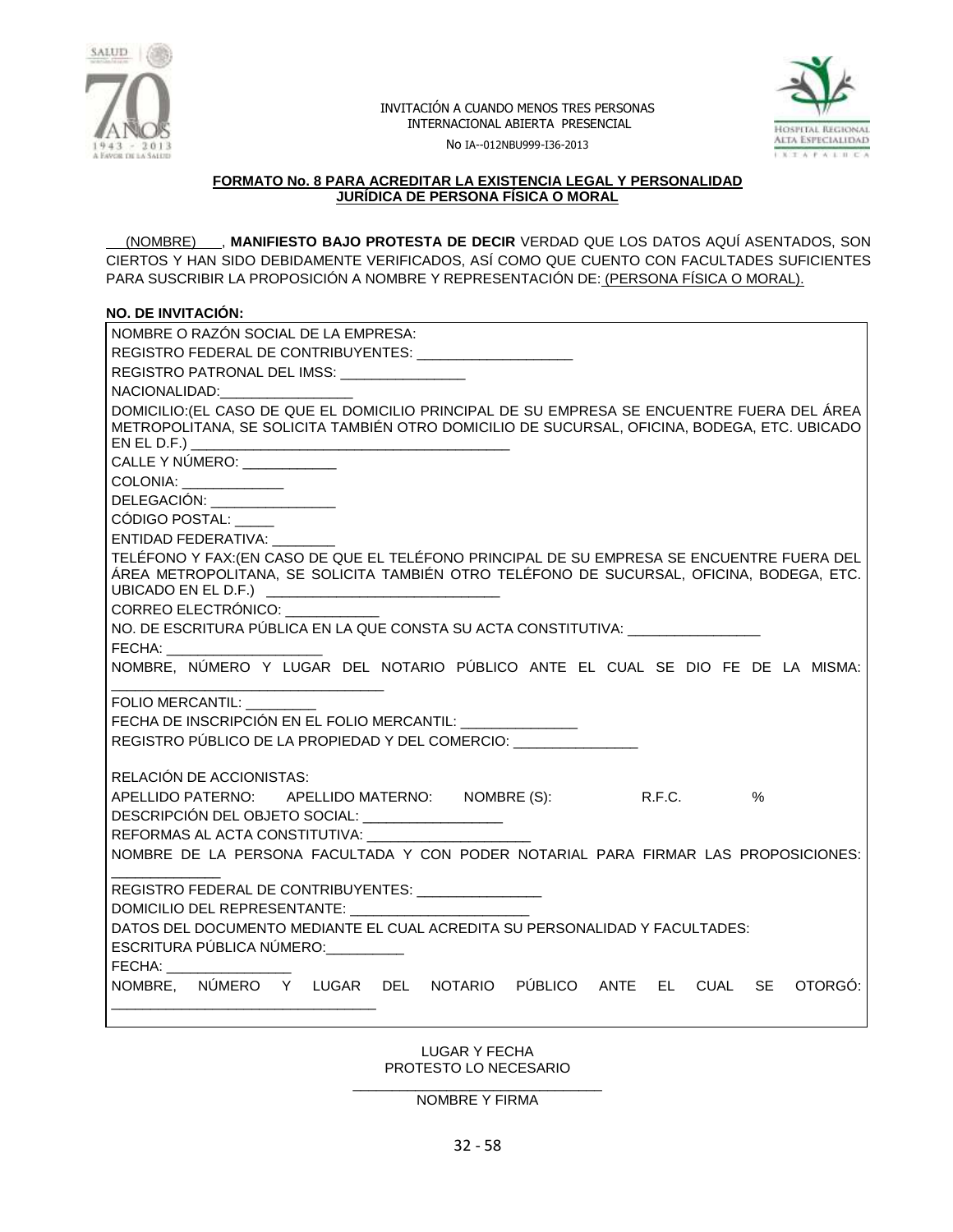



No IA--012NBU999-I36-2013

## **FORMATO Nº 9 DE MANIFESTACIÓN PARA LAS MIPYMES**

\_\_ De \_\_\_\_\_\_\_\_\_\_\_\_\_ de \_\_\_\_\_\_\_\_\_ (1)

 $\qquad \qquad (2)$ P r e s e n t e.

Me refiero al procedimiento \_\_\_\_\_\_\_\_\_\_\_\_\_\_\_\_\_\_\_ (3) no. \_\_\_\_\_\_\_\_\_\_\_\_\_\_(4) en el que mi representada, la empresa \_\_\_\_\_\_\_\_\_\_\_\_\_\_\_\_\_\_\_\_\_\_\_\_\_\_\_\_\_\_(5) participa a través de la proposición que se contiene en el presente sobre.

Sobre el particular, y en los términos de lo previsto por los "lineamientos para fomentar la participación de las micro, pequeñas y medianas empresas en los procedimientos de adquisición y arrendamiento de bienes muebles, así como la contratación de servicios que realicen las dependencias y entidades de la administración pública federal", declaro bajo protesta de decir verdad, que mi representada pertenece al sector \_\_\_\_\_\_\_\_(6), cuenta con \_\_\_\_\_\_(7) empleados de planta registrados ante el IMSS y con \_\_\_\_\_\_\_(8) personas subcontratadas y que el monto de las ventas anuales de mi representada es de \_\_\_\_\_\_\_\_\_\_\_\_\_\_\_\_\_\_\_(9) obtenido en el ejercicio fiscal correspondiente a la última declaración anual de impuestos federales. Considerando lo anterior, mi representada se encuentra en el rango de una empresa \_\_\_\_\_\_\_(10), atendiendo a lo siguiente:

| <b>Estratificación</b> |                       |                                                   |                                                  |                           |  |  |
|------------------------|-----------------------|---------------------------------------------------|--------------------------------------------------|---------------------------|--|--|
| Tamaño<br>(19)         | Sector<br>(6)         | Rango de número<br>de trabajadores<br>$(7) + (8)$ | Rango de monto de ventas<br>anuales (MDP)<br>(9) | Tope máximo<br>combinado* |  |  |
| Micro                  | Todas                 | Hasta 10                                          | Hasta \$4                                        | 4.6                       |  |  |
|                        | Comercio              | Desde 11 hasta 30                                 | Desde \$4.01 hasta \$100                         | 93                        |  |  |
| Pequeña                | Industria y servicios | Desde 11 hasta 50                                 | Desde \$4.01 hasta \$100                         | 95                        |  |  |
| Mediana                | Comercio              | Desde<br>-31<br>hasta<br>100                      | Desde 100.01 hasta \$250                         | 235                       |  |  |
|                        | <b>Servicios</b>      | 51<br>hasta<br>Desde<br>100                       |                                                  |                           |  |  |
|                        | Industria             | 51<br>Desde<br>hasta<br>250                       | Desde \$100.01 hasta \$250                       | 250                       |  |  |

 $*$  Tope máximo combinado = (trabajadores) x 10% + (ventas anuales) x 90%.

- (7) (8) el número de trabajadores será el que resulte de la sumatoria de los puntos (7) y (8).
- (10) el tamaño de la empresa se determinará a partir del puntaje obtenido conforme a la siguiente fórmula: puntaje de la empresa = (número de trabajadores) x 10% + (monto de ventas anuales) x 90% el cual debe ser igual o menor al tope máximo combinado de su categoría.

Asimismo, manifiesto bajo protesta de decir verdad, que el registro federal de contribuyentes de mi representada es: \_\_\_\_\_\_\_\_\_\_\_\_\_\_\_\_\_\_\_\_\_\_\_\_(11); y que el registro federal de contribuyentes del(los) fabricante(s) de los bienes que integran mi oferta, es(son):  $(12)$ .

## **A T E N T A M E N T E**

\_\_\_\_\_\_\_\_\_\_\_\_\_\_\_\_\_\_\_\_\_\_\_\_\_\_\_\_\_\_\_\_\_\_\_ (13)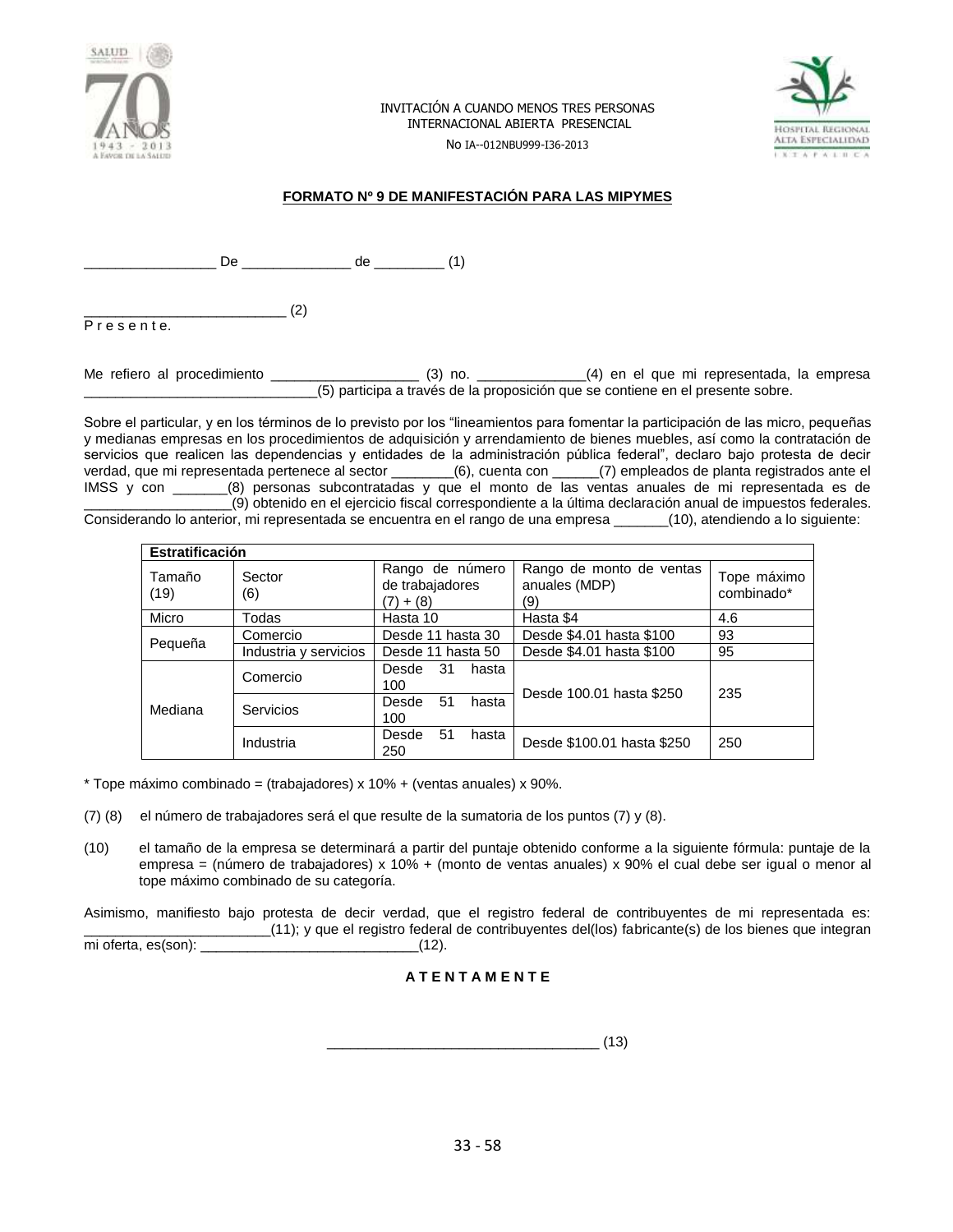

No IA--012NBU999-I36-2013



#### **INSTRUCTIVO**

Instructivo para el llenado del formato para la manifestación que deberán presentar los licitantes para dar cumplimiento a lo dispuesto en los lineamientos para fomentar la participación de las micro, pequeñas y medianas empresas en los procedimientos de adquisición y arrendamiento de bienes muebles, así como la contratación de servicios que realicen las dependencias y entidades de la Administración Pública Federal.

| <b>Número</b>   | <b>Descripción</b>                                                                                                                                                                          |
|-----------------|---------------------------------------------------------------------------------------------------------------------------------------------------------------------------------------------|
|                 | Señalar la fecha de suscripción del documento.                                                                                                                                              |
| 2               | Anotar el nombre de la dependencia o entidad convocante.                                                                                                                                    |
| 3               | Precisar el procedimiento de que se trate, Licitación pública, LICITACIÓN a cuando menos tres personas o<br>adjudicación directa.                                                           |
| 4               | Indicar el número respectivo del procedimiento.                                                                                                                                             |
| 5               | Citar el nombre o razón social o denominación de la empresa.                                                                                                                                |
| 6               | Indicar con letra el sector al que pertenece (industria, comercio o servicios).                                                                                                             |
|                 | Anotar el número de trabajadores de planta inscritos en el IMSS.                                                                                                                            |
| 8               | En su caso, anotar el número de personas subcontratadas.                                                                                                                                    |
| 9               | Señalar el rango de monto de ventas anuales en millones de pesos (MDP), conforme al reporte de su<br>ejercicio fiscal correspondiente a la última declaración anual de impuestos federales. |
| 10              | Señalar con letra el tamaño de la empresa (micro, pequeña o mediana), conforme a la fórmula anotada al<br>pie del cuadro de estratificación.                                                |
| 11              | Indicar el registro federal de contribuyentes del licitante.                                                                                                                                |
| 12 <sup>2</sup> | Cuando el procedimiento tenga por objeto la adquisición de bienes y el licitante y fabricante sean personas                                                                                 |
|                 | distintas, indicar el registro federal de contribuyentes del(los fabricante(s) de los bienes que integran la                                                                                |
|                 | oferta.                                                                                                                                                                                     |
| 13              | Anotar el nombre y firma del representante de la empresa licitante.                                                                                                                         |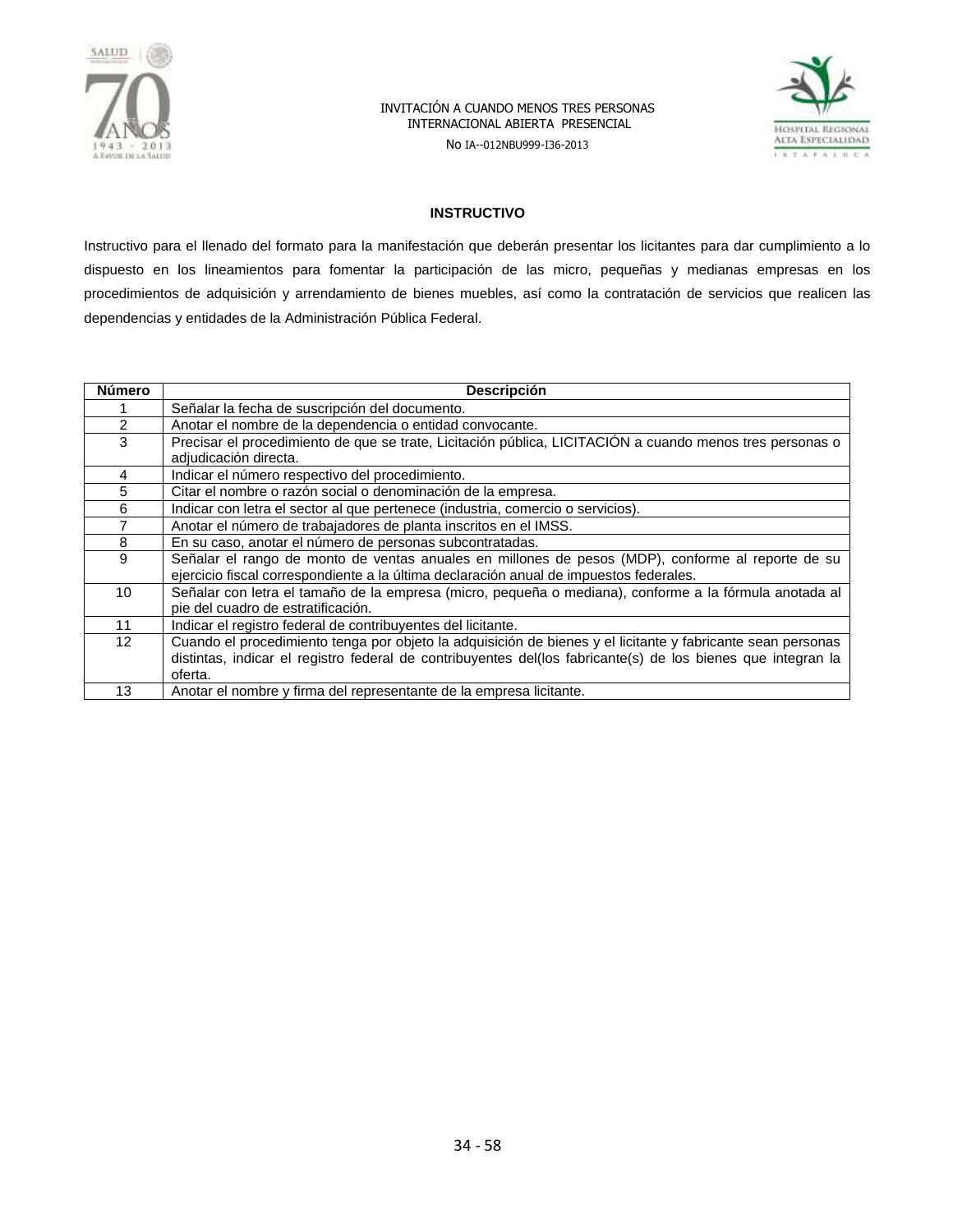



\_\_\_\_\_\_\_\_\_\_DE \_\_\_\_\_\_\_\_\_\_ DE \_\_\_\_\_\_\_\_\_\_\_\_\_\_ (1)

No IA--012NBU999-I36-2013

#### **FORMATO No. 10 MARGEN DE PREFERENCIA**

**FORMATO PARA LA MANIFESTACIÓN QUE DEBERÁN PRESENTAR LOS LICITANTES EN CUMPLIMIENTO A LAS**  *"REGLAS PARA LA APLICACIÓN DEL MARGEN DE PREFERENCIA EN EL PRECIO DE LOS BIENES DE ORIGEN NACIONAL, RESPECTO DEL PRECIO DE LOS BIENES DE IMPORTACIÓN, EN LOS PROCEDIMIENTOS DE CONTRATACIÓN DE CARÁCTER INTERNACIONAL ABIERTO QUE REALIZAN LAS DEPENDENCIAS Y ENTIDADES DE LA ADMINISTRACIÓN PÚBLICA FEDERAL"***, PUBLICADAS EN EL DIARIO OFICIAL DE LA FEDERACIÓN EL 28 DE DICIEMBRE DE 2010.**

 $(2)$ PRESENTE.

ME REFIERO AL PROCEDIMIENTO DE\_\_\_\_\_\_\_ (3) \_\_\_\_\_\_\_\_\_\_\_ NO. \_\_ (4) \_\_\_\_ EN EL QUE MI REPRESENTADA, LA EMPRESA \_\_\_\_\_\_\_\_\_\_\_\_\_\_\_ (5) \_\_\_\_\_\_\_\_\_\_\_\_\_\_\_\_\_\_\_ PARTICIPA A TRAVÉS DE LA PRESENTE PROPUESTA.

SOBRE EL PARTICULAR, Y EN LOS TÉRMINOS DE LO PREVISTO POR LAS *"REGLAS PARA LA APLICACIÓN DEL MARGEN DE PREFERENCIA EN EL PRECIO DE LOS BIENES DE ORIGEN NACIONAL, RESPECTO DEL PRECIO DE LOS BIENES DE IMPORTACIÓN, EN LOS PROCEDIMIENTOS DE CONTRATACIÓN DE CARÁCTER INTERNACIONAL ABIERTO QUE REALIZAN LAS DEPENDENCIAS Y ENTIDADES DE LA ADMINISTRACIÓN PÚBLICA FEDERAL"*, EL QUE SUSCRIBE, DECLARA BAJO PROTESTA DE DECIR VERDAD QUE, EN EL SUPUESTO DE QUE ME SEA ADJUDICADO EL CONTRATO RESPECTIVO, LA TOTALIDAD DE LOS BIENES QUE OFERTO EN DICHA PROPUESTA Y SUMINISTRARÉ, BAJO LAS PARTIDAS \_\_\_\_(6)\_\_\_\_\_\_, SERÁ(N) PRODUCIDO(S) EN LOS ESTADOS UNIDOS MEXICANOS Y CONTARÁ(N) CON UN PORCENTAJE DE CONTENIDO NACIONAL DE CUANDO MENOS EL **65%**, O \_\_(7)\_\_\_% COMO CASO DE EXCEPCIÓN.

DE IGUAL FORMA **MANIFIESTO BAJO PROTESTA DE DECIR VERDAD**, QUE TENGO CONOCIMIENTO DE LO PREVISTO EN EL ARTÍCULO 57 DE LA LEY DE ADQUISICIONES, ARRENDAMIENTOS Y SERVICIOS DEL SECTOR PÚBLICO. EN ESTE SENTIDO, ME COMPROMETO, EN CASO DE SER REQUERIDO, A ACEPTAR UNA VERIFICACIÓN DEL CUMPLIMIENTO DE LOS REQUISITOS SOBRE EL CONTENIDO NACIONAL DE LOS BIENES AQUÍ OFERTADOS, A TRAVÉS DE LA EXHIBICIÓN DE LA INFORMACIÓN DOCUMENTAL CORRESPONDIENTE Y/O A TRAVÉS DE UNA INSPECCIÓN FÍSICA DE LA PLANTA INDUSTRIAL EN LA QUE SE PRODUCEN LOS BIENES, CONSERVANDO DICHA INFORMACIÓN POR TRES AÑOS A PARTIR DE LA ENTREGA DE LOS BIENES A LA CONVOCANTE. ATENTAMENTE

 $(8)$ 

#### **INSTRUCTIVO PARA EL LLENADO DEL FORMATO.**

| <b>NUMERO</b>          | <b>DESCRIPCIÓN</b>                                                                                                                                                                                                                                                                                                                                                                                                                                                                                  |
|------------------------|-----------------------------------------------------------------------------------------------------------------------------------------------------------------------------------------------------------------------------------------------------------------------------------------------------------------------------------------------------------------------------------------------------------------------------------------------------------------------------------------------------|
|                        | SEÑALAR LA FECHA DE SUSCRIPCIÓN DEL DOCUMENTO.                                                                                                                                                                                                                                                                                                                                                                                                                                                      |
| 2                      | ANOTAR EL NOMBRE DE LA DEPENDENCIA O ENTIDAD QUE CONVOCA O INVITA.                                                                                                                                                                                                                                                                                                                                                                                                                                  |
| 3                      | PRECISAR EL PROCEDIMIENTO DE QUE SE TRATE, LICITACIÓN PÚBLICA, INVITACIÓN A                                                                                                                                                                                                                                                                                                                                                                                                                         |
|                        | CUANDO MENOS TRES PERSONAS O ADJUDICACIÓN DIRECTA.                                                                                                                                                                                                                                                                                                                                                                                                                                                  |
| 4                      | INDICAR EL NÚMERO RESPECTIVO.                                                                                                                                                                                                                                                                                                                                                                                                                                                                       |
| 5                      | CITAR EL NOMBRE O RAZON SOCIAL O DENOMINACION DE LA EMPRESA LICITANTE.                                                                                                                                                                                                                                                                                                                                                                                                                              |
| 6                      | SEÑALAR EL NUMERO DE PARTIDA QUE CORRESPONDA.                                                                                                                                                                                                                                                                                                                                                                                                                                                       |
|                        | ESTABLECER EL PORCENTAJE CORRESPONDIENTE AL CAPITULO III, DE LOS CASOS DE<br>EXCEPCIÓN AL CONTENIDO NACIONAL, DE LAS "REGLAS PARA LA DETERMINACIÓN,<br>ACREDITACIÓN Y VERIFICACIÓN DEL CONTENIDO NACIONAL DE LOS BIENES QUE SE<br>OFERTAN Y ENTREGAN EN LOS PROCEDIMIENTOS DE CONTRATACIÓN NACIONAL. ASÍ<br>COMO PARA LA APLICACIÓN DEL REQUISITO DE CONTENIDO NACIONAL EN LA<br>CONTRATACIÓN DE OBRAS PÚBLICAS, QUE CELEBREN LAS DEPENDENCIAS Y ENTIDADES<br>DE LA ADMINISTRACIÓN PÚBLICA FEDERAL. |
| 8<br>$\cdots$ $\cdots$ | ANOTAR EL NOMBRE Y FIRMA DEL REPRESENTANTE DE LA EMPRESA LICITANTE.                                                                                                                                                                                                                                                                                                                                                                                                                                 |

**NOTA:** SI EL LICITANTE ES UNA PERSONA FÍSICA, SE PODRÁ AJUSTAR EL PRESENTE FORMATO EN SU PARTE CONDUCENTE.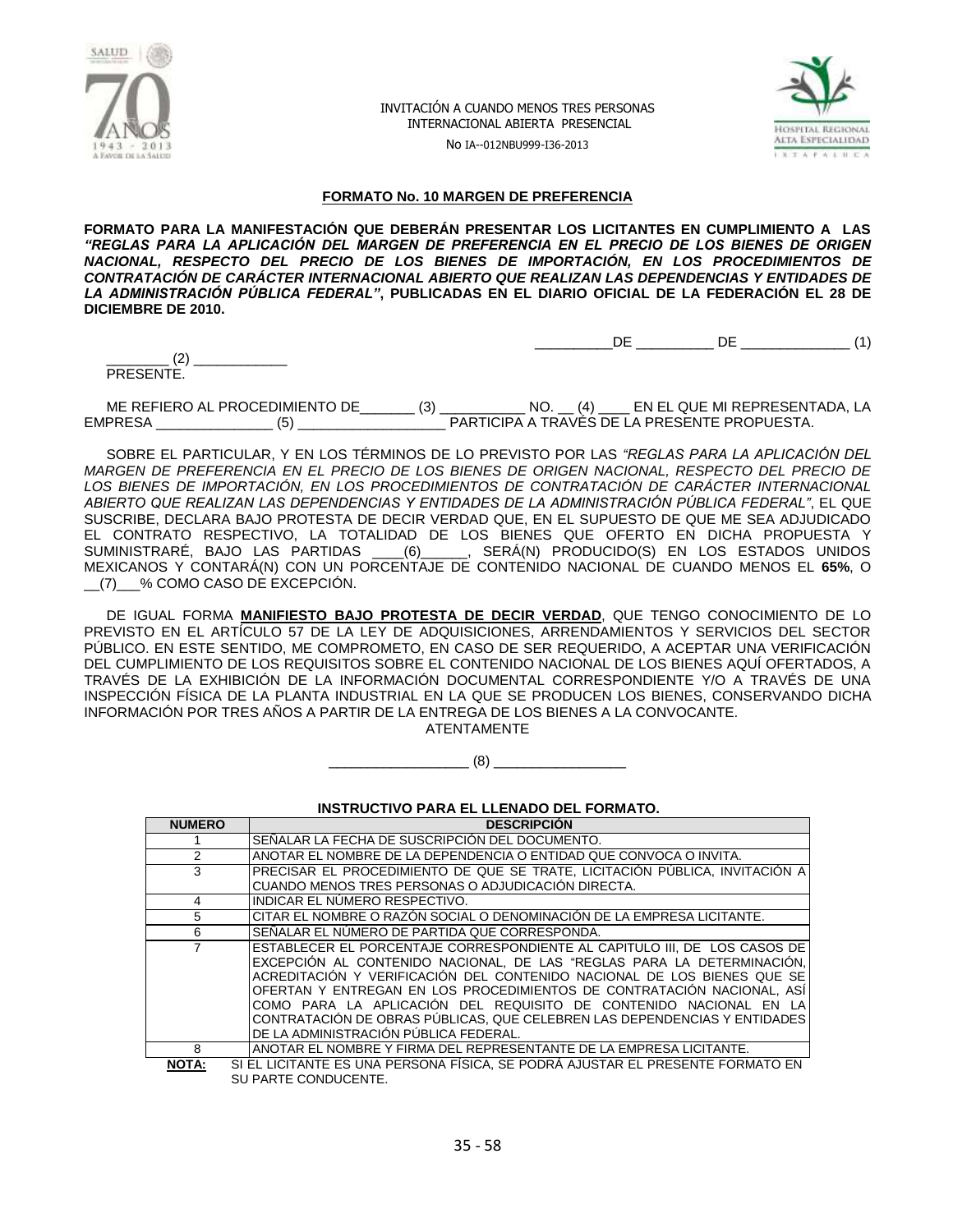

No IA--012NBU999-I36-2013



#### **FORMATO Nº 11 SOLICITUD DE REGISTRO**

México, D.F. a \_\_ de \_\_\_\_\_\_\_ de 20\_\_.

#### **HOSPITAL REGIONAL DE ALTA ESPECIALIDAD DE IXTAPALUCA P R E S E N T E.**

ME REFIERO A LA INVITACIÓN DE FECHA (FECHA DE OFICIO DE INVITACIÓN), POR MEDIO DE LA CUAL EL HOSPITAL REGIONAL DE ALTA ESPECIALIDAD DE IXTAPALUCA, CONVOCÓ A PARTICIPAR EN LA INVITACIÓN A CUANDO MENOS TRES PERSONAS INTERNACIONAL ABIERTA PRESENCIAL Nº (NÚMERO DE LA INVITACIÓN) RELATIVA A LA ADQUISICIÓN DE (BIENES SEÑALADOS EN EL ANEXO TÉCNICO).

SOBRE EL PARTICULAR COMUNICO A USTED QUE MI REPRESENTADA CUMPLE CON LOS REQUISITOS ESTABLECIDOS EN LA INVITACIÓN PARA PARTICIPAR Y POR LO TANTO COMO REPRESENTANTE LEGAL DE (NOMBRE O RAZÓN SOCIAL DE LA EMPRESA) MANIFIESTO A USTED LO SIGUIENTE:

QUE ES DESEO DE MI REPRESENTADA PARTICIPAR EN ESTA INVITACIÓN, MISMA QUE NOS FUE ENVIADA MEDIANTE OFICIO Y ANEXO POR LA CONVOCANTE, POR LO QUE SE TIENE PLENO CONOCIMIENTO DE TODAS Y CADA UNA DE LAS CONDICIONES, ESPECIFICACIONES DE LA MISMA Y ANEXO TÉCNICO, ASÍ COMO LO ESTABLECIDO EN LA JUNTA DE ACLARACIONES, MANIFESTANDO MI ACEPTACIÓN.

ASIMISMO, EXPRESO QUE SE CONOCE LO ESTABLECIDO POR LA LEY DE ADQUISICIONES, ARRENDAMIENTOS Y SERVICIOS DEL SECTOR PÚBLICO Y SU REGLAMENTO.

DE CONFORMIDAD CON LO ANTERIOR, SE SOLICITA SE TENGA POR REGISTRADO A ESTE LICITANTE PARA LA INVITACIÓN EN MENCIÓN.

**A T E N T A M E N T E**

\_\_\_\_\_\_\_\_\_\_\_\_\_\_\_\_\_\_\_\_\_\_\_\_\_\_\_\_\_\_\_\_\_\_\_\_\_\_\_\_ (NOMBRE Y FIRMA DEL REPRESENTANTE LEGAL)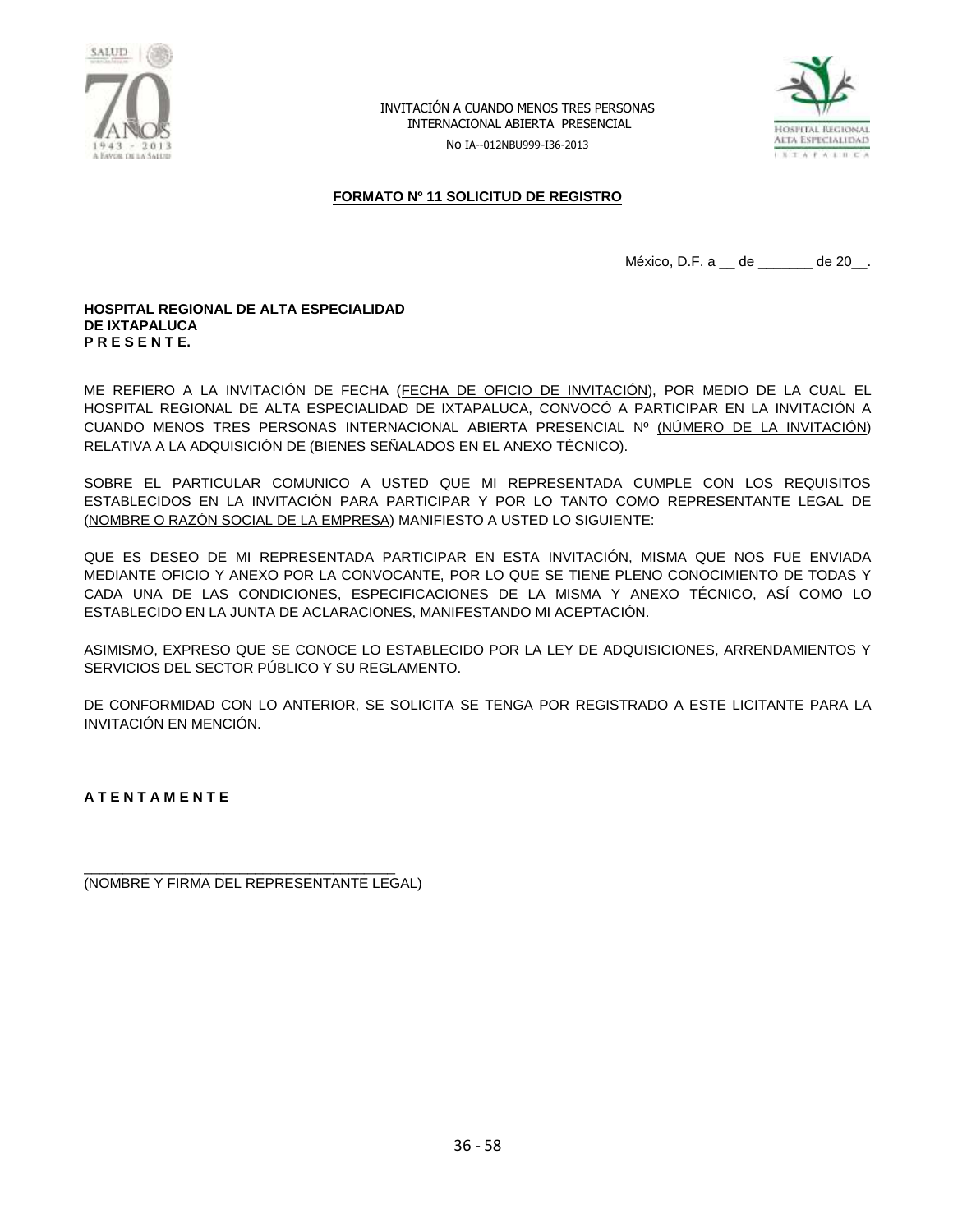



No IA--012NBU999-I36-2013

## **FORMATO Nº 12 DE CONSTANCIA DE RECEPCIÓN DE DOCUMENTOS**

NÚMERO DE INVITACIÓN:

NOMBRE DEL LICITANTE:

|                | <b>CONSTANCIA DE RECEPCIÓN DE DOCUMENTOS</b>                                                                                                                                                                                                                                                                                                                                                                                                                                                                                                                                                      | S <sub>1</sub> | NO O NO<br><b>APLICA</b> |  |  |  |  |
|----------------|---------------------------------------------------------------------------------------------------------------------------------------------------------------------------------------------------------------------------------------------------------------------------------------------------------------------------------------------------------------------------------------------------------------------------------------------------------------------------------------------------------------------------------------------------------------------------------------------------|----------------|--------------------------|--|--|--|--|
|                | VI. DOCUMENTOS ADICIONALES Y DATOS QUE DEBERÁN PRESENTAR LOS LICITANTES                                                                                                                                                                                                                                                                                                                                                                                                                                                                                                                           |                |                          |  |  |  |  |
|                | <b>DOCUMENTOS LEGALES Y ADMINISTRATIVOS</b>                                                                                                                                                                                                                                                                                                                                                                                                                                                                                                                                                       |                |                          |  |  |  |  |
| A)             | ESCRITO ORIGINAL "BAJO PROTESTA DE DECIR VERDAD" PARA<br>ACREDITAR LA EXISTENCIA LEGAL Y PERSONALIDAD JURÍDICA DEL<br>LICITANTE, DE ACUERDO AL FORMATO 8 (PERSONA FÍSICA O<br>MORAL).                                                                                                                                                                                                                                                                                                                                                                                                             |                |                          |  |  |  |  |
| B)             | CORREO ELECTRONICO, EN CASO DE CONTAR CON EL MISMO.                                                                                                                                                                                                                                                                                                                                                                                                                                                                                                                                               |                |                          |  |  |  |  |
| $\overline{c}$ | DECLARACIÓN POR ESCRITO, BAJO PROTESTA DE DECIR VERDAD<br>DE NO ENCONTRARSE EN LOS SUPUESTOS QUE ESTABLECEN LOS<br>ARTÍCULOS 50 Y 60 DE LA LEY. (FORMATO NO. 4).                                                                                                                                                                                                                                                                                                                                                                                                                                  |                |                          |  |  |  |  |
| D)             | DECLARACIÓN ESCRITA DEL LICITANTE BAJO PROTESTA DE DECIR<br>VERDAD, ARTICULO 8 FRACCIÓN XX DE LA LEY FEDERAL DE<br>RESPONSABILIDADES ADMINISTRATIVAS DE LOS SERVIDORES<br>PUBLICOS FORMATO 7.                                                                                                                                                                                                                                                                                                                                                                                                     |                |                          |  |  |  |  |
| E)             | DECLARACIÓN DE INTEGRIDAD ESCRITO DEL LICITANTE, EN DONDE<br>MANIFIESTE "BAJO PROTESTA DE DECIR VERDAD", LA DECLARACIÓN<br>DE INTEGRIDAD, DE ACUERDO A LO SEÑALADO EN EL ARTÍCULO 29.<br>FRACCIÓN IX, DE LA LEY Y 39, FRACCIÓN VI, INCISO F), DEL<br>REGLAMENTO (FORMATO 6).                                                                                                                                                                                                                                                                                                                      |                |                          |  |  |  |  |
| F)             | LOS LICITANTES QUE SE ENCUENTREN CATALOGADOS COMO<br>MICRO, PEQUEÑA O MEDIANA EMPRESA NACIONAL, DEBERÁN<br>PRESENTAR DOCUMENTO EXPEDIDO POR AUTORIDAD COMPETENTE<br>DETERMINE SU ESTRATIFICACIÓN O BIEN DEBERÁN<br><b>QUE</b><br>PRESENTAR UN ESCRITO EN EL QUE BAJO PROTESTA DE DECIR<br>VERDAD MANIFIESTEN TAL CONDICIÓN DE ACUERDO AL FORMATO<br><b>No. 9</b>                                                                                                                                                                                                                                  |                |                          |  |  |  |  |
| G)             | ORIGINAL Y COPIA SIMPLE PARA COTEJO DE LA IDENTIFICACIÓN<br>OFICIAL Y VIGENTE CON FOTOGRAFÍA DE LA PERSONA QUE FIRMA<br>LAS PROPOSICIONES.                                                                                                                                                                                                                                                                                                                                                                                                                                                        |                |                          |  |  |  |  |
| H)             | ESCRITO EN EL QUE MANIFIESTE QUE DE RESULTAR ADJUDICADO,<br>QUE PREVIO A LA FIRMA DEL PEDIDO, EL LICITANTE DEBERÁ<br>PRESENTAR ORIGINAL O COPIA CERTIFICADA PARA SU COTEJO DE<br>LOS DOCUMENTOS CON LOS QUE SE ACREDITE SU EXISTENCIA<br>LEGAL Y LAS FACULTADES DE SU REPRESENTANTE PARA<br>SUSCRIBIR EL PEDIDO CORRESPONDIENTE. EN EL CASO DE QUE EL<br>LICITANTE SE ENCUENTRE INSCRITO EN EL REGISTRO ÚNICO DE<br>PROVEEDORES, BASTARÁ ÚNICAMENTE EXHIBIR LA CONSTANCIA DE<br>SU INSCRIPCIÓN EN EL COMPRANET Y QUE EN EL CITADO REGISTRO<br>LA INFORMACIÓN SE ENCUENTRE COMPLETA Y ACTUALIZADA. |                |                          |  |  |  |  |
| I)             | ESCRITO EN EL QUE EXPRESEN SU INTERÉS EN PARTICIPAR EN LA<br>PRESENTE INVITACIÓN, POR SÍ O EN REPRESENTACIÓN DE UN<br>TERCERO, MANIFESTANDO EN TODOS LOS CASOS LOS DATOS<br>INTERESADO Y, EN SU CASO, DEL<br>GENERALES<br>DEL<br>REPRESENTANTE, DE CONFORMIDAD CON LO ESTABLECIDO EN EL<br>ARTÍCULO 45, TERCER PÁRRAFO DEL REGLAMENTO DE LA LEY.<br>(FORMATO 11)                                                                                                                                                                                                                                  |                |                          |  |  |  |  |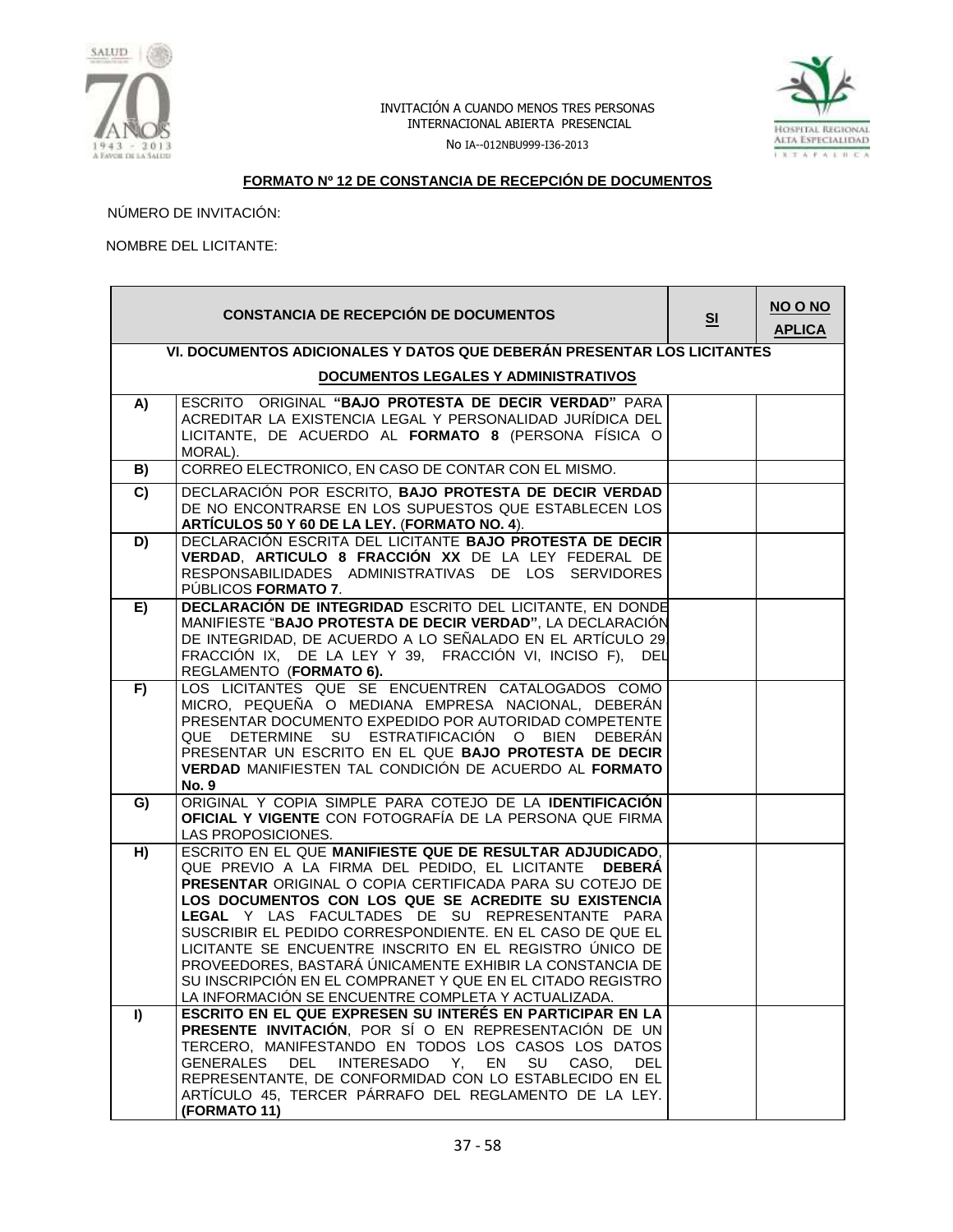

No IA--012NBU999-I36-2013



# **CONSTANCIA DE RECEPCIÓN DE DOCUMENTOS SI**

**NO O NO APLICA**

## **DOCUMENTOS QUE INTEGRAN EL SOBRE DE LA PROPOSICIÓN TÉCNICA Y ECONÓMICA**

|    | LA PROPOSICIÓN TÉCNICA                                                                                                                                                                                                                                                                                                     |  |
|----|----------------------------------------------------------------------------------------------------------------------------------------------------------------------------------------------------------------------------------------------------------------------------------------------------------------------------|--|
| A) | ORIGINAL Y COPIA DEL OFICIO DE INVITACIÓN PARA PARTICIPAR EN<br>EL PRESENTE PROCEDIMIENTO, PARA SU COTEJO.                                                                                                                                                                                                                 |  |
| B) | DESCRIPCIÓN DETALLADA DE LOS BIENES A OFERTAR CUBRIENDO<br>LAS ESPECIFICACIONES Y REQUISITOS QUE SE INDICAN EN EL<br>ANEXO TÉCNICO.                                                                                                                                                                                        |  |
| C) | ESCRITO DEL LICITANTE, EN EL QUE MANIFIESTE "BAJO PROTESTA<br>DE DECIR VERDAD" EL ORIGEN DE LOS BIENES.                                                                                                                                                                                                                    |  |
| D) | ESCRITO DEL LICITANTE EN EL QUE MANIFIESTE QUE ASUMIRÁ LA<br>RESPONSABILIDAD TOTAL EN CASO DE QUE LOS BIENES INFRINJAN<br>PATENTES, MARCAS O DERECHOS DE AUTOR, EXIMIENDO A LA<br>CONVOCANTE DE CUALQUIER RESPONSABILIDAD. (FORMATO 5).                                                                                    |  |
| E) | ESCRITO DEL LICITANTE EN EL QUE MANIFIESTE "BAJO PROTESTA<br>DE DECIR VERDAD" QUE OTORGARÁ COMO MÍNIMO, LA GARANTÍA<br>CONFORME A LO SOLICITADO EN EL NUMERAL XIV Y ANEXO<br><b>TÉCNICO</b> DE LA INVITACIÓN.                                                                                                              |  |
| F) | ESCRITO DEL LICITANTE EN EL QUE MANIFIESTE QUE EN CASO DE<br>RESULTAR ADUJIDICADO DEBERÁ GARANTIZAR EL CUMPLIMIENTO<br>DEL PEDIDO MEDIANTE PÓLIZA DE FIANZA CONFORME A LO<br>ESTIPULADO EN EL NUMERAL XV DE LA PRESENTE INVITACIÓN.                                                                                        |  |
| G) | ESCRITO DEL LICITANTE EN EL QUE MANIFIESTE QUE LOS BIENES<br>SE ENTREGRÁN EN LOS TÉRMINOS Y CONDICIONES ESTABLECIDOS<br>EN EL NUMERAL X Y ANEXO TÉCNICO (PLAZO, LUGAR Y<br>CONDICIONES PARA LA ENTREGA DE LOS BIENES) DE LA PRESENTE<br>INVITACIÓN.                                                                        |  |
| H) | ESCRITO DEL LICITANTE EN EL QUE MANIFIESTE QUE ACEPTA LAS<br>CONDICIONES PARA LA VERIFICACIÓN Y ACEPTACIÓN DE LOS<br>BIENES CONFORME A LO SEÑALADO EN EL NUMERAL X DE LA<br>PRESENTE INVITACIÓN.                                                                                                                           |  |
| I) | ESCRITO DEL LICITANTE, EN EL QUE MANIFIESTE BAJO PROTESTA<br>DE DECIR VERDAD QUE LOS BIENES QUE OFERTA CUMPLEN CON LA<br>NORMAS APLICABLES, SOLICITADAS EN EL ANEXO TÉCNICO DE LA<br>PRESENTE INVITACIÓN.                                                                                                                  |  |
| J) | ESCRITO DEL LICITANTE EN CUAL MANIFIESTE EL CUMPLIMIENTO A<br>LAS REGLAS PARA LA APLICACIÓN DEL MARGEN DE PREFERENCIA<br>EN EL PRECIO DE LOS BIENES DE ORIGEN NACIONAL, RESPECTO<br>DEL PRECIO DE LOS BIENES DE IMPORTACIÓN, EN LOS<br><b>PROCEDIMIENTOS</b><br>DE.<br><b>CONTRATACIÓN</b><br>INTERNACIONALES.(FORMATO 10) |  |
|    | LA PROPOSICIÓN ECONÓMICA                                                                                                                                                                                                                                                                                                   |  |
| 1) | INDICAR, EL NÚMERO DE PARTIDA, RENGLÓN Y DESCRIPCIÓN DE<br>CADA UNO DE LOS BIENES SOLICITADOS, UNIDAD DE MEDIDA,<br>CANTIDAD, PRECIO UNITARIO EN MONEDA NACIONAL, ORIGEN DEL<br>BIEN, CONFORME AL <b>ANEXO TÉCNICO</b> DE LA PRESENTE INVITACIÓN.                                                                          |  |
| 2) | SUBTOTAL DE LA PROPUESTA                                                                                                                                                                                                                                                                                                   |  |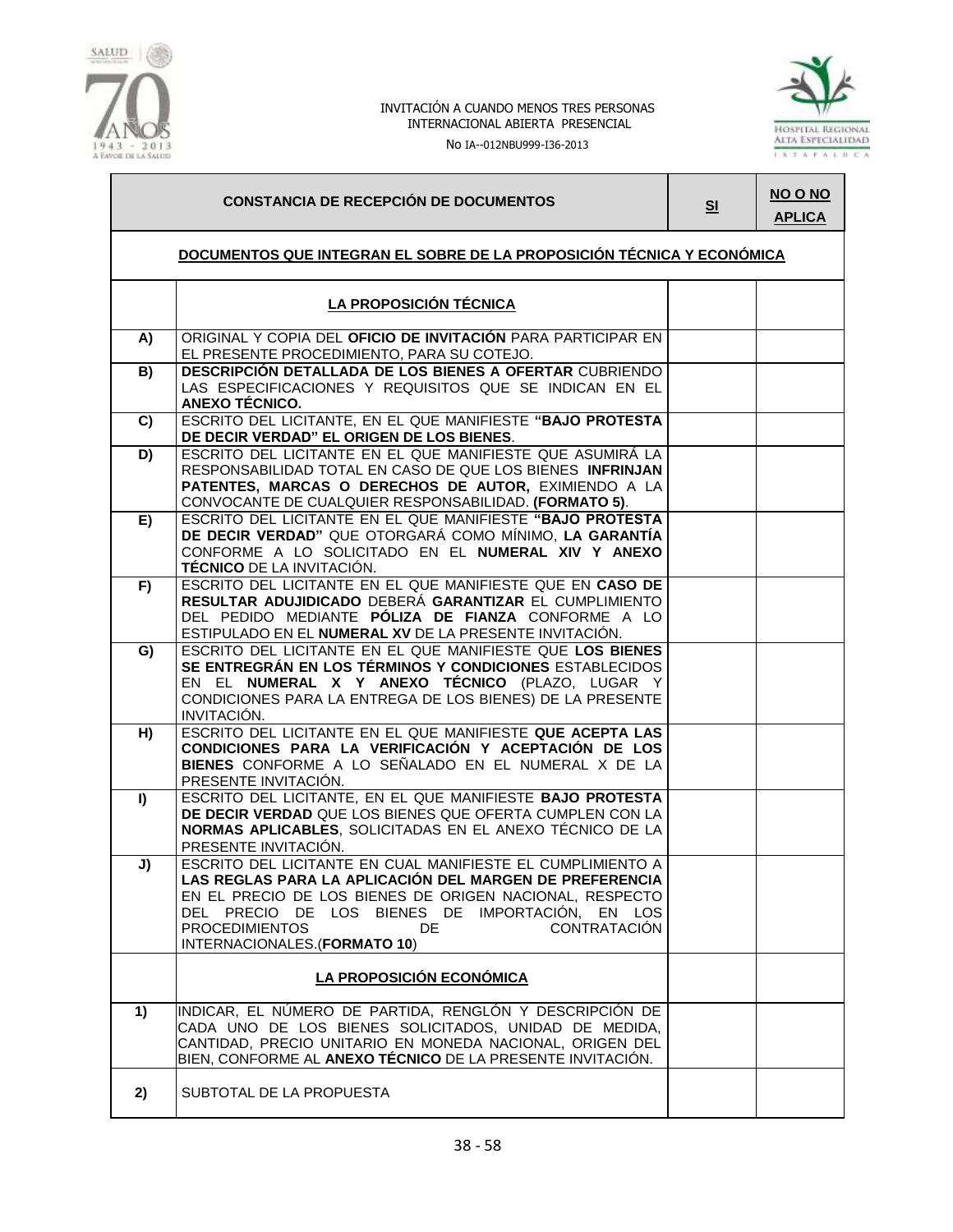



No IA--012NBU999-I36-2013

|    | <b>CONSTANCIA DE RECEPCIÓN DE DOCUMENTOS</b>                                                    | S <sub>1</sub> | <b>NO O NO</b><br><b>APLICA</b> |
|----|-------------------------------------------------------------------------------------------------|----------------|---------------------------------|
| 3) | IMPUESTO AL VALOR AGREGADO (I.V.A.)                                                             |                |                                 |
| 4) | IMPORTE TOTAL DE LA PROPUESTA CON NÚMERO Y LETRA.                                               |                |                                 |
| 5) | LA INDICACIÓN DE QUE LOS PRECIOS SERÁN FIJOS DURANTE LA<br>VIGENCIA DEL PEDIDO QUE SE SUSCRIBA. |                |                                 |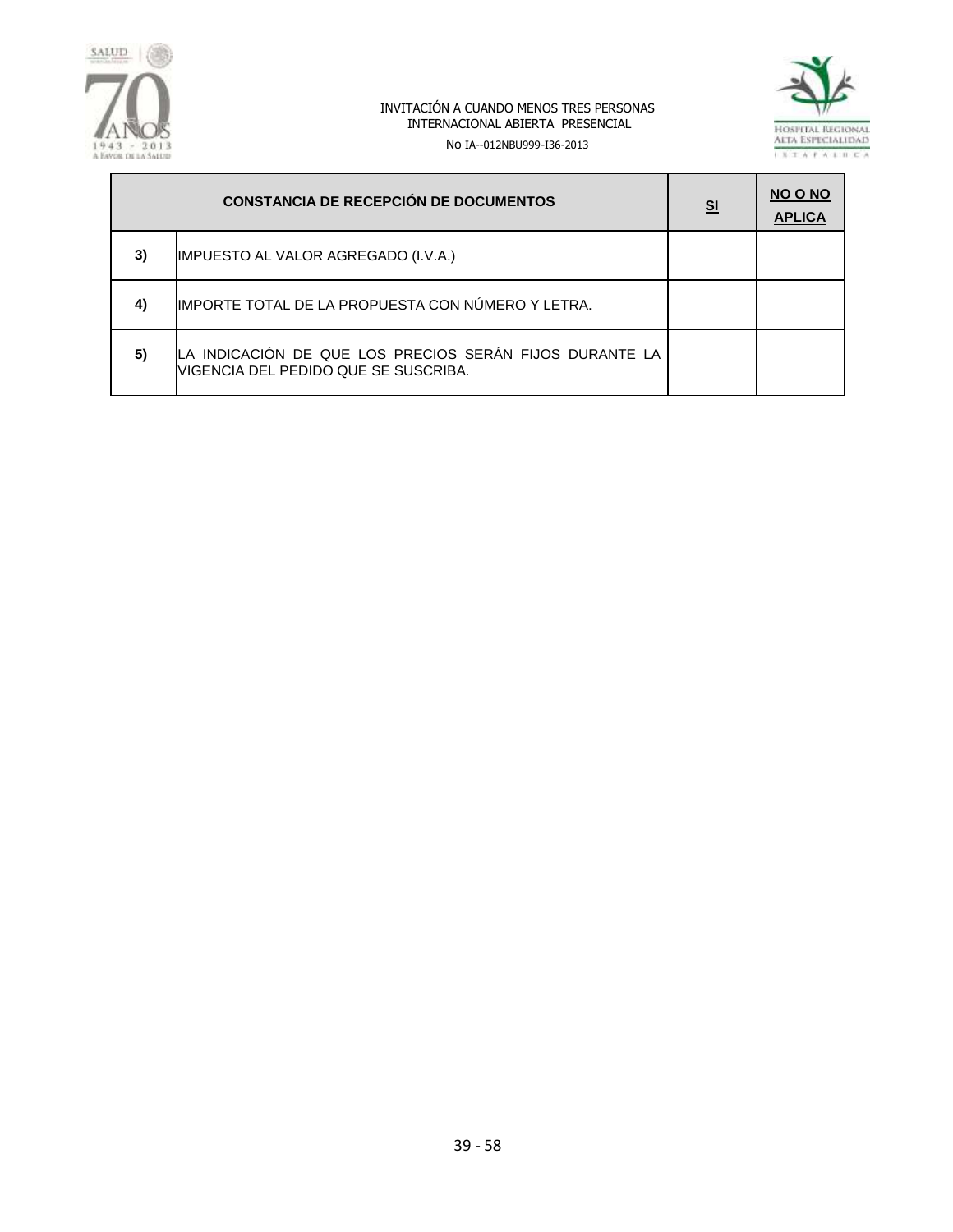

No IA--012NBU999-I36-2013



## **FORMATO Nº 13 PRESENTACIÓN DE PREGUNTAS PARA LA JUNTA DE ACLARACIÓNES**

#### **DUDAS DE CARÁCTER LEGAL Y ADMINISTRATIVO** (PAPEL MEMBRETADO DEL LICITANTE)

MÉXICO, D.F. A \_\_ DE \_\_\_\_\_\_ DE 20\_\_.

**HOSPITAL REGIONAL DE ALTA ESPECIALIDAD DE IXTAPALUCA.** P R E S E N T E.

INVITACIÓN Nº: \_\_\_\_\_\_\_\_\_\_\_\_\_\_\_\_\_\_\_\_\_\_\_\_\_\_\_\_\_\_\_\_\_\_\_\_\_\_\_\_\_\_\_\_\_\_\_\_\_\_\_\_\_\_\_\_\_\_\_\_\_\_\_\_

DESCRIPCIÓN: \_\_\_\_\_\_\_\_\_\_\_\_\_\_\_\_\_\_\_\_\_\_\_\_\_\_\_\_\_\_\_\_\_\_\_\_\_\_\_\_\_\_\_\_\_\_\_\_\_\_\_\_\_\_\_\_\_\_\_\_\_\_\_\_\_

PREGUNTA:

RESPUESTA:

**ATENTAMENTE**

\_\_\_\_\_\_\_\_\_\_\_\_\_\_\_\_\_\_\_\_\_\_\_\_\_\_\_\_\_\_\_\_\_\_\_\_\_\_\_\_\_\_\_\_\_\_\_\_\_\_\_\_\_\_\_\_\_\_\_\_\_\_\_\_\_\_\_\_\_\_\_\_\_\_\_\_\_\_\_\_\_\_\_\_\_\_\_\_\_

\_\_\_\_\_\_\_\_\_\_\_\_\_\_\_\_\_\_\_\_\_\_\_\_\_\_\_\_\_\_\_\_\_\_\_\_\_\_\_\_\_\_\_\_\_\_\_\_\_\_\_\_\_\_\_\_\_\_\_\_\_\_\_\_\_\_\_\_\_\_\_\_\_\_\_\_\_\_\_\_\_\_\_\_\_\_\_\_\_

**\_\_\_\_\_\_\_\_\_\_\_\_\_\_\_\_\_\_\_\_\_\_\_\_\_\_\_\_\_\_\_\_\_\_\_\_\_\_\_\_\_\_\_\_ NOMBRE Y FIRMA DEL REPRESENTANTE LEGAL**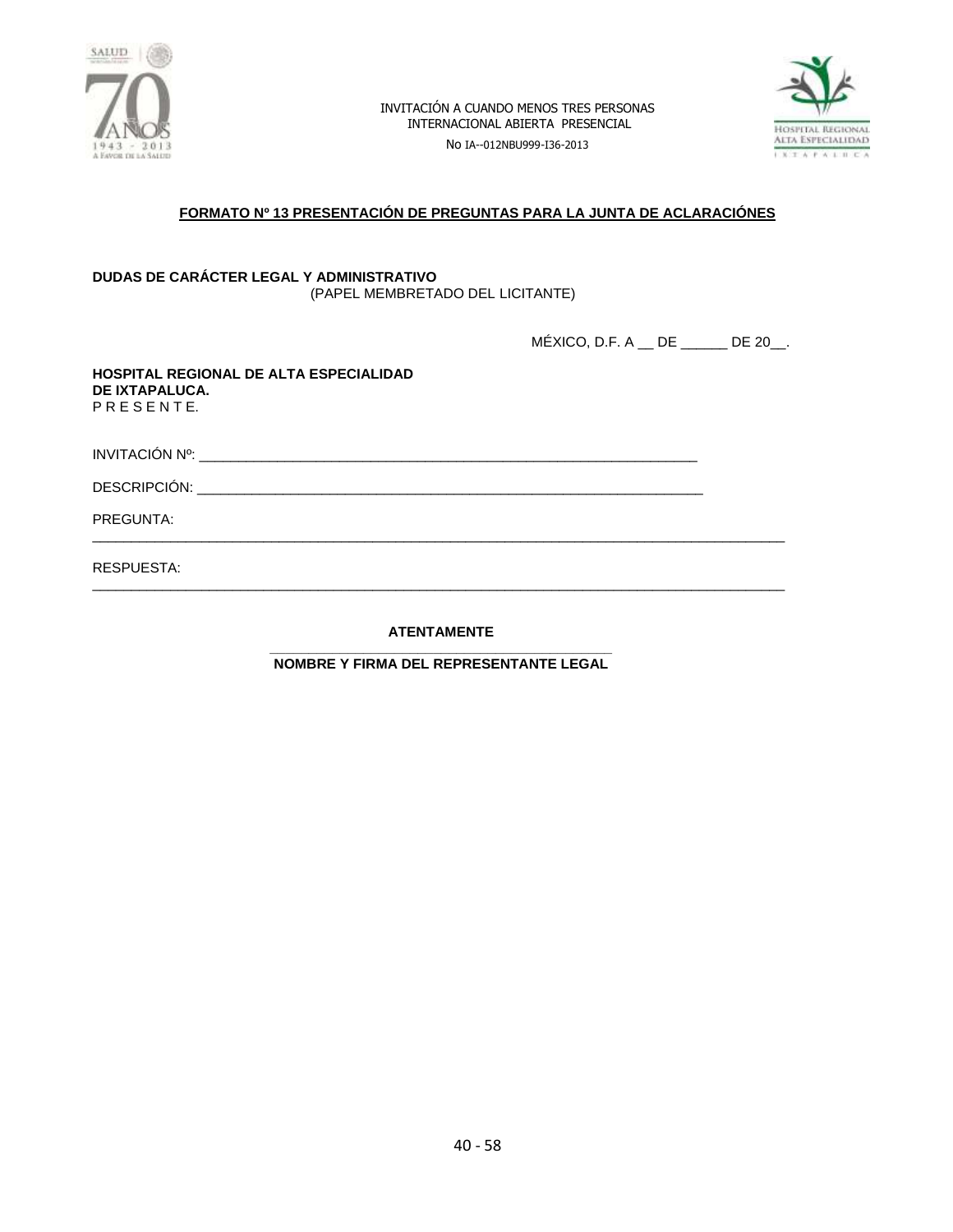

No IA--012NBU999-I36-2013



## **FORMATO Nº 13 PRESENTACIÓN DE PREGUNTAS PARA LA JUNTA DE ACLARACIÓNES**

**DUDAS DE CARÁCTER TÉCNICO**

(PAPEL MEMBRETADO DEL PROVEEDOR)

MÉXICO, D.F. A \_\_ DE \_\_\_\_\_\_ DE 20\_\_.

**HOSPITAL REGIONAL DE ALTA ESPECIALIDAD DE IXTAPALUCA.** P R E S E N T E.

INVITACIÓN Nº: \_\_\_\_\_\_\_\_\_\_\_\_\_\_\_\_\_\_\_\_\_\_\_\_\_\_\_\_\_\_\_\_\_\_\_\_\_\_\_\_\_\_\_\_\_\_\_\_\_\_\_\_\_\_\_\_\_\_\_\_\_\_\_\_

No. DE PARTIDA: \_\_\_\_\_\_\_\_\_\_\_\_\_\_\_\_\_\_\_\_\_\_\_\_\_\_\_\_\_\_\_\_\_\_\_\_\_\_\_\_\_\_\_\_\_\_\_\_\_\_\_\_\_\_\_\_\_\_\_\_\_\_\_

DESCRIPCIÓN: \_\_\_\_\_\_\_\_\_\_\_\_\_\_\_\_\_\_\_\_\_\_\_\_\_\_\_\_\_\_\_\_\_\_\_\_\_\_\_\_\_\_\_\_\_\_\_\_\_\_\_\_\_\_\_\_\_\_\_\_\_\_\_\_\_

PREGUNTA:

RESPUESTA:

**ATENTAMENTE**

**\_\_\_\_\_\_\_\_\_\_\_\_\_\_\_\_\_\_\_\_\_\_\_\_\_\_\_\_\_\_\_\_\_\_\_\_\_\_\_\_\_\_\_\_ NOMBRE Y FIRMA DEL REPRESENTANTE LEGAL**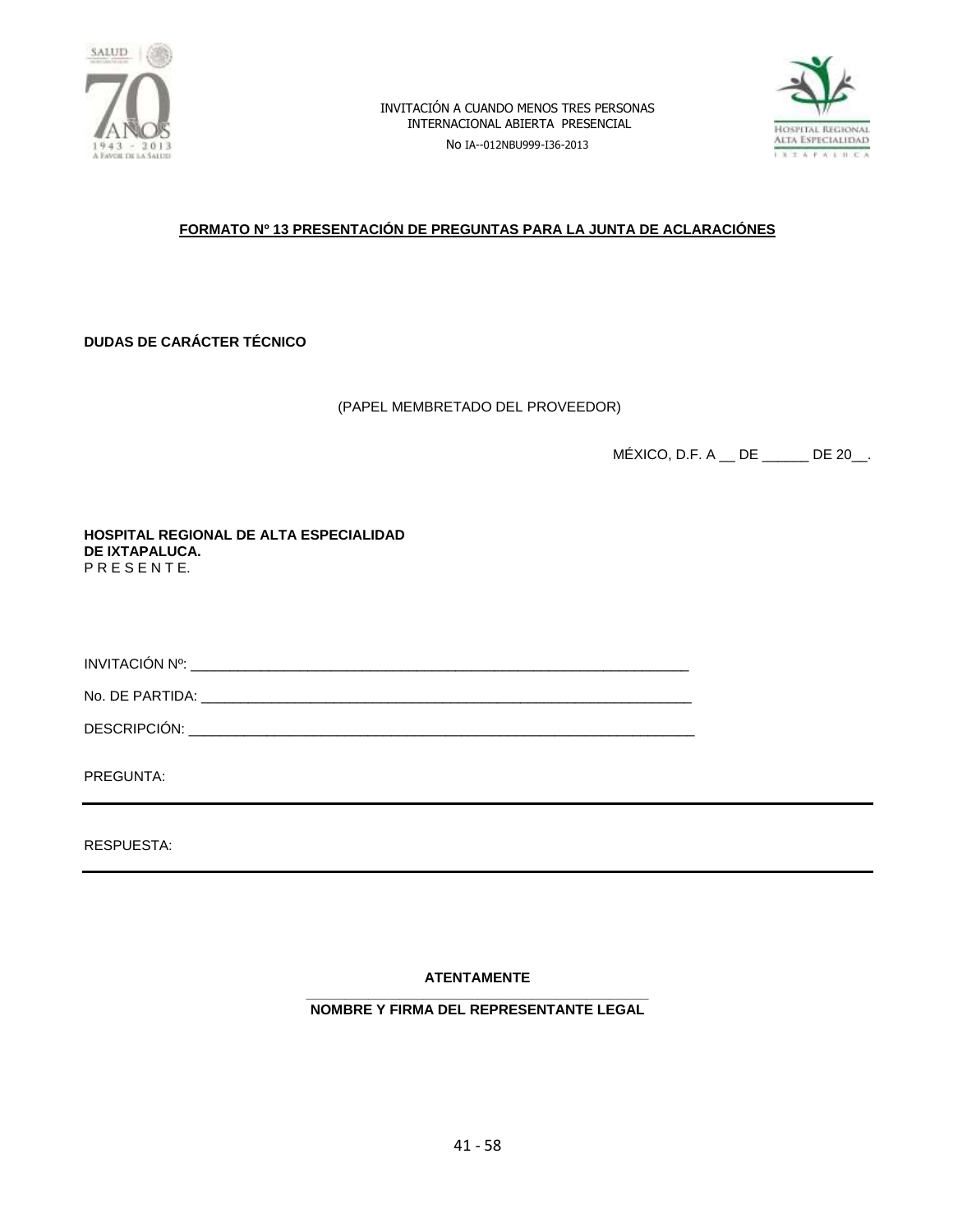

No IA--012NBU999-I36-2013



## **FORMATO Nº 14 FIANZA PARA CUMPLIMIENTO DE CONTRATOS Y/O PEDIDOS Y CALIDAD DE LOS BIENES**

#### **A F I A N Z A D O R A**

CONTRATO INDIVISIBLE

FIADO: (NOMBRE DE LA PERSONA FÍSICA O RAZON SOCIAL DE LA PERSONA MORAL CONTRATADA) BENEFICIARIO: HOSPITAL REGIONAL DE ALTA ESPECIALIDAD DE IXTAPALUCA

ANTE: HOSPITAL REGIONAL DE ALTA ESPECIALIDAD DE IXTAPALUCA

PARA GARANTIZAR POR, \_\_\_\_\_(NOMBRE DE LA PERSONA FÍSICA O RAZON SOCIAL DE LA PERSONA MORAL CONTRATADA) CON DOMICILIO EN \_\_\_\_\_\_\_\_\_\_\_\_\_\_\_\_\_\_\_, NÚMERO \_\_\_, COLONIA\_\_\_\_\_\_\_\_\_\_\_\_\_\_\_\_, DELEGACIÓN\_\_\_\_\_\_\_\_\_\_\_\_\_\_\_\_\_\_\_\_\_, CÓDIGO POSTAL \_\_\_\_\_\_\_\_, CON R.F.C. \_\_\_\_\_\_(DE LA PERSONA FÍSICA O MORAL CONTRATADA)\_\_\_\_\_ EL FIEL Y EXACTO CUMPLIMIENTO DE TODAS Y CADA UNA DE LAS OBLIGACIONES A SU CARGO DERIVADAS DEL CONTRATO-PEDIDO \_\_\_\_(SEÑALAR, EN SU CASO, SI ES ABIERTO)\_\_ NÚMERO. \_\_\_\_\_\_\_\_\_\_\_\_\_\_\_\_\_ Y SU ANEXO UNICO, DE FECHA \_\_\_\_\_(SEÑALAR FECHA DE FIRMA DEL PEDIDO O CONTRATO)\_\_\_\_\_\_\_ DE 2013, CON UNA VIGENCIA DEL \_\_\_\_ DE \_\_\_\_\_\_\_\_\_\_\_\_\_\_\_ AL \_\_\_\_ DE \_\_\_\_\_\_\_\_\_\_\_\_ DE 2013, QUE TIENE POR OBJETO \_\_\_\_\_\_\_\_\_ESPECIFICAR EL OBJETO DEL CONTRATO\_\_(SEÑALAR LOS BIENES A ADQUIRIR, O EL SERVICIO A CONTRATAR, O EL TIPO DE ARRENDAMIENTO, O LO SEÑALADO EN EL FORMATO DE PEDIDO, EN EL CONCEPTO "Objeto de la Contratación")\_\_\_\_\_\_\_\_\_\_\_\_\_\_ CON LAS CARACTERISTICAS Y DEMÁS ESPECIFICACIONES QUE SE DETALLAN EN SU ANEXO ÚNICO, DERIVADO DE \_\_\_\_\_\_\_\_(SEÑALAR EL NÚMERO Y/O PROCEDIMIENTO DE CONTRATACIÓN)\_\_\_\_\_\_\_\_, QUE CELEBRAN EL HOSPITAL REGIONAL DE ALTA ESPECIALIDAD DE IXTAPALUCA, REPRESENTADO EN ESTE ACTO POR \_\_\_\_\_\_\_\_NOMBRE DEL FUNCIONARIO DEL HOSPITAL \_(HACER MENCIÓN ÚNICAMENTE DEL FUNCIONARIO DE MAYOR JERARQUIA ADMINISTRATIVA –EN PRIMER LUGAR EL DIRECTOR GENERAL, Y EN CASO DE NO FIRMARLO ÉSTE, SEÑALAR AL DIRECTOR DE ADMINISTRACIÓN Y FINANZAS)\_\_\_\_QUE FIRMA EL CONTRATO-PEDIDO\_\_\_\_\_, EN SU CARÁCTER DE \_\_\_\_\_\_\_\_\_\_(DIRECTOR GENERAL O DIRECTOR DE ADMINISTRACIÓN Y<br>FINANZAS) Y POR LA OTRA (RAZÓN SOCIAL DE LA EMPRESA REPRESENTADA POR FINANZAS)\_\_\_\_\_\_\_\_\_ Y POR LA OTRA \_\_\_\_\_\_\_\_(RAZÓN SOCIAL DE LA EMPRESA\_\_\_\_\_\_\_\_\_, REPRESENTADA POR \_\_\_\_\_\_(NOMBRE DE LA PERSONA FÍSICA O DEL REPRESENTANTE LEGAL DE LA EMPRESA QUE FIRMA EL PEDIDO-CONTRATO) CON UN IMPORTE \_\_\_\_\_\_(HACER REFERENCIA, ÚNICAMENTE, SI ES EL IMPORTE TOTAL O EL IMPORTE MÁXIMO EN CASO DE SER UN CONTRATO ABIERTO)\_\_\_\_\_\_\_\_ DE \_\_\_\_\_(IMPORTE TOTAL O MÁXIMO CON NÚMERO Y LETRA)\_\_\_\_\_\_\_\_\_, ANTES DEL IVA. CONSTITUYENDOSE \_\_\_\_\_\_\_\_\_(NOMBRE DE LA AFIANZADORA)\_\_\_\_\_\_\_\_, FIADORA HASTA POR UN IMPORTE DE \_\_\_\_\_\_(ANOTAR EL 10% DEL IMPORTE TOTAL O MÁXIMO DEL CONTRATO CON NÚMERO Y LETRA)\_\_\_\_\_\_, QUE REPRESENTA EL 10% (DIEZ POR CIENTO) DEL IMPORTE \_\_\_\_\_\_(INDICAR, ÚNICAMENTE, SI ES EL IMPORTE TOTAL O EL IMPORTE MÁXIMO \_\_\_\_\_\_\_\_ DEL CONTRATO-PEDIDO NÚMERO\_\_\_\_\_\_\_\_\_\_\_\_\_\_\_\_\_\_CORRESPONDIENTE AL EJERCICIO FISCAL DE \_\_\_\_\_(AÑO DE VIGENCIA)\_

\_\_\_\_\_\_\_\_\_(NOMBRE DE LA AFIANZADORA)\_\_\_\_\_\_\_\_, EXPRESAMENTE DECLARA:

QUE LA PRESENTE FIANZA SE OTORGA ATENDIENDO A TODAS LAS ESTIPULACIONES CONTENIDAS EN EL CONTRATO-PEDIDO NÚMERO \_\_\_\_\_\_\_\_\_\_\_ Y SU ANEXO ÚNICO;

QUE LA FIANZA SE OTORGA DE CONFORMIDAD CON LO DISPUESTO POR LOS ARTÍCULOS 48, FRACCIÓN II Y ÚLTIMO PÁRRAFO, Y 49, FRACCIÓN II, DE LA LEY DE ADQUISICIONES, ARRENDAMIENTOS Y SERVICIOS DEL SECTOR PÚBLICO, Y DEMÁS NORMATIVIDAD APLICABLE EN LOS TÉRMINOS DEL CONTRATO-PEDIDO NÚMERO \_\_\_\_\_\_\_\_\_\_\_\_\_\_\_ Y SU ANEXO ÚNICO Y SE HARÁ EFECTIVA POR PARTIDA Y TENDRIA QUE SER POR LA PARTE PROPORCIONAL AL MONTO DE LA PARTE INCUMPLIDA DE LAS OBLIGACIONES GARANTIZADAS, CUANDO \_\_\_\_(NOMBRE DE LA EMPRESA)\_\_\_\_, NO CUMPLA CON LAS OBLIGACIONES ESTABLECIDAS EN EL CONTRATO-PEDIDO NÚMERO \_\_\_\_\_\_\_\_\_\_\_ Y SU ANEXO ÚNICO, O INCURRA EN ALGUNO DE LOS SUPUESTOS DE INCUMPLIMIENTO ESTABLECIDOS EN DICHO INSTRUMENTO JURÍDICO;

EN CASO DE QUE ESTA FIANZA SE HAGA EXIGIBLE \_\_\_(NOMBRE DE LA AFIANZADORA)\_\_\_ ACEPTA EXPRESAMENTE SOMETERSE AL PROCEDIMIENTO DE EJECUCIÓN ESTABLECIDO EN LOS ARTICULOS 93, 94 Y 118, DE LA LEY FEDERAL DE INSTITUCIONES DE FIANZAS EN VIGOR, PARA LA EFECTIVIDAD DE LA PRESENTE GARANTÍA, CON EXCLUSIÓN DE CUALQUIER OTRO PROCEDIMIENTO. TAMBIÉN SE SUJETARÁ PARA EL CASO DE COBRO DE INTERESES A LO QUE PREVÉ EL ARTÍCULO 95 BIS, DEL MISMO ORDENAMIENTO LEGAL, POR PAGO EXTEMPORÁNEO DEL IMPORTE DE LA OBLIGACIÓN;

ESTA GARANTÍA ESTARÁ VIGENTE DURANTE LA SUBSTANCIACIÓN DE TODOS LOS RECURSOS LEGALES O JUICIOS QUE SE INTERPONGAN, HASTA QUE SE PRONUNCIE RESOLUCIÓN DEFINITIVA POR AUTORIDAD COMPETENTE, SALVO QUE LAS PARTES SE OTORGUEN FINIQUITO, DE FORMA TAL QUE SU VIGENCIA NO PODRÁ ACOTARSE EN RAZÓN DEL PLAZO DE EJECUCIÓN DEL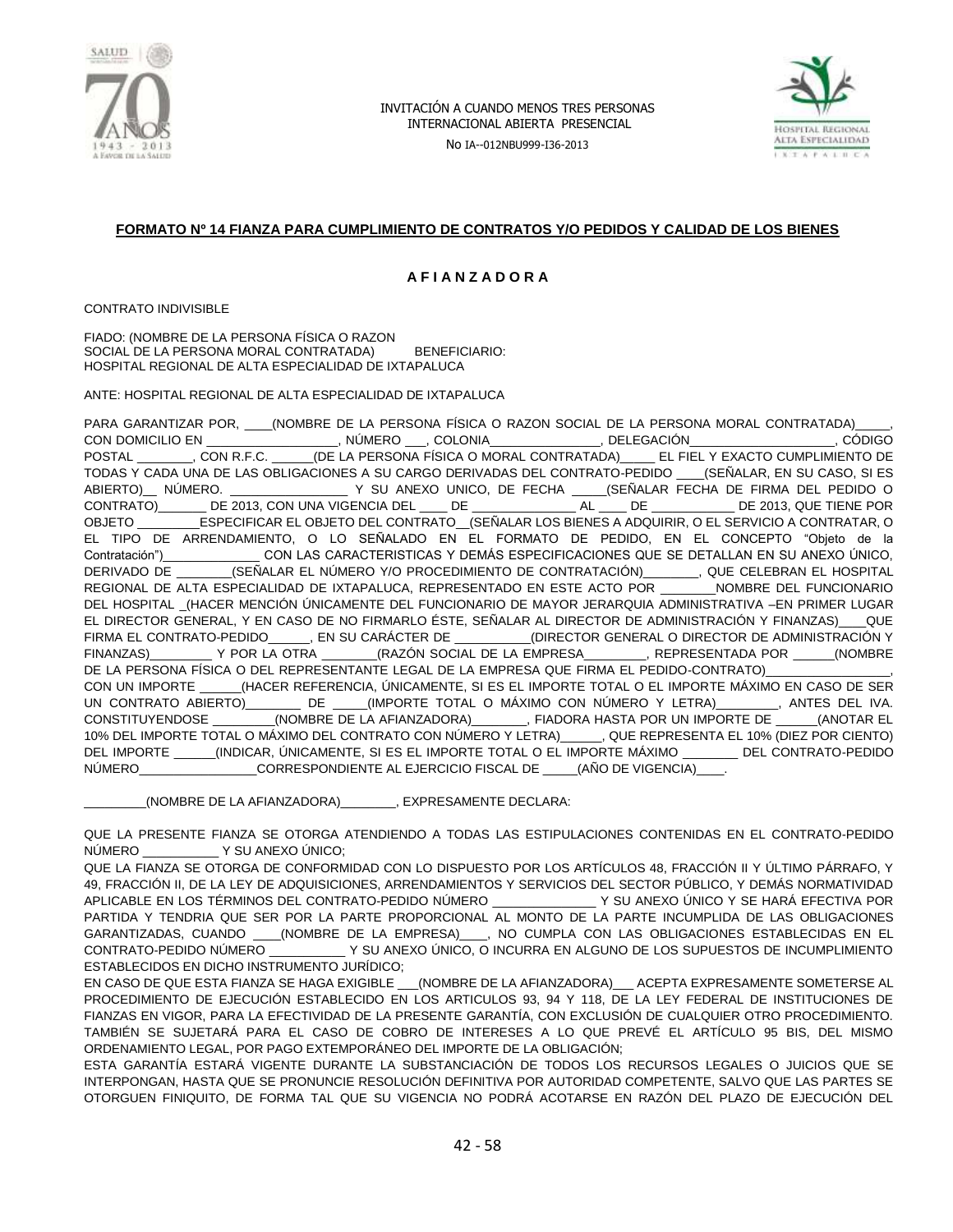



No IA--012NBU999-I36-2013

CONTRATO PRINCIPAL O FUENTE DE OBLIGACIONES, O CUALQUIER OTRA CIRCUNSTANCIA. ASÍ MISMO, ESTA FIANZA PERMANECERÁ EN VIGOR AÚN EN LOS CASOS EN QUE EL "HOSPITAL REGIONAL DE ALTA ESPECIALIDAD DE IXTAPALUCA", O EL SERVIDOR PÚBLICO QUE CUENTE CON FACULTADES PARA LA CANCELACIÓN DE FIANZAS, OTORGUE PRÓRROGA O ESPERAS A\_\_\_\_\_NOMBRE DE LA EMPRESA)\_\_\_\_ PARA EL CUMPLIMIENTO DE SUS OBLIGACIONES, POR LO QUE, \_\_(NOMBRE DE LA AFIANZADORA)\_\_\_\_, MANIFIESTA SU CONSENTIMIENTO, A TRAVÉS DE LA PRESENTE FIANZA.

EN CASO DE OTORGAMIENTO DE PRÓRROGAS O ESPERAS A \_\_\_\_\_ (NOMBRE DE LA EMPRESA)\_\_\_\_\_\_\_, PARA EL CUMPLIMIENTO DE SUS OBLIGACIONES, DERIVADAS DE LA FORMALIZACIÓN DE CONVENIOS MODIFICATORIOS DE AMPLIACIÓN AL MONTO O AL PLAZO DEL CONTRATO, SE DEBERÁ OBTENER LA MODIFICACIÓN DE LA FIANZA;

LA PRESENTE GARANTÍA DE CUMPLIMIENTO DE CONTRATO, PODRÁ SER LIBERADA ÚNICAMENTE MEDIANTE ESCRITO EXPEDIDO Y FIRMADO POR EL SERVIDOR PÚBLICO QUE CUENTE CON FACULTADES PARA LA CANCELACIÓN DE FIANZAS, CUANDO (NOMBRE DE LA EMPRESA)\_\_\_\_\_\_\_ HAYA CUMPLIDO TODAS LAS OBLIGACIONES QUE SE DERIVEN DEL CONTRATO QUE GARANTIZA;

QUE \_\_\_\_(NOMBRE DE LA AFIANZADORA)\_\_\_\_ SE SOMETE EXPRESAMENTE A LA JURISDICCIÓN DE LOS TRIBUNALES DEL DISTRITO FEDERAL, RENUNCIANDO A LA QUE PUDIERA CORRESPONDERLE POR RAZÓN DE SU DOMICILIO PRESENTE O FUTURO O POR CUALQUIER OTRA CAUSA.

TODA ESTIPULACIÓN QUE APAREZCA IMPRESA POR FORMATO POR PARTE DE \_\_\_\_(NOMBRE DE LA AFIANZADORA)\_\_\_\_\_\_ QUE CONTRAVENGA LAS ESTIPULACIONES AQUÍ ASENTADAS LAS CUALES COMPRENDEN EL PROEMIO Y LOS INCISOS A) AL G), SE CONSIDERARÁN COMO NO PUESTAS.---- FIN DE TEXTO -----------------------------------------------------------------------------------

NOTA: PARA LA REQUISITACIÓN DEL PRESENTE FORMATO, SERÁ NECESARIO ELIMINAR LAS INSTRUCCIONES DE LLENADO Y SUSTITUIRLAS CON LA INFORMACIÓN SOLICITADA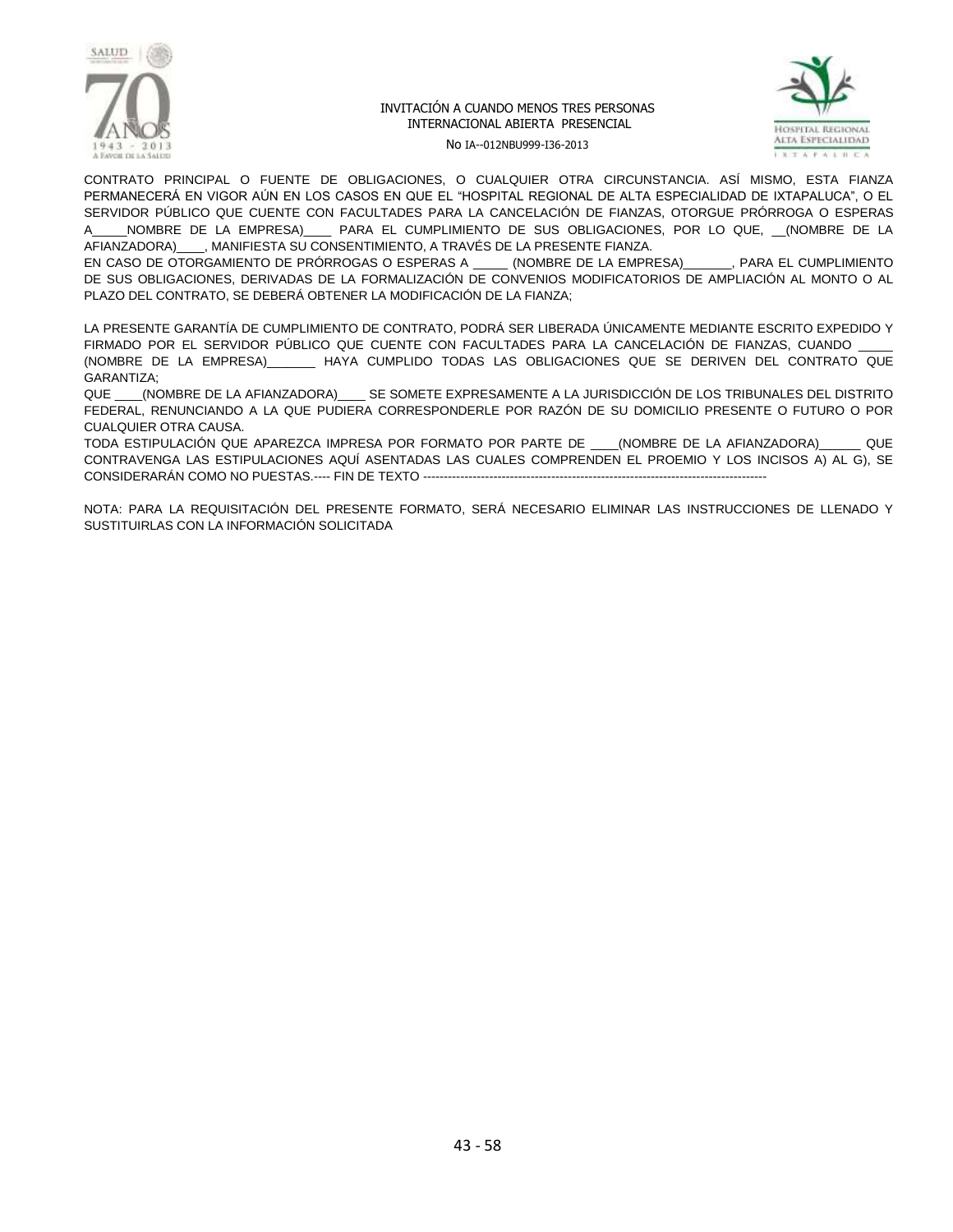



No IA--012NBU999-I36-2013

## **ANEXO TÉCNICO**

|                       | KITS PARA CIRUGÍA DE MINIMA INVASIÓN |                              |                              |                                                |                                                                                                                                                                                                                                                                                                                                                                    |                                       |                 |  |
|-----------------------|--------------------------------------|------------------------------|------------------------------|------------------------------------------------|--------------------------------------------------------------------------------------------------------------------------------------------------------------------------------------------------------------------------------------------------------------------------------------------------------------------------------------------------------------------|---------------------------------------|-----------------|--|
| No.<br><b>PARTIDA</b> | No. DE<br><b>RENGLON</b>             | <b>CLAVE</b><br><b>HRAEI</b> | <b>CLAVE</b><br><b>CUCOP</b> | <b>CLAVE</b><br><b>CUADRO</b><br><b>BÁSICO</b> | <b>DESCRIPCIÓN DEL ARTÍCULO</b>                                                                                                                                                                                                                                                                                                                                    | <b>UNIDAD</b><br>DE.<br><b>MEDIDA</b> | <b>CANTIDAD</b> |  |
|                       | $\mathbf{1}$                         | <b>HRAEI-</b><br>MA4464      | 29500009                     | F.C.B.                                         | Trocares transparentes sin cuchilla, con estrías para uso<br>en un solo paciente, 12 mm de diámetro y 100 mm de largo<br>con un sello universal, valvula stopcock y sello pico de pato<br>que facilita la extracción de especímenes.                                                                                                                               | Pieza                                 | 100             |  |
|                       | $\overline{2}$                       | HRAEI-<br>MA4465             | 29500009                     | F.C.B.                                         | Trocares transparentes sin cuchilla, con estrías para uso<br>en un solo paciente, 5 mm de diámetro y 100 mm de largo<br>con un sello universal, valvula stopcock y sello pico de pato<br>que facilita la extracción de especímenes.                                                                                                                                | Pieza                                 | 160             |  |
|                       | 3                                    | HRAEI-<br>MA4466             | 25400092                     | F.C.B.                                         | cánulas con estrías para trocar sin navaja, 5mm diámetro,<br>100mm largo. Para uso en un solo paciente.                                                                                                                                                                                                                                                            | Pieza                                 | 48              |  |
|                       | $\overline{4}$                       | HRAEI-<br>MA4467             | 25400092                     | F.C.B.                                         | Cánulas con estrías para trocar sin navaja, 12mm diámetro,<br>100mm largo. Para uso en un solo paciente.                                                                                                                                                                                                                                                           | Pieza                                 | 48              |  |
|                       | 5                                    | <b>HRAEI-</b><br>MA4468      | 25400554                     | F.C.B.                                         | Aguja de Veress de 120 mm de largo.                                                                                                                                                                                                                                                                                                                                | Pieza                                 | 28              |  |
|                       | 6                                    | HRAEI-<br>MA4469             | 25500038                     | F.C.B.                                         | Cartucho de 6 clips de titanio tamaño mediano - grande con<br>dimensión del cuerpo 10.5mm, apertura del clip 5.5mm y<br>dimensión del clip cerrado 10mm cerrada del clip de 8.7<br>mm. Para ser usados con aplicador de clips EL314.                                                                                                                               | Caja                                  | 28              |  |
|                       | $\overline{7}$                       | HRAEI-<br>MA4470             | 25400521                     | F.C.B.                                         | Juego de tubos de silicona esterilizables para utilizar con<br>equipo Endoflator CO2, para equipo STORZ modelo<br>20400143.                                                                                                                                                                                                                                        | Paquete                               | 2               |  |
| 1                     | 8                                    | HRAEI-<br>MA4471             | 25400223                     | F.C.B.                                         | Filtro de gas CO2/NO2 estéril para un solo uso y con<br>envase de 25 unidades, para equipo STORZ modelo<br>0311122-25.                                                                                                                                                                                                                                             | Pieza                                 | 2               |  |
|                       | 9                                    | HRAEI-<br>MA4472             | 21400029                     | F.C.B.                                         | Funda para cámara, caja con 40 piezas, para equipo<br>STORZ modelo 040115-40                                                                                                                                                                                                                                                                                       | Caja                                  | $\mathbf{1}$    |  |
|                       | 10                                   | <b>HRAEI-</b><br>MA4473      | 29500009                     | F.C.B.                                         | Juego de tubos, con dos cánulas de punción desechable,<br>para usar con los mangos 371, para equipo STORZ<br>modelo 031219-10, caja con 10 unidades.                                                                                                                                                                                                               | Paquete                               | $\overline{2}$  |  |
|                       | 11                                   | HRAEI-<br>MA4474             | 25400077                     | F.C.B.                                         | Bolsa endoscopica para especímenes.                                                                                                                                                                                                                                                                                                                                | Envase                                | 12              |  |
|                       | 12                                   | HRAEI-<br>MA4475             | 25400092                     | F.C.B.                                         | Cánula de inyección Luer-Lock para 1 o más incisiones de<br>1.2mm de diámetro y longitud de 36cm compatible con el<br>mango de irrigación y aspiración solicitado. (CANULA<br>PARA LA INYECCION DE 5 MM. 36 CM. LONGITUD<br>DIAMETRO DE 1.2 MM., para equipo STORZ modelo<br>26175P)                                                                               | Pieza                                 | 8               |  |
|                       | 13                                   | HRAEI-<br>MA4476             | 29500009                     | F.C.B.                                         | Tijera de coagulación coagulación laparoscopica curva,<br>desechable para cirugía laparoscopica de 5 mm de<br>diámetro y 36 cm de longitud con mango ergonómico con<br>botones para activación manual y eje rotatorio de 360<br>grados, compatible con el bisturía armónico que tra baja a<br>una frecuencia de 55,500 ciclos por segundo desechable y<br>estéril. | Pieza                                 | 12              |  |
|                       | 14                                   | HRAEI-<br>MA4477             | 29500009                     | F.C.B.                                         | Dispositivo de nudo laparoscópico pre - hecho, de acido<br>poliglicolico.                                                                                                                                                                                                                                                                                          | Pieza                                 | 20              |  |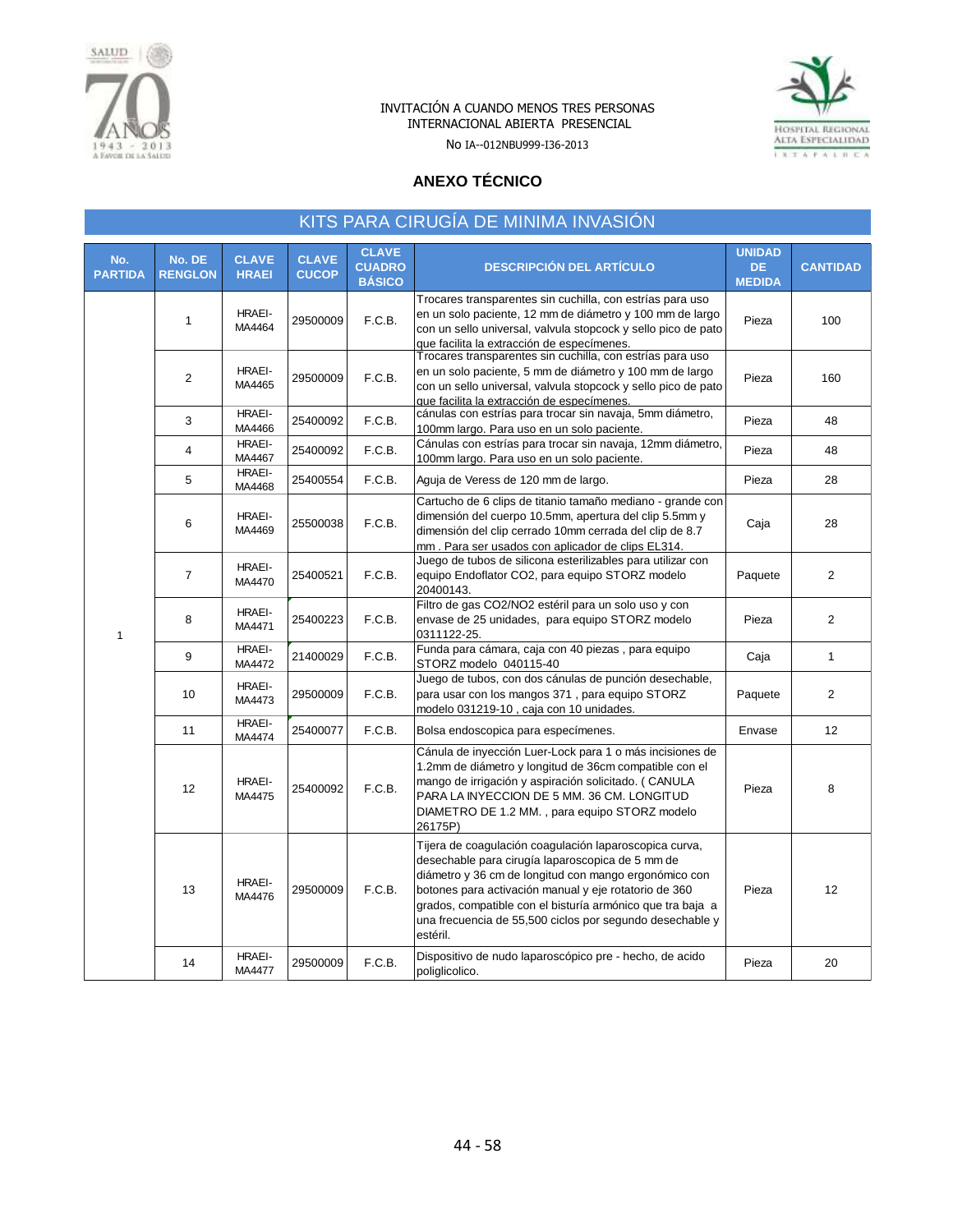



#### No IA--012NBU999-I36-2013

|                | $\mathbf{1}$   | HRAEI-<br>MA4478        | 29500009 | F.C.B.           | Asa de corte de 26 fr.compatible para equipo STORZ.                                                                                                                                                  | Pieza   | 20 |
|----------------|----------------|-------------------------|----------|------------------|------------------------------------------------------------------------------------------------------------------------------------------------------------------------------------------------------|---------|----|
|                | $\overline{2}$ | HRAEI-<br>MA4479        | 25400153 | F.C.B.           | Cuchilla de uretrotomo recta, compatible para equipo<br>STORZ.                                                                                                                                       | Caja    | 20 |
|                | 3              | HRAEI-<br>MA4480        | 25400593 | F.C.B.           | Sonda tipo Foley de 22 fr, con globo de 30 con 3 vías.                                                                                                                                               | Pieza   | 20 |
|                | $\overline{4}$ | HRAEI-<br>MA0234        | 25400076 | 060.125.187<br>9 | Bolsa para recolección de orina. Rectangular, elaborada a<br>base de cloruro de polivinilo, con graduaciones cada 100<br>ml y lectura cada 200 ml. Sistema cerrado.<br>Capacidad: 2000 ml.           | Pieza   | 20 |
|                | 5              | <b>HRAEI-</b><br>MA4481 | 29500009 | F.C.B.           | Extractor de cálculos de nitinol de 3 fr y de al menos 115<br>cm longitud, con mango de apertura y cierre de 4 hilos<br>rectos, compatible para equipo STORZ                                         | Pieza   | 10 |
|                | 6              | <b>HRAEI-</b><br>MA4482 | 25400249 | F.C.B.           | Guía de alambre flexible de doble punta de 0.35 a 0.89 y<br>de al menos 145 cm de longitud, compatible para equipo<br>STORZ.                                                                         | Pieza   | 10 |
| $\overline{2}$ | $\overline{7}$ | HRAEI-<br>MA4483        | 29500009 | F.C.B.           | Set de camisas para ureteroscopia flexible, radiopaca,<br>teflonada que consiste en: dilatador de 11 fr x 44 cm y<br>camisas de ureteroscopia de 13 a 187 fr 32 cm., compatible<br>para equipo STORZ | Juego   | 10 |
|                | 8              | <b>HRAEI-</b><br>MA4485 | 29500009 | F.C.B.           | Pinza ureteral para extracción de cuerpos extraños.                                                                                                                                                  | Pieza   | 10 |
|                | 9              | HRAEI-<br>MA4486        | 29500009 | F.C.B.           | Pinza ureteral para toma de biopsia.                                                                                                                                                                 | Pieza   | 10 |
|                | 10             | HRAEI-<br>MA4487        | 25400249 | F.C.B.           | Guía de alambre extra-rígida de al menos 0.35 fr.,<br>compatible para equipo STORZ.                                                                                                                  | Pieza   | 10 |
|                | 11             | <b>HRAEI-</b><br>MA4488 | 29500009 | F.C.B.           | Pinza tridente para extracción de cálculos.                                                                                                                                                          | Pieza   | 10 |
|                | 12             | <b>HRAEI-</b><br>MA4489 | 25400100 | F.C.B.           | Catéter de nefrostomia cola de cochino de 10 fr,<br>compatible para equipo STORZ.                                                                                                                    | Pieza   | 10 |
|                | 13             | HRAEI-<br>MA4490        | 25400100 | F.C.B.           | Catéter doble 2 "J" de 6 fr por 26 cm( CATETER<br>URETERAL DOBLE J DE POLIURETANO DE 6 FR. X 24<br>CM. DE LONGITUD CATETER SOLO DURACION DE 2<br>MESES, COMPATIBLE PARA EQUIPO STORZ.                | Pieza   | 10 |
|                | $\mathbf{1}$   | HRAEI-<br>MA4491        | 29500009 | F.C.B.           | Tubo para el insuflador, con sensores. (1 por cirugía)                                                                                                                                               | Pieza   | 10 |
|                | $\overline{2}$ | HRAEI-<br>MA4492        | 29500009 | F.C.B.           | Kit de puntas para rasurador, de 3.5 mm, 4.0 mm, 4.5 mm y<br>5.8mm (1 Kit por cirugía)                                                                                                               | Juego   | 10 |
| 3              | 3              | HRAEI-<br>MA4493        | 29500009 | F.C.B.           | Punta de radiofrecuencia Vapor o Serfax (1 por cirugía) (<br>ELECTRODO VAPR EFECTO LATERAL 3.5 MM.)                                                                                                  | Caja    | 10 |
|                | $\overline{4}$ | HRAEI-<br>MA4494        | 21400029 | F.C.B.           | Funda desechable para cámara estéril. (1 por cirugía) (<br>Funda para cámara, caja con 40 piezas, compatible para<br>equipo STORZ. Modelo 040115-40)                                                 | Caja    | 10 |
|                | 5              | <b>HRAEI-</b><br>MA4495 | 27200024 | F.C.B.           | Ropa desechable. (1 por cirugía) (PAQUETE DE ROPA<br>ESTERIL PARA ARTROSCOPIA)                                                                                                                       | Paquete | 10 |

#### **A) Plazo, lugar y condiciones de entrega:**

**1.- Condiciones de entrega:** La primera entrega será del 50% de los bienes y se realizará dentro de los tres días posteriores al fallo y las subsecuentes serán conforme a las necesidades de la convocante, previa notificación mediante orden de suministro al licitante que resulte adjudicado y hasta el 31 de diciembre de 2013.

La recepción de los bienes en el Almacén de la convocante se realizará mediante acta entrega-recepción, que firmara el representante del licitante que resulte adjudicado, así como los responsables del Almacén y Área requirente (Administrador del pedido).

Las cajas deberán estar claramente identificadas por medio de etiquetas impresas o grabadas por plantilla, colocadas en la cara frontal y contra lateral del empaque o caja, los datos que deben contener son los siguientes:

•Clave del Hospital Regional de Alta Especialidad de Ixtapaluca.

•Nombre y descripción completa del producto.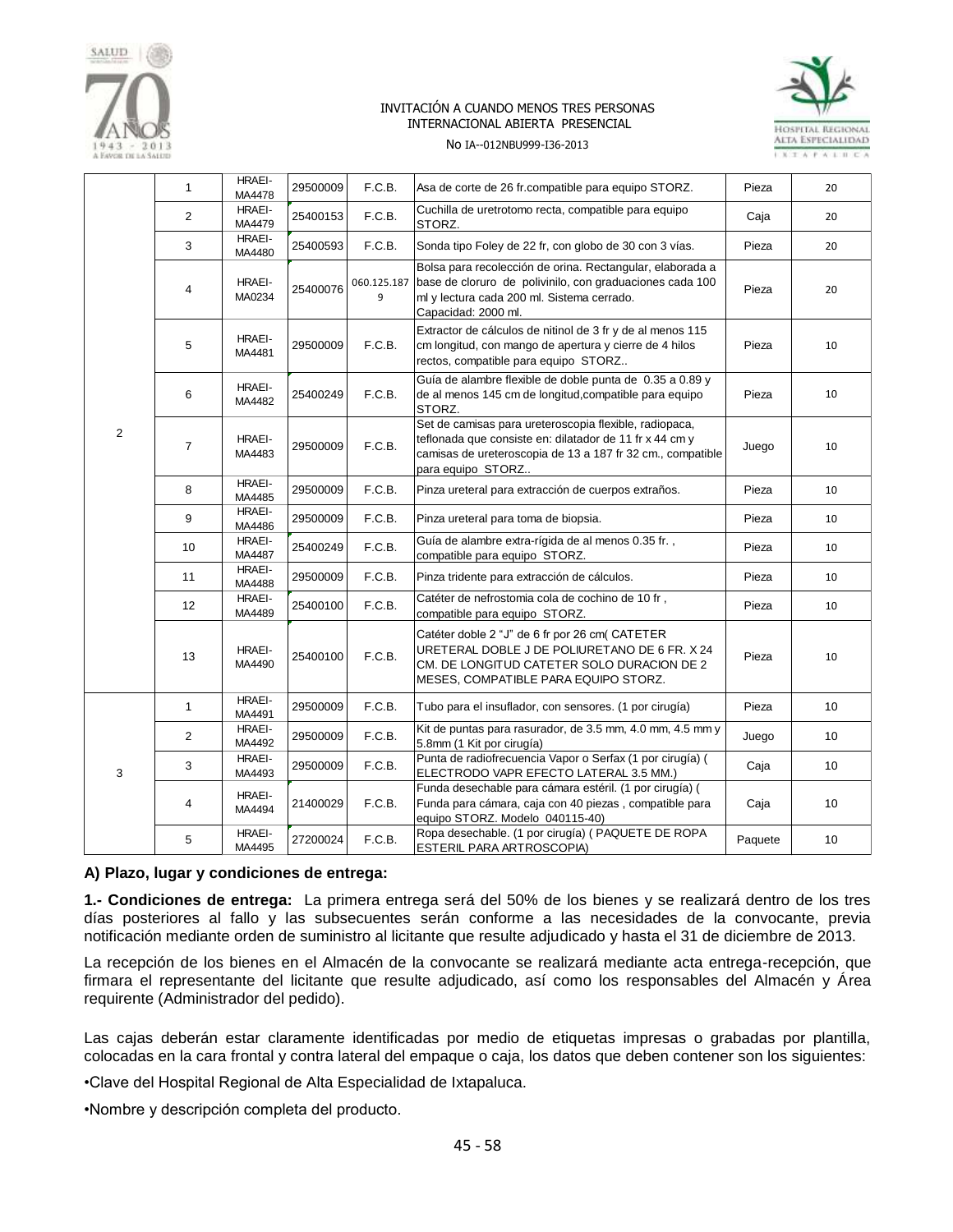



No IA--012NBU999-I36-2013

•Total de unidades que contiene cada caja (las cantidades por caja deben ser uniformes).

•Lote.

•Fecha de fabricación y caducidad. Esta deberá ser con 18 meses a partir de su fecha de entrega/recepción en el almacén.

•Razón social del proveedor (fabricante y/o distribuidor).

•Número de Invitación y partida.

**2.- Lugar:** Las entregas deberán realizarse en el Almacén del Hospital Regional de Alta Especialidad de Ixtapaluca, ubicado en: Carretera Federal México-Puebla, Km 34.5, Colonia Zoquiapan, C.P. 56530, Ixtapaluca Estado de México; De lunes a viernes en un horario de las 09:00 a 15:00 hrs.

## **3.- Condiciones de transporte y entrega:**

•El transporte de los bienes será por cuenta, cargo y riesgo del proveedor y sin costo para la convocante, debiendo garantizar la entrega de los bienes en condiciones óptimas de envase y embalaje, tales que preserven la calidad y condiciones durante el transporte y el almacenaje, el cual deberá ser L.B.A.

•El aseguramiento de los bienes será hasta que éstos sean recibidos de manera oficial por el Almacén de la convocante, siendo éste responsabilidad del proveedor.

•Los bienes estarán sujetos a verificación y/o revisión en todo momento durante su entrega/recepción, con el objeto de validar las condiciones de entrega tanto para empaques, envases y cantidades, pudiendo ser devueltas si no cumplen con las mismas.

•El licitante que resulte adjudicado, otorgará mediante escrito garantía contra vicios ocultos y/o defectos de fabricación de los bienes que amparé el tiempo de su caducidad, debiendo ser esta de 18 meses, comprometiéndose a su canje en un término no mayor a 8 días naturales, notificándole con 30 días de anticipación a la fecha de caducidad.

•Presentar factura y/o remisión en original y dos copias.

#### **B) El proveedor deberá cumplir con las siguientes normas: Licencias, Permisos o Autorizaciones que deben cumplir: Autoridad Emisora COFEPRIS**

Registro Sanitario vigente emitido por la Comisión Federal para la Protección contra Riesgos Sanitarios (COFEPRIS) o en su caso la solicitud de renovación del mismo.

## **BIENES DE IMPORTACION NORMAS - CERTIFICADOS:**

Además del registro sanitario deberán presentar, las siguientes normas: producto extranjero: (FDA,ISO)

1.- LOS LICITANTES DEBERÁN CUMPLIR CON ALGUNA DE LAS SIGUIENTES ESPECIFICACIONES DE CALIDAD:

FDA- Food and Drug Administration

ISO- International Organization for Standardization

#### **Normas aplicables: NOM-137-SSA1-1995**

Información reguladora, especificaciones generales de etquetado que deberán ostentar los dispositivos médicos, tanto de manufactura nacional como de procedencia extranjera.

Aviso de funcionamiento expedido por la Secretaría de Salud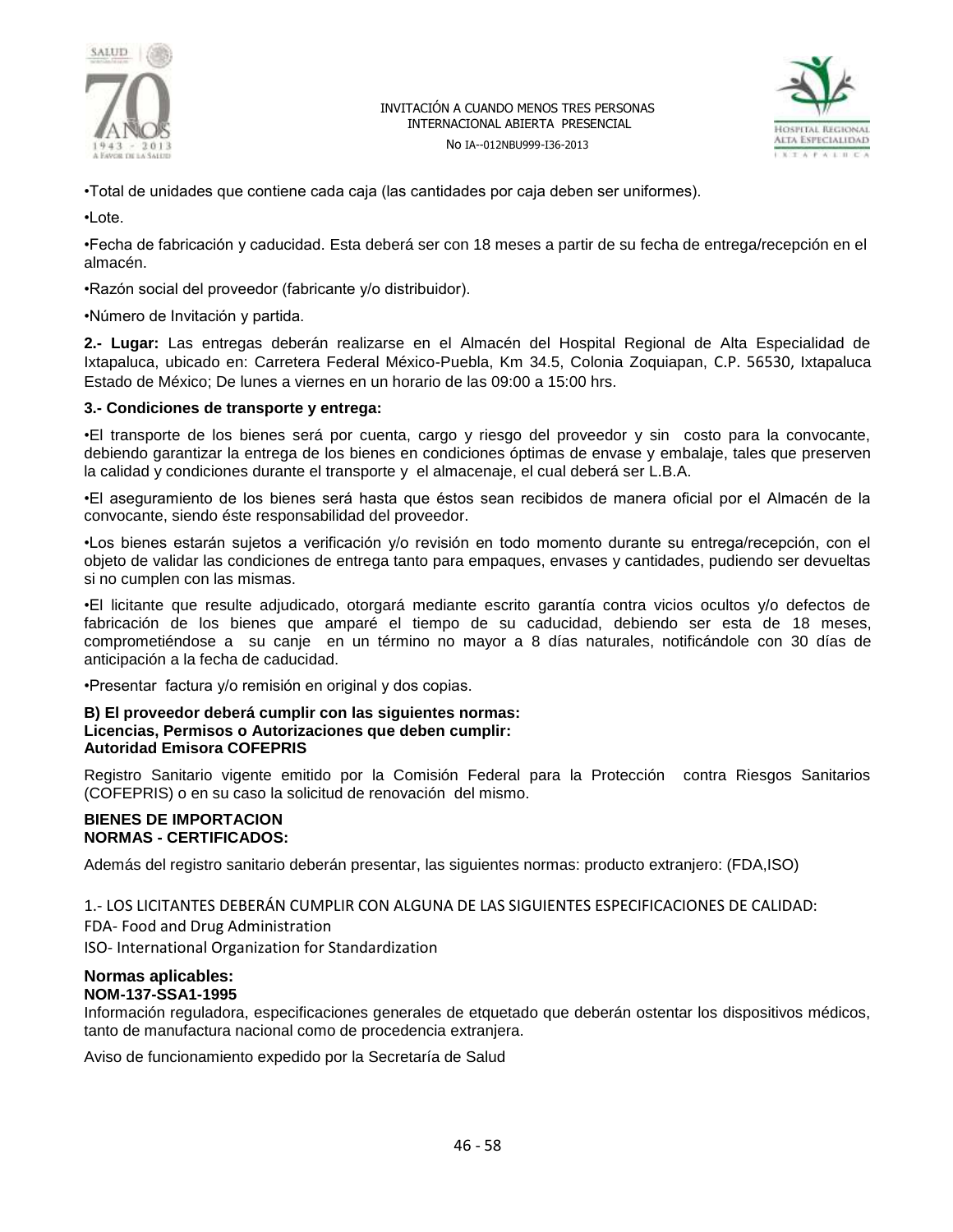

No IA--012NBU999-I36-2013



## **ANEXO No. 2**

## **MODELO DE PEDIDO**

| HOSPITAL REGIONAL, DE ALTA<br>SALUD<br>FINANZAS<br>SUBDIRECCIÓN DE RECURSOS<br><b>RODGERIGS</b><br>MATERIALES Y SERVICIOS<br>$194 - 305$<br>GENERAL ES<br><b>CONTRACTOR</b><br>PEDIDO                                                                                                                                                 | ESPECIALIDAD DE INTAPALUCA<br>DIRECCIÓN DE ADMINISTRACIÓN Y                                                                                                                                                                                                                                                                                                                              | NOMBRE DEL PROVEEDOR:<br>DOMICILIO DEL PROVEEDOR:<br>REGISTRO FEDERAL DE CONTRIBUYENTES: TELÉFONO: |                       | FUNDAMENTO LEGAL DE ADJUDICACIÓN:<br><b>ARTÍCULOS</b><br>MODALIDAD DE LA ADJUDICACIÓN: |                           |  |
|---------------------------------------------------------------------------------------------------------------------------------------------------------------------------------------------------------------------------------------------------------------------------------------------------------------------------------------|------------------------------------------------------------------------------------------------------------------------------------------------------------------------------------------------------------------------------------------------------------------------------------------------------------------------------------------------------------------------------------------|----------------------------------------------------------------------------------------------------|-----------------------|----------------------------------------------------------------------------------------|---------------------------|--|
| FECHA DE FIRMA:                                                                                                                                                                                                                                                                                                                       | LUGAR DE ENTREGA DE LOS BIENES:<br>HOJA:<br>1 DE 1<br>ALMACEN GENERAL DEL HOSPITAL REGIONAL DE ALTA ESPECIALIDAD DE IXTAPALUCA<br>CARRETERA FEDERAL MÉXICO PUEBLA KM, 34.5, ZOQUIAPAN, IXTAPALUCA, ESTADO DE MÉXICO, C.P. 56530                                                                                                                                                          |                                                                                                    |                       | PORCENTAJE DE PENA CONVENCIONAL:                                                       |                           |  |
| NÚMERO DE PEDIDO:                                                                                                                                                                                                                                                                                                                     |                                                                                                                                                                                                                                                                                                                                                                                          | VIGENCIA DEL PEDIDO:                                                                               | <b>CUMPLIMIENTOL:</b> | MONTO DE LA PÓLIZA DE GARANTIA DE                                                      |                           |  |
| PRESUPUESTARIA:<br>PARTIDA PRESUPUESTARIA:                                                                                                                                                                                                                                                                                            | <b>SUFICIENCIA</b><br>REQUISICIÓN:<br>FUNDAMENTO LEGAL Y PLAZO PARA EFECTUAR EL PAGO:<br>EN TÉRMINOS DEL ARTÍCULO 51 DE LA LEY DE ADQUISICIONES, ARRENDAMIENTOS Y SERVICIOS DEL SECTOR<br>PÚBLICO, LOS PAGOS QUE SE GENEREN SE REALIZARAN DENTRO DE LOS 20 (VENTE) DÍAS NATURALES CONTADOS<br>A PARTIR DE LA ENTREGA DE LAS FACTURAS RESPECTIVAS. UNA VEZ ENTREGADOS LOS BIENES A ENTERA |                                                                                                    |                       |                                                                                        | PORCENTAJE DE DEDUCTIVAS: |  |
|                                                                                                                                                                                                                                                                                                                                       | <b>ANTICIPO:</b><br>NO APLICA                                                                                                                                                                                                                                                                                                                                                            |                                                                                                    |                       |                                                                                        |                           |  |
|                                                                                                                                                                                                                                                                                                                                       |                                                                                                                                                                                                                                                                                                                                                                                          | <b>DESCRIPCIÓN DE LOS BIENES</b>                                                                   |                       |                                                                                        |                           |  |
|                                                                                                                                                                                                                                                                                                                                       |                                                                                                                                                                                                                                                                                                                                                                                          | LA ADQUISICIÓN DE CON LAS CARACTERÍSTICAS, ESPECIFICACIONES Y PRECIOS                              |                       | <b>MONTO</b>                                                                           |                           |  |
|                                                                                                                                                                                                                                                                                                                                       | UNITARIOS DE LOS BIENES. QUE SE ENCUENTRAN DESCRITOS EN EL ANEXO ÚNICO DEL PRESENTE PEDIDO. EL<br>мінімо<br><b>MÁXIMO</b><br>CUAL FORMA PARTE INTEGRANTE DEL MISMO.                                                                                                                                                                                                                      |                                                                                                    |                       |                                                                                        |                           |  |
|                                                                                                                                                                                                                                                                                                                                       | SUBTOTAL<br>EL _________________EN SU CARÁCTER DE ___________________________DEL HOSPITAL REGIONAL DE ALTA                                                                                                                                                                                                                                                                               |                                                                                                    |                       |                                                                                        |                           |  |
| ESPECIALIDAD DE IXTAPALUCA. SERA EL SERVIDOR PÚBLICO ENCARGADO DE REALIZAR LA ADMINISTRACIÓN Y                                                                                                                                                                                                                                        | LVA                                                                                                                                                                                                                                                                                                                                                                                      |                                                                                                    |                       |                                                                                        |                           |  |
| VERIFICACIÓN DEL PRESENTE PEDIDO, LO ANTERIOR, SIN PERJUICIO DE QUE DURANTE LA VIGENCIA DE ESTE<br><b>TOTAL</b><br>INSTRUMENTO, LA TITULAR DEL ÁREA REQUIRENTE REALICE NUEVAS DESIGNACIONES PARA TALES EFECTOS, LAS                                                                                                                   |                                                                                                                                                                                                                                                                                                                                                                                          |                                                                                                    |                       |                                                                                        |                           |  |
| CUALES SERÁN DEBIDA Y OPORTUNAMENTE NOTIFICADAS AL PROVEEDOR.                                                                                                                                                                                                                                                                         |                                                                                                                                                                                                                                                                                                                                                                                          |                                                                                                    |                       |                                                                                        |                           |  |
| LEIDO POR LAS PARTES Y ENTERADAS DE SU CONTENDO Y ALCANCE LEGAL. SE FIRMA EL PRESENTE PEDIDO Y SU ANEXO ÚNICO POR QUINTUPLICADO POR LOS QUE EN ÉL INTERVINIERON, COMO<br>CONSTANCIA DE SU ACEPTACIÓN, CON DOMICILIO UBICADO EN CARRETERA FEDERAL MÉXICO-PUEBLA KM. 34.5, ZOQUIAPAN, IXTAPALUCA, CÓDIGO POSTAL 56530 ESTADO DE MÉXICO. |                                                                                                                                                                                                                                                                                                                                                                                          |                                                                                                    |                       |                                                                                        |                           |  |

| POR EL ÁREA QUE REALIZA EL<br>POR EL ÁREA QUE AUTORIZA EL<br>POR EL ÁREA REQUIRENTE Y<br>POR EL PROVEEDOR<br>ADMINISTRADOR DEL CONTRATO<br>PROCEDIMENTO<br>PROCEDIMENTO<br><b>DITAPALUGA</b> |  |  | POR EL HOSPITAL REGIONAL DE<br>ALTA ESPECIALIDAD DE |
|----------------------------------------------------------------------------------------------------------------------------------------------------------------------------------------------|--|--|-----------------------------------------------------|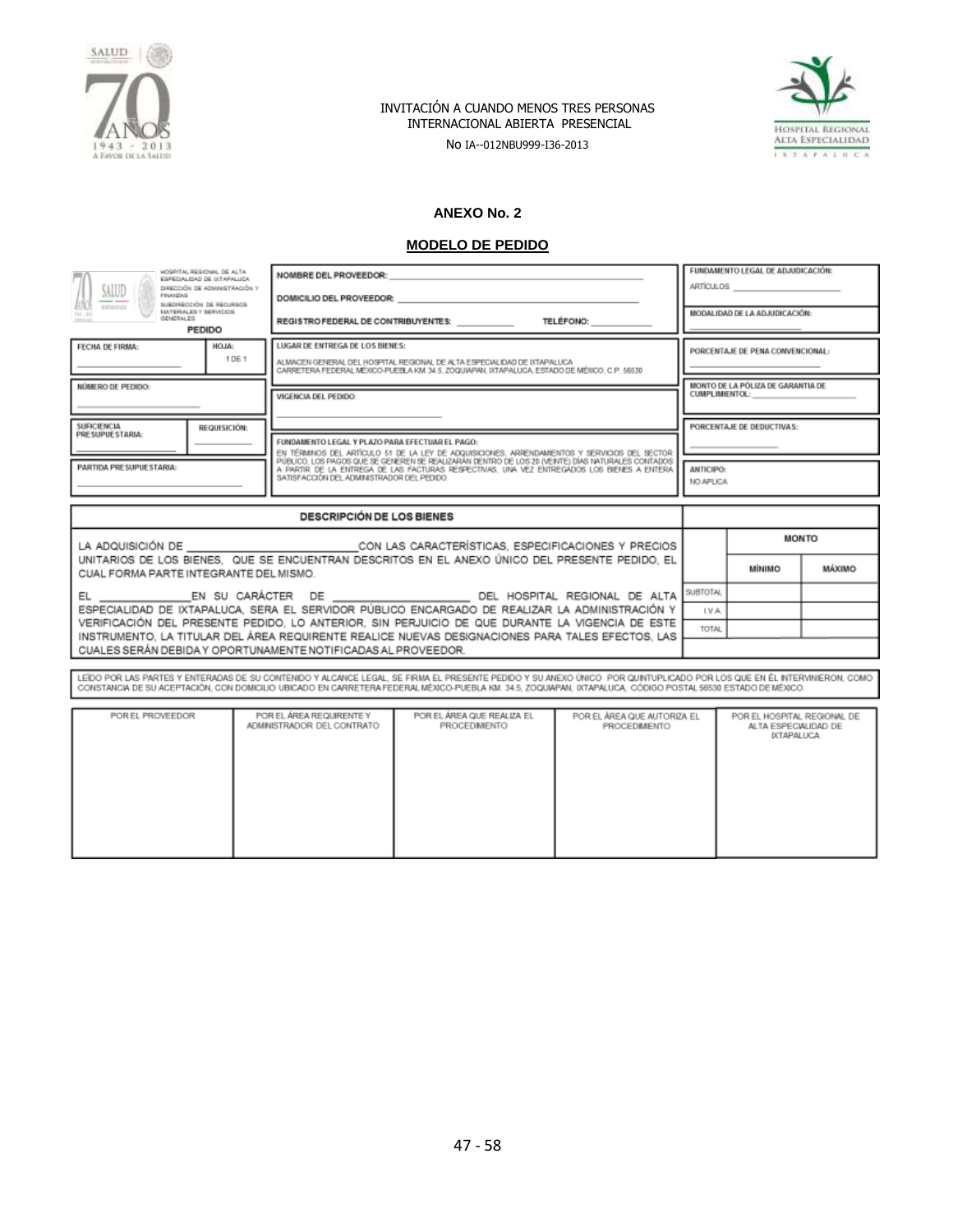

No IA--012NBU999-I36-2013



#### Escritura: \_\_\_\_\_\_ Inscripción: \_\_\_\_\_\_\_\_\_\_\_\_\_\_\_\_\_\_\_\_\_\_ Escritura: \_\_\_\_\_\_\_\_\_\_\_\_\_\_\_ Lo establecido en la presente Cláusula deberá ser interpretado sin perjuicio de que el Titular del **"ÁREA REQUIRENTE"** opte por rescindir el pedido. **CUARTA.- VIGENCIA.- "LAS PARTES"** acuerdan que la vigencia del presente pedido será la indicada en el **"ANEXO ÚNICO"**. Por lo tanto, el pedido terminará precisamente el día señalado, sin necesidad de comunicado alguno o resolución en tal sentido, salvo, que a la fecha de vencimiento se encuentre pendiente de cumplimiento alguna obligación a cargo del **"PROVEEDOR"**, en cuyo caso, el presente pedido terminará precisamente hasta en tanto éste, dé cabal cumplimiento a las obligaciones a su cargo. **QUINTA.- OBLIGACIONES DEL "PROVEEDOR";** PEDIDO PARA LA ADQUISICIÓN DE LOS BIENES SEÑALADOS AL ANVERSO, EN ADELANTE "LOS BIENES" QUE CELEBRAN POR UNAL<br>PARTE, HOSPITAL REGIONAL DE ALTA ESPECIALIDAD DE IXTAPALUCA EN LO SUCESIVO EL "HRAE!", REPRESENTADA EN ESTE p<br>AC PERSONA MORAL INDICADA AL RUBRO, EN LO SUCESIVO EL "PROVEEDOR", REPRESENTADA EN ESTE ACTO POR LA PERSONA<br>Física señalada al rubro como su representante, en lo sucesivo el "representante legal", y a quienes<br>PRESENTE PEDIDO **D E C L A R A C I O N E S I.- El "HRAEI" declara a través de sus representantes, que:** 1.1 Es un Organismo Descentralizado de la Administración Pública Federal tal como lo establecen los articulos 90 de la Constitución Política de los<br>Estados Unidos Mexicanos, 1º, párrafo tercero y 45 de la Ley Orgánica de l scenia accado de la Administración Pública<br>nos, 1°, párrafo tercero y 45 de la Ley Orgán<br>: y 1°, del Decreto de creación de Hospital F junio de 2012. 1.2 El Director General que firma el presente pedido tiene facultades en términos de lo dispuesto por l ces articulos 16, fracción IV del Estatuto<br>Orgánico del Hospital Regional de Alta Especialidad de totapaluca, en los p 1.3 Para atender y cubrir sus necesidades, el **"AREA REQUIRENTE"** solicita la adquisición de **"LOS BIENES"** con las características,<br>especificaciones y términos, contenidos en el presente instrumento legal y e**f** 1.4 La presente contratación se adjudicó al "PROVEEDOR en atención a la solicitud formulada por el Titular del "AREA REQUIRENTE"mediante<br>el procedimiento señalado al anverso, con — las partidas y/o conceptos precisados en L4 La presente contratación se adjudicó al "PROVEEDOR e<br>el procedimiento señalado al anverso, con las partidas y estudior público.<br>REQUIRENTE" ofrece las majores condiciones del mercado.<br>La condicionale público. L5 El presente pedido incluye un **"ANEXO UNICO"** aprobado por el **"PROVEEDOR"** y por el Titular del **"AREA REQUIRENTE"**como responsable<br>de su elaboración, así como de las características especificaciones, términos ycondici 1.6 El "A**REA REQUIRENTE"** cuenta con los recursos sulfuentes para cubrir las deligaciones delvis en el metodo an téminos del<br>anficulo 25 de la Ley de Adquisidones, Arrendamientos y Servicios del Sector Público, y del docu 1.7 Su clave de Registro Federal de Contribuyentes es: HRA120609DQ4 y su domicilio para efectos fiscales es el ubicado en Carretera Federal<br>México-Puebla Km. 34.5, Zoquiapan, Ixtapaluca,código postal 56530, Estado de Méxic **I.8** Para todos los efectos legales del presente pedido, así como para todas las notificaciones que **"LAS PARTES"** deban efectuarse al respecto, señala como su domicilio el precisado en la declaración anterior. **II.- Declara el "PROVEEDOR", bajo protesta de decirverdad, a través de su "REPRESENTANTE LEGAL", que:** II.1 Es una sociedad legalmente constituida conforme a las leyes mexicanas, lo cual acredita con el testimonio de la escritura púlta cuyos datos se<br>describen al rubro y de conformidad con su objeto sotal, puede vender "LOS IIL2 Cuenta con facultades para suscribir el presente peddo, acreditando la personalidad con la que se ostenta con el testimonio — de la escritura<br>pública que se describe al rubo; que dichas facultades no le ham sido modif **II.3** Su clave de Registro Federal de Contribuyentes es el señalado en el anve II.4 Cuenta con la experiencia, capacidad técnica, humana, material y financiera — propia y suficiente, así como con una adecuada organización<br>administrativa, personal calificado, equipo e instalaciones apropiadas para cum II.5 Para los efectos de lo previsto en el articulo 32D del Código Fiscal de laFederación, ha presentado al "HRAEI" la opinión favorable emitida por<br>el Servicio de Administración Tributaria respecto del cumplimiento de sus IL6 Formaliza este documento con la seguridad de que ninguno de los socios o directivos que la integran, ni su<br>encuentran en alguno de los supuestos previstos en los articulos 50 y 60 antepenúti — mo párrafo de la Ley de A ILP Para todos los efectos legales del presente pedido, así como para todas los notíncales en externacional de<br>señala como su domicilio el precisado en el anverso. Cualquier cambio de domicilio deberá ser notíficado per e<br> **III.- "LAS PARTES"** manifiestan que: III. Se reconce mutuarente la personidación que se otentario de sus polarizas pode natural se viaje consegue a<br>III. 3 Sebes y concerna la Secreta de la Función Palacha en el gencio de sus funcions de la subjecta de la pal **IIL3** Los instrumentos derivados del procedimiento de contratación señalados en la Declaración L4, la solcitorida<br>presentada por "EL **PROVEEDOR"**, el presente pedido y su "**ANEXO ÚNICO**", son los instrumentos que vinculan IIILA Todas las notificaiones que deban realizans con molto del presente pedioi, deberán haceres por escrito a<br>acuse de recibo, fax o correo electrónico o vía correo certificado con acuse de recibo y lo porte pagado a los<br> **III.5** En caso de discrepancia entre la convocatoria a la licitación pública, la invitación a cuando menos tres personas o la solicitud de cotización y el<br>modelo del Pedido, prevalecerá lo establecido en la convocatoria, **III.6** Se sujetan al tenor de las siguientes: **C L Á U S U L A S** PRIMERA.» OBJETO.» El "PROVEEDOR" se obliga a entregar a el "HRAEI", "LOS BIENES" descritos en el anverso, en los términos y<br>condiciones establecidos en el presente pedido y en su "ANEXO ÚNICO". SEGUNDA. MONTO, FORMA Y LUGAR DE PAGO - "LAS PARTES" acustan que di procio de "LOS BIENES" será la cantada entadas en el<br>anverso, la cual se pagarà en monda nacional y será fija e naturazió durante su vigoria y de la propo 1. Garanizar y hacerse responsable de que "L**OS BIENES**" objeto del presente pedido serán entregados de forma profesional, igual que los<br>estándares operacionales, reconocidos y aplicables a tales blenes y con la calidad, e aquí por reproducido como si a la letra se i nsertara; a entera satisfacción del **"ADMINISTRADOR DEL PEDIDO"**, en el lugar, período y horario<br>establecido para la entrega de los mismos en el **"ANEXO ÚNICO". 2.** Observar y cumplir en todo momento las Normas Oficiales, tanto nacionales como internacionales que resulten aplicables para la adquisición de **"LOS BIENES"** así como contar con las licencias, autorizaciones y/o permisos que en su caso sean necesarias, de conformidad con el artículo 31 del Reglamento de la Ley de Adquisiciones, Arrendamientos y Servicios del Sector Público. 3. Responder de la totalidad de los daños ylo perjuicios causados a los bienes o trabajadores del "HRAEI" o a los bienes y personal de tenceros,<br>causados por él durante la entrega de "LOS BIENES" o por el personal que cont 4. Asumir la responsabilidad total en caso de que infinija la normatividad relativa a derechos inherentes ala propiedad intelectual, patentes, marcas<br>y derechos de autor con motivo de la entrega de "LOS BIENES", por tal mo viole algún derecho de los antes especificados, se obliga a indemnizar y sacar en paz y a salvo al **"HRAEI"** de cualquier controversia o demanda que surja al respecto. 5. Que el personal a través del cual se realice la entrega de "LOS BIENES" no se presente a las instalaciones de el "HRAEI", o bien, en el lugar<br>en el que se deban entregar "LOS BIENES" en estado de ebriedad o con aliento del uniforme que en su caso, les proporcione, el cual será suministrado por él, sin costo alguno para el **"HRAEI"**. **6.** Cumplir con la totalidad de las obligaciones que se establecen en el presente pedido y su **"ANEXO ÚNICO"**. 7. En su caso, el personal comisionado por el "**PROVEEDOR**" para realizar la entrega de "L**OS BIENES**" que asista a las instalaciones del<br>"HRAE", debraí portar invariablemente a la vista, identificación expedida por el "PR **8.** Cubrir los impuestos y derechos que se generen con motivo de la adquisición de **"LOS BIENES"** objeto del presente pedido. 9. Otorgar fianza por el porcentaje señalado en el "ANEXO ÚNICO" respecto del importe total del presente pedido, sin incluir el Impuesto al Valor<br>Acrecado, la cual deberá ser expedida por institución autorizada para ello a **10.** Garantizar la entrega de **"LOS BIENES"** objeto del presente pedido contra fallas y/o vicios ocultos, considerando la naturaleza de **"LOS BIENES"**, durante la vigencia del presente pedido. 11. Entregar a favor de el "**HRAE!"** en los términos y fecha señalada en el "**ANEXO ÚNICO"**, una póliza de seguno de responsabilidad civil general<br>que garante los daños que puedan causarse a el "HRAE!" y o a tercera en sus por una compañía aseguradora establecida en territorio nacional, durante la vigencia del pedido.<br>En territorio nacional, durante la vigencia de pedido. eguro de responsabilidad civil expedido <sub>|</sub><br>como beneficiario a el "**HRAEI"** en los tér<br>tte o la designación expresa del "**HRAEI"** tentiorio nacional, antes de la firma del pedido, se tendrá como beneficiario a el "HRAE!" en los términos del párrafo anterior. Para tales efectos el<br>"PROVEEDOR" deberá entregar el endoso correspondiente o la designación 12. Mantener la estricta confidencialidad de la información y/o documentación relacionada con el presente pedido, bajo la pena de incurrir en<br>responsabilidad penal, civil o de otra índole, y por lo tanto, no podrá ser divu 13. Asumir expresamente cualquier responsabilidad que se derive del incumplimiento por parte de sus empleados o consultores a las obligaciones<br>de corridencialidad descritas en el presente pedido. Cuando la información cont 14. Notificar inmediatamente a el "HRAEI" en caso de descubrir el uso, revelación o divulgación no autorizados de la información confidencial y<br>cooperará en forma razonable para que aquélla retome la posesión e impedirá us 15. Realizar todas las eropaciones y gastos drectos e indrectos que para el cumplimiento del dol preciso entre<br>por concepto de pagos a su personal, adquisición de equipo y utensilos de trabajo, amorbizaciones, vinamentos<br>s **16.** No transferir en forma parcial ni total a favor de cualquier otra persona, con excepción de los derechos de cobro, en cuyo caso se deberá contar<br>con el consentimiento por escrito del "HRAEI"" a través del Titular del **17.** Afiliarse al "Programa de Cade **SEXTA.- OBLIGACIONES DE EL "HRAEI";** 1. Pagar al "**PROVEEDOR**", en exhibiciones vencidas, a los 20 (veinte) días naturales posteriores a la presentación de la factura o recibos, a través<br>del Sistema Integral de Administración Financiera Federal (SIAFF) en los quedará condicionado, proporcionalmente, al pago que el **"PROVEEDOR"** deba efectuar por concepto de penas convencionales por atraso. **2.** Vigilar y supervisar en todo momento el cumplimiento del objeto del presente Pedido, conforme a las condiciones establecidas en el mismo y su **"ANEXO ÚNICO"**. 3. Proporcionar por escrito al "**PROVEEDOR"** las instrucciones que estime convenientes relacionadas con su ejecución, a fin de que se ajuste a los<br>datos y especificaciones, así como a las modificaciones que en su caso orde 4. A designar como Supervisor o Vigliante del cumplimiento de las obligaciones del presente Pedido al Arguitecto Francisco Reyes Alcántara,<br>Coordinador de Mantenimiento quien será el responsable de llevar a cabo la revisió **5.** Exigir el cumplimiento o el reintegro de las cantidades pagadas en demasía. 6. En caso de que la factura presentada para su pago contenga errores o deliciencias, el "HRAEI" dentro de los 3 (tres) días hábles siguientes al<br>de su recepción, indicará por escrito al "PROVEEDOR" las deficiencias que de **7.** Proceder a la liberación de la póliza de fianza de cumplimiento dentro de los 30 (treinta) días naturales después de haber dado por recibido **"LOS BIENES",** previa aceptación por parte del **"HRAEI"**. SEPTIMA - RESCISIÓN ADMINISTRATIVA DEL PEDIDO.- El "PROVEEDOR" acepta en forma expresa que el "HRAEI", a petición del Titular del<br>"ÁREA REQUIRENTE", quien aportarà los elementos necesarios para encauzar los procedimientos, **1.** Por incumplimiento de las obligaciones pactadas en este pedido y/o en su **"ANEXO ÚNICO"**; is Engeral, po culquier de causa imputate al "PROVEIDOR", simila a las antes mercionatas, que implejante de inguna de<br>Son diferences entreprendre al CAL PEDDOC, Causdo en la entrepa de "CAS BERBE" e presenta con londa de f razones o las causas justificadas que dan origen a la misma. A petición del Titular del **"ÁREA REQUIRENTE"** se podrá suspender temporalmente el pedido en todo o en parte, en cualquier momento, sin que ello signifique su terminación definitiva. El Titular del "ÁREA REQUIRENTE" y el "PROVEEDOR" padarán el plazo de suspersión, a cuyo término, el presente pedido podrá continuar<br>produciendo todos sus electos legales, una vez que hayan desaparecido las causas que moti **NOVENA.- PRORROGAS.-** Unicamente se otorgarán prórrogas por causas imputables a el "HRAEI" y en casos fortultos o de fuerza mayor<br>debitamente acreditados por el Titular del "ÁREA REQUIRENTE". El Titular del "ÁREA REQUIREN presente pedido y solicitará a la Dirección de Administración y Finanzas la elaboración de un Convenio Modificatorio. DECIMA» CASO FORTUITO O FUERZA MAYOR» Ninguna de "LAS PARTES" será responsable de cualquier retraso o incumplimiento de las<br>obligacionas derivadas del presente pedido que resulten directa o indirectamente de caso fortubro Ambas partes convienen en que serán causas de terminación del presente pedido, sin responsabilidad para las mismas, cuando se suspenda la<br>entrega de los bienes por causas de fuerza mayor, debidamente acreditadas por más de La teminación articipada del presente podob se sustentar inediane comprendido pre el Talar del M**ARA RECURENTE**, que preste las<br>nazones o las causas justificadas que dan origen a la misma. La anterior, de conformidad con l En el supuesto de que sea rescindido el presente pedido, no procederá la contabilización de la sanción por cancelación a que hace referencia esta cláusula, toda vez que se deberá hacer efectiva la garantía de cumplimiento. "LAS PARTES" acuerdan que la<br>Atendinado a lo dispuesto en e<br>cumplimiento parcial o deficiente<br>sobre el importe de "LOS BIENE<br>cobigazión. El porcentaje de la<br>cobigazión. El porcentaje de la<br>festrumento. El pago de **"LOS BIENES"** quedará condicionado proporcionalmente, al pago que el **"PROVEEDOR"** deba efectuar por concepto de deductivas. Será responsabilidad del "**ADMINISTRADOR DEL PEDIDO**" determinar el importe que se aplicará por concepto de deductivas y documentarias,<br>así como notilicar por escrito a la Dirección de Administración y Finanzas del "HRAEI" **CCIMA CUARTA.- MODIFICACIONES AL PEDIDO**.- Las modificaciones que por razones fundadas pudieran realizarse al presente pedido,<br>berán invariablemente formalizarse por excrito, mediante la celebración del convenio modificat deberán invariablemente formalizarse por escrito, mediante la celebración del convenio modificatorio respectivo a través de la Dirección de<br>Administración y Finanzas de el "H**RAEI"**, atendendo según sea el caso, a lo previ Cuando se convenga el incremento de "LOS BIENES", el "PROVEEDOR" deberá entregar la modificación respectiva de la garantía de<br>cumplimiento del pedido, conforme a lo señalado en el artículo 91 del Reglamento de la Ley de Ad Sector Risite.<br>"LAS PARTES" y no termo importa sprikación legal o comadous, sóa tensados os utilizan exclusivamente para comemencia de<br>"LAS PARTES" y no termo importa sprikación legal o comadous, sóa tenen por dejen tallar

**TERCERA.- ADMINISTRACIÓN Y VIGILANCIA DEL PEDIDO.- El área e** pedios y de ar "ANEXO (NNCO", en términos de articulo 54, séptimo parad os Regiamento de las de Adaplacionas, Armodamientos y<br>Servicios del Sector Publico, au como de supervisar en todo tempo, derito de la forma supervisa,

El "PROVEEDOR" acepta que el "ADMINISTRADOR DEL PEDIDO" implemente las acciones que estime necesarias para la administración y<br>supervisión del mismo en los términos de su objeto y que en tanto éste no acepte por escrito "L aceptados los mismos. Si de la verificación a que se refiere el primer párrafo de la presente Cláusula, o de la notificación que se hiclere al P**ROVEEDOR**" respecto a la<br>entrega de "L**OS BIENES", so desprendera que éstos** no cumplen con las car **"ANEXO ÚNICO"**, cuya procedencia deberá determinarse por el Titular del **"ÁREA REQUIRENTE"** o el **"ADMINISTRADOR DEL PEDIDO".** 

**2.** Por no entregar **"LOS BIENES"** conforme a las especificaciones, características, términos y calidad que se requiere, en los lugares y fechas que

sean comunicadas al **"PROVEEDOR"**, o bien, estén establecidas en el presente instrumento o en su **"ANEXO ÚNICO"**;

**3.** Por contravención de los términos del pedido o de las disposiciones de la normatividad aplicable al caso; **4.** Cuando el **"PROVEEDOR"**, no entregue la garantía de cumplimiento de conformidad con los términos y condiciones establecidos en el presente

pedido; **5.** Cuando la autoridad competente declare el concurso mercantil, o cualquier situación análoga o equivalente, que afecte el patrimonio de

**"PROVEEDOR"**;

**6.** Por subcontratar o transferir la totalidad o parte de **"LOS BIENES"**, derechos u obligaciones establecidos en este pedido, a excepción de los derechos de cobro;

**7.** Si se comprueba la falsedad de alguna manifestación contenida en el apartado de declaraciones del **"PROVEEDOR"** o durante el procedimiento de adjudicación correspondiente;

dictaminar procedente el señalamiento que realice el **"PROVEEDOR"** en relación a la existencia de circunstancias de caso fortuito o fuerza mayor.

DECAMA PRAMERAA, TERMANACHÓW ANTICPANA DEL PRODO- El "RAGE" a mové de la Diesción de Administración p<sup>r</sup>enamas y apetión<br>antiquada de pedido en cualquier momento am que implica penalización alguna la Foderación, como como

De igual forma, procederá la terminación anticipada de este instrumento cuando se determine la nulidad parcial o total de los actos que dieron<br>origen al presente pedido, con motivo de la resolución de una inconformidad o i

DÉCIMA SEGUNDA.» CANCELACIÓN DE PARTIDAS Y SU SANCIÓN.» Para el caso de que "LOS BIENES" de una partida o parte de la misma<br>no sean entregados dentro de los plazos establecidos, la pena convencional por atraso que proporci

presias rebase el morto de la pera previsa en el presme pedio. y el "ROVEEDOR" democrás la solara los causas jas<br>implas curple con la entrega total de "LOS BIENES", el "RRAET", pode modificar el pedio conregondente, caroci

DÉCADA TERCERA, "PENAS COMPRIGIONALES" Y "OEDUCCONES", Anciendro a la disputato en el ancieno 20 de la Loy de<br>"MOVEEOOR", por quasa migrialdo a main, y sela edad objetiva paya por occepio de pena convención di porenega a<br>

La suma de todas las penas convencionales aplicadas al "PROVEEDOR" no deberá exceder del importe de la garantía de cumplimiento del<br>presente pedido que determine el "AREA REQUIRENTE", respecto del monto pactado en la CLÁUS

El pago de "**LOS BIENES**" objeto del presente pedido, quedará condicionado proporcionalmente, al pago que el "**PROVEEDOR**" deba efectuar<br>por concepto de penas convencionales, en términos de lo dispuesto por el articulo 95

"LAS PARTES" acerdan que las garantas que se despar son independentes als pens correntarial que se estos en el<br>Atendendo a lo depuesto en el aticulo 53 Bis de la Ley de Adquisiones, Arrendamentes y Seveices del Secure Públ

Sin que cada concepto de deducciones exceda a la parte proporcional de la garantía de cumplimiento que le corresponda del monto total del<br>pedido, sin considerar el Impuesto al Valor Agregado, y serán pagadas mediante que s correspondiente o mediante su entero a favor de la Tesorería de la Federación por el "PROVEEDOR", sin perjuicio del derecho de que el "HRAEI"<br>pueda optar entre exigir el cumplimiento del pedido o cancelar total o parcialme

**DECIMA SEXTA - LEGISLACIÓN Y JURISDICCIÓN.- "LAS PARTES"** se obigan a sujetase estrictamente al objeto de este pedido, en todas y<br>cada una de las cláusulas que lo integran y a su **"ANEXO UNICO"**, así como a los lineamient su Reglamento; el Decreto de Presupuesto de Egresos de la Federación para el Ejercicio Fiscal correspondiente; la Ley Federal de Procedimiento<br>Administrativo; el Código Civil Federal; el Código Federal de Procedimientos Ci

Para la interpretación y cumplimiento del presente pedido, así como para la resolución de cualquier controversia que pudiera surgir con motivo del<br>mismo, "LAS PARTES" se someten a la jurisdicción y competencia de los Tribu

**Las firmas de "LAS PARTES" del presente pedido calzan al anverso del mismo.**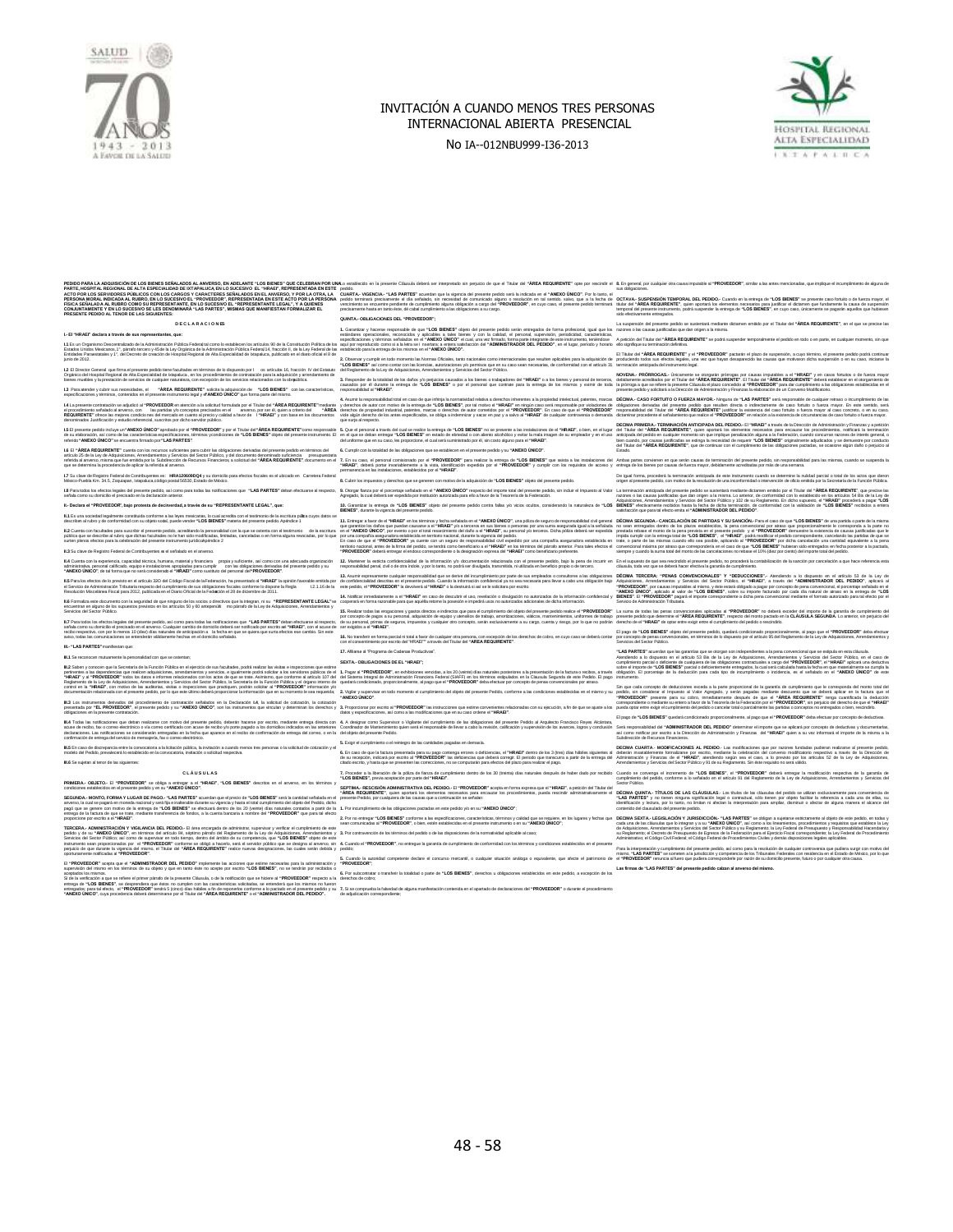

No IA--012NBU999-I36-2013



**ANEXO No. 3**

#### **PROGRAMA CADENAS PRODUCTIVAS**

#### **LA CONFIANZA DE RECIBIR TUS PAGOS A TIEMPO**

¡TUS PAGOS EN SÓLO 5 DÍAS! TU CAPITAL DISPONIBLE CUANDO LO NECESITES.

¡COBRA DE INMEDIATO! NO DESPERDICIES MÁS TIEMPO NI RECURSOS. EL PROGRAMA CADENAS PRODUCTIVAS DE NAFINSA TE BRINDA LA LIQUIDEZ QUE TODO EMPRESARIO NECESITA PARA CRECER PORQUE YA NO TENDRÁS QUE ESPERAR LARGOS PLAZOS PARA RECIBIR TUS PAGOS. EL PASO PARA TENER EL CONTROL TOTAL DE TU DINERO.

#### ¿QUÉ ES?

ES UN PROGRAMA INTEGRAL PARA EL DESARROLLO DE PROVEEDORES DE GRANDES EMPRESAS, DEPENDENCIAS O ENTIDADES DEL GOBIERNO FEDERAL, GOBIERNOS ESTATALES Y MUNICIPALES, A TRAVÉS DEL CUAL, OBTIENEN LIQUIDEZ SOBRE SUS CUENTAS POR COBRAR, AL CONTAR CON LA POSIBILIDAD DE OPERARLOS EN FACTORAJE SIN NECESIDAD DE ESPERAR LA FECHA DE VENCIMIENTO DE LOS MISMOS, PERMITIÉNDOLES OBTENER MAYOR LIQUIDEZ PARA LA OPERACIÓN DE SU NEGOCIO, ADEMÁS TIENEN ACCESO A HERRAMIENTAS QUE LES PERMITEN INCREMENTAR SU COMPETITIVIDAD A TRAVÉS DE CURSOS DE CAPACITACIÓN Y ASISTENCIA TÉCNICA.

#### ¿PARA QUIÉN ES?

PARA LOS PROVEEDORES DE GRANDES EMPRESAS DEL SECTOR PRIVADO, DEL GOBIERNO FEDERAL, ESTATAL Y MUNICIPAL QUE FORMEN UNA CADENA PRODUCTIVA.

#### NUESTRA OFERTA:

OFRECER UNA SOLUCIÓN A LOS PROBLEMAS DE LIQUIDEZ PARA LA MICRO, PEQUEÑA Y MEDIANA EMPRESA AL ANTICIPAR MEDIANTE LA OPERACIÓN DE FACTORAJE, SUS CUENTAS POR COBRAR DE MANERA ELECTRÓNICA, A TRAVÉS DE LA RED DE INTERMEDIARIOS FINANCIEROS INCORPORADOS.

BENEFICIOS PARA EL PROVEEDOR:

- **OTORGA LIQUIDEZ INMEDIATA.**
- **REDUCE GASTOS DE COBRANZA.**
- **BRINDA CERTEZA EN EL FLUJO DE EFECTIVO SOBRE SUS DOCUMENTOS POR COBRAR.**
- **PERMITE CREAR UN HISTORIAL CREDITICIO, BRINDÁNDOLE LA POSIBILIDAD DE ACCEDER A OTRO TIPO DE FINANCIAMIENTO.**
- **ACCESO A CAPACITACIÓN Y ASISTENCIA TÉCNICA.**
- **PARTICIPA EN EL PROGRAMA COMPRAS DEL GOBIERNO**

BENEFICIOS PARA LAS EMPRESAS DE PRIMER ORDEN:

 **DESARROLLO DE SU RED DE PROVEEDORES AL OTORGARLES LIQUIDEZ SOBRE SUS CUENTAS POR COBRAR.**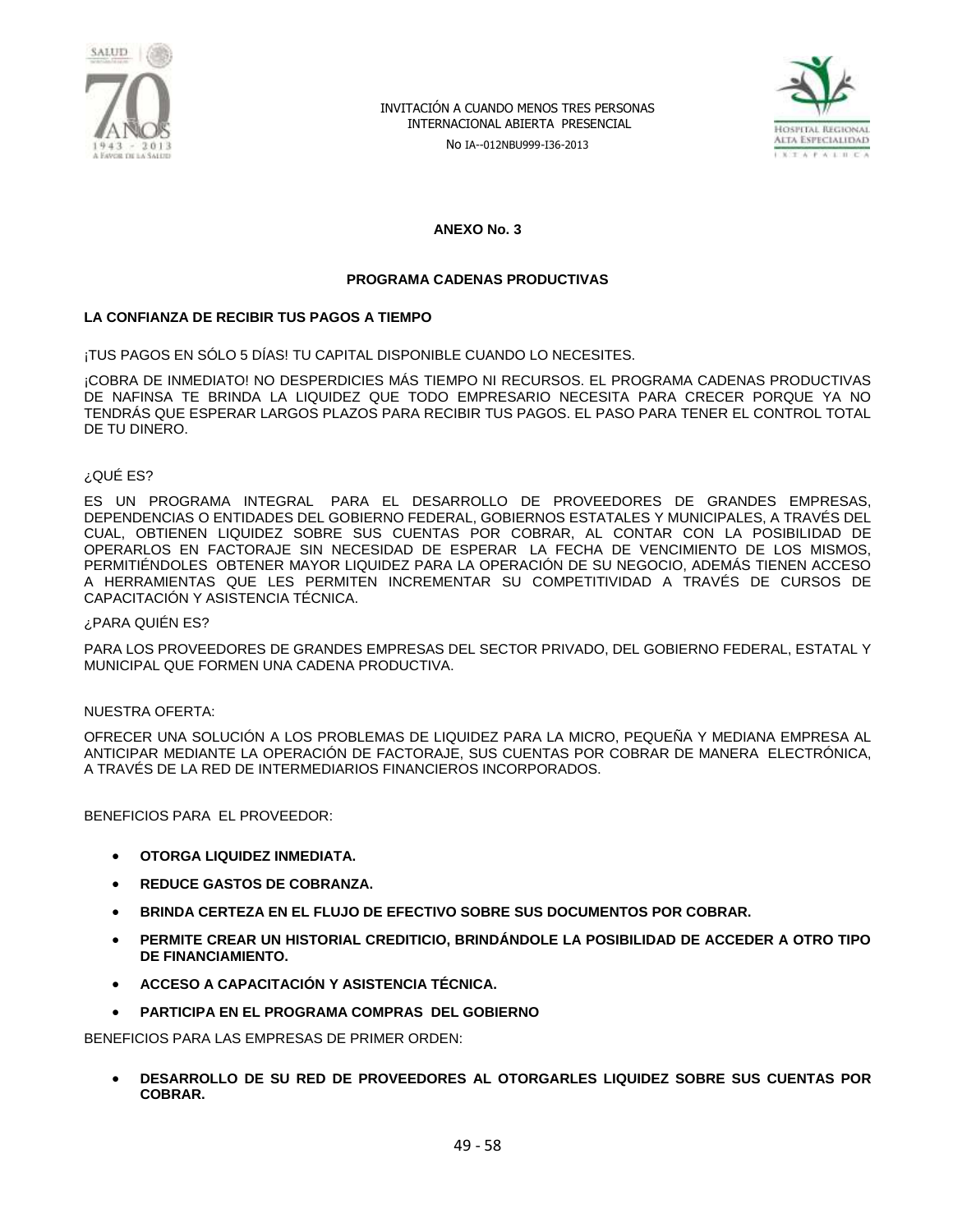



- **REDUCCIÓN DE COSTOS, RIESGOS Y TIEMPOS DE OPERACIÓN.**
- **POSIBILIDAD DE DESARROLLAR SU RED DE DISTRIBUIDORES**
- **NEGOCIACIÓN DE MEJORES PLAZOS CON SUS PROVEEDORES.**
- **PERMITE UNA MEJOR ADMINISTRACIÓN DE PAGOS DE SU NEGOCIO.**
- **SIMPLIFICA SU OPERACIÓN BANCARIA AL CONTAR CON UN SOLO MECANISMO DE DISPERSIÓN DE FONDOS MULTIBANCO.**
- **TRABAJA CON EL INTERMEDIARIO FINANCIERO DE SU PREFERENCIA.**
- **OPTIMIZA RECURSOS EN SU FORMA DE OPERACIÓN.**

BENEFICIOS PARA LA DEPENDENCIA O ENTIDAD GUBERNAMENTAL:

- **EFICIENCIA EN LOS PROCESOS DE PAGO.**
- **DETONADOR DEL CRECIMIENTO ECONÓMICO SECTORIAL Y REGIONAL.**
- **FOMENTA EL GOBIERNO DIGITAL.**
- **PROPORCIONA MAYOR TRANSPARENCIA Y AGILIDAD EN LOS PAGOS PARA SUS PROVEEDORES.**
- **PERMITE EL DESARROLLO DE PROVEEDORES OTORGÁNDOLES LIQUIDEZ SOBRE SUS CUENTAS POR COBRAR.**
- **REDUCE COSTOS, RIESGOS Y TIEMPOS DE OPERACIÓN.**

CARACTERÍSTICAS DEL PROGRAMA:

- **OPERACIÓN DE FACTORAJE FINANCIERO SIN RECURSO.**
- **DESCUENTO HASTA POR EL 100% DEL IMPORTE DE LA CUENTA POR COBRAR.**
- **SIN COMISIONES.**
- **TASA DE INTERÉS FIJA**
- **EL PLAZO MÁXIMO DE LOS DOCUMENTOS QUE PODRÁ DESCONTAR PODRÁN SER DE HASTA 180 DÍAS TRATÁNDOSE DEL SECTOR PRIVADO Y PARA EL SECTOR PÚBLICO PODRÁ SER MENOR.**
- **EL FINANCIAMIENTO SE OTORGA A PARTIR DE LA OPERACIÓN EN FACTORAJE DE UN DOCUMENTO DADO DE ALTA EN LAS CADENAS PRODUCTIVAS.**
- **EL PAGO DE INTERESES ES POR ANTICIPADO LOS CUALES DESCUENTAN EL IMPORTE DE LA CUENTA POR COBRAR.**

REQUISITOS PARA LOS PROVEEDORES:

- **SER UNA EMPRESA O PERSONA FÍSICA CON ACTIVIDAD EMPRESARIAL LEGALMENTE CONSTITUIDA.**
- **SER PROVEEDOR DE UNA EMPRESA DE PRIMER ORDEN, DE UNA DEPENDENCIA O ENTIDAD GUBERNAMENTAL INCORPORADA AL PROGRAMA DE CADENAS PRODUCTIVAS ADEMÁS DEBERÁ SER REFERENCIADO POR SU COMPRADOR PARA SER INCORPORADO.**

REQUISITOS PARA LAS EMPRESAS DE PRIMER ORDEN Y LAS DEPENDENCIAS O ENTIDADES GUBERNAMENTALES:

PARA CONOCER LOS REQUISITOS DE INCORPORACIÓN SE DEBERÁ DE CANALIZAR AL PROSPECTO CON LA DIRECCIÓN DE CADENAS PRODUCTIVAS.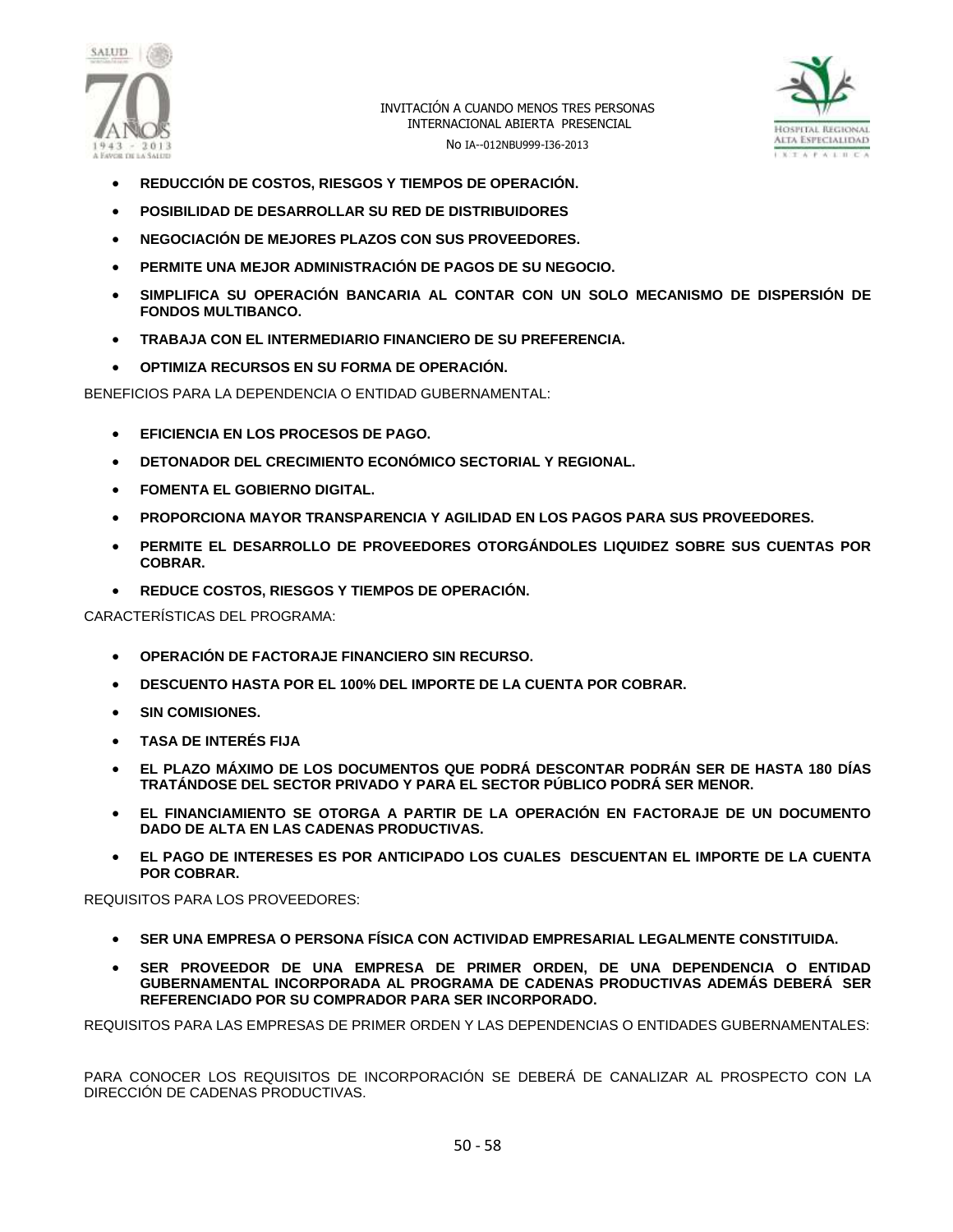



#### **DOCUMENTACIÓN**

*PARA PROVEEDORES QUE SON PERSONAS FÍSICAS:*

- **COMPROBANTE DE DOMICILIO FISCAL.**
- **VIGENCIA NO MAYOR A 2 MESES.**
- **COMPROBANTE DE DOMICILIO OFICIAL (RECIBO DE AGUA, LUZ, TELÉFONO FIJO, PREDIO).**
- **DEBE ESTAR A NOMBRE DE LA EMPRESA, EN CASO DE NO SER ASÍ, ADJUNTAR CONTRATO DE ARRENDAMIENTO, COMODATO.**
- **IDENTIFICACIÓN OFICIAL VIGENTE DEL (LOS) REPRESENTANTE(ES) LEGAL(ES), CON ACTOS DE DOMINIO.**
- **CREDENCIAL DE ELECTOR; PASAPORTE VIGENTE Ó FM2 (PARA EXTRANJEROS).**
- **LA FIRMA DEBERÁ COINCIDIR CON LA DEL CONVENIO.**
- **ALTA EN HACIENDA Y SUS MODIFICACIONES.**
- **FORMATO R-1 Ó R-2 EN CASO DE HABER CAMBIOS DE SITUACIÓN FISCAL (RAZÓN SOCIAL O DOMICILIO FISCAL).**
- **EN CASO DE NO TENER LAS ACTUALIZACIONES, PONDRÁN OBTENERLAS DE LA PÁGINA DEL SAT.**
- **ALTA EN HACIENDA Y SUS MODIFICACIONES.**
- **FORMATO R-1 Ó R-2 EN CASO DE HABER CAMBIOS DE SITUACIÓN FISCAL (RAZÓN SOCIAL O DOMICILIO FISCAL).**
- **EN CASO DE NO TENER LAS ACTUALIZACIONES, PONDRÁN OBTENERLAS DE LA PÁGINA DEL SAT.**

*PARA PROVEEDORES QUE SON PERSONAS MORALES:*

- **COPIA SIMPLE DEL ACTA CONSTITUTIVA (ESCRITURA CON LA QUE SE CONSTITUYE O CREA LA EMPRESA).**
- **ESTA ESCRITURA DEBE ESTAR DEBIDAMENTE INSCRITA EN EL REGISTRO PÚBLICO DE LA PROPIEDAD Y DE COMERCIO.**
- **DEBE ANEXARSE COMPLETA Y LEGIBLE EN TODAS LAS HOJAS.**
- **COPIA SIMPLE DE LA ESCRITURA DE REFORMAS (MODIFICACIONES A LOS ESTATUTOS DE LA EMPRESA)**
- **CAMBIOS DE RAZÓN SOCIAL, FUSIONES, CAMBIOS DE ADMINISTRACIÓN, ETC.**
- **ESTAR DEBIDAMENTE INSCRITA EN EL REGISTRO PÚBLICO DE LA PROPIEDAD Y DEL COMERCIO.**
- **COMPLETA Y LEGIBLE EN TODAS LAS HOJAS.**
- **COPIA SIMPLE DE LA ESCRITURA PÚBLICA DE LOS PODERES Y FACULTADES DEL REPRESENTANTE LEGAL PARA ACTOS DE DOMINIO.**
- **LA ESCRITURA DEBE ESTAR INSCRITA EN EL REGISTRO PÚBLICO DE LA PROPIEDAD Y DE COMERCIO.**
- **DEBE ANEXARSE COMPLETA Y LEGIBLE EN TODAS LAS HOJAS.**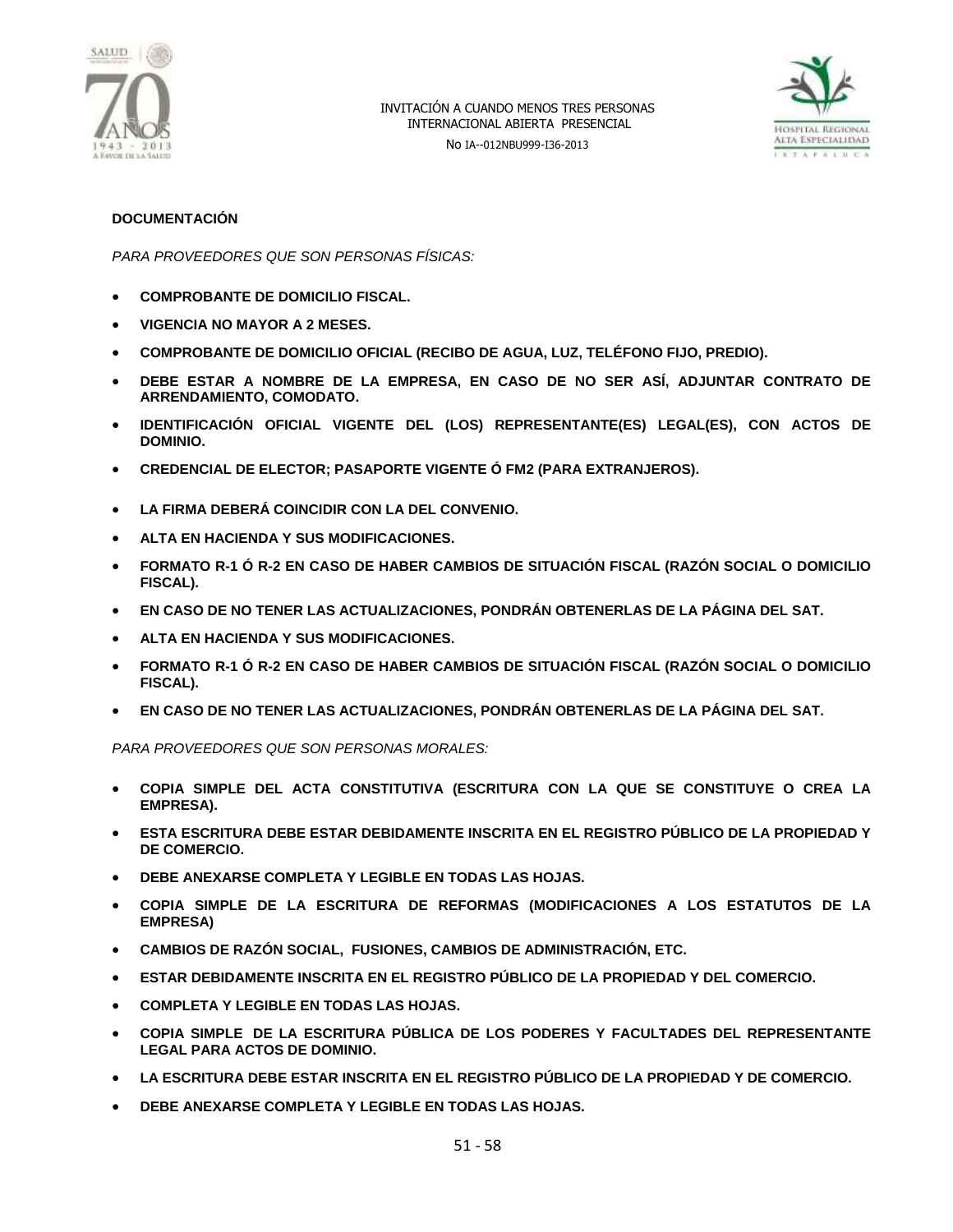



- **COMPROBANTE DE DOMICILIO FISCAL.**
- **VIGENCIA NO MAYOR A 2 MESES.**
- **COMPROBANTE DE DOMICILIO OFICIAL (RECIBO DE AGUA, LUZ, TELÉFONO FIJO, PREDIO)**
- **DEBE ESTAR A NOMBRE DE LA EMPRESA, EN CASO DE NO SER ASÍ, ADJUNTAR CONTRATO DE ARRENDAMIENTO, COMODATO.**
- **IDENTIFICACIÓN OFICIAL VIGENTE DEL (LOS) REPRESENTANTE(ES) LEGAL(ES), CON ACTOS DE DOMINIO.**
- **CREDENCIAL DE ELECTOR; PASAPORTE VIGENTE Ó FM2 (PARA EXTRANJEROS).**
- **LA FIRMA DEBERÁ COINCIDIR CON LA DEL CONVENIO.**
- **ALTA EN HACIENDA Y SUS MODIFICACIONES.**
- **FORMATO R-1 Ó R-2 EN CASO DE HABER CAMBIOS DE SITUACIÓN FISCAL (RAZÓN SOCIAL O DOMICILIO FISCAL).**
- **EN CASO DE NO TENER LAS ACTUALIZACIONES, PONDRÁN OBTENERLAS DE LA PÁGINA DEL SAT.**
- **CÉDULA DEL REGISTRO FEDERAL DE CONTRIBUYENTES (RFC, HOJA AZUL).**
- **ESTADO DE CUENTA BANCARIO DONDE SE DEPOSITARAN LOS RECURSOS.**
- **SUCURSAL, PLAZA, CLABE INTERBANCARIA.**
- **VIGENCIA NO MAYOR A 2 MESES.**
- **ESTADO DE CUENTA QUE EMITE LA INSTITUCIÓN FINANCIERA Y LLEGA SU DOMICILIO.**

#### ¿CÓMO AFILIARTE A CADENAS PRODUCTIVAS SI ERES PROVEEDOR?

LA EMPRESA DE PRIMER ORDEN O DEPENDENCIA GUBERNAMENTAL PROPORCIONAN A NAFINSA SU BASE DE PROVEEDORES SUSCEPTIBLES DE DESCUENTO ELECTRÓNICO.

NAFINSA REGISTRA LA BASE DE PROVEEDORES RECIBIDA EN CADENAS PRODUCTIVAS E INICIA LA CAMPAÑA DE AFILIACIÓN.

EL PROVEEDOR FIRMA EL CONVENIO DE ADHESIÓN A CADENAS PRODUCTIVAS Y ENTREGA A NAFINSA INFORMACIÓN DE AFILIACIÓN PARA DESCUENTO ELECTRÓNICO.

NAFINSA AFILIA AL PROVEEDOR PARA OTORGARLE SU CLAVE DE ACCESO Y CONTRASEÑA PARA REALIZAR OPERACIONES DE DESCUENTO ELECTRÓNICO.

DOCUMENTACIÓN PARA LA EMPRESA DE PRIMER ORDEN O DEPENDENCIA GUBERNAMENTAL.

PARA CONOCER LOS DOCUMENTOS PARA LA INCORPORACIÓN A CADENAS PRODUCTIVAS SE DEBERÁ DE CANALIZAR AL PROSPECTO CON LA DIRECCIÓN DE CADENAS PRODUCTIVAS.

#### CONTRATACIÓN:

PARA MÁS INFORMACIÓN Y FORMA DE CONTRATACIÓN DE ESTE PROGRAMA VISÍTANOS EN NAFINSA.COM O LLÁMANOS AL 5089 6107 EN EL D.F. O DEL INTERIOR, SIN COSTO, AL 01800 NAFINSA (623 4672). DE LUNES A VIERNES DE 08:00 A 19:00 HORAS.

*INFORMACIÓN SUJETA A CAMBIOS SIN PREVIO AVISO*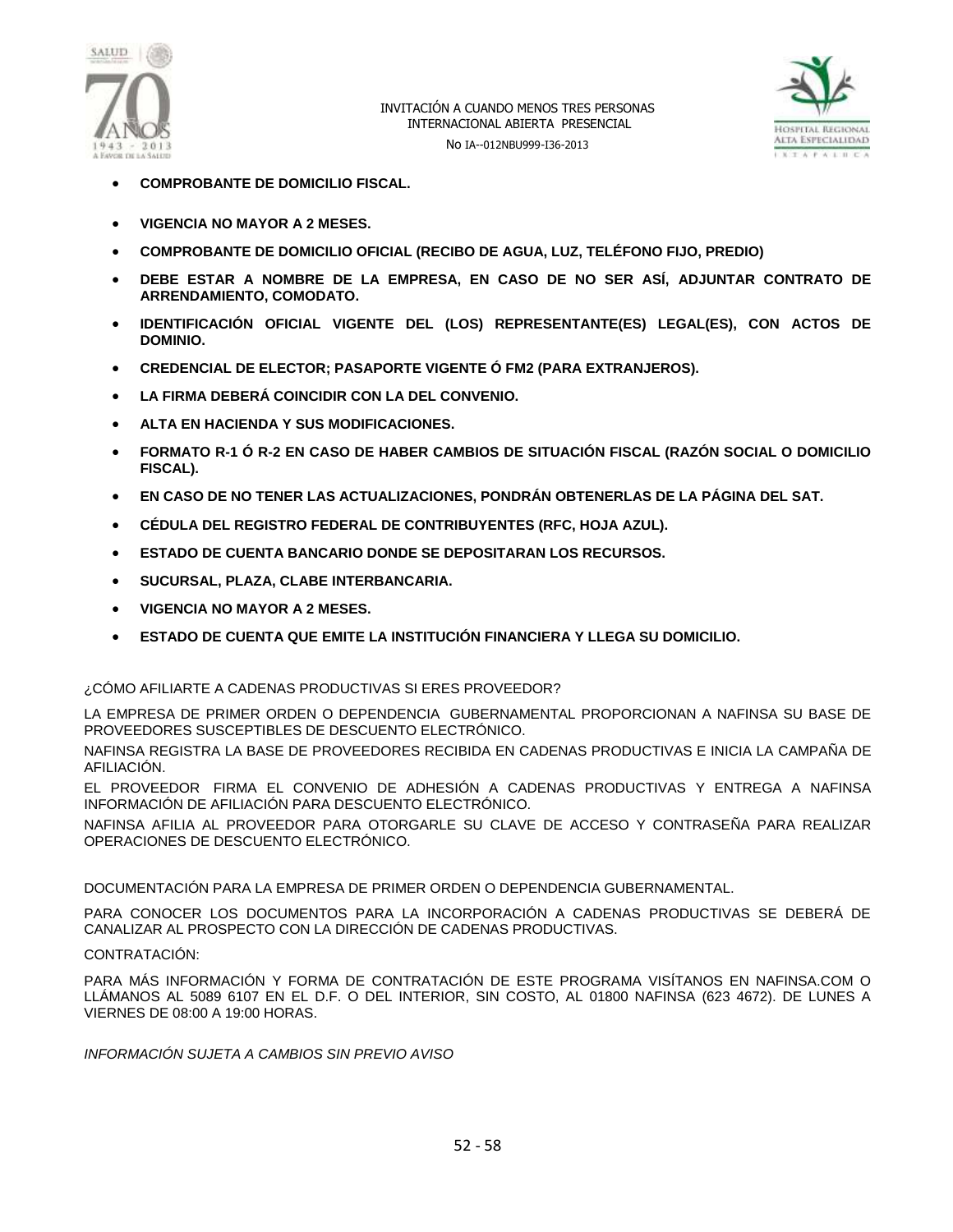

No IA--012NBU999-I36-2013



## **GUÍA PARA LLENADO DE SOLICITUD DE PROVEEDORES AL PROGRAMA CADENAS PRODUCTIVAS**

| <b>NO</b>               | <b>CAMPO</b>                 | <b>LONGITUD</b> | <b>TIPO</b>                              | <b>CONSIDERACIONES</b>                                                                         |
|-------------------------|------------------------------|-----------------|------------------------------------------|------------------------------------------------------------------------------------------------|
|                         |                              | DE<br>CARÁCTER  |                                          |                                                                                                |
| $\mathbf{1}$            | NÚMERO DE                    | 25              | <b>OBLIGATORIO</b>                       | Cada Dependencia y/o Entidad, definió en la                                                    |
|                         | <b>PROVEEDOR</b>             |                 |                                          | implementación de la Cadena Productiva el dato                                                 |
|                         |                              |                 |                                          | que se usaría como numero de proveedor, ya sea                                                 |
|                         |                              |                 |                                          | un número asignado por la EPO o el RFC del                                                     |
|                         |                              |                 |                                          | proveedor, por lo que es necesario enviar en el                                                |
|                         |                              |                 |                                          | archivo solo el dato que les corresponda a cada<br>registro.                                   |
| $\overline{\mathbf{c}}$ | <b>RFC</b>                   | 20              | <b>OBLIGATORIO</b>                       | Capturar sin guiones ni espacios.                                                              |
| 3                       | <b>APELLIDO</b>              | 25              | <b>OBLIGATORIO</b>                       | Se captura el apellido paterno de proveedores                                                  |
|                         | <b>PATERNO</b>               |                 |                                          | que sean personas Físicas. No se captura los                                                   |
|                         |                              |                 |                                          | datos de representantes de una persona Moral                                                   |
| $\overline{\mathbf{A}}$ | <b>APELLIDO</b>              | 25              | <b>OBLIGATORIO</b>                       | cuyo caso el espacio se dejará vació.<br>Se captura el apellido materno de proveedores         |
|                         | <b>MATERNO</b>               |                 |                                          | que sean Personas Físicas. No se captura los                                                   |
|                         |                              |                 |                                          | datos de representantes de una persona Moral                                                   |
|                         |                              |                 |                                          | en cuyo caso el espacio se dejará vació.                                                       |
| $\overline{5}$          | <b>NOMBRE</b>                | 80              | <b>OBLIGATORIO</b>                       | Se captura el nombre de proveedores que sean                                                   |
|                         |                              |                 |                                          | Personas Físicas. No se captura los datos de                                                   |
|                         |                              |                 |                                          | representantes de una persona moral en cuyo                                                    |
|                         | RAZÓN                        |                 | <b>OBLIGATORIO</b>                       | caso el espacio se dejará vació.                                                               |
| 6                       | <b>SOCIAL</b>                | 50              |                                          | Nombre de la Persona Moral seguido de la<br>abreviación del tipo de entidad p. ej. (S.A., S.A. |
|                         |                              |                 |                                          | de C.V., S.de R.L., S.C., A.C., etc.)                                                          |
| $\overline{7}$          | CALLE<br>NO.                 | 80              | <b>OBLIGATORIO</b>                       | En una sola celda y completa.                                                                  |
|                         | EXT. Y<br>NO.                |                 |                                          |                                                                                                |
|                         | INT.                         |                 |                                          |                                                                                                |
| 8                       | <b>COLONIA</b>               | 60              | <b>OBLIGATORIO</b>                       | En una sola celda y completa.                                                                  |
| 9                       | <b>ESTADO</b><br><b>PAIS</b> | 60              | <b>OBLIGATORIO</b>                       | En una sola celda y completa.                                                                  |
| 10<br>11                | <b>DELEGACIÓN</b>            | 60<br>60        | <b>OBLIGATORIO</b><br><b>OBLIGATORIO</b> | En una sola celda y completa.<br>En una sola celda y completa.                                 |
|                         | O MUNICIPIO                  |                 |                                          |                                                                                                |
| 12                      | <b>CODIGO</b>                | 5               | <b>OBLIGATORIO</b>                       | En una sola celda y completa.                                                                  |
|                         | <b>POSTAL</b>                |                 |                                          |                                                                                                |
| 13                      | <b>TELEFONO</b>              | 20              | <b>OBLIGATORIO</b>                       | En una sola celda y completa.                                                                  |
| 14                      | <b>FAX</b>                   | $\overline{20}$ | <b>OPCIONAL</b>                          | En una sola celda y completa.                                                                  |
| 15                      | <b>CORREO</b>                | 30              | <b>OPCIONAL</b>                          | En una sola celda y completa.                                                                  |
|                         | <b>ELECTRONIC</b><br>O       |                 |                                          |                                                                                                |
| 16                      | <b>DATOS</b><br><b>DEL</b>   | 25/25/80/20/    | <b>OBLIGATORIO</b>                       | Bajo las mismas consideraciones que los datos                                                  |
|                         | CONTACTO O                   | 20/30           | /OPCIONAL                                | del proveedor.                                                                                 |
|                         | <b>REPRESENT</b>             |                 |                                          |                                                                                                |
|                         | <b>ANTE</b>                  |                 |                                          |                                                                                                |
| 17                      | <b>TIPO</b>                  | N/A             | N/A                                      | Siempre será el número "1"                                                                     |
| 18                      | <b>SUSCEPTIBL</b>            | N/A             | N/A                                      | Siempre será la letra "S"                                                                      |
|                         | Е                            |                 |                                          |                                                                                                |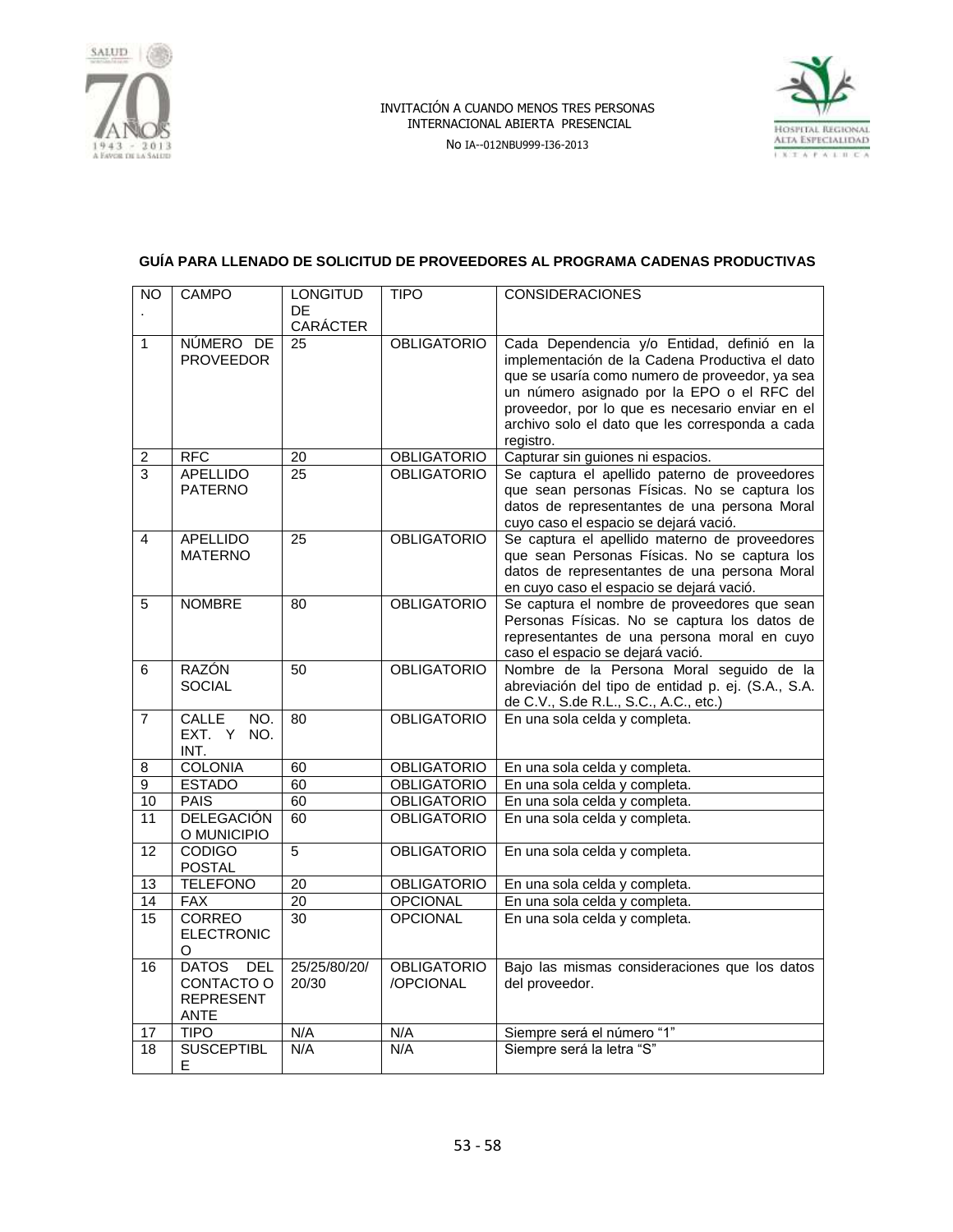

No IA--012NBU999-I36-2013



#### **LISTA DE DOCUMENTOS PARA LA INTEGRACIÓN DEL EXPEDIENTE DE AFILIACIÓN AL PROGRAMA DE CADENAS PRODUCTIVAS**

- 1.- CARTA REQUERIMIENTO DE AFILIACIÓN.
- DEBIDAMENTE FIRMADA POR EL ÁREA USUARIA COMPRADORA
- 2.- \*\*COPIA SIMPLE DEL ACTA CONSTITUTIVA (ESCRITURA CON LA QUE SE CONSTITUYE O CREA LA EMPRESA).
- ESTA ESCRITURA DEBE ESTAR DEBIDAMENTE INSCRITA EN EL REGISTRO PÚBLICO DE LA PROPIEDAD Y DE COMERCIO.
- DEBE ANEXARSE COMPLETA Y LEGIBLE EN TODAS LAS HOJAS.
- 3.- \*\*COPIA SIMPLE DE LA ESCRITURA DE REFORMAS (MODIFICACIONES A LOS ESTATUTOS DE LA EMPRESA)
- CAMBIOS DE RAZÓN SOCIAL, FUSIONES, CAMBIOS DE ADMINISTRACIÓN, ETC.,
- ESTAR DEBIDAMENTE INSCRITA EN EL REGISTRO PÚBLICO DE LA PROPIEDAD Y DEL COMERCIO.
- COMPLETA Y LEGIBLE EN TODAS LAS HOJAS.
- 4.- \*\*COPIA SIMPLE DE LA ESCRITURA PÚBLICA MEDIANTE LA CUAL SE HAGA CONSTAR LOS PODERES Y FACULTADES DEL REPRESENTANTE LEGAL PARA ACTOS DE DOMINIO.
- ESTA ESCRITURA DEBE ESTAR DEBIDAMENTE INSCRITA EN EL REGISTRO PÚBLICO DE LA PROPIEDAD Y DE COMERCIO.
- DEBE ANEXARSE COMPLETA Y LEGIBLE EN TODAS LAS HOJAS.
- 5.- COMPROBANTE DE DOMICILIO FISCAL
- VIGENCIA NO MAYOR A 2 MESES
- COMPROBANTE DE DOMICILIO OFICIAL (RECIBO DE AGUA, LUZ, TELÉFONO FIJO, PREDIO)
- DEBE ESTAR A NOMBRE DE LA EMPRESA, EN CASO DE NO SER ASÍ, ADJUNTAR PEDIDO DE ARRENDAMIENTO, COMODATO.
- 6.- IDENTIFICACIÓN OFICIAL VIGENTE DEL (LOS) REPRESENTANTE(ES) LEGAL(ES), CON ACTOS DE DOMINIO
- CREDENCIAL DE ELECTOR; PASAPORTE VIGENTE Ó FM2 (PARA EXTRANJEROS)
- LA FIRMA DEBERÁ COINCIDIR CON LA DEL CONVENIO
- 7.- ALTA EN HACIENDA Y SUS MODIFICACIONES
- ANEXO R-1 Ó R-2 EN CASO DE HABER CAMBIOS DE SITUACIÓN FISCAL (RAZÓN SOCIAL O DOMICILIO FISCAL)
- EN CASO DE NO TENER LAS ACTUALIZACIONES, PONDRÁN OBTENERLAS DE LA PÁGINA DEL SAT.
- 8.- CÉDULA DEL REGISTRO FEDERAL DE CONTRIBUYENTES (RFC, HOJA AZUL)
- 9.- ESTADO DE CUENTA BANCARIO DONDE SE DEPOSITARAN LOS RECURSOS
- SUCURSAL, PLAZA, CLABE INTERBANCARIA
- VIGENCIA NO MAYOR A 2 MESES
- ESTADO DE CUENTA QUE EMITE LA INSTITUCIÓN FINANCIERA Y LLEGA SU DOMICILIO.
- LA DOCUMENTACIÓN ARRIBA DESCRITA, ES NECESARIA PARA QUE LA PROMOTORÍA GENERE LOS PEDIDOS QUE LE PERMITIRÁN TERMINAR EL PROCESO DE AFILIACIÓN UNA VEZ FIRMADOS, LOS CUALES CONSTITUYEN UNA PARTE FUNDAMENTAL DEL EXPEDIENTE: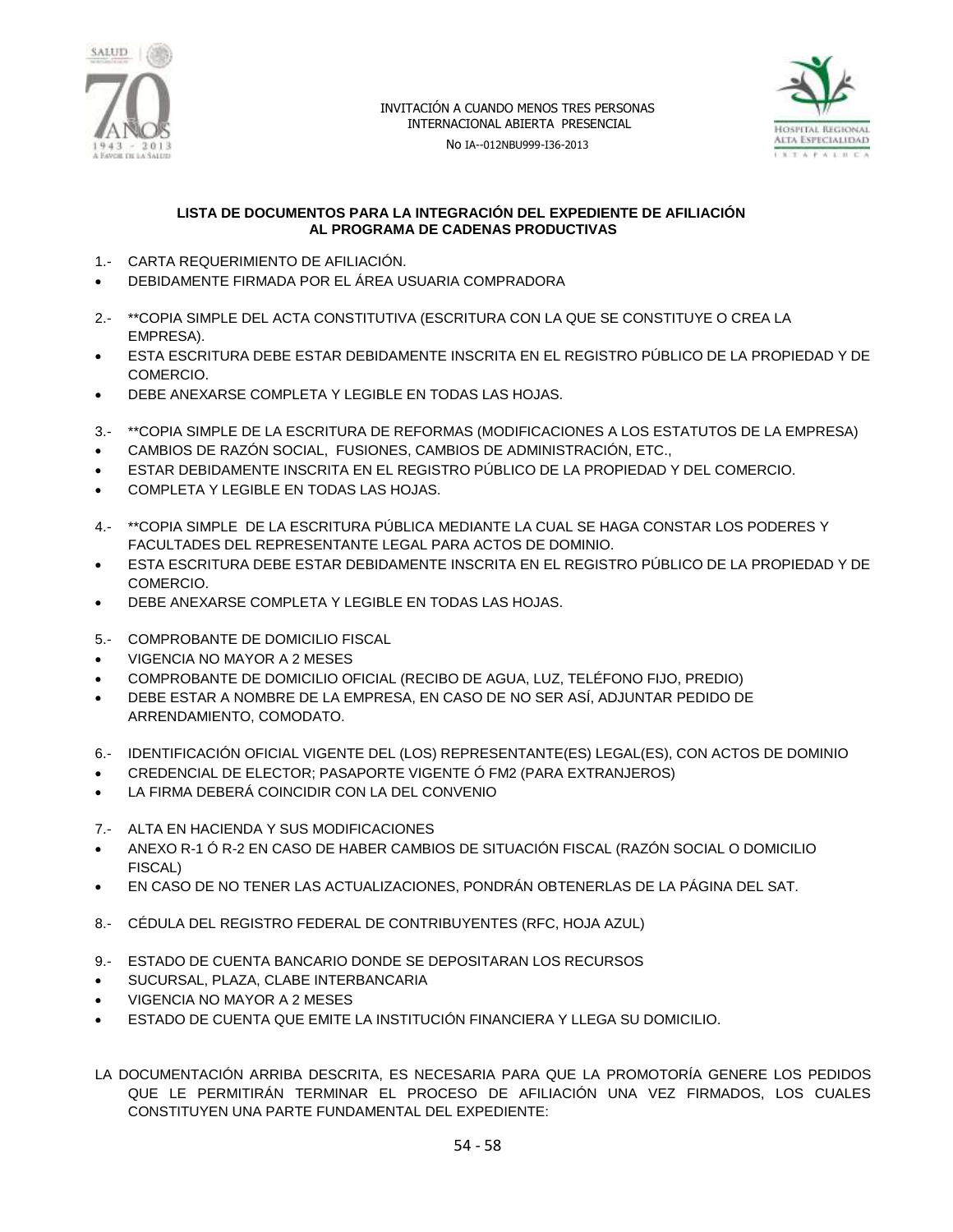



No IA--012NBU999-I36-2013

- A) PEDIDO DE DESCUENTO AUTOMÁTICO CADENAS PRODUCTIVAS
- FIRMADO POR EL REPRESENTANTE LEGAL CON PODERES DE DOMINIO.
- 2 CONVENIOS CON FIRMAS ORIGINALES
- B) PEDIDOS ORIGINALES DE CADA INTERMEDIARIO FINANCIERO.
- FIRMADO POR EL REPRESENTANTE LEGAL CON PODERES DE DOMINIO.

## (\*\* ÚNICAMENTE, PARA PERSONAS MORALES)

USTED PODRÁ CONTACTARSE CON LA PROMOTORIA QUE VA A AFILIARLO LLAMANDO AL 01-800- NAFINSA (01- 800-6234672) O AL 50-89-61-07; O ACUDIR A LAS OFICINAS DE NACIONAL FINANCIERA EN:

AV. INSURGENTES SUR NO. 1971, COLONIA GUADALUPE INN, C.P. 01020, DELEGACIÓN ÁLVARO OBREGÓN, EN EL EDIFICIO ANEXO, NIVEL JARDÍN, ÁREA DE ATENCIÓN A CLIENTES.

**(LA NO PRESENTACIÓN DE ESTE DOCUMENTO NO SERÁ CAUSA DE DESCALIFICACIÓN)**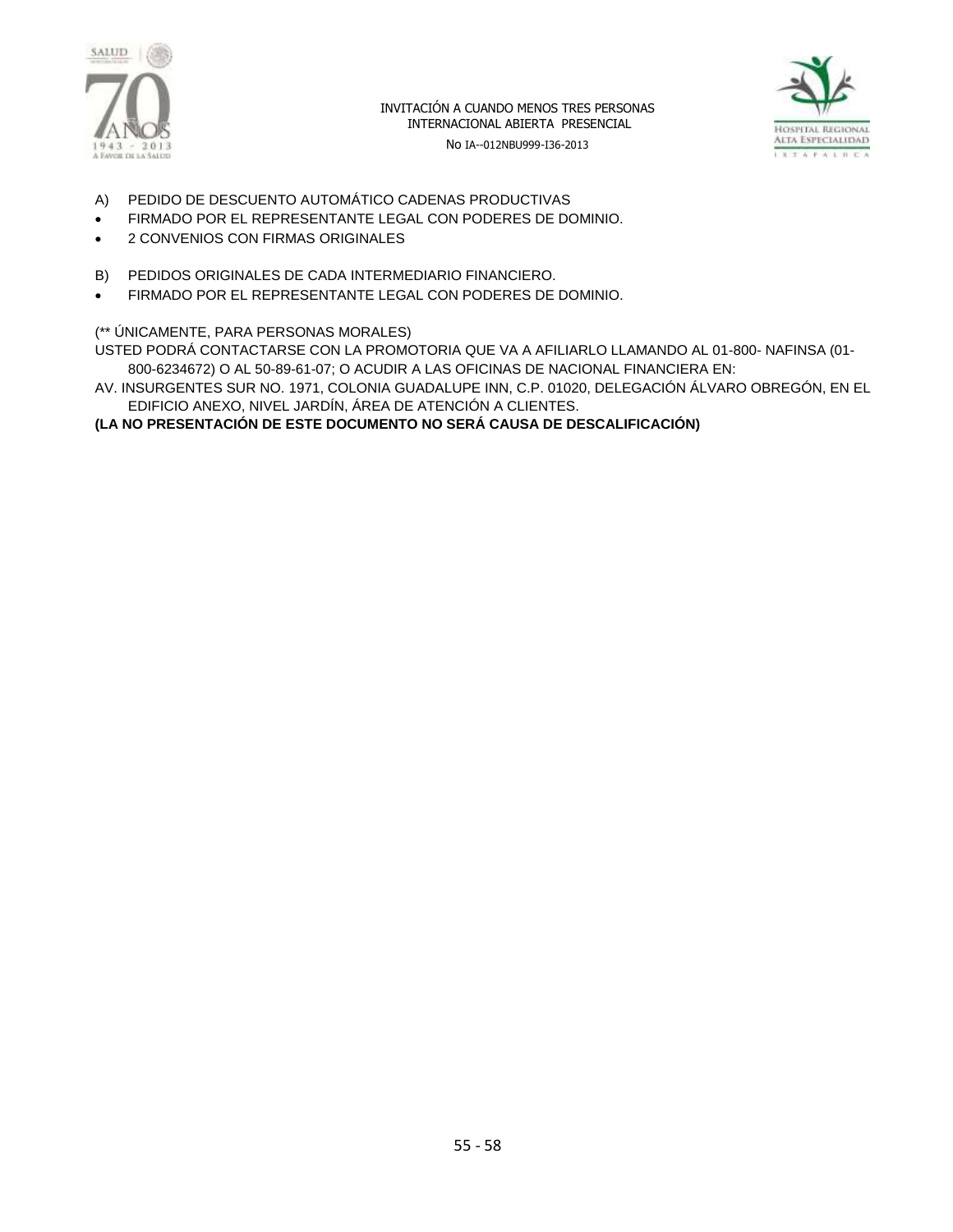

No IA--012NBU999-I36-2013



## **ANEXO No. 4**

#### **NOTA INFORMATIVA PARA PARTICIPANTES DE PAÍSES MIEMBROS DE LA ORGANIZACIÓN PARA LA COOPERACIÓN Y EL DESARROLLO ECONÓMICO (OCDE).**

EL COMPROMISO DE MÉXICO EN EL COMBATE A LA CORRUPCIÓN HA TRANSCENDIDO NUESTRAS FRONTERAS Y EL ÁMBITO DE ACCIÓN DEL GOBIERNO FEDERAL. EN EL PLANO NACIONAL Y COMO MIEMBRO DE LA ORGANIZACIÓN PARA LA COOPERACIÓN Y EL DESARROLLO ECONÓMICO (OCDE) Y FIRMANTE DE LA *CONVENCIÓN PARA COMBATIR EL COHECHO DE SERVIDORES PÚBLICOS EXTRANJEROS EN TRANSACCIONES COMERCIALES INTERNACIONALES***,** HEMOS ADQUIRIDO RESPONSABILIDADES QUE INVOLUCRAN A LOS SECTORES PÚBLICO Y PRIVADO.

ESTA CONVENCIÓN BUSCA ESTABLECER MEDIDAS PARA PREVENIR Y PENALIZAR A LAS PERSONAS Y A LAS EMPRESAS QUE PROMETAN O DEN GRATIFICACIONES A FUNCIONARIOS PÚBLICOS EXTRANJEROS QUE PARTICIPAN EN TRANSACCIONES COMERCIALES NACIONALES. SU OBJETIVO ES ELIMINAR LA COMPETENCIA DESLEAL Y CREAR IGUALDAD DE OPORTUNIDADES PARA LAS EMPRESAS QUE COMPITEN POR LAS CONTRATACIONES GUBERNAMENTALES.

LA OCDE HA ESTABLECIDO MECANISMOS MUY CLAROS PARA QUE LOS PAÍSES FIRMANTES DE LA CONVENCIÓN CUMPLAN CON LAS RECOMENDACIONES EMITIDAS POR ÉSTA Y EN EL CASO DE MÉXICO, INICIARÁ EN **NOVIEMBRE DE 2003** UNA SEGUNDA FASE DE **EVALUACIÓN** –LA PRIMERA YA FUE APROBADA- EN DONDE UN GRUPO DE EXPERTOS VERIFICARÁ, ENTRE OTROS:

- LA COMPATIBILIDAD DE NUESTRO MARCO JURÍDICO CON LAS DISPOSICIONES DE LA CONVENCIÓN.
- EL CONOCIMIENTO QUE TENGAN LOS SECTORES PÚBLICO Y PRIVADO DE LAS RECOMENDACIONES DE LA CONVENCIÓN.

EL RESULTADO DE ESTA EVALUACIÓN **IMPACTARÁ** EL GRADO DE INVERSIÓN OTORGADO A MÉXICO POR LAS AGENCIAS CALIFICADORAS Y LA ATRACCIÓN DE INVERSIÓN EXTRANJERA.

#### LAS **RESPONSABILIDADES** DEL **SECTOR PÚBLICO** SE CENTRAN EN:

- PROFUNDIZAR LAS REFORMAS LEGALES QUE INICIÓ EN 1999.
- DIFUNDIR LAS RECOMENDACIONES DE LA CONVENCIÓN Y LAS OBLIGACIONES DE CADA UNO DE LOS ACTORES COMPROMETIDOS EN SU CUMPLIMIENTO.
- PRESENTAR CASOS DE COHECHO EN PROCESO Y CONCLUIDOS (INCLUYENDO AQUELLOS RELACIONADOS CON LAVADO DE DINERO Y EXTRADICIÓN).

LAS RESPONSABILIDADES DEL SECTOR PRIVADO CONTEMPLAN:

- **LAS EMPRESAS:** ADOPTAR ESQUEMAS PREVENTIVOS COMO EL ESTABLECIMIENTO DE CÓDIGOS DE CONDUCTA, DE MEJORES PRÁCTICAS CORPORATIVAS (CONTROLES INTERNOS, MONITOREO, INFORMACIÓN FINANCIERA PÚBLICA, AUDITORIAS EXTERNAS) Y DE MECANISMOS QUE PREVENGAN EL OFRECIMIENTO Y OTORGAMIENTO DE RECURSOS O BIENES A SERVIDORES PÚBLICOS, PARA OBTENER BENEFICIOS PARTICULARES O PARA LA EMPRESA.
- **LOS CONTADORES PÚBLICOS:** REALIZAR AUDITORIAS; NO ENCUBRIR ACTIVIDADES ILÍCITAS (DOBLE CONTABILIDAD Y TRANSACCIONES INDEBIDAS, COMO ASIENTOS CONTABLES FALSIFICADOS, INFORMES FINANCIEROS FRAUDULENTOS, TRANSFERENCIAS SIN AUTORIZACIÓN, ACCESO A LOS ACTIVOS SIN CONSENTIMIENTO DE LA GERENCIA); UTILIZAR REGISTROS CONTABLES PRECISOS; INFORMAR A LOS DIRECTIVOS SOBRE CONDUCTAS ILEGALES.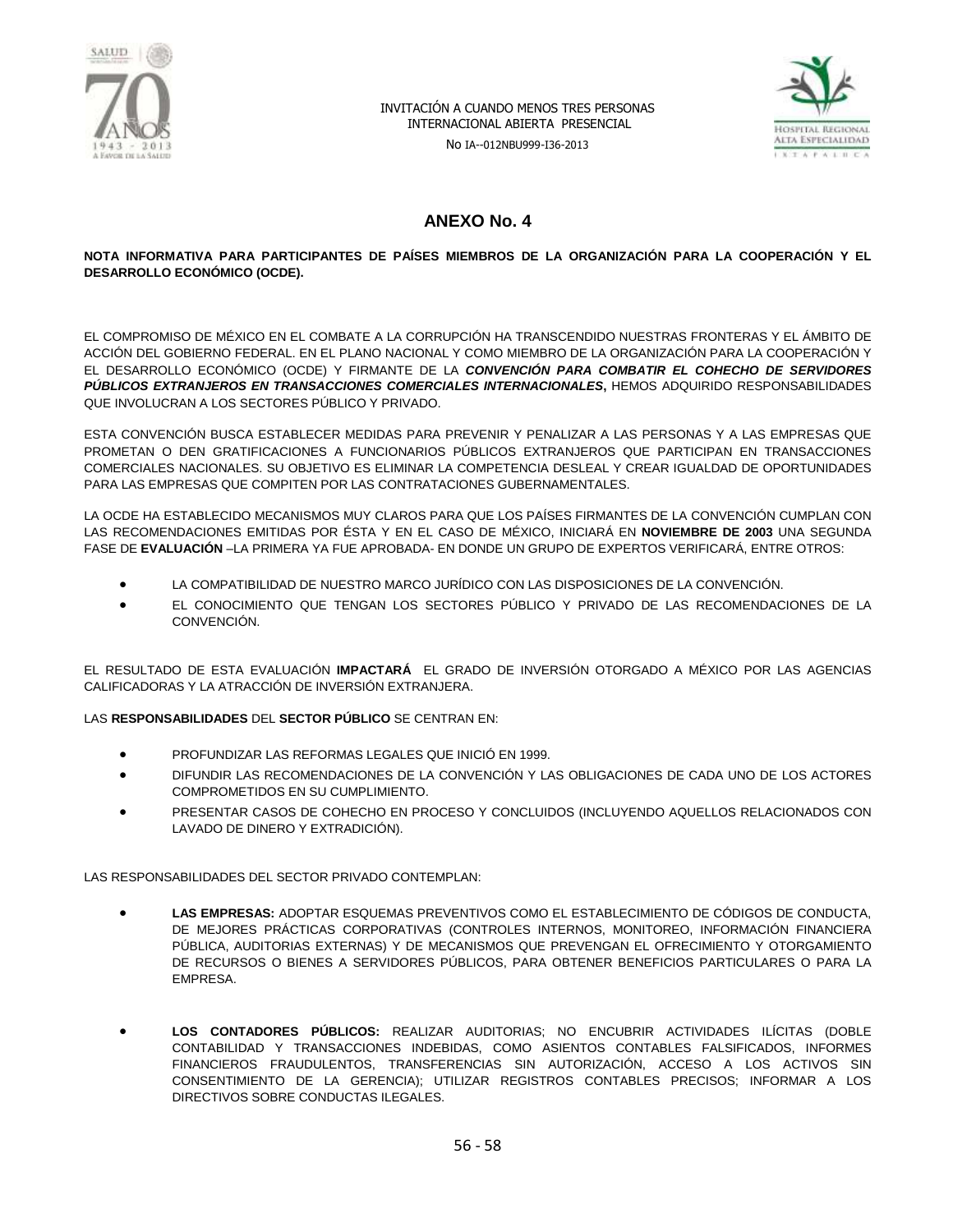





 **LOS ABOGADOS:** PROMOVER EL CUMPLIMIENTO Y REVISIÓN DE LA CONVENCIÓN (IMPRIMIR EL CARÁCTER VINCULATORIO ENTRE ÉSTA Y LA LEGISLACIÓN NACIONAL); IMPULSAR LOS ESQUEMAS PREVENTIVOS QUE DEBEN ADOPTAR LAS EMPRESAS.

LAS **SANCIONES** IMPUESTAS A LAS PERSONAS FÍSICAS O MORALES (PRIVADOS) Y A LOS SERVIDORES PÚBLICOS QUE INCUMPLAN LAS RECOMENDACIONES DE LA CONVENCIÓN, IMPLICAN ENTRE OTRAS, PRIVACIÓN DE LA LIBERTAD, EXTRADICIÓN, DECOMISO Y/O EMBARGO DE DINERO O BIENES.

ASIMISMO, ES IMPORTANTE CONOCER QUE EL PAGO REALIZADO A SERVIDORES PÚBLICOS EXTRANJEROS ES PERSEGUIDO Y CASTIGADO INDEPENDIENTEMENTE DE QUE EL FUNCIONARIO SEA ACUSADO O NO. LAS INVESTIGACIONES PUEDEN INICIARSE POR DENUNCIA, PERO TAMBIÉN POR OTROS MEDIOS, COMO LA REVISIÓN DE LA SITUACIÓN PATRIMONIAL DE LOS SERVIDORES PÚBLICOS O LA IDENTIFICACIÓN DE TRANSACCIONES ILÍCITAS, EN EL CASO DE LAS EMPRESAS.

EL CULPABLE PUEDE SER PERSEGUIDO EN CUALQUIER PAÍS FIRMANTE DE LA CONVENCIÓN, INDEPENDIENTEMENTE DEL LUGAR DONDE EL ACTO DE COHECHO HAYA SIDO COMETIDO.

EN LA MEDIDA QUE ESTOS LINEAMIENTOS SEAN CONOCIDOS POR LAS EMPRESAS Y LOS SERVIDORES PÚBLICOS DEL PAÍS, ESTAREMOS CONTRIBUYENDO A CONSTRUIR ESTRUCTURAS PREVENTIVAS QUE IMPIDAN EL INCUMPLIMIENTO DE LAS RECOMENDACIONES DE LA CONVENCIÓN Y POR TANTO LA COMISIÓN DE ACTOS DE CORRUPCIÓN.

POR OTRA PARTE, ES DE SEÑALAR QUE EL CÓDIGO PENAL FEDERAL SANCIONA EL COHECHO EN LOS SIGUIENTES TÉRMINOS:

#### "ARTÍCULO 222

COMETEN EL DELITO DE COHECHO:

- I. EL SERVIDOR PÚBLICO QUE POR SÍ, O POR INTERPÓSITA PERSONA SOLICITE O RECIBA INDEBIDAMENTE PARA SÍ O PARA OTRO, DINERO O CUALQUIERA OTRA DÁDIVA, O ACEPTE UNA PROMESA, PARA HACER O DEJAR DE HACER ALGO JUSTO O INJUSTO RELACIONADO CON SUS FUNCIONES, Y
- II. EL QUE DE MANERA ESPONTÁNEA DÉ U OFREZCA DINERO O CUALQUIER OTRA DÁDIVA A ALGUNA DE LAS PERSONAS QUE SE MENCIONAN EN LA FRACCIÓN ANTERIOR, PARA QUE CUALQUIER SERVIDOR PÚBLICO HAGA U OMITA UN ACTO JUSTO O INJUSTO RELACIONADO CON SUS FUNCIONES.

AL QUE COMETE EL DELITO DE COHECHO SE LE IMPONDRÁN LAS SIGUIENTES SANCIONES:

CUANDO LA CANTIDAD O EL VALOR DE LA DÁDIVA O PROMESA NO EXCEDA DEL EQUIVALENTE DE QUINIENTAS VECES EL SALARIO MÍNIMO DIARIO VIGENTE EN EL DISTRITO FEDERAL EN EL MOMENTO DE COMETERSE EL DELITO, O NO SEA VALUABLE, SE IMPONDRÁN DE TRES MESES A DOS AÑOS DE PRISIÓN, MULTA DE TREINTA A TRESCIENTAS VECES EL SALARIO MÍNIMO DIARIO VIGENTE EN EL DISTRITO FEDERAL EN EL MOMENTO DE COMETERSE EL DELITO Y DESTITUCIÓN E INHABILITACIÓN DE TRES MESES A DOS AÑOS PARA DESEMPEÑAR OTRO EMPLEO, CARGO O COMISIÓN PÚBLICOS.

CUANDO LA CANTIDAD O EL VALOR DE LA DÁDIVA, PROMESA O PRESTACIÓN EXCEDA DE QUINIENTAS VECES EL SALARIO MÍNIMO DIARIO VIGENTE EN EL DISTRITO FEDERAL EN EL MOMENTO DE COMETERSE EL DELITO, SE IMPONDRÁN DE DOS AÑOS A CATORCE AÑOS DE PRISIÓN, MULTA DE TRESCIENTAS A QUINIENTAS VECES EL SALARIO MÍNIMO DIARIO VIGENTE EN EL DISTRITO FEDERAL EN EL MOMENTO DE COMETERSE EL DELITO Y DESTITUCIÓN E INHABILITACIÓN DE DOS AÑOS A CATORCE AÑOS PARA DESEMPEÑAR OTRO EMPLEO, CARGO O COMISIÓN PÚBLICOS.

EN NINGÚN CASO SE DEVOLVERÁ A LOS RESPONSABLES DEL DELITO DE COHECHO, EL DINERO O DÁDIVAS ENTREGADAS, LAS MISMAS SE APLICARÁN EN BENEFICIO DEL ESTADO.